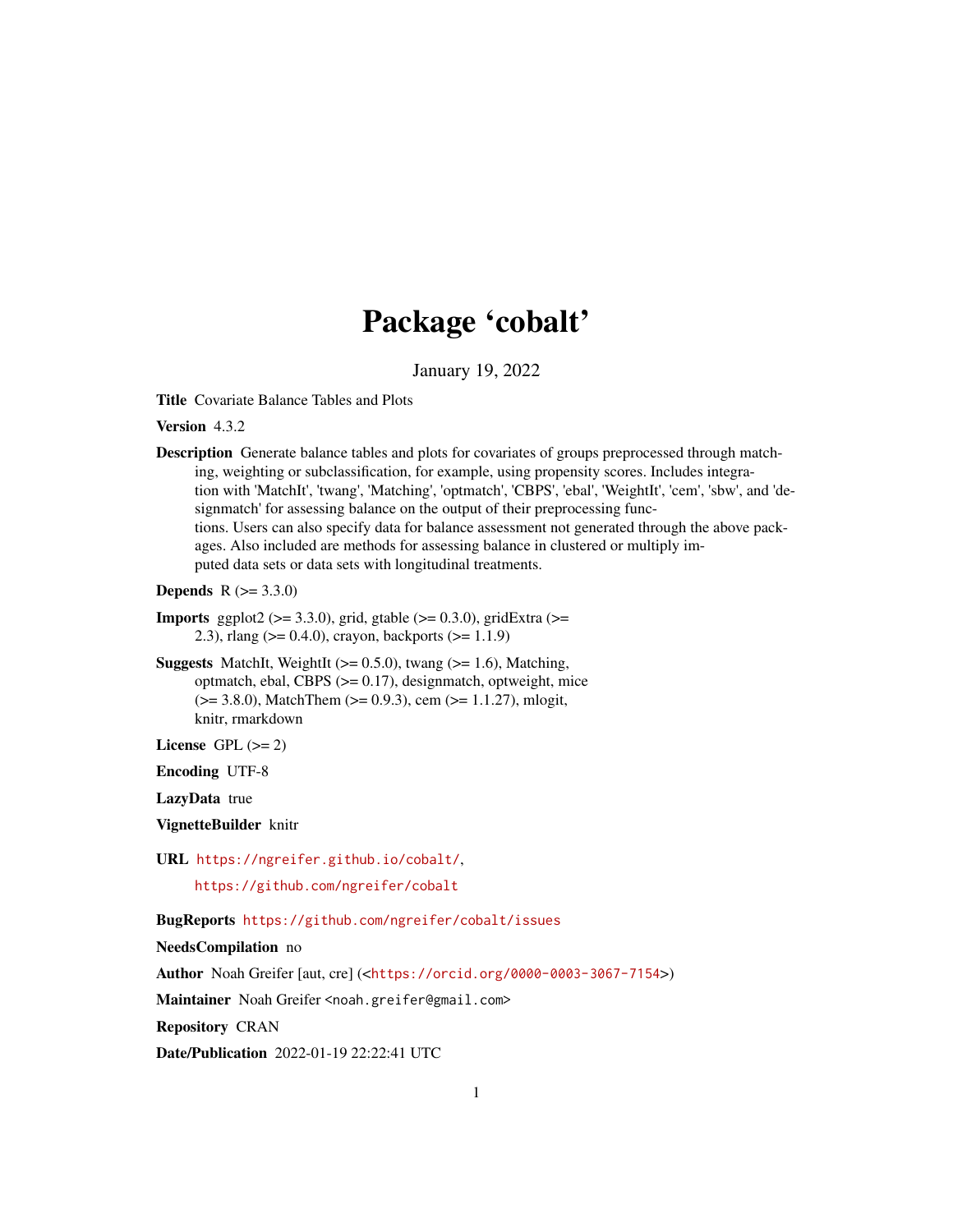# <span id="page-1-0"></span>R topics documented:

|       |                                                                                                                                              | 2  |
|-------|----------------------------------------------------------------------------------------------------------------------------------------------|----|
|       |                                                                                                                                              | 6  |
|       |                                                                                                                                              | 11 |
|       |                                                                                                                                              | 15 |
|       |                                                                                                                                              | 18 |
|       |                                                                                                                                              | 21 |
|       | bal.tab.df.formula.list $\ldots$ $\ldots$ $\ldots$ $\ldots$ $\ldots$ $\ldots$ $\ldots$ $\ldots$ $\ldots$ $\ldots$ $\ldots$ $\ldots$ $\ldots$ | 26 |
|       |                                                                                                                                              | 30 |
|       |                                                                                                                                              | 35 |
|       |                                                                                                                                              | 38 |
|       | bal.tab.ps                                                                                                                                   | 42 |
|       |                                                                                                                                              | 47 |
|       |                                                                                                                                              | 50 |
|       |                                                                                                                                              | 54 |
|       |                                                                                                                                              | 55 |
|       |                                                                                                                                              | 61 |
|       |                                                                                                                                              | 63 |
|       |                                                                                                                                              | 64 |
|       |                                                                                                                                              | 65 |
|       |                                                                                                                                              | 67 |
|       |                                                                                                                                              | 69 |
|       |                                                                                                                                              | 72 |
|       |                                                                                                                                              | 73 |
|       |                                                                                                                                              | 75 |
|       |                                                                                                                                              | 76 |
|       |                                                                                                                                              | 82 |
|       |                                                                                                                                              | 85 |
|       |                                                                                                                                              | 87 |
|       |                                                                                                                                              | 89 |
|       |                                                                                                                                              |    |
| Index |                                                                                                                                              | 91 |

bal.plot *Visualize Distributional Balance*

# Description

Generates density plots, bar graphs, or scatterplots displaying distributional balance between treatment and covariates using ggplot2.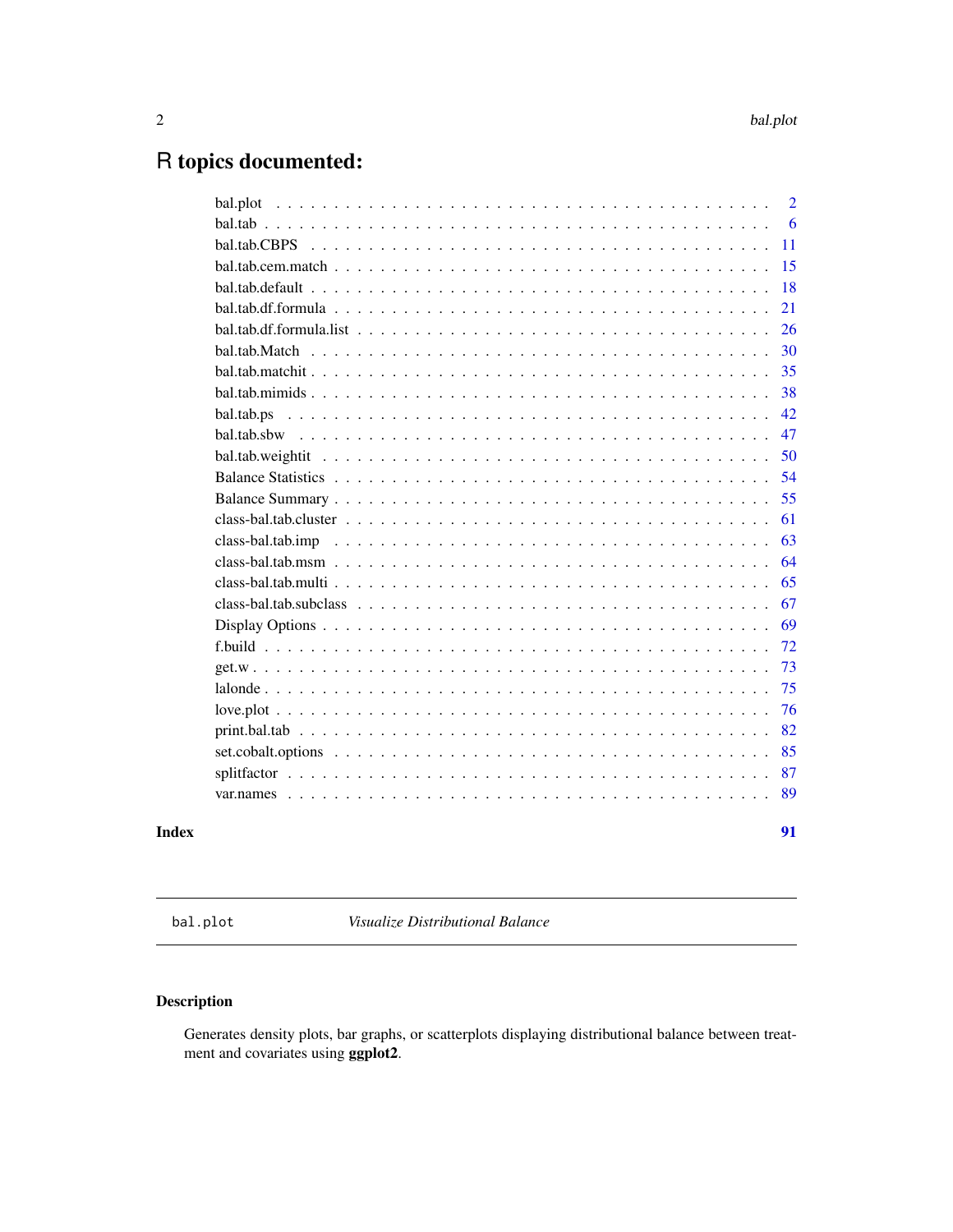#### bal.plot 3

## Usage

```
bal.plot(x,
   var.name,
    ...,
   which,
   which.sub = NULL,
   cluster = NULL,
   which.cluster = NULL,
   imp = NULL,which.imp = NULL,
   which.treat = NULL,
   which.time = NULL,
   mirror = FALSE,
   type = "density",
   colors = NULL,
   grid = FALSE,
   sample.names,
   position = "right",
    facet.formula = NULL,
   disp.means = getOption("cobalt_disp.means", FALSE),
    alpha.weight = TRUE)
```
## Arguments

| x         | the object for which balance is to be assessed; can be any object for which there<br>is support in $bal. tab()$ .                                                                                                                                                                                                                                                                                                                                                                               |
|-----------|-------------------------------------------------------------------------------------------------------------------------------------------------------------------------------------------------------------------------------------------------------------------------------------------------------------------------------------------------------------------------------------------------------------------------------------------------------------------------------------------------|
| var.name  | character; the name of the variable whose values are to be plotted. To view dis-<br>tributions of the distance measure (e.g., propensity score), if any, use "distance"<br>as the argument unless the distance variable has been named. If there are du-<br>plicate variable names across inputs, bal.plot() will first look in the covariate<br>data. frame from x, followed by addl, and then distance, if any. If not speci-<br>fied, will use the first covariate available with a warning. |
|           | other arguments to define the variable, treatment, and weights. Some inputs are<br>required depending on the method. See Additional Arguments. Can also be<br>used to supply the bw, adjust, kernel, and n arguments for geom_density()<br>and the bins argument for geom_histogram().                                                                                                                                                                                                          |
| which     | whether to display distributional balance for the adjusted ("adjusted") or un-<br>adjusted sample ("unadjusted") or both at the same time ("both"). When<br>multiple weights are present, the names of the weights can be supplied, too. The<br>default is to display balance for the adjusted sample only unless no weights,<br>subclasses, or matching strata are specified. Multiple values and abbreviations<br>allowed.                                                                    |
| which.sub | numeric; if subclassification is used, a vector corresponding to the subclass(es)<br>for which the distributions are to be displayed. If . all (the default), distributions<br>from all subclasses are displayed in a grid.                                                                                                                                                                                                                                                                     |
| cluster   | optional; a vector of cluster membership, or the name of a variable in an avail-<br>able data set passed to bal.plot() that contains cluster membership.                                                                                                                                                                                                                                                                                                                                        |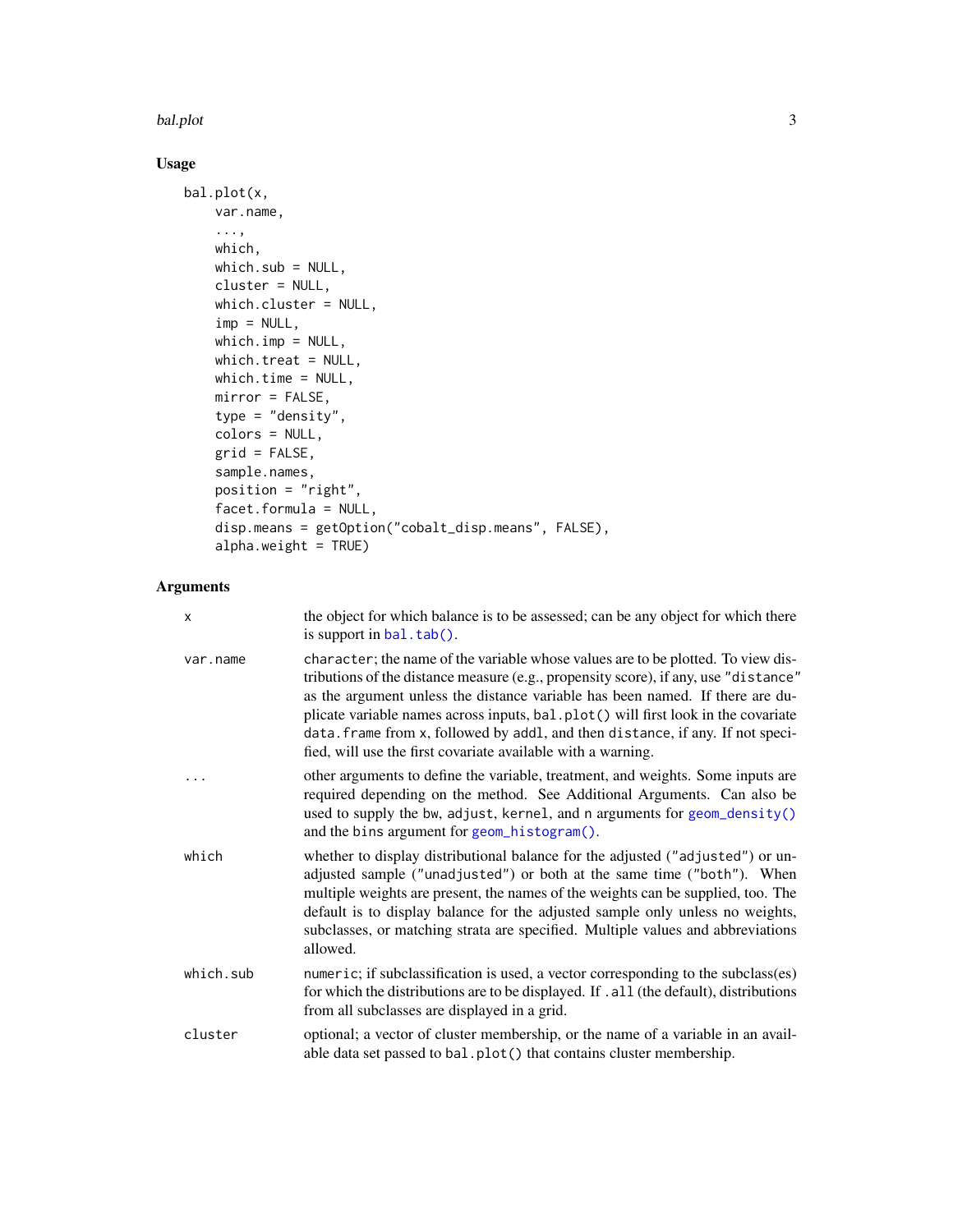| which.cluster | if clusters are used, which cluster(s) to display. Can be cluster names or numer-<br>ical indices for which to display balance. Indices correspond to the alphabetical<br>order of cluster names. If . all (the default), all clusters are displayed. If . none,<br>cluster information is ignored and the marginal distribution of the covariates is<br>displayed.                                                                                                                                                                                                                                                                                                                                                                               |
|---------------|---------------------------------------------------------------------------------------------------------------------------------------------------------------------------------------------------------------------------------------------------------------------------------------------------------------------------------------------------------------------------------------------------------------------------------------------------------------------------------------------------------------------------------------------------------------------------------------------------------------------------------------------------------------------------------------------------------------------------------------------------|
| imp           | optional; a vector of imputation indices, or the name of a variable in an available<br>data set passed to bal.plot() that contains imputation indices.                                                                                                                                                                                                                                                                                                                                                                                                                                                                                                                                                                                            |
| which.imp     | if imputations are used, which imputations(s) to display. Must be numerical<br>indices for which to display balance. If .all (the default), all imputations are<br>displayed. If .none, data from all imputations are combined into one distribu-<br>tion.                                                                                                                                                                                                                                                                                                                                                                                                                                                                                        |
| which.treat   | which treatment groups to display. If NULL (the default) or NA, all treatment<br>groups are displayed.                                                                                                                                                                                                                                                                                                                                                                                                                                                                                                                                                                                                                                            |
| which.time    | for longitudinal treatments, which time points to display. Can be treatment<br>names or time period indices. If NULL (the default) or NA, all time points are<br>displayed.                                                                                                                                                                                                                                                                                                                                                                                                                                                                                                                                                                       |
| mirror        | logical; if the treatment is binary, the covariate is continuous, and densities or<br>histograms are requested, whether to display mirrored densities/histograms or<br>overlapping densities/histograms. Ignored otherwise.                                                                                                                                                                                                                                                                                                                                                                                                                                                                                                                       |
| type          | character; for binary and multi-category treatments with a continuous covari-<br>ate, whether to display densities ("density"), histograms ("histogram"), or<br>empirical cumulative density function plots ("ecdf"). The default is to display<br>densities. Abbreviations are allowed.                                                                                                                                                                                                                                                                                                                                                                                                                                                          |
| colors        | a vector of colors for the plotted densities/histograms. See 'Color Specification'<br>at $par()$ . Defaults to the default $ggplot2$ colors.                                                                                                                                                                                                                                                                                                                                                                                                                                                                                                                                                                                                      |
| grid          | logical; whether gridlines should be shown on the plot. Default is TRUE.                                                                                                                                                                                                                                                                                                                                                                                                                                                                                                                                                                                                                                                                          |
| sample.names  | character; new names to be given to the samples (i.e., in place of "Unadjusted<br>Sample" and "Adjusted Sample"). For example, when matching it used, it may<br>be useful to enter c("Unmatched", "Matched").                                                                                                                                                                                                                                                                                                                                                                                                                                                                                                                                     |
| position      | the position of the legend. This can be any value that would be appropriate as<br>an argument to legend.position in theme().                                                                                                                                                                                                                                                                                                                                                                                                                                                                                                                                                                                                                      |
| facet.formula | a formula designating which facets should be on the rows and columns. This<br>should be of the "historical" formula interface to facet_grid(). If of the form<br>$a \sim b$ , a will be faceted on the rows and b on the columns. To only facet on the<br>rows, provide a one-sided formula with an empty left-hand side. To only facet<br>on the columns, the formula should be of the form $a \sim$ . (i.e., with only . on the<br>right-hand side). The allowable facets depend on which arguments have been<br>supplied to bal.plot(); possible values include which, cluster, imp, and (for<br>longitudinal treatments) time. If NULL, bal.plot() will decide what looks best;<br>this argument exists in case you disagree with its choice. |
| disp.means    | logical; for a categorical treatment with a continuous covariate, whether a line<br>should be drawn for each treatment level denoting the (weighted) mean of the<br>covariate. Ignored if type is not "density" or "histogram". Default is FALSE.                                                                                                                                                                                                                                                                                                                                                                                                                                                                                                 |
| alpha.weight  | logical; if both the treatment and the covariate are continuous, whether points<br>should be shaded according to their weight. Fainter points are those that have<br>smaller weights. Default is TRUE.                                                                                                                                                                                                                                                                                                                                                                                                                                                                                                                                            |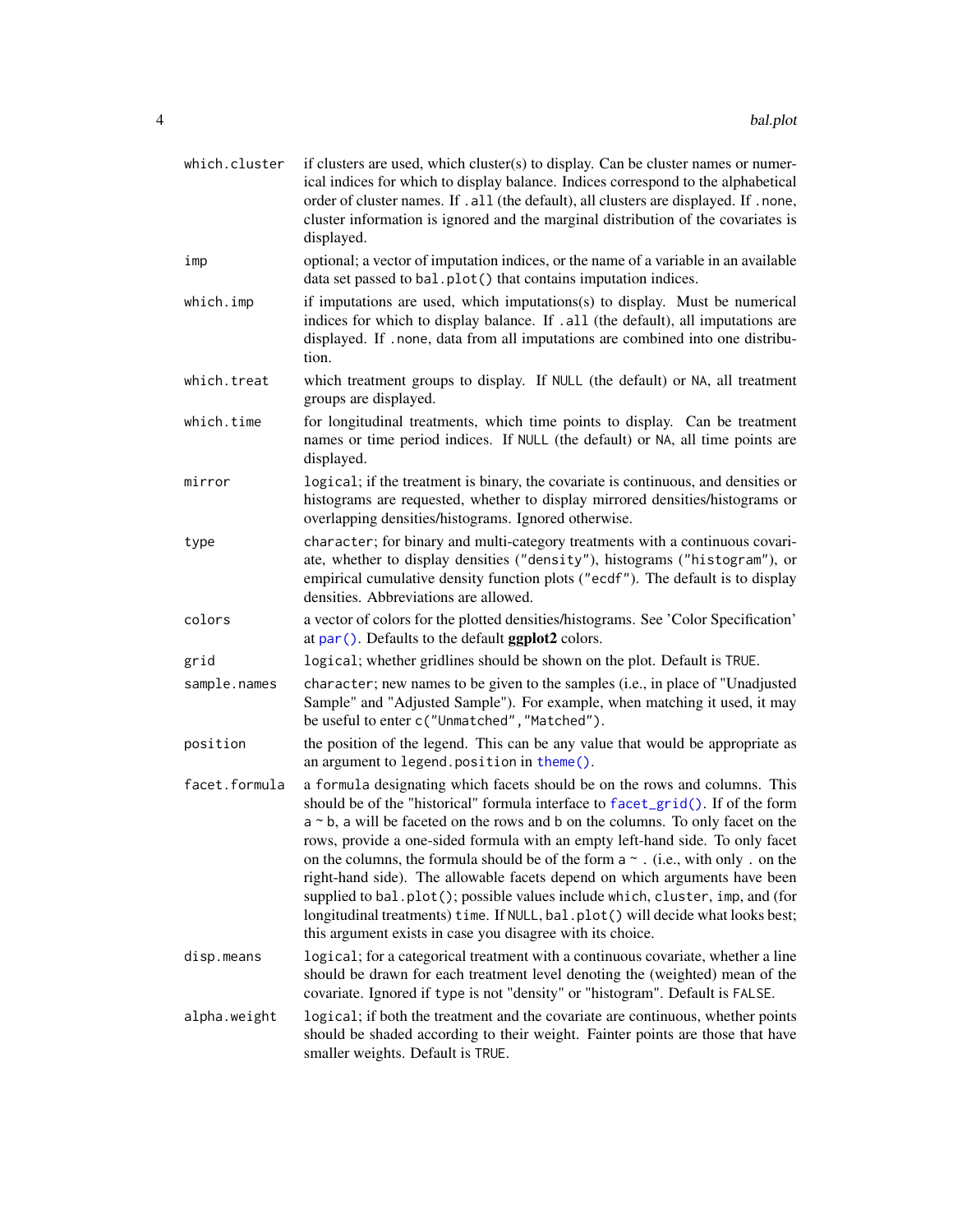#### bal.plot 5

#### Details

bal.plot() uses  $ggplot()$  from the **ggplot2** package, and (invisibly) returns a "ggplot" object. For categorical treatments with continuous covariates or continuous treatments with categorical covariates, density plots are created using [geom\\_density\(\)](#page-0-0), histograms are created using [geom\\_histogram\(\)](#page-0-0), and empirical CDF plots are created using [geom\\_step\(\)](#page-0-0); for categorical treatments with categorical covariates, bar graphs are created using [geom\\_bar\(\)](#page-0-0); for continuous treatments with continuous covariates, scatterplots are created using [geom\\_point\(\)](#page-0-0).

For continuous treatments with continuous covariates, four additional lines are presented for aid in balance assessment. The red line is the linear fit line. The blue line is a smoothing curve generated with ggplot2's [geom\\_smooth\(\)](#page-0-0) with method = "auto". The horizontal black line is a horizontal reference line intercepting the (unweighted) treatment mean. The vertical black line is a reference line intercepting the (unweighted) treatment mean. Balance is indicated by the flatness of both fit lines and whether they pass through the intersection of the two black reference lines.

When multiple plots are to be displayed (i.e., when requesting subclass balance, cluster balance, or imputation balance, or when multiple sets of weights are provided or which = "both", or when treatment is longitudinal), the plots will be displayed in a grid using  $ggplot2$ 's  $facet\_grid()$ . Subclassification cannot be used with clusters or multiply imputed data.

To change the plot and axis titles, use [labs\(\)](#page-0-0). Because the output is a ggplot object, other elements can be changed using **ggplot2** functions; see [here](https://stackoverflow.com/questions/61255335/change-legend-generated-by-bal-plot) for an example.

## Value

A "ggplot" object, returned invisibly.

#### Additional Arguments

bal.plot() works like [bal.tab\(\)](#page-5-1) in that it can take a variety of types of inputs and yield the same output for each. Depending on what kind of input is given, different additional parameters are required in .... For details on what is required and allowed for each additional input and their defaults, see the help file for the  $bal.tab()$  method associated with the input. The following are the required additional arguments based on each input type:

- For matchit objects: None
- For weightit objects: None
- For ps, ps.cont, mnps, and iptw objects: (stop.method; see [defaults\)](#page-41-1).
- For Match objects: formula and data or covs and treat.
- For optmatch objects: formula and data or covs (treat is not required).
- For CBPS objects: None
- For ebalance objects: formula and data or covs and treat.
- For formulas: data
- For data.frames: treat
- For designmatch objects: formula and data or covs and treat.
- For sbw objects: None
- For mimids and wimids objects: None, but an argument to which.imp should be specified.
- For other objects processed through bal.tab()'s default method, whichever arguments are required to identify treatment, variables, and a conditioning method (if any).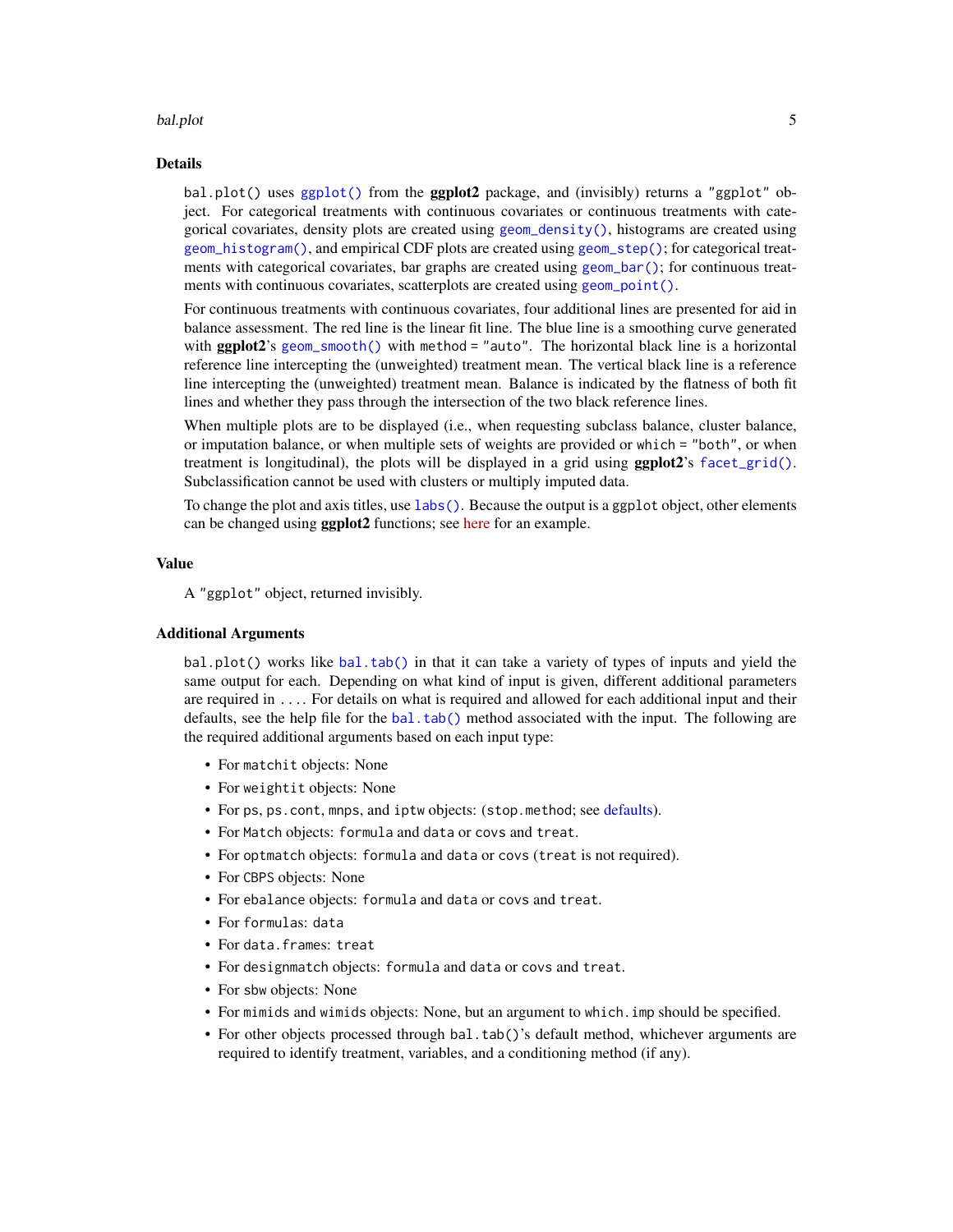#### <span id="page-5-0"></span>Author(s)

Noah Greifer

#### See Also

[bal.tab\(\)](#page-5-1)

#### Examples

```
data("lalonde", package = "cobalt")
#Nearest Neighbor Matching
library(MatchIt)
m.out <- matchit(treat ~ age + educ + race +
                 married + nodegree + re74 + re75,
                 data = lalonde)
bal.plot(m.out, "age", which = "both")
bal.plot(m.out, "re74", which = "both", type = "ecdf")
bal.plot(m.out, "race", which = "both")
bal.plot(m.out, "distance", which = "both", mirror = TRUE,
         type = "histogram", colors = c("white", "black"))
#PS weighting with a continuous treatment
library(WeightIt)
w.out \le weightit(re75 \sim age + I(age^2) + educ +
                  race + married + nodegree,
                  data = lalonde)
bal.plot(w.out, "age", which = "both")
bal.plot(w.out, "married", which = "both")
```
<span id="page-5-1"></span>bal.tab *Display Balance Statistics in a Table*

## **Description**

Generates balance statistics on covariates in relation to an observed treatment variable. It is a generic function that dispatches to the method corresponding to the class of the first argument. This page links to each method page and documents the calculation and details of aspects all bal.tab() methods use. For information on the use of bal.tab() with specific types of objects, use the following links:

- [bal.tab.matchit\(\)](#page-34-1) for the method for objects returned by **MatchIt**.
- [bal.tab.weightit\(\)](#page-49-1) for the method for weightit and weightitMSM objects returned by WeightIt.
- [bal.tab.ps\(\)](#page-41-1) for the method for ps, mnps, and iptw objects returned by twang and for ps.cont objects returned by WeightIt.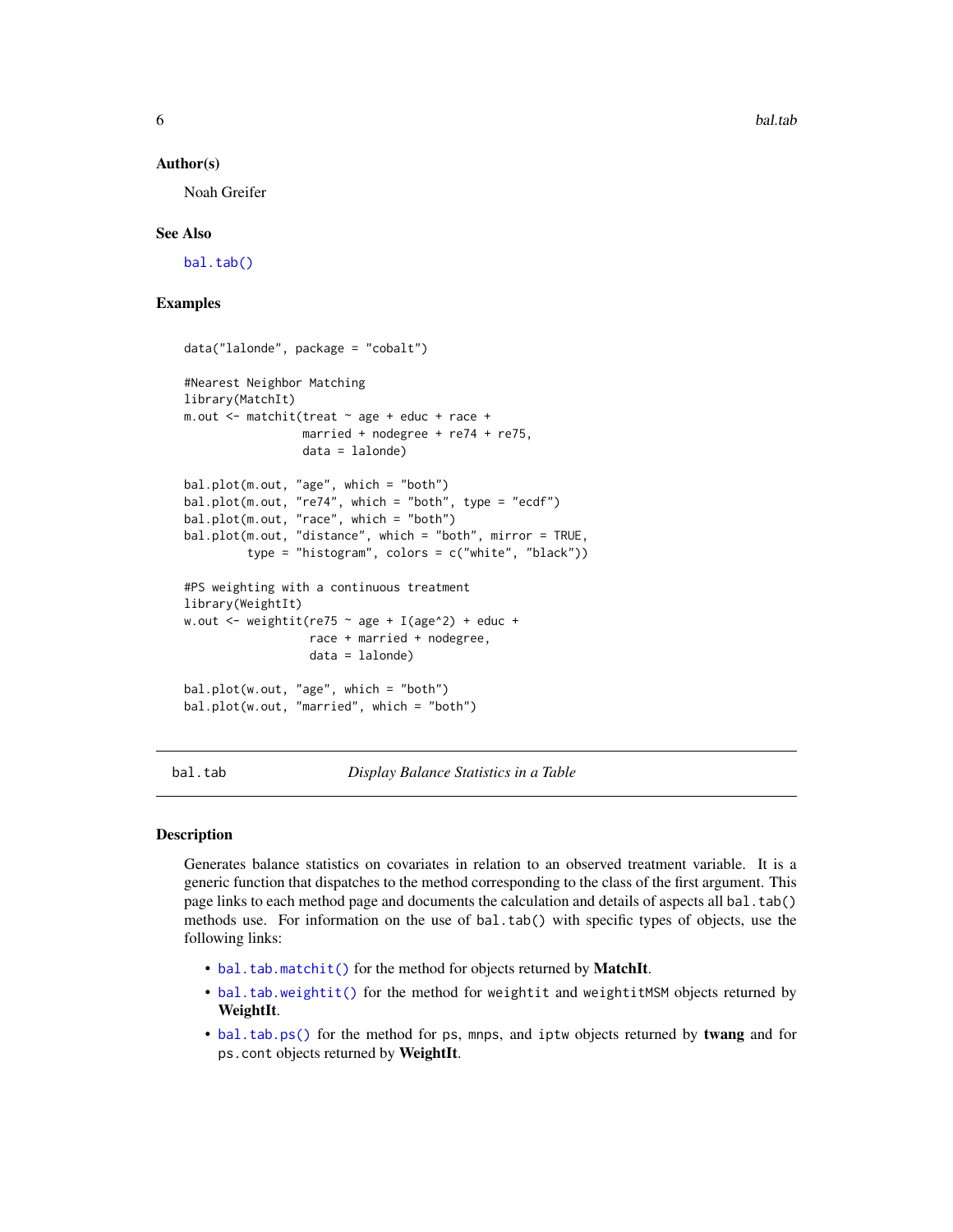#### bal.tab 7

- [bal.tab.Match\(\)](#page-29-1) for the method for objects returned by Matching.
- [bal.tab.optmatch\(\)](#page-29-2) for the method for objects returned by **optmatch**.
- [bal.tab.cem.match\(\)](#page-14-1) for the method for objects returned by cem.
- [bal.tab.CBPS\(\)](#page-10-1) for the method for objects returned by CBPS.
- [bal.tab.ebalance\(\)](#page-29-2) for the method for objects returned by ebal.
- [bal.tab.designmatch\(\)](#page-29-2) for the method for objects returned by designmatch.
- [bal.tab.mimids\(\)](#page-37-1) for the method for objects returned by MatchThem.
- [bal.tab.sbw\(\)](#page-46-1) for the method for objects returned by sbw.
- [bal.tab.formula\(\)](#page-20-1) and [bal.tab.data.frame\(\)](#page-20-1) for the methods for formula and data frame interfaces when the user has covariate values and weights (including matching weights) or subclasses or wants to evaluate balance on an unconditioned data set. For data that corresponds to a longitudinal treatment (i.e., to be analyzed with a marginal structural model), see [bal.tab.time.list\(\)](#page-25-1).
- [bal.tab.default\(\)](#page-17-1) for the method for objects that do not come from one of the explicitly supported conditioning packages.

## Usage

 $bal.tab(x, ...)$ 

#### Arguments

| X        | an input object on which to assess balance. Can be the output of a call to a<br>balancing function in another package or a formula or data frame. Input to this                                                                                         |
|----------|---------------------------------------------------------------------------------------------------------------------------------------------------------------------------------------------------------------------------------------------------------|
|          | argument will determine which bal.tab() method is used.                                                                                                                                                                                                 |
| $\ddots$ | arguments passed to other methods. These arguments may be data-related,<br>computation-related, or print-related. See the help pages (linked above) for the<br>individual methods and pages linked below for other arguments that can be sup-<br>plied. |

#### Details

bal.tab() performs various calculations on the the data objects given, and some of these calculations are not transparent on the help pages of the individual methods. This page details the calculations that are used across bal.tab() methods.

#### With Binary Point Treatments:

Balance statistics can be requested with the [stats](#page-53-1) argument. The default balance statistic for mean differences for continuous variables is the standardized mean difference, which is the difference in the means divided by a measure of spread (i.e., a d-type effect size measure). This is the default because it puts the mean differences on the same scale for comparison with each other and with a given threshold. For binary variables, the default balance statistic is the raw difference in proportion. Although standardized differences in proportion can be computed, raw differences in proportion for binary variables are already on the same scale, and computing the standardized difference in proportion can obscure the true difference in proportion by dividing the difference in proportion by a number that is itself a function of the observed proportions.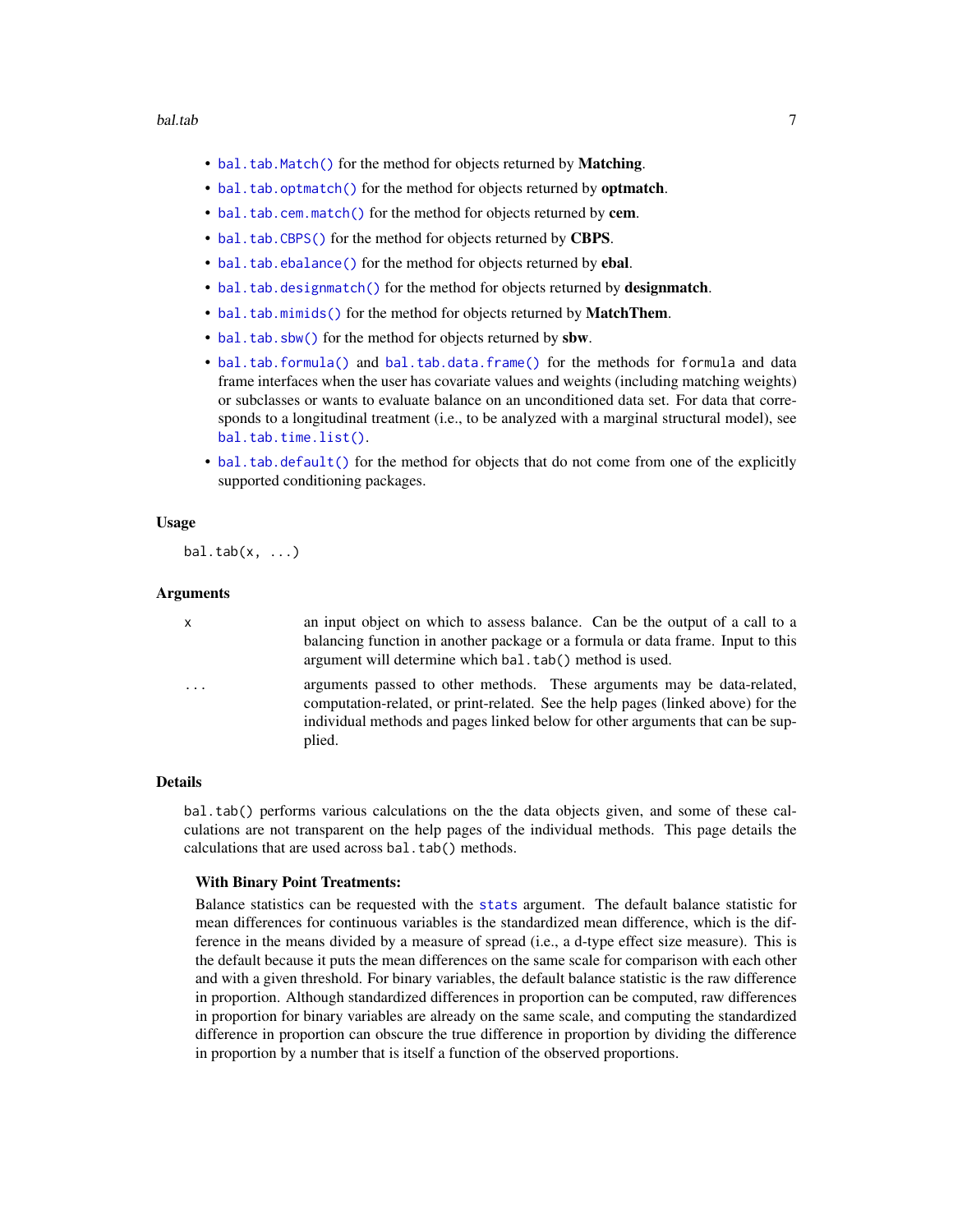Standardized mean differences are calculated using  $col_w\_sm$  () as follows: the numerator is the mean of the treated group minus the mean of the control group, and the denominator is a measure of spread calculated in accordance with the argument to s.d.denom or the default of the specific method used. Common approaches in the literature include using the standard deviation of the treated group or using the "pooled" standard deviation (i.e., the square root of the mean of the group variances) in calculating standardized mean differences. The computed spread bal.tab() uses is always that of the full, unadjusted sample (i.e., before matching, weighting, or subclassification), as recommended by Stuart (2010).

Prior to computation, all variables are checked for variable type, which allows users to differentiate balance statistic calculations based on type using the arguments to continuous and binary. First, if a given covariate is numeric and has only 2 levels, it is converted into a binary (0,1) variable. If 0 is a value in the original variable, it retains its value and the other value is converted to 1; otherwise, the lower value is converted to 0 and the other to 1. Next, if the covariate is not numeric or logical (i.e., is a character or factor variable), it will be split into new binary variables, named with the original variable and the value, separated by an underscore. Otherwise, the covariate will be used as is and treated as a continuous variable.

Variance ratios are computed within-sample using  $col_wvr()$ , with the larger of the two variances in the numerator if abs = TRUE, yielding values greater than or equal to 1. Variance ratios are not calculated for binary variables since they are only a function of the group proportions and thus provide the same information as differences in proportion.

When weighting or matching are used, an "effective sample size" is calculated for each group using the following formula:  $(\sum w)^2 / \sum w^2$ . The effective sample size is "approximately the number of observations from a simple random sample that yields an estimate with sampling variation equal to the sampling variation obtained with the weighted comparison observations" (Ridgeway et al., 2016). The calculated number tends to underestimate the true effective sample size of the weighted samples. The number depends on the variability of the weights, so sometimes trimming units with large weights can actually increase the effective sample size, even though units are being down-weighted. When matching is used, an additional "unweighted" sample size will be displayed indicating the total number of units contributing to the weighted sample.

When subclassification is used, the balance tables for each subclass stored in \$Subclass.Balance use values calculated as described above. For the aggregate balance table stored in \$Balance.Across.Subclass, the values of each statistic are computed as a weighted average of the statistic across subclasses, weighted by the proportion of units in each subclass. See [bal.tab.subclass](#page-66-1) for more details.

#### With Continuous Point Treatments:

When continuous treatment variables are considered, the balance statistic calculated is the Pearson correlation between the covariate and treatment. The correlation after adjustment is computed using  $col_wcov()$  as the weighted covariance between the covariate and treatment divided by the product of the standard deviations of the unweighted covariate and treatment, in an analogous way to how how the weighted standardized mean difference uses an unweighted measure of spread in its denominator, with the purpose of avoiding the analogous paradox (i.e., where the covariance decreases but is accompanied by a change in the standard deviations, thereby distorting the actual resulting balance computed using the weighted standard deviations).

#### With Multi-Category Point Treatments:

For information on using bal.tab() with multi-category treatments, see [bal.tab.multi](#page-64-1). Essentially, bal.tab() compares pairs of treatment groups in a standard way.

#### With Longitudinal Treatments: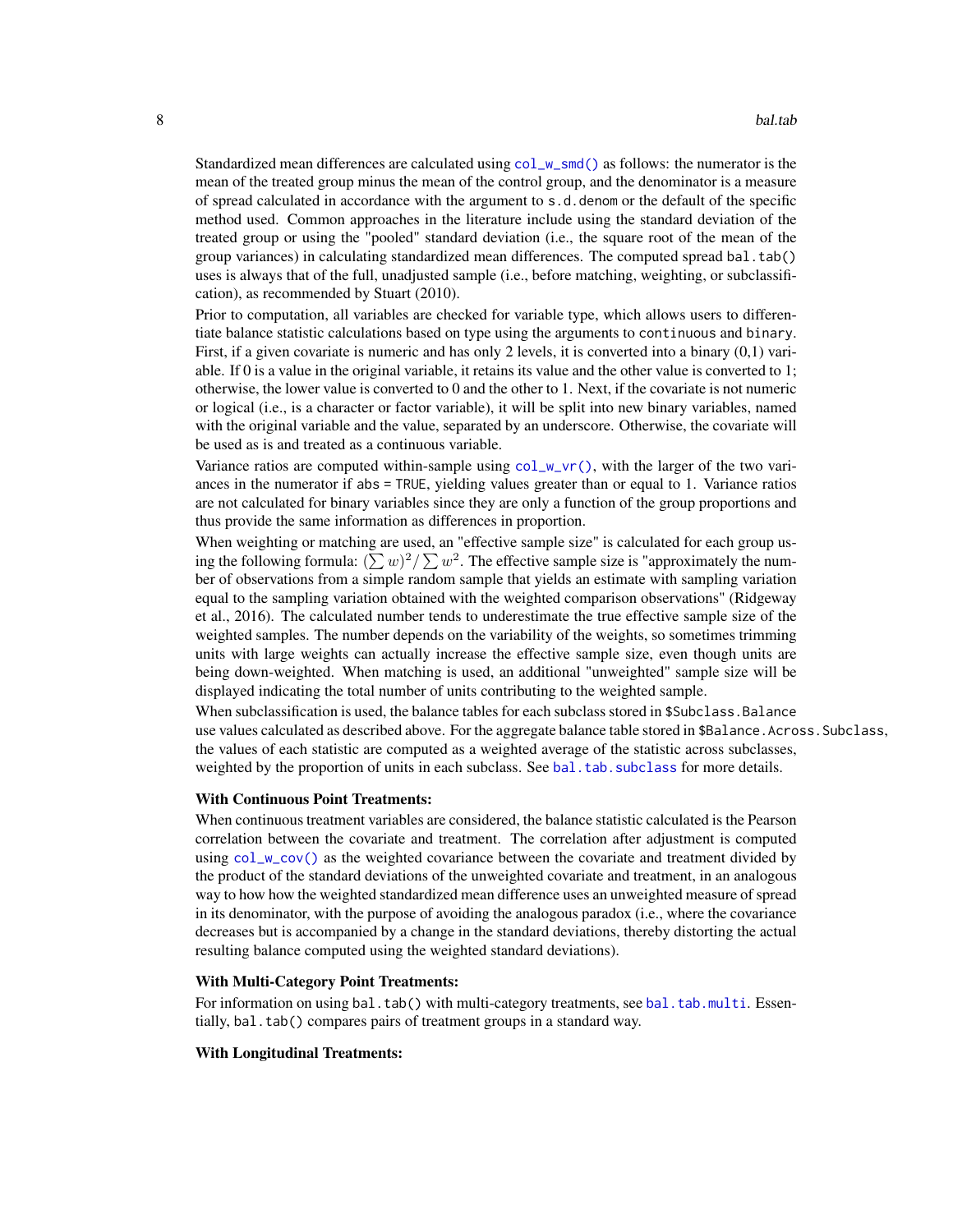#### bal.tab 9

#### With Clustered or Multiply Imputed Data:

For information on using bal.tab() with clustered data, see [bal.tab.cluster](#page-60-1). For information on using bal.tab() with multiply imputed data, see [bal.tab.imp](#page-62-1).

## Quick:

Calculations can take some time, especially when there are many variables, interactions, or clusters. When certain values are not printed, by default they are not computed. In particular, variance ratios, KS statistics, and summary tables are not computed when their display has not been requested. This can speed up the overall production of the output when these values are not to be used later. However, when they are to be used later, such as when output is to be further examined with print() or is to be used in some other way after the original call to bal.tab(), it may be useful to compute them even if they are not to be printed initially. To do so, users can set quick = FALSE, which will cause bal.tab() to calculate all values and components it can. Note that love.plot() is fully functional even when quick = TRUE and values are requested that are otherwise not computed in bal.tab() with quick = TRUE.

#### Missing Data:

If there is missing data in the covariates (i.e., NAs in the covariates provided to bal.tab()), a few additional things happen. A warning will appear mentioning that missing values were present in the data set. The computed balance summaries will be for the variables ignoring the missing values. New variables will be created representing missingness indicators for each variable, named var:<NA> (with var replaced by the actual name of the variable). If int = TRUE, balance for the pairwise interactions between the missingness indicators will also be computed. These variables are treated like regular variables once created.

#### Value

An object of class "bal.tab". The use of continuous treatments, subclasses, clusters, and/or imputations will also cause the object to inherit other classes. The class "bal.tab" has its own print() method ([print.bal.tab\(\)](#page-81-1)), which formats the output nicely and in accordance with print-related options given in the call to bal.tab(), and which can be called with its own options.

For scenarios with binary point treatments and no subclasses, imputations, or clusters, the following are the elements of the bal.tab object:

Balance A data frame containing balance information for each covariate. Balance contains the following columns, with additional columns present when other balance statistics are requested:

- Type: Whether the covariate is binary, continuous, or a measure of distance (e.g., the propensity score).
- M.0.Un: The mean of the control group prior to adjusting.
- SD.0.Un: The standard deviation of the control group prior to adjusting.
- M.1.Un: The mean of the treated group prior to adjusting.
- SD.1.Un: The standard deviation of the treated group prior to adjusting.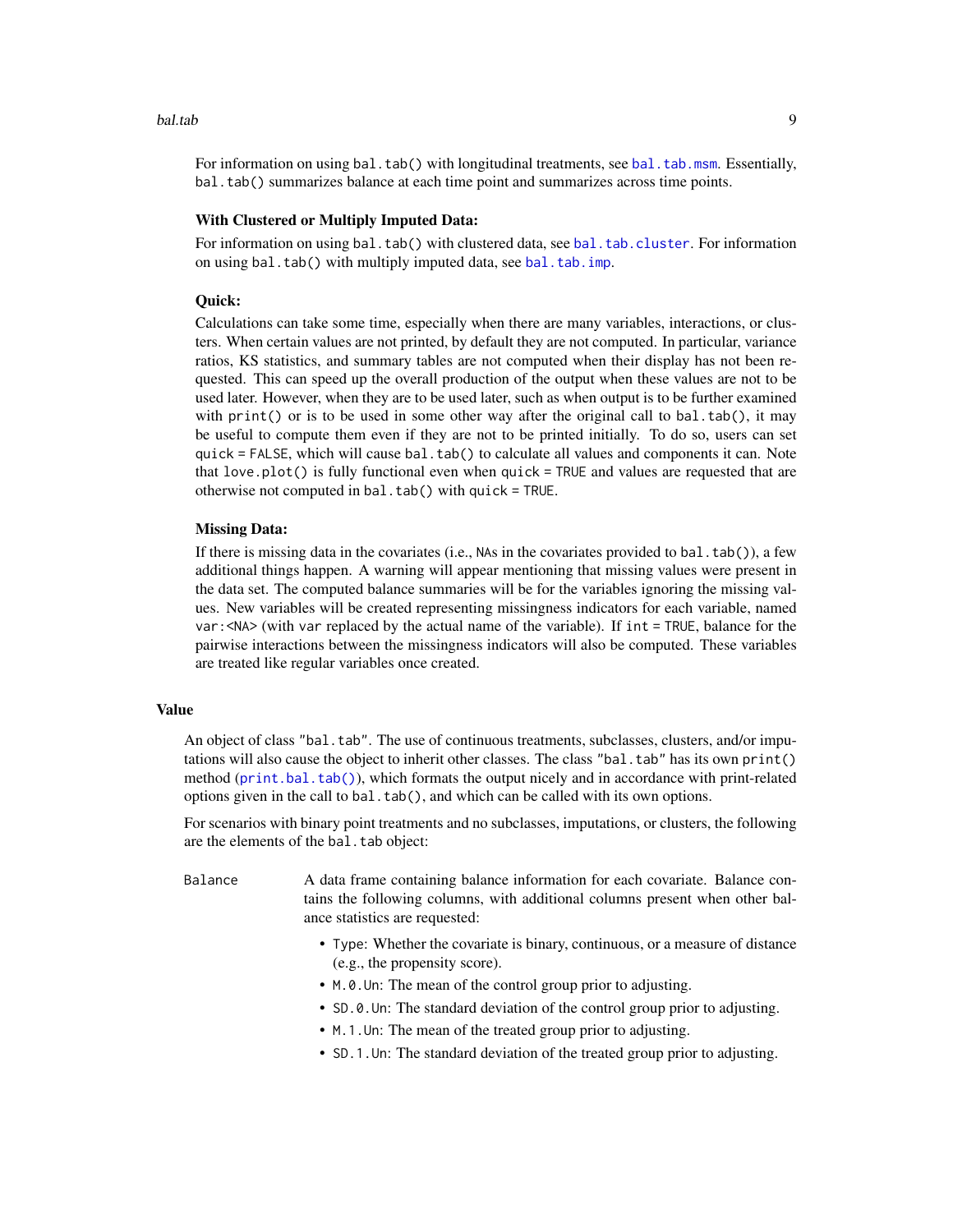- Diff.Un: The (standardized) difference in means between the two groups prior to adjusting. See the binary and continuous arguments on the bal. tab method pages to determine whether standardized or raw mean differences are being reported. By default, the standardized mean difference is displayed for continuous variables and the raw mean difference (difference in proportion) is displayed for binary variables.
- M.0.Adj: The mean of the control group after adjusting.
- SD.0.Adj: The standard deviation of the control group after adjusting.
- M.1.Adj: The mean of the treated group after adjusting.
- SD.1.Adj: The standard deviation of the treated group after adjusting.
- Diff.Adj: The (standardized) difference in means between the two groups after adjusting. See the binary and continuous arguments on the bal.tab method pages to determine whether standardized or raw mean differences are being reported. By default, the standardized mean difference is displayed for continuous variables and the raw mean difference (difference in proportion) is displayed for binary variables.
- M.Threshold: Whether or not the calculated mean difference after adjusting exceeds or is within the threshold given by thresholds. If a threshold for mean differences is not specified, this column will be NA.
- Balanced.Means If a threshold on mean differences is specified, a table tallying the number of variables that exceed or are within the threshold.
- Max.Imbalance.Means

If a threshold on mean differences is specified, a table displaying the variable with the greatest absolute mean difference.

- Observations A table displaying the sample sizes before and after adjusting. Often the effective sample size (ESS) will be displayed. See Details.
- call The original function call, if adjustment was performed by a function in another package.

If the treatment is continuous, instead of producing mean differences, bal.tab() will produce correlations between the covariates and the treatment. The corresponding entries in the output will be "Corr.Un", "Corr.Adj", and "R.Threshold" (and accordingly for the balance tally and maximum imbalance tables).

If multiple weights are supplied, "Adj" in Balance will be replaced by the provided names of the sets of weights, and extra columns will be added for each set of weights. Additional columns and rows for other items in the output will be created as well.

For bal.tab output with subclassification, see [bal.tab.subclass](#page-66-1).

## Author(s)

Noah Greifer

#### References

Ridgeway, G., McCaffrey, D., Morral, A., Burgette, L., & Griffin, B. A. (2016). Toolkit for Weighting and Analysis of Nonequivalent Groups: A tutorial for the twang package. R vignette. RAND.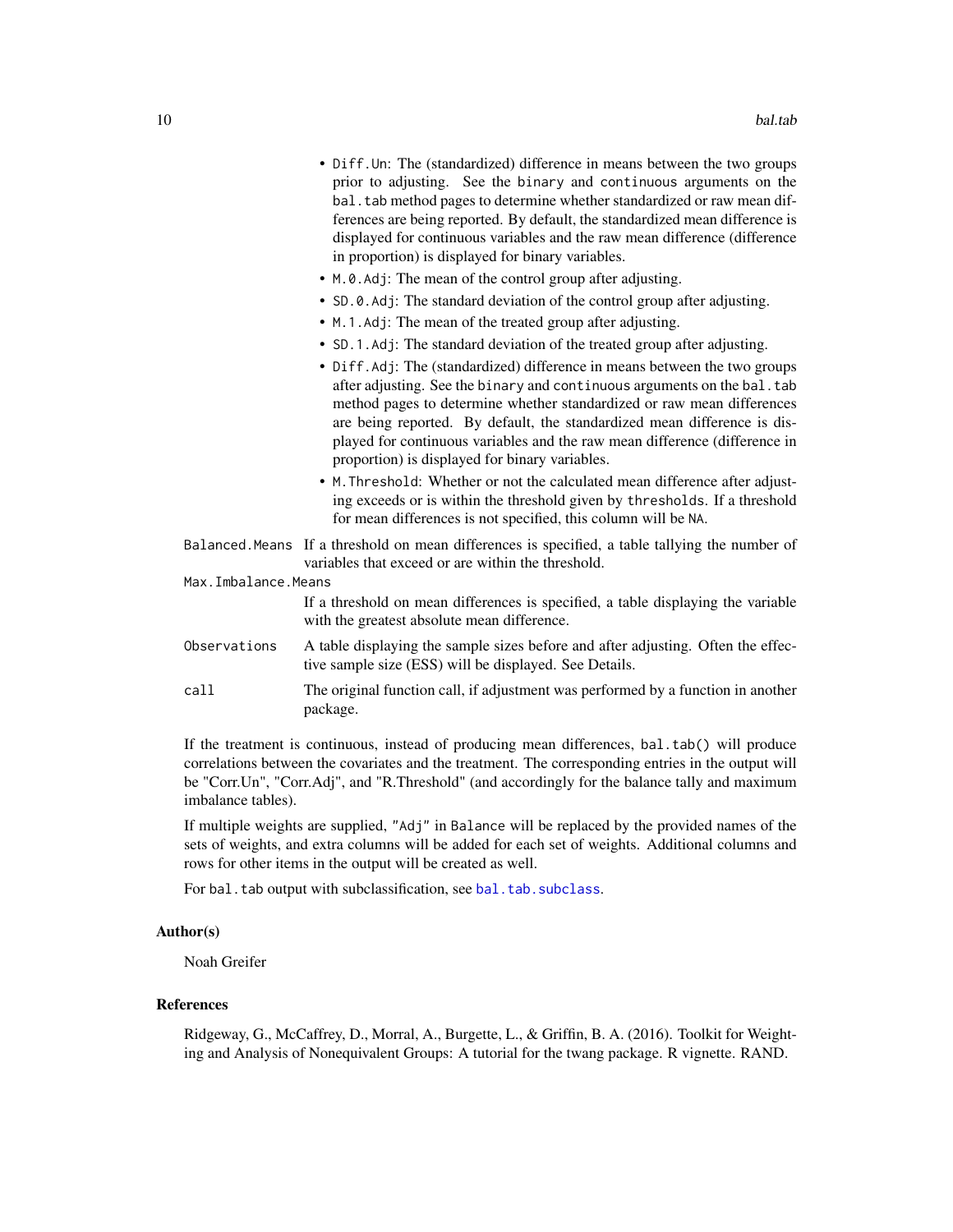<span id="page-10-0"></span>Stuart, E. A. (2010). Matching Methods for Causal Inference: A Review and a Look Forward. Statistical Science, 25(1), 1-21. doi: [10.1214/09STS313](https://doi.org/10.1214/09-STS313)

<span id="page-10-1"></span>bal.tab.CBPS *Balance statistics for* CBPS *Objects*

## Description

Generates balance statistics for CBPS and CBMSM objects from the CBPS package.

#### Usage

```
## S3 method for class 'CBPS'
bal.tab(x,
        stats,
        int = FALSE,
        poly = 1,
        distance = NULL,
        add1 = NULL,data = NULL,continuous,
        binary,
        s.d.denom,
        thresholds = NULL,
        weights = NULL,cluster = NULL,
        imp = NULL,pairwise = TRUE,
        s.weights = NULL,
        abs = FALSE,subset = NULL,quick = TRUE,
        ...)
## S3 method for class 'CBMSM'
bal.tab(x,
        stats,
        int = FALSE,
        poly = 1,
        distance.list = NULL,
        addl.list = NULL,
        data = NULL,continuous,
        binary,
        s.d.denom,
        thresholds = NULL,
        weights = NULL,
```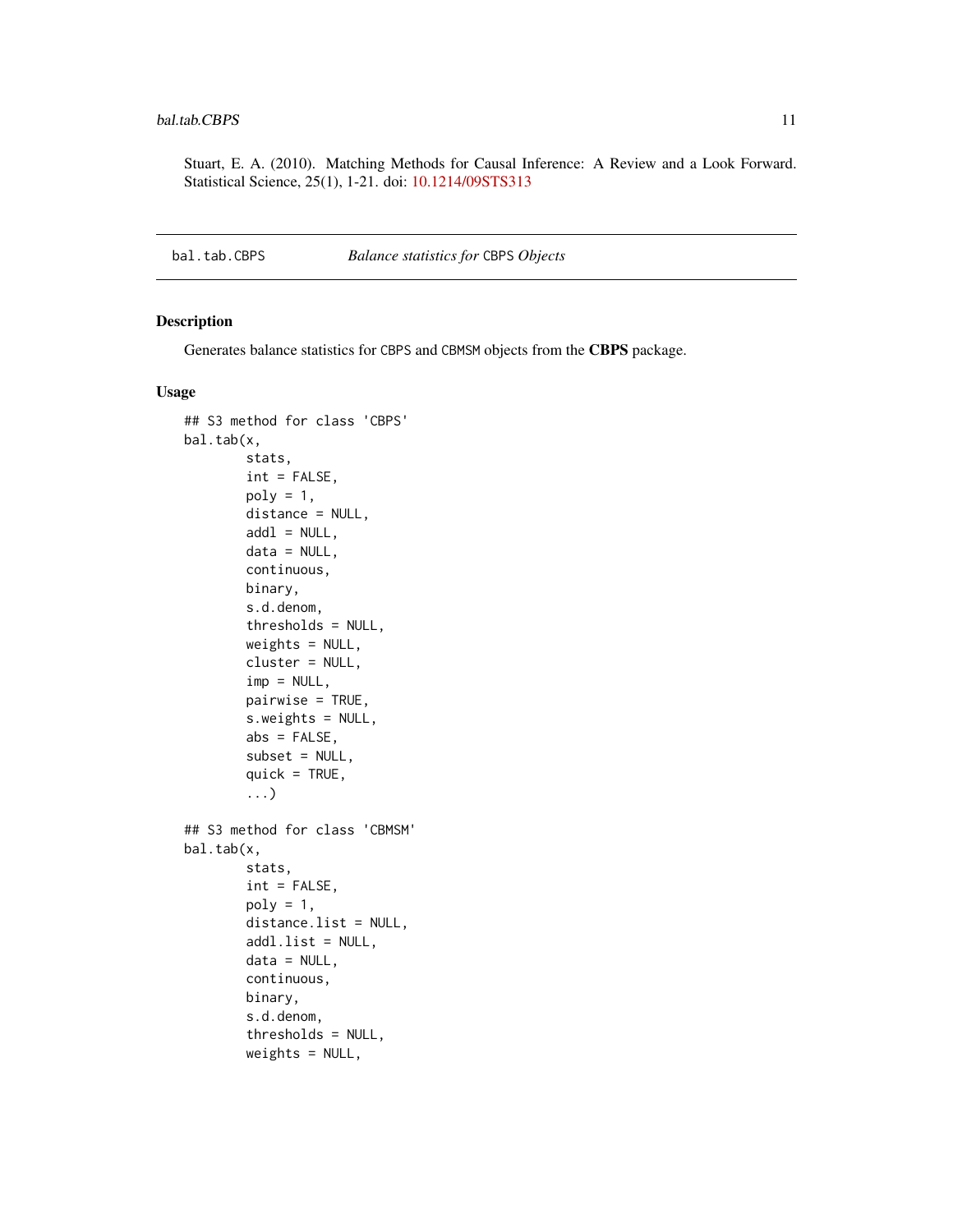```
cluster = NULL,
imp = NULL,s.weights = NULL,
abs = FALSE,subset = NULL,quick = TRUE,
...)
```
# Arguments

| x                       | a CBPS or CBMSM object; the output of a call to CBPS:: CBPS() or CBPS:: CBMSM().                                                                                                                                                                                                                                                                                                                                                                                                                                                                                                                                                               |
|-------------------------|------------------------------------------------------------------------------------------------------------------------------------------------------------------------------------------------------------------------------------------------------------------------------------------------------------------------------------------------------------------------------------------------------------------------------------------------------------------------------------------------------------------------------------------------------------------------------------------------------------------------------------------------|
| stats                   | character; which statistic(s) should be reported. See stats for allowable op-<br>tions. For binary and multi-category treatments, "mean.diffs" (i.e., mean differ-<br>ences) is the default. For continuous treatments, "correlations" (i.e., treatment-<br>covariate Pearson correlations) is the default. Multiple options are allowed.                                                                                                                                                                                                                                                                                                      |
| int                     | logical or numeric; whether or not to include 2-way interactions of covariates<br>included in covs and in addl. If numeric, will be passed to poly as well.                                                                                                                                                                                                                                                                                                                                                                                                                                                                                    |
| poly                    | numeric; the highest polynomial of each continuous covariate to display. For<br>example, if 2, squares of each continuous covariate will be displayed (in addition<br>to the covariate itself); if 3, squares and cubes of each continuous covariate will<br>be displayed, etc. If 1, the default, only the base covariate will be displayed. If<br>int is numeric, poly will take on the value of int.                                                                                                                                                                                                                                        |
| distance, distance.list |                                                                                                                                                                                                                                                                                                                                                                                                                                                                                                                                                                                                                                                |
|                         | an optional formula or data frame containing distance values (e.g., propensity<br>scores) or a character vector containing their names. If a formula or variable<br>names are specified, bal.tab() will look first in the argument to data, if spec-<br>ified, and next in the input object. Note that the propensity scores generated by<br>CBPS() and CBMSM() are automatically included and named "prop.score". For<br>CBMSM objects, can be a list of distance values as described above, with one list<br>entry per time period. Each data set must have one row per individual, unlike<br>the data frame in the original call to CBMSM() |
| addl, addl.list         |                                                                                                                                                                                                                                                                                                                                                                                                                                                                                                                                                                                                                                                |
|                         | an optional formula or data frame containing additional covariates for which<br>to present balance or a character vector containing their names. If a formula<br>or variable names are specified, bal.tab() will look first in the argument to<br>data, if specified, and next in the input object. For CBMSM objects, can be a list<br>of additional covariate values as described above, with one list entry per time<br>period. Each data set must have one row per individual, unlike the data frame in<br>the original call to CBMSM().                                                                                                   |
| data                    | an optional data frame containing variables that might be named in arguments<br>to distance, addl, cluster, and imp. Can also be mids object, the output of<br>a call to mice() from the mice package, containing multiply imputed data sets.<br>In this case, imp is automatically supplied using the imputation variable created<br>from processing the mids object.                                                                                                                                                                                                                                                                         |
| continuous              | whether mean differences for continuous variables should be standardized ("std")<br>or raw ("raw"). Default "std". Abbreviations allowed. This option can be set<br>globally using set.cobalt.options().                                                                                                                                                                                                                                                                                                                                                                                                                                       |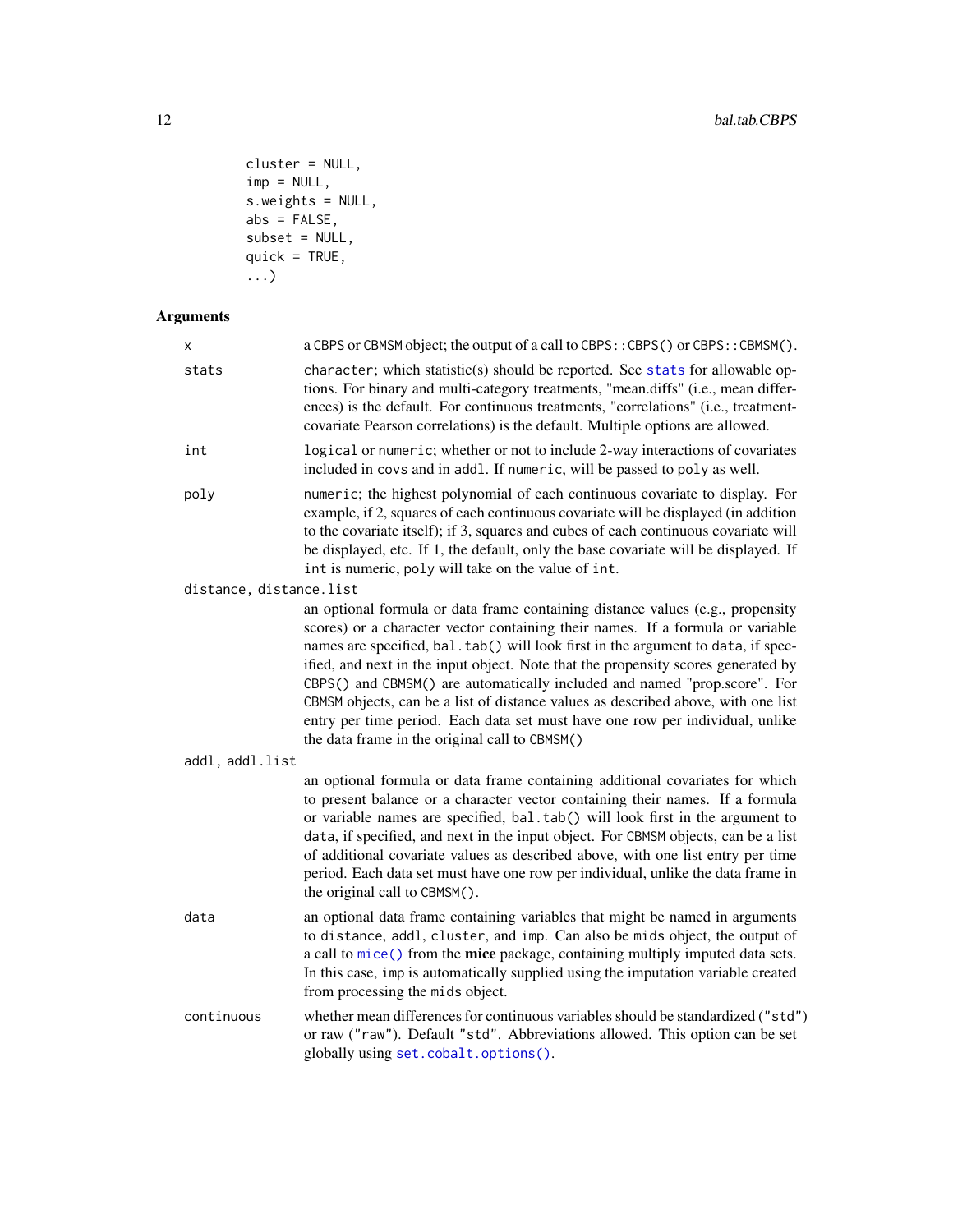| binary     | whether mean differences for binary variables (i.e., difference in proportion)<br>should be standardized ("std") or raw ("raw"). Default "raw". Abbreviations<br>allowed. This option can be set globally using set. cobalt. options().                                                                                                                                   |
|------------|---------------------------------------------------------------------------------------------------------------------------------------------------------------------------------------------------------------------------------------------------------------------------------------------------------------------------------------------------------------------------|
| s.d.denom  | character; how the denominator for standardized mean differences should be<br>calculated, if requested. See col_w_smd() for allowable options. If not spec-<br>ified, bal.tab() will use "treated" if the estimand of the call to CBPS() is the<br>ATT and "pooled" if the estimand is the ATE. Abbreviations allowed.                                                    |
| thresholds | a named vector of balance thresholds, where the name corresponds to the statis-<br>tic (i.e., in stats) that the threshold applies to. For example, to request thresh-<br>olds on mean differences and variance ratios, one can set thresholds = $c(m =$<br>$.05$ , $v = 2$ ). Requesting a threshold automatically requests the display of that<br>statistic. See stats. |
| weights    | a named list containing additional weights on which to assess balance. Each<br>entry can be a vector of weights, the name of a variable in data that contains<br>weights, or an object with $a get.w()$ method.                                                                                                                                                           |
| cluster    | either a vector containing cluster membership for each unit or a string containing<br>the name of the cluster membership variable in data or the CBPS object. See<br>bal.tab.cluster for details.                                                                                                                                                                         |
| imp        | either a vector containing imputation indices for each unit or a string containing<br>the name of the imputation index variable in data or the original data set used<br>in the call to CBPS() or CBMSM(). See bal. tab. imp for details. Not necessary<br>if data is a mids object.                                                                                      |
| pairwise   | whether balance should be computed for pairs of treatments or for each treat-<br>ment against all groups combined. See bal.tab.multi for details. This can<br>also be used with a binary treatment to assess balance with respect to the full<br>sample.                                                                                                                  |
| s.weights  | Optional; either a vector containing sampling weights for each unit or a string<br>containing the name of the sampling weight variable in data or the CBPS ob-<br>ject. If the original call to CBPS() included sampling weights, they should be<br>specified again here to ensure correct computation of balance statistics and un-                                      |

- adjusted values. See Details below. abs logical; whether displayed balance statistics should be in absolute value or not. subset A logical or numeric vector denoting whether each observation should be included or which observations should be included. If logical, it should be the same length as the variables in the original call to CBPS() or CBMSM(). NAs will be treated as FALSE. This can be used as an alternative to cluster to examine balance on subsets of the data. quick logical; if TRUE, will not compute any values that will not be displayed. Set to FALSE if computed values not displayed will be used later.
- ... Further arguments to control display of output. See [display options](#page-68-1) for details.

#### Details

bal.tab.CBPS() and bal.tab.CBMSM() generate a list of balance summaries for the CBPS or CBMSM object given and functions similarly to CBPS::balance().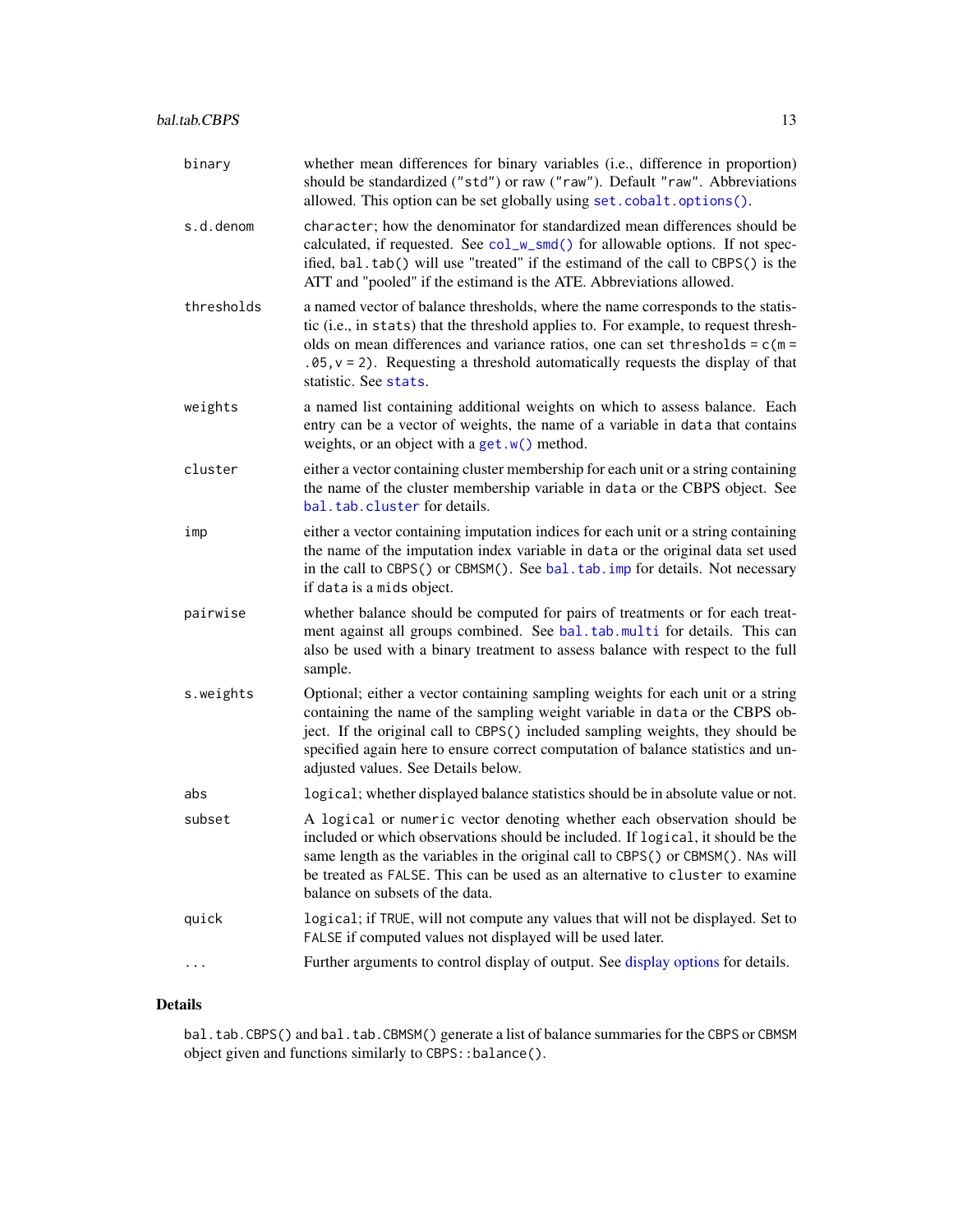The thresholds argument controls whether extra columns should be inserted into the Balance table describing whether the balance statistics in question exceeded or were within the threshold. Including these thresholds also creates summary tables tallying the number of variables that exceeded and were within the threshold and displaying the variables with the greatest imbalance on that balance measure.

The CBPS object does not return sampling weights even if they are used; rather, the weights returned already have the sampling weights combined within them. Because some of the checks and defaults in bal.tab() rely on patterns in these weights, using sampling weights in CBPS() without specifying them in bal.tab() can lead to incorrect results. If sampling weights are used in CBPS(), it is important that they are specified in bal.tab() as well.

## Value

For point treatments, if clusters are not specified, an object of class "bal.tab" containing balance summaries for the CBPS object. See [bal.tab\(\)](#page-5-1) for details.

If clusters are specified, an object of class "bal.tab.cluster" containing balance summaries within each cluster and a summary of balance across clusters. See [bal.tab.cluster](#page-60-1) for details.

If CBPS() is used with multi-category treatments, an object of class "bal.tab.multi" containing balance summaries for each pairwise treatment comparison and a summary of balance across pairwise comparisons. See [bal.tab.multi](#page-64-1) for details.

If CBMSM() is used for longitudinal treatments, an object of class "bal.tab.msm" containing balance summaries for each time period and a summary of balance across time periods. See [bal.tab.msm](#page-63-1) for details.

## Author(s)

Noah Greifer

## See Also

[bal.tab\(\)](#page-5-1) for details of calculations. [bal.tab.cluster](#page-60-1) for more information on clustered data. [bal.tab.multi](#page-64-1) for more information on multi-category treatments. [bal.tab.msm](#page-63-1) for more information on longitudinal treatments.

#### Examples

```
library(CBPS)
data("lalonde", package = "cobalt")
## Using CBPS() for generating covariate balancing
## propensity score weights
cbps.out <- CBPS(treat \sim age + educ + married + race +
             nodegree + re74 + re75, data = lalonde)
```
bal.tab(cbps.out)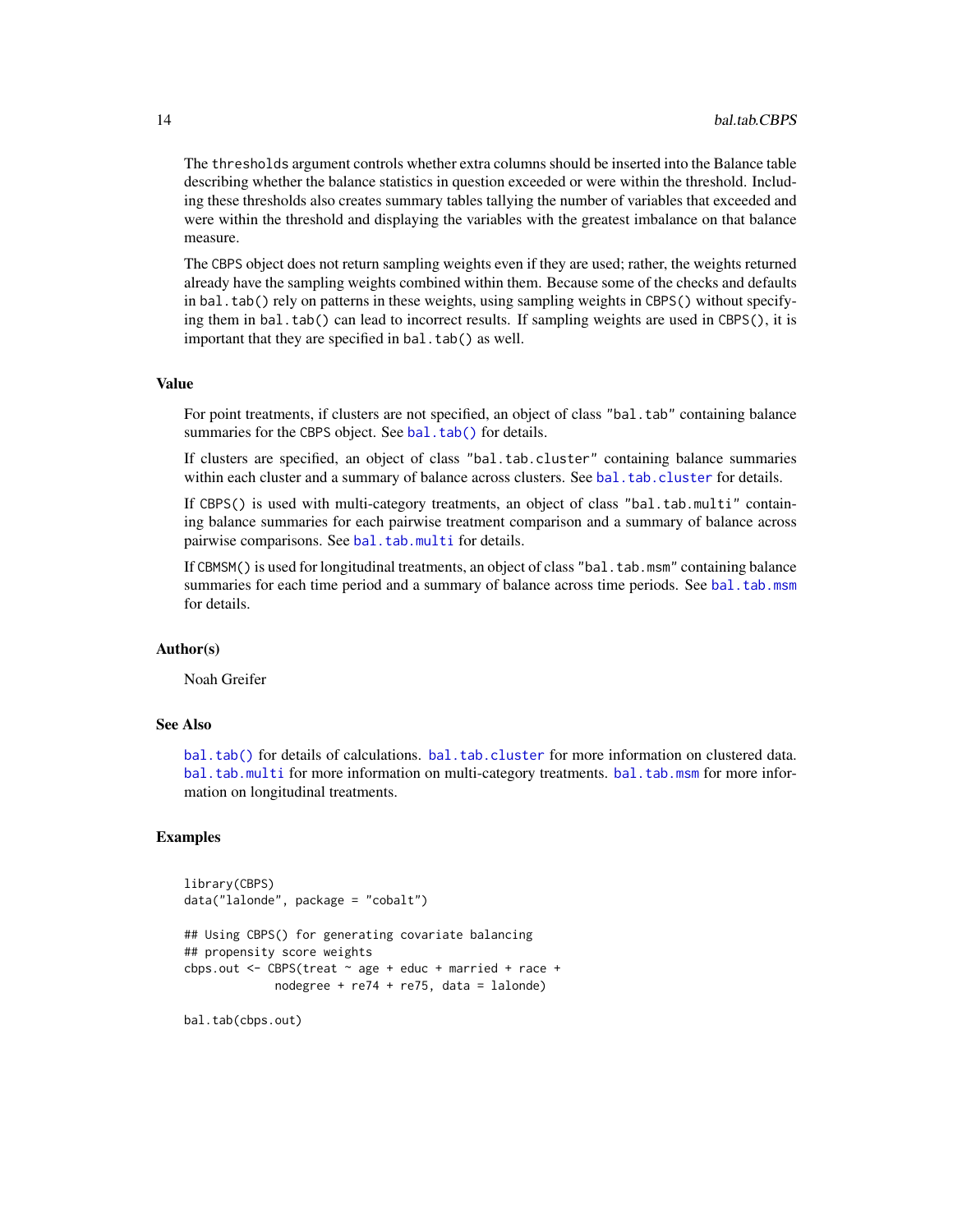<span id="page-14-1"></span><span id="page-14-0"></span>bal.tab.cem.match *Balance Statistics for* cem *Objects*

## Description

Generates balance statistics for cem.match objects from cem.

## Usage

```
## S3 method for class 'cem.match'
bal.tab(x,
        data,
        stats,
        int = FALSE,
        poly = 1,
        distance = NULL,
        add1 = NULL,continuous,
        binary,
        s.d.denom,
        thresholds = NULL,
        weights = NULL,cluster = NULL,
        imp = NULL,
        pairwise = TRUE,
        abs = FALSE,subset = NULL,quick = TRUE,
        ...)
```
## Arguments

| $\mathsf{x}$ | a cem.match or cem.match.list object; the output of a call to cem: : cem().                                                                                                                                                                                                                                                                                                                                                                                                                                                                                                              |
|--------------|------------------------------------------------------------------------------------------------------------------------------------------------------------------------------------------------------------------------------------------------------------------------------------------------------------------------------------------------------------------------------------------------------------------------------------------------------------------------------------------------------------------------------------------------------------------------------------------|
| data         | a data frame containing the treatment, covariates, and variables that might be<br>named in arguments to distance, addl, cluster, and imp. Can also be mids<br>object, the output of a call to $mice()$ from the <b>mice</b> package, containing mul-<br>tiply imputed data sets. In this case, imp is automatically supplied using the<br>imputation variable created from processing the mids object. An argument to<br>data is required. It must be the same data used in the call to cem() or a mids<br>object from which the data supplied to datalist in the cem() call originated. |
| stats        | character; which statistic(s) should be reported. See stats for allowable op-<br>tions. For binary and multi-category treatments, "mean.diffs" ( <i>i.e.</i> , mean differ-<br>ences) is the default. Multiple options are allowed.                                                                                                                                                                                                                                                                                                                                                      |
| int          | logical or numeric; whether or not to include 2-way interactions of covariates<br>included in covs and in addl. If numeric, will be passed to poly as well.                                                                                                                                                                                                                                                                                                                                                                                                                              |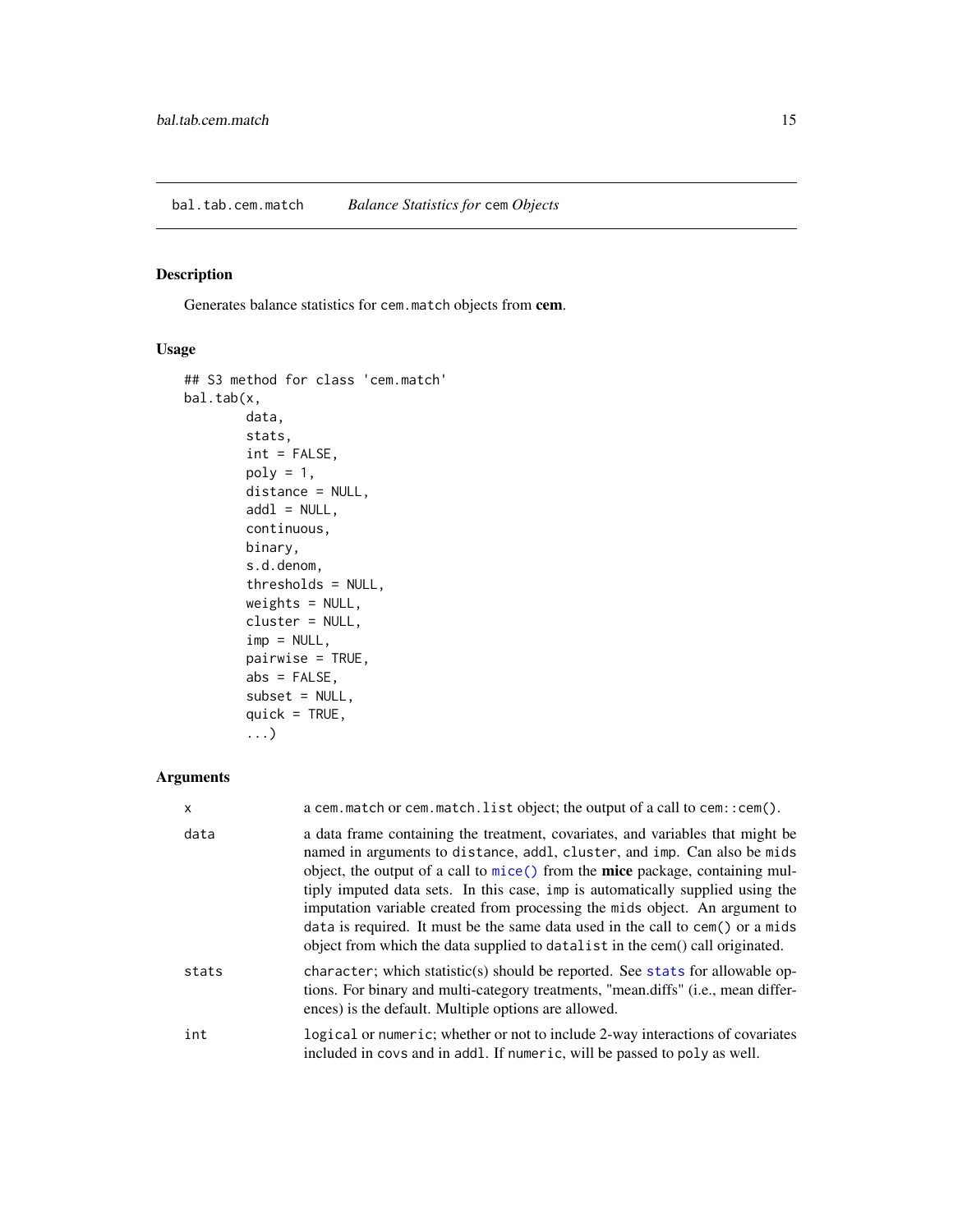| poly       | numeric; the highest polynomial of each continuous covariate to display. For<br>example, if 2, squares of each continuous covariate will be displayed (in addition<br>to the covariate itself); if 3, squares and cubes of each continuous covariate will<br>be displayed, etc. If 1, the default, only the base covariate will be displayed. If<br>int is numeric, poly will take on the value of int. |
|------------|---------------------------------------------------------------------------------------------------------------------------------------------------------------------------------------------------------------------------------------------------------------------------------------------------------------------------------------------------------------------------------------------------------|
| distance   | an optional formula or data frame containing distance values (e.g., propensity<br>scores) or a character vector containing their names. If a formula or variable<br>names are specified, bal.tab() will look in the argument to data, if specified.                                                                                                                                                     |
| addl       | an optional formula or data frame containing additional covariates for which to<br>present balance or a character vector containing their names. If a formula or<br>variable names are specified, bal.tab() will look in the arguments to covs and<br>data, if specified.                                                                                                                               |
| continuous | whether mean differences for continuous variables should be standardized ("std")<br>or raw ("raw"). Default "std". Abbreviations allowed. This option can be set<br>globally using set. cobalt. options(). This argument is used to set std in<br>$col_wsmd()$ .                                                                                                                                        |
| binary     | whether mean differences for binary variables (i.e., difference in proportion)<br>should be standardized ("std") or raw ("raw"). Default "raw". Abbreviations<br>allowed. This option can be set globally using set.cobalt.options(). This<br>argument is used to set std in col_w_smd().                                                                                                               |
| s.d.denom  | character; how the denominator for standardized mean differences should be<br>calculated, if requested. See col_w_smd() for allowable options. The default<br>is "treated", where the treated group corresponds to the baseline.group in the<br>call to cem(). Abbreviations allowed.                                                                                                                   |
| thresholds | a named vector of balance thresholds, where the name corresponds to the statis-<br>tic (i.e., in stats) that the threshold applies to. For example, to request thresh-<br>olds on mean differences and variance ratios, one can set thresholds = $c(m =$<br>$.05$ , $v = 2$ ). Requesting a threshold automatically requests the display of that<br>statistic. See Details.                             |
| weights    | a named list containing additional weights on which to assess balance. Each<br>entry can be a vector of weights, the name of a variable in data that contains<br>weights, or an object with a get. $w()$ method.                                                                                                                                                                                        |
| cluster    | either a vector containing cluster membership for each unit or a string containing<br>the name of the cluster membership variable in data. See bal. tab. cluster for<br>details.                                                                                                                                                                                                                        |
| imp        | either a vector containing imputation indices for each unit or a string containing<br>the name of the imputation index variable in data. See bal. tab. imp for details.<br>Not necessary if data is a mids object.                                                                                                                                                                                      |
| pairwise   | whether balance should be computed for pairs of treatments or for each treat-<br>ment against all groups combined. See bal.tab.multi for details. This can<br>also be used with a binary treatment to assess balance with respect to the full<br>sample.                                                                                                                                                |
| abs        | logical; whether displayed balance statistics should be in absolute value or not.                                                                                                                                                                                                                                                                                                                       |
| subset     | a logical or numeric vector denoting whether each observation should be in-<br>cluded or which observations should be included. If logical, it should be the                                                                                                                                                                                                                                            |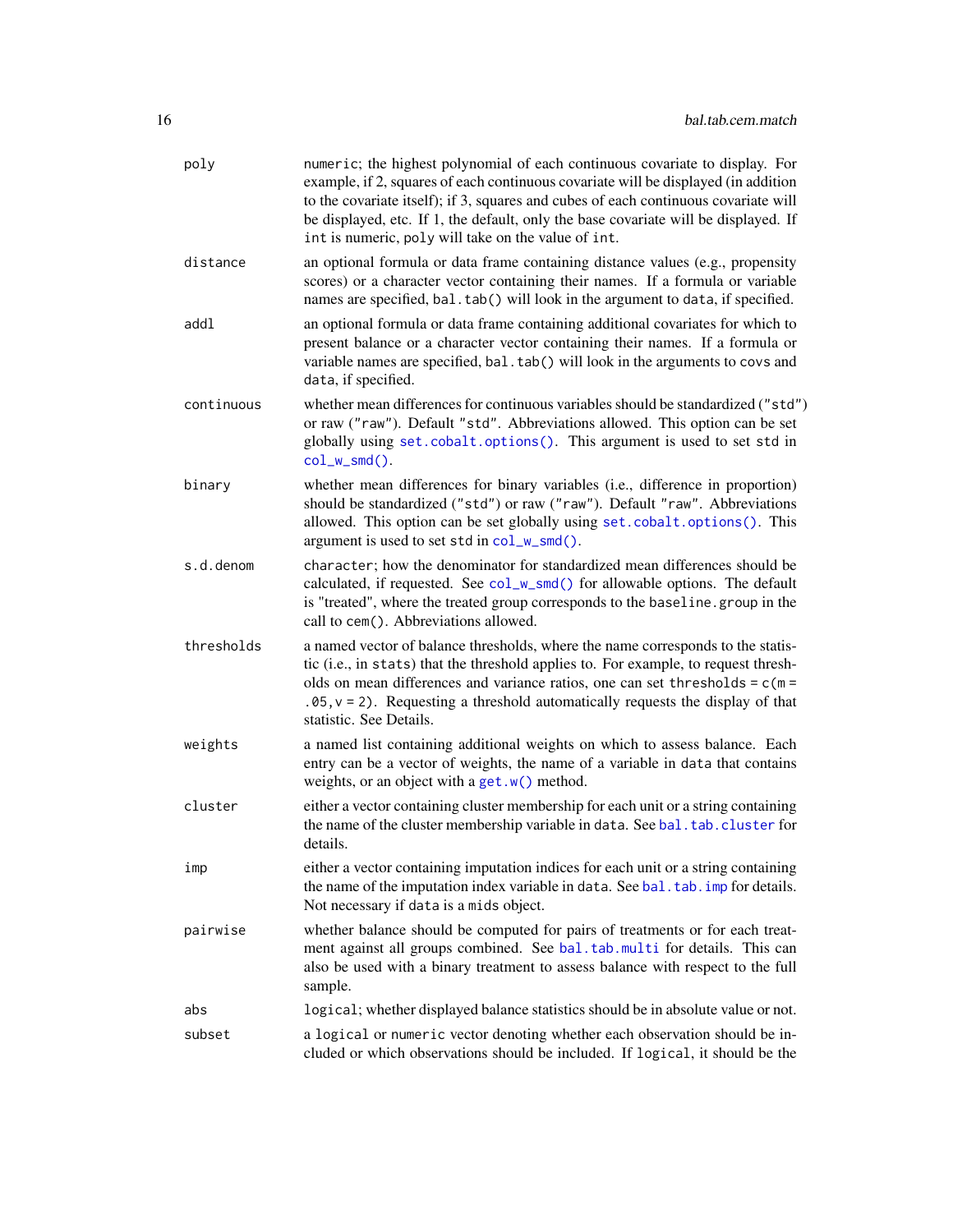|                         | same length as the variables in the original call to cem(). NAs will be treated<br>as FALSE. This can be used as an alternative to cluster to examine balance on<br>subsets of the data. |
|-------------------------|------------------------------------------------------------------------------------------------------------------------------------------------------------------------------------------|
| quick                   | logical; if TRUE, will not compute any values that will not be displayed. Set to<br>FALSE if computed values not displayed will be used later.                                           |
| $\cdot$ $\cdot$ $\cdot$ | further arguments to control display of output. See display options for details.                                                                                                         |

## Details

bal.tab.cem.match() generates a list of balance summaries for the cem.match object given, and functions similarly to cem:: imbalance().

The threshold argument controls whether extra columns should be inserted into the Balance table describing whether the balance statistics in question exceeded or were within the threshold. Including these thresholds also creates summary tables tallying the number of variables that exceeded and were within the threshold and displaying the variables with the greatest imbalance on that balance measure.

## Value

If clusters and imputations are not specified, an object of class "bal.tab" containing balance summaries for the cem.match object. See [bal.tab\(\)](#page-5-1) for details.

If imputations are specified, an object of class "bal.tab.imp" containing balance summaries for each imputation and a summary of balance across imputations. See bal. tab. imp for details.

If cem() is used with multi-category treatments, an object of class "bal.tab.multi" containing balance summaries for each pairwise treatment comparison. See [bal.tab.multi](#page-64-1) for details.

If clusters are specified, an object of class "bal.tab.cluster" containing balance summaries within each cluster and a summary of balance across clusters. See [bal.tab.cluster](#page-60-1) for details.

#### Author(s)

Noah Greifer

## See Also

[bal.tab\(\)](#page-5-1) for details of calculations.

#### Examples

```
library(cem); data("lalonde", package = "cobalt")
## Coarsened exact matching
cem.out \leq cem("treat", data = lalonde, drop = "re78")
bal.tab(cem.out, data = lalonde, un = TRUE,
        stats = c("m", "k"))
```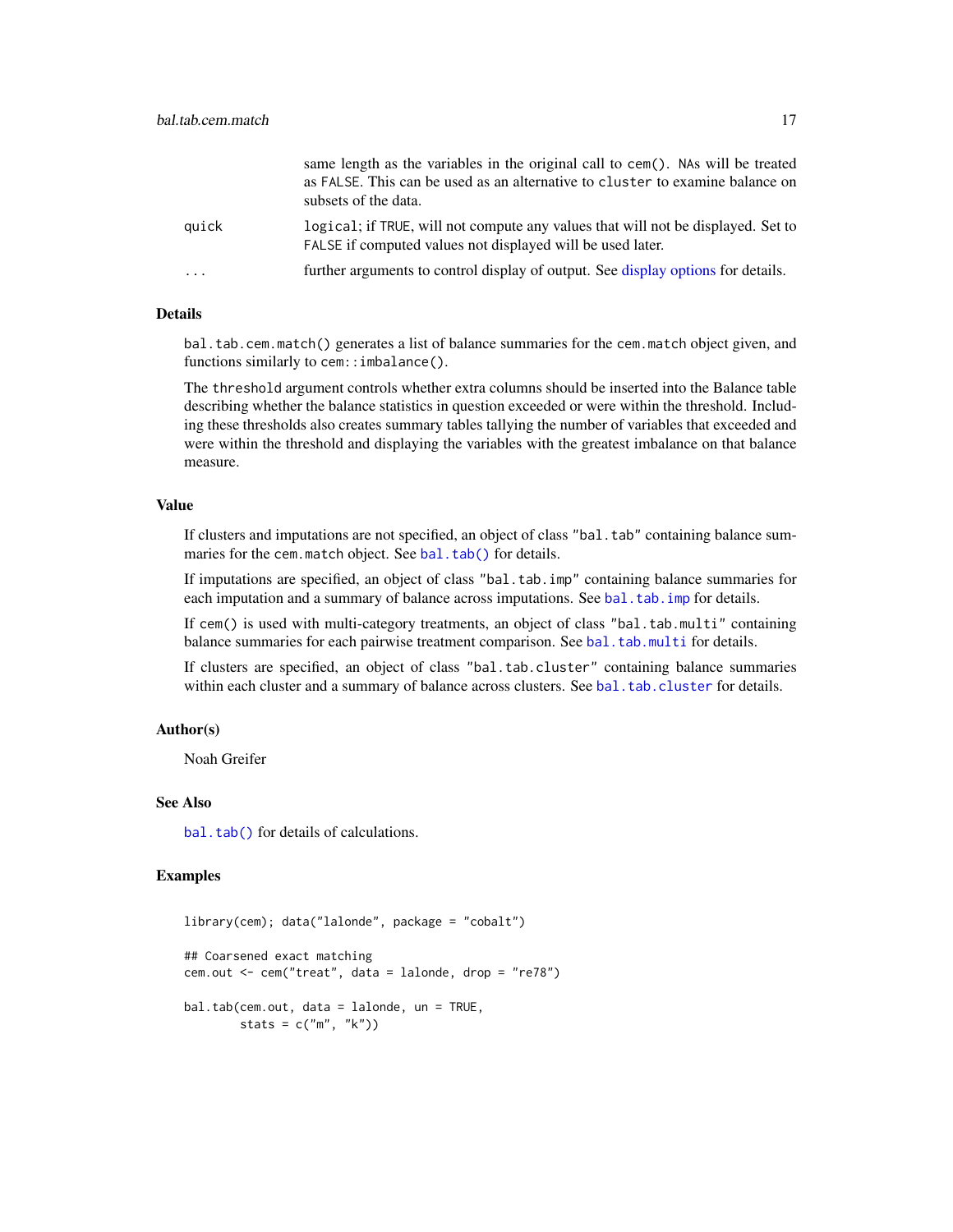<span id="page-17-1"></span><span id="page-17-0"></span>

## Description

Generates balance statistics using an object for which there is not a defined method.

#### Usage

## Default S3 method:  $bal.tab(x, ...)$ 

#### Arguments

|                         | An object containing information about conditioning. See Details.                                                         |
|-------------------------|---------------------------------------------------------------------------------------------------------------------------|
| $\cdot$ $\cdot$ $\cdot$ | Arguments that would be passed to bal. $tab. formula(), bal. tab. data. frame(),$<br>or bal.tab.time.list(). See Details. |

## Details

bal.tab.default() processes its input and attempt to extract enough information from it to display covariate balance for x. The goal of this method was to allow users who have created their own objects containing conditioning information (i.e., weights, subclasses, treatments, covariates, etc.) to access the capabilities of bal.tab() without having a special method written for them. By including the correct items in  $x$ , bal.tab.default() can present balance tables as if the input was the output of one of the specifically supported packages (e.g., MatchIt, twang, etc.).

The function will search x for the following named items and attempt to process them:

- treat A vector (numeric, character, factor) containing the values of the treatment for each unit or the name of the column in data containing them. Essentially the same input to treat in [bal.tab.data.frame\(\)](#page-20-1).
- treat.list A list of vectors (numeric, character, factor) containing, for each time point, the values of the treatment for each unit or the name of the column in data containing them. Essentially the same input to treat. list in bal.tab.time. list().
- covs A data.frame containing the values of the covariates for each unit. Essentially the same input to covs in [bal.tab.data.frame\(\)](#page-20-1).
- covs.list A list of data.frames containing, for each time point, the values of the covariates for each unit. Essentially the same input to covs. list in [bal.tab.time.list\(\)](#page-25-1).
- formula A formula with the treatment variable as the response and the covariates for which balance is to be assessed as the terms. Essentially the same input to formula in [bal.tab.formula\(\)](#page-20-1).
- formula.list A list of formulas with, for each time point, the treatment variable as the response and the covariates for which balance is to be assessed as the terms. Essentially the same input to formula.list in [bal.tab.time.list\(\)](#page-25-1).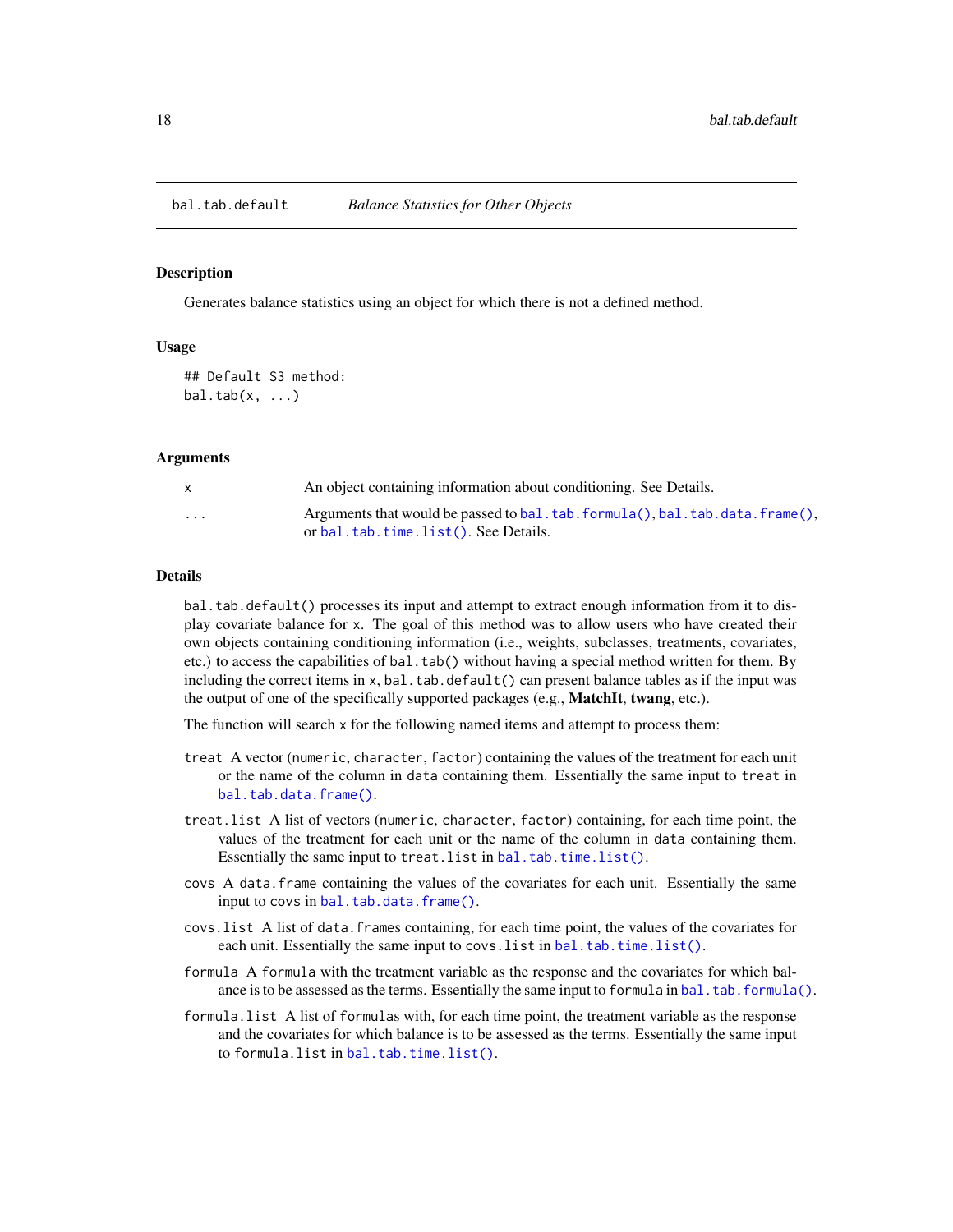- data A data. frame containing variables with the names used in other arguments and components (e.g., formula, weights, etc.). Essentially the same input to data in  $bal.tab.formula(),$  $bal.tab.formula(),$ [bal.tab.data.frame\(\)](#page-20-1), or [bal.tab.time.list\(\)](#page-25-1).
- weights A vector, list, or data.frame containing weights for each unit or a string containing the names of the weights variables in data. Essentially the same input to weights in [bal.tab.data.frame\(\)](#page-20-1) or [bal.tab.time.list\(\)](#page-25-1).
- distance A vector, formula, or data frame containing distance values (e.g., propensity scores) or a character vector containing their names. If a formula or variable names are specified, bal.tab() will look in the argument to data, if specified. Essentially the same input to distance in [bal.tab.data.frame\(\)](#page-20-1).
- formula.list A list of vectors or data.frames containing, for each time point, distance values (e.g., propensity scores) for each unit or a string containing the name of the distance variable in data. Essentially the same input to distance.list in [bal.tab.time.list\(\)](#page-25-1).
- subclass A vector containing subclass membership for each unit or a string containing the name of the subclass variable in data. Essentially the same input to subclass in [bal.tab.data.frame\(\)](#page-20-1).
- match.strata A vector containing matching stratum membership for each unit or a string containing the name of the matching stratum variable in data. Essentially the same input to match.strata in [bal.tab.data.frame\(\)](#page-20-1).
- estimand A character vector; whether the desired estimand is the "ATT", "ATC", or "ATE" for each set of weights. Essentially the same input to estimand in [bal.tab.data.frame\(\)](#page-20-1).
- s.weights A vector containing sampling weights for each unit or a string containing the name of the sampling weight variable in data. Essentially the same input to s.weights in [bal.tab.data.frame\(\)](#page-20-1) or [bal.tab.time.list\(\)](#page-25-1).
- focal The name of the focal treatment when multi-category treatments are used. Essentially the same input to focal in [bal.tab.data.frame\(\)](#page-20-1).
- call A call object containing the function call, usually generated by using [match.call\(\)](#page-0-0) inside the function that created x.

Any of these items can also be supplied directly to bal.tab.default, e.g., bal.tab.default(x,formula  $=$  treat  $\sim$  x1 + x2). If supplied, it will override the object with the same role in x. In addition, any arguments to bal.tab.formula(), bal.tab.data.frame(), and bal.tab.time.list() are allowed and perform the same function.

At least some inputs containing information to create the treatment and covariates are required (e.g., formula and data or covs and treat). All other arguments are optional and have the same defaults as those in [bal.tab.data.frame\(\)](#page-20-1) or [bal.tab.time.list\(\)](#page-25-1). If treat.list, covs.list, or formula.list are supplied in x or as an argument to bal.tab.default(), the function will proceed considering a longitudinal treatment. Otherwise, it will proceed considering a point treatment.

bal.tab.default(), like other bal.tab methods, is just a shortcut to supply arguments to bal.tab.data.frame() or bal.tab.time.list(). Therefore, any matters regarding argument priority or function are described in the documentation for these methods.

#### Value

For point treatments, if clusters and imputations are not specified, an object of class "bal.tab" containing balance summaries for the specified treatment and covariates. See [bal.tab\(\)](#page-5-1) for details.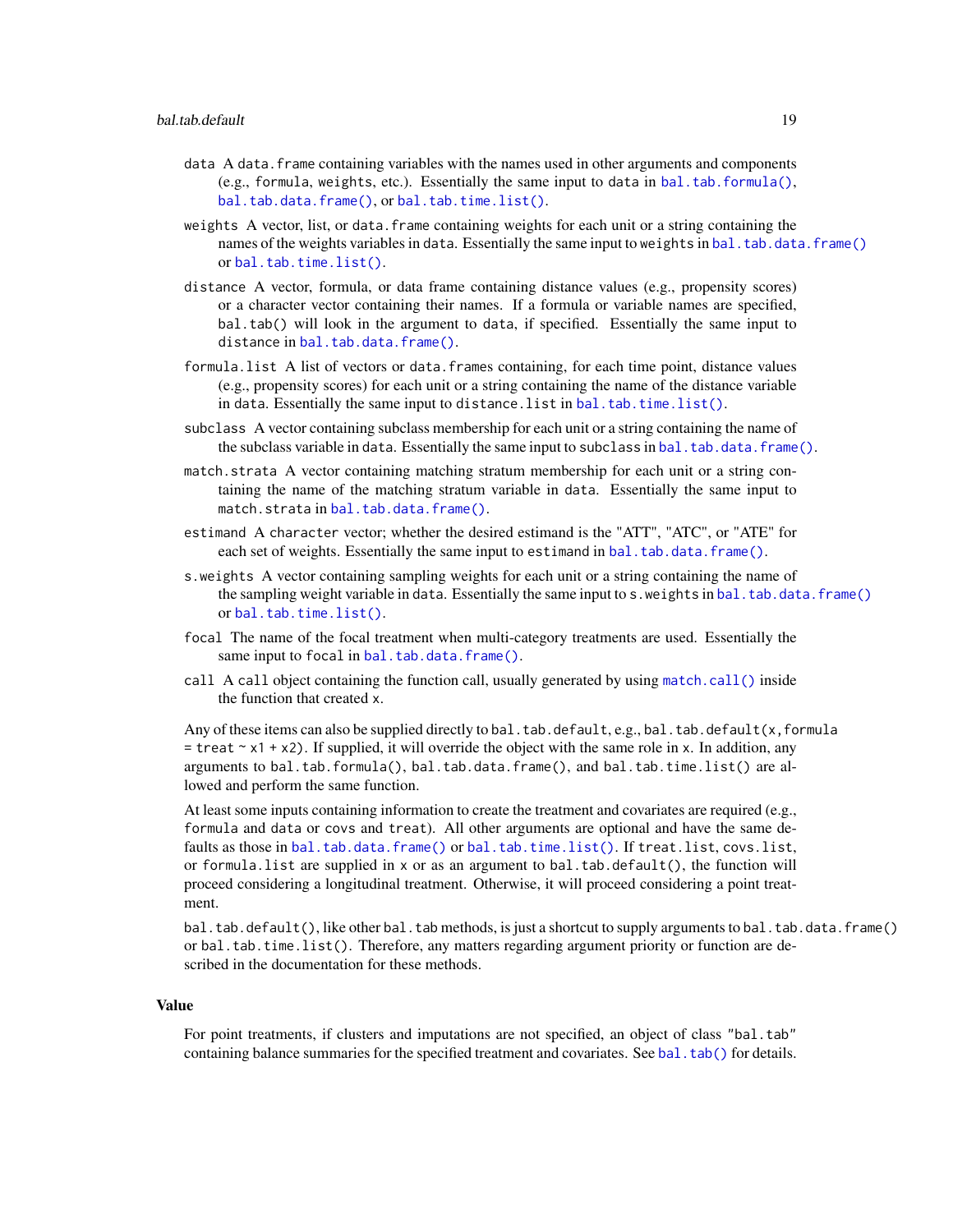If clusters are specified, an object of class "bal.tab.cluster" containing balance summaries within each cluster and a summary of balance across clusters. See [bal.tab.cluster](#page-60-1) for details.

If imputations are specified, an object of class "bal.tab.imp" containing balance summaries for each imputation and a summary of balance across imputations, just as with clusters. See [bal.tab.imp](#page-62-1) for details.

If multi-category treatments are used, an object of class "bal.tab.multi" containing balance summaries for each pairwise treatment comparison and a summary of balance across pairwise comparisons. See [bal.tab.multi](#page-64-1) for details.

If longitudinal treatments are used, an object of class "bal.tab.msm" containing balance summaries at each time point. Each balance summary is its own bal. tab object. See [bal.tab.msm](#page-63-1) for more details.

#### Author(s)

Noah Greifer

#### See Also

[bal.tab.data.frame\(\)](#page-20-1) and [bal.tab.time.list\(\)](#page-25-1) for additional arguments to be supplied. [bal.tab\(\)](#page-5-1) for output and details of calculations. [bal.tab.cluster](#page-60-1) for more information on clustered data. [bal.tab.imp](#page-62-1) for more information on multiply imputed data, [bal.tab.multi](#page-64-1) for more information on multi-category treatments.

#### Examples

```
data("lalonde", package = "cobalt")
covs <- subset(lalonde, select = -c(treat, re78))
##Writing a function the produces output for direct
##use in bal.tab.default
ate.weights <- function(treat, covs) {
   data <- data.frame(treat, covs)
   formula <- formula(data)
   ps <- glm(formula, data = data,
             family = "binomial")$fitted.values
   weights <- treat/ps + (1-treat)/(1-ps)
   call <- match.call()
   out <- list(treat = treat,
               covs = covs,
                distance = ps,
                weights = weights,
                estimand = "ATE",
                call = call)return(out)
}
out <- ate.weights(lalonde$treat, covs)
bal.tab(out, un = TRUE)
```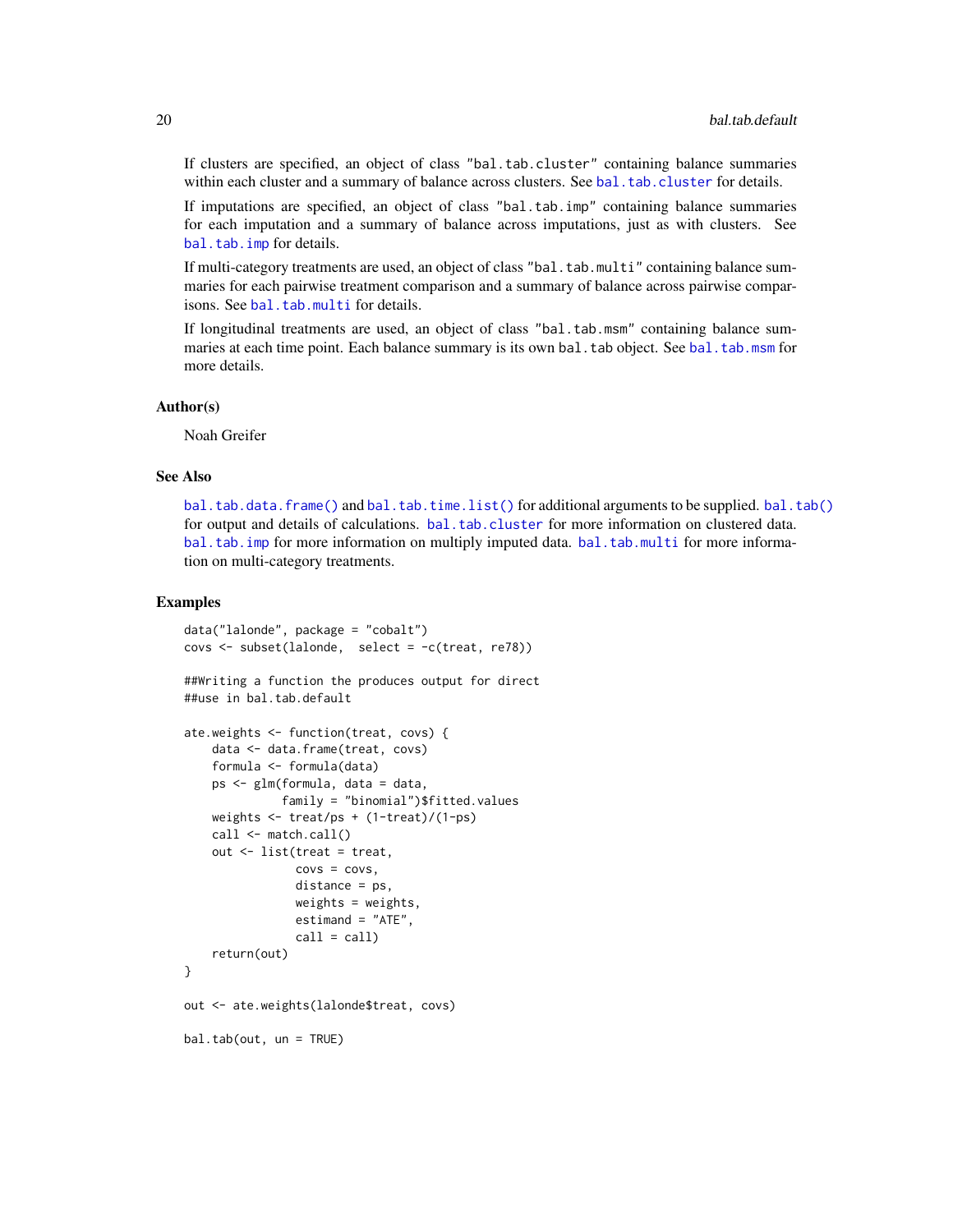## <span id="page-20-1"></span><span id="page-20-0"></span>Description

Generates balance statistics for unadjusted, matched, weighted, or stratified data using either a data.frame or formula interface.

## Usage

```
## S3 method for class 'data.frame'
bal.tab(x,
    treat,
    data = NULL,weights = NULL,
    subclass = NULL,
    match.strata = NULL,
    method,
    stats,
    int = FALSE,
    poly = 1,
    distance = NULL,
    add1 = NULL,continuous,
    binary,
    s.d.denom,
    thresholds = NULL,
    cluster = NULL,
    imp = NULL,pairwise = TRUE,
    focal = NULL,s.weights = NULL,
    estimand = NULL,
    abs = FALSE,subset = NULL,quick = TRUE,
    ...)
## S3 method for class 'formula'
bal.tab(x,
    data = NULL,...)
```
#### Arguments

x either a data.frame containing covariate values for each unit or a formula with the treatment variable as the response and the covariates for which balance is to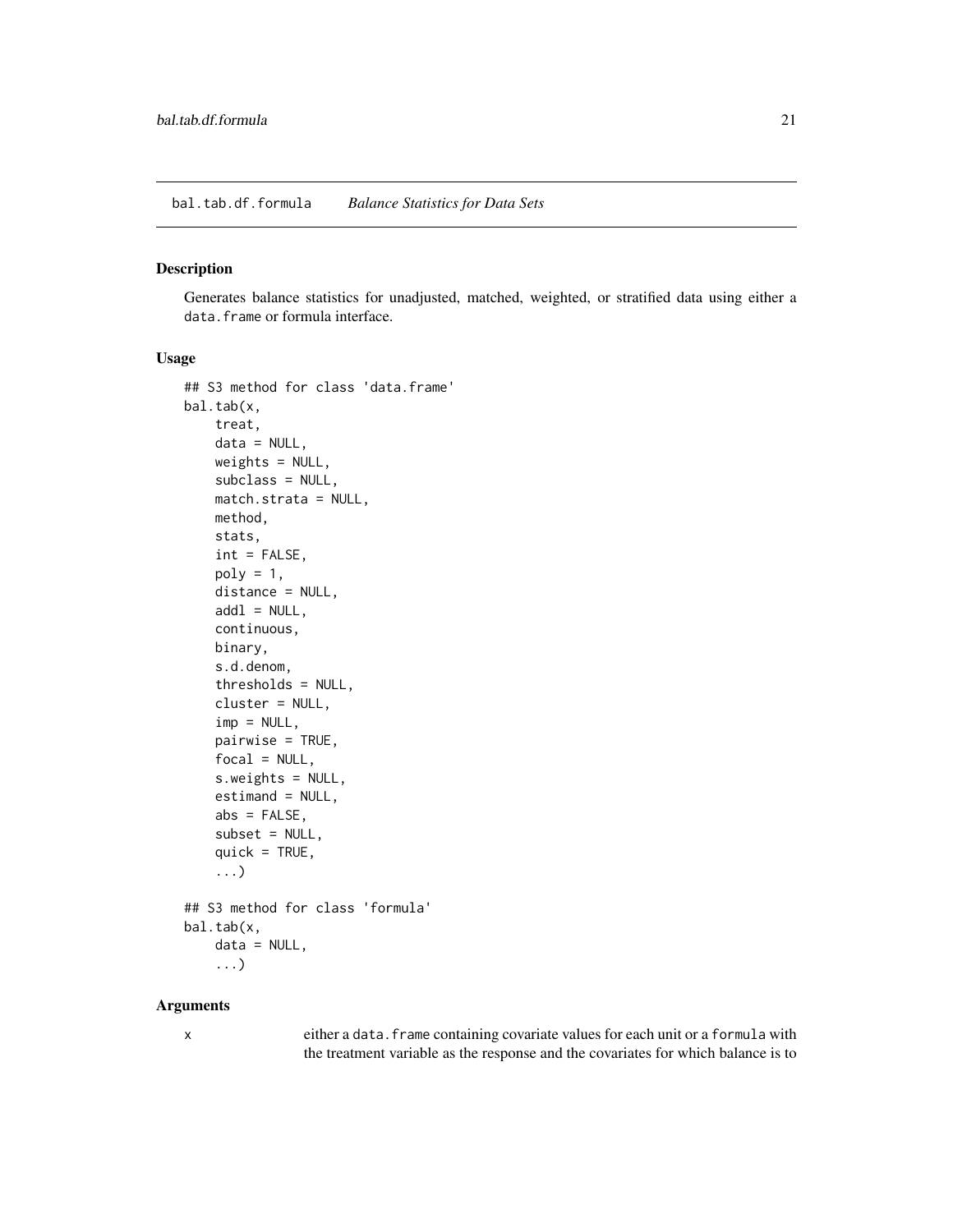| be assessed as the terms. If a formula is supplied, all terms must be present as |
|----------------------------------------------------------------------------------|
| variable names in data or the global environment.                                |

- treat Either a vector containing treatment status values for each unit or a string containing the name of the treatment variable in data.
- data Optional; a data.frame containing variables with the names used in formula, treat, weights, distance, addl, subclass, match.strata, cluster, and/or imp if any. Can also be a mids object, the output of a call to [mice\(\)](#page-0-0) from the mice package, containing multiply imputed data sets. In this case, imp is automatically supplied using the imputation variable created from processing the mids object.
- weights Optional; a vector, list, or data.frame containing weights for each unit or a string containing the names of the weights variables in data. These can be weights generated by, e.g., inverse probability weighting or matching weights resulting from a matching algorithm. This must be specified in method. If weights=NULL, subclass=NULL and match.strata=NULL, balance information will be presented only for the unadjusted sample.
- subclass Optional; either a vector containing subclass membership for each unit or a string containing the name of the subclass variable in data. If weights=NULL, subclass=NULL and match.strata=NULL, balance information will be presented only for the unadjusted sample.
- match.strata Optional; either a vector containing matching stratum membership for each unit or a string containing the name of the matching stratum variable in data. If weights=NULL, subclass=NULL and match.strata=NULL, balance information will be presented only for the unadjusted sample.
- method A character vector containing the method of adjustment, if any. If weights are specified, the user can specify either "matching" or "weighting"; "weighting" is the default. If multiple sets of weights are used, each must have a corresponding value for method, but if they are all of the same type, only one value is required. If subclass is specified, "subclassification" is the default. Abbreviations allowed. The only distinction between "matching" and "weighting" is how sample sizes are displayed.
- stats character; which statistic(s) should be reported. See [stats](#page-53-1) for allowable options. For binary and multi-category treatments, "mean.diffs" (i.e., mean differences) is the default. For continuous treatments, "correlations" (i.e., treatmentcovariate Pearson correlations) is the default. Multiple options are allowed.
- int logical or numeric; whether or not to include 2-way interactions of covariates included in covs and in addl. If numeric, will be passed to poly as well.
- poly numeric; the highest polynomial of each continuous covariate to display. For example, if 2, squares of each continuous covariate will be displayed (in addition to the covariate itself); if 3, squares and cubes of each continuous covariate will be displayed, etc. If 1, the default, only the base covariate will be displayed. If int is numeric, poly will take on the value of int.
- distance an optional formula or data frame containing distance values (e.g., propensity scores) or a character vector containing their names. If a formula or variable names are specified, bal.tab() will look in the argument to data, if specified.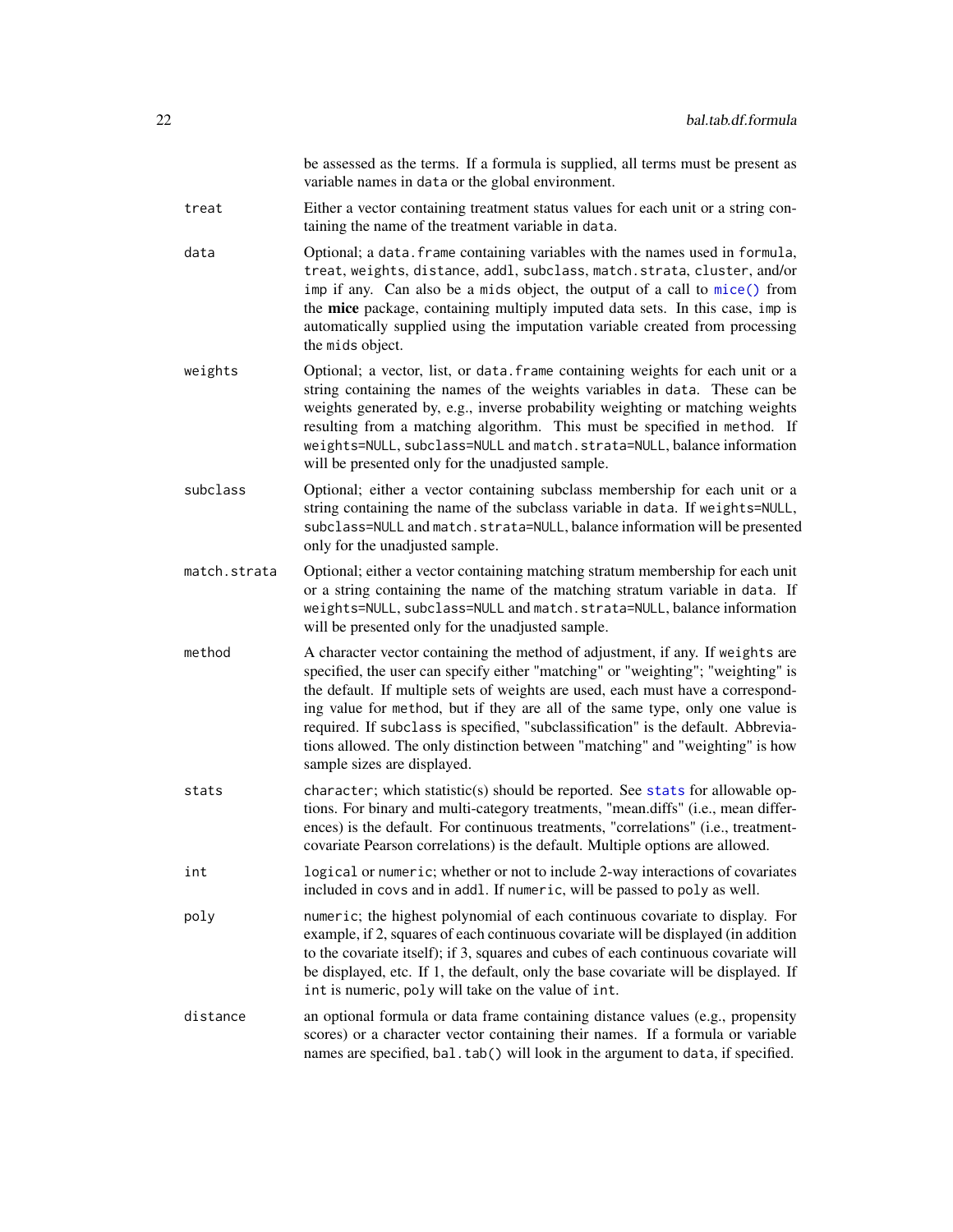| addl       | an optional formula or data frame containing additional covariates for which to<br>present balance or a character vector containing their names. If a formula or<br>variable names are specified, bal.tab() will look in the arguments to covs and<br>data, if specified.                                                                                                                                                                                                                                                  |
|------------|----------------------------------------------------------------------------------------------------------------------------------------------------------------------------------------------------------------------------------------------------------------------------------------------------------------------------------------------------------------------------------------------------------------------------------------------------------------------------------------------------------------------------|
| continuous | whether mean differences for continuous variables should be standardized ("std")<br>or raw ("raw"). Default "std". Abbreviations allowed. This option can be set<br>globally using set.cobalt.options().                                                                                                                                                                                                                                                                                                                   |
| binary     | whether mean differences for binary variables (i.e., difference in proportion)<br>should be standardized ("std") or raw ("raw"). Default "raw". Abbreviations<br>allowed. This option can be set globally using set. cobalt. options().                                                                                                                                                                                                                                                                                    |
| s.d.denom  | character; how the denominator for standardized mean differences should be<br>calculated, if requested. See col_w_smd() for allowable options. If weights are<br>supplied, each set of weights should have a corresponding entry to s.d.denom.<br>Abbreviations allowed. If left blank and weights, subclasses, or matching strata<br>are supplied, bal.tab() will figure out which one is best based on the estimand,<br>if given (for ATT, "treated"; for ATC, "control"; otherwise "pooled") and other<br>clues if not. |
| thresholds | a named vector of balance thresholds, where the name corresponds to the statis-<br>tic (i.e., in stats) that the threshold applies to. For example, to request thresh-<br>olds on mean differences and variance ratios, one can set thresholds = $c(m =$<br>$.05$ , $v = 2$ ). Requesting a threshold automatically requests the display of that<br>statistic. See Details.                                                                                                                                                |
| cluster    | either a vector containing cluster membership for each unit or a string containing<br>the name of the cluster membership variable in data. See bal. tab. cluster for<br>details.                                                                                                                                                                                                                                                                                                                                           |
| imp        | either a vector containing imputation indices for each unit or a string containing<br>the name of the imputation index variable in data. See bal. tab. imp for details.<br>Not necessary if data is a mids object.                                                                                                                                                                                                                                                                                                         |
| pairwise   | whether balance should be computed for pairs of treatments or for each treat-<br>ment against all groups combined. See bal.tab.multi for details. This can<br>also be used with a binary treatment to assess balance with respect to the full<br>sample.                                                                                                                                                                                                                                                                   |
| focal      | The name of the focal treatment when multiple categorical treatments are used.<br>See bal.tab.multi for details.                                                                                                                                                                                                                                                                                                                                                                                                           |
| s.weights  | Optional; either a vector containing sampling weights for each unit or a string<br>containing the name of the sampling weight variable in data. These function<br>like regular weights except that both the adjusted and unadjusted samples will<br>be weighted according to these weights if weights are used.                                                                                                                                                                                                            |
| estimand   | character; whether the desired estimand is the "ATT", "ATC", or "ATE" for<br>each set of weights. This argument can be used in place of s.d. denom to specify<br>how standardized differences are calculated.                                                                                                                                                                                                                                                                                                              |
| abs        | logical; whether displayed balance statistics should be in absolute value or not.                                                                                                                                                                                                                                                                                                                                                                                                                                          |
| subset     | A logical or numeric vector denoting whether each observation should be<br>included or which observations should be included. If logical, it should be the<br>same length as the treatment and covariates. NAs will be treated as FALSE. This                                                                                                                                                                                                                                                                              |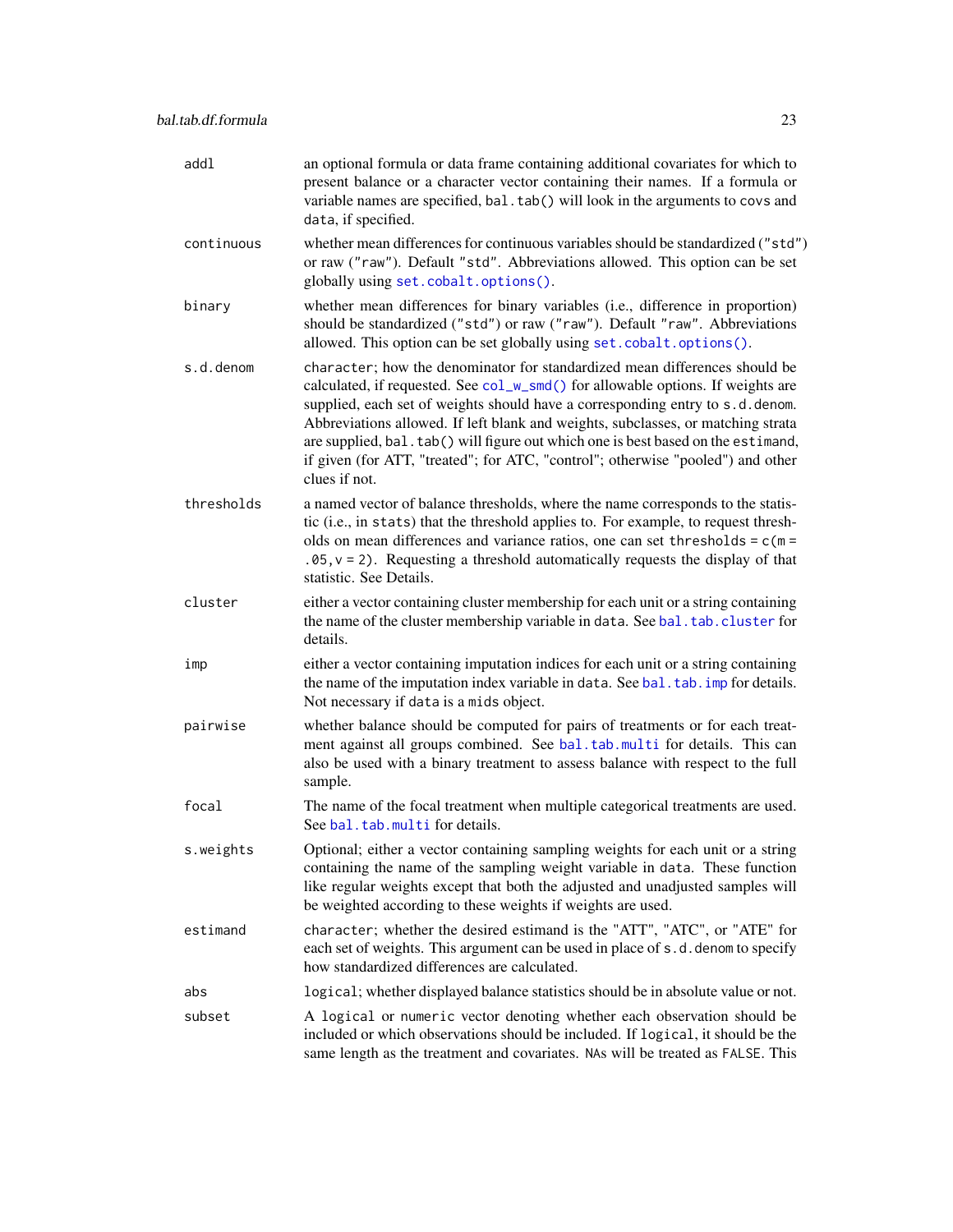|         | can be used as an ancinative to cluster to caaning balance on subsets of the<br>data.                                                                                               |
|---------|-------------------------------------------------------------------------------------------------------------------------------------------------------------------------------------|
| quick   | logical; if TRUE, will not compute any values that will not be displayed. Set to<br>FALSE if computed values not displayed will be used later.                                      |
| $\cdot$ | For bal. tab. formula(), other arguments to be passed to bal. tab. data. frame().<br>Otherwise, further arguments to control display of output. See display options<br>for details. |

can be used as an alternative to cluster to examine balance on subsets of the

#### Details

bal.tab.data.frame() generates a list of balance summaries for the covariates and treatment status values given. bal.tab.formula() does the same but uses a formula interface instead. When the formula interface is used, the formula and data are reshaped into a treatment vector and data. frame of covariates and then simply passed through the data.frame method.

The argument to match.strata corresponds to a factor vector containing the name or index of each pair/stratum for units conditioned through matching, for example, using the **optmatch** package. If more than one of weights, subclass, or match. strata are specified, bal.tab() will attempt to figure out which one to apply. Currently only one of these can be applied ta a time. bal.tab() behaves differently depending on whether subclasses are used in conditioning or not. If they are used, bal.tab() creates balance statistics for each subclass and for the sample in aggregate. See bal. tab. subclass for more information.

All balance statistics are calculated whether they are displayed by print or not, unless quick = TRUE. The threshold argument controls whether extra columns should be inserted into the Balance table describing whether the balance statistics in question exceeded or were within the threshold. Including these thresholds also creates summary tables tallying the number of variables that exceeded and were within the threshold and displaying the variables with the greatest imbalance on that balance measure. When subclassification is used, the extra threshold columns are placed within the balance tables for each subclass as well as in the aggregate balance table, and the summary tables display balance for each subclass.

The inputs (if any) to covs and data must be a data. frame; if more than one variable is included, this is straightforward (i.e., because data[,c("v1","v2")] is already a data.frame), but if only one variable is used with the matrix subsetting syntax (e.g., data[,"v1"]), R will coerce it to a vector, thus making it unfit for input. To avoid this, make sure to use the list subsetting syntax (e.g., data["v1"]) if only one variable is to be added (this can also be used for multiple variables and is good practice in general). Again, when more than one variable is included, the input is generally already a data. frame and nothing needs to be done.

Multiple sets of weights can be supplied simultaneously by entering a data. frame or a character vector containing the names of weight variables found in data or a list of weights vectors or names. The arguments to method, s.d.denom, and estimand, if any, must be either the same length as the number of sets of weights or of length one, where the sole entry is applied to all sets. When standardized differences are computed for the unadjusted group, they are done using the first entry to s.d.denom or estimand. When only one set of weights is supplied, the output for the adjusted group will simply be called "Adj", but otherwise will be named after each corresponding set of weights. Specifying multiple sets of weights will also add components to other output of bal.tab().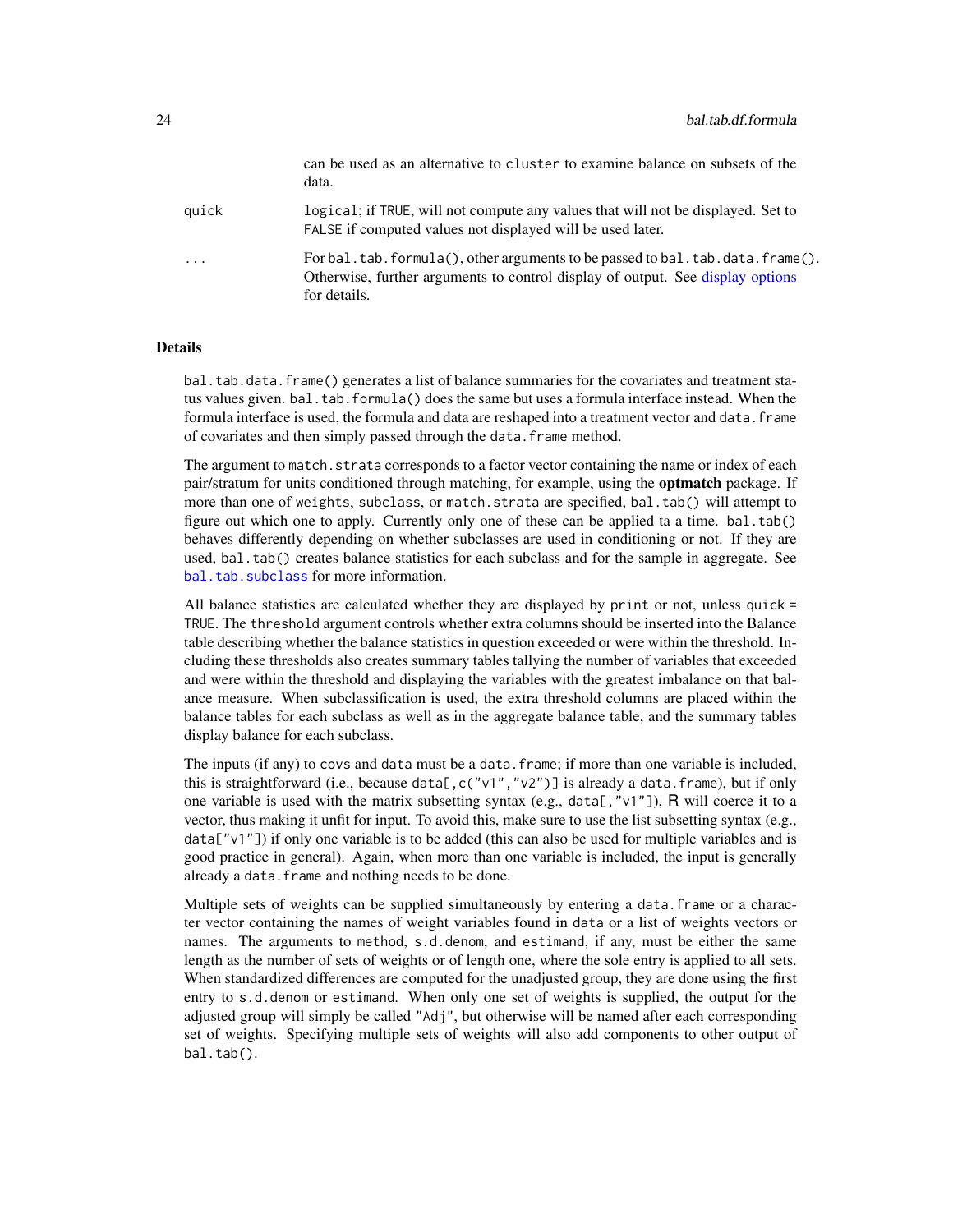## Value

For point treatments, if clusters and imputations are not specified, an object of class "bal.tab" containing balance summaries for the specified treatment and covariates. See [bal.tab\(\)](#page-5-1) for details.

If imputations are specified, an object of class "bal.tab.imp" containing balance summaries for each imputation and a summary of balance across imputations. See [bal.tab.imp](#page-62-1) for details.

If multiple categorical treatments are used, an object of class "bal.tab.multi" containing balance summaries for each pairwise treatment comparison. See [bal.tab.multi](#page-64-1) for details.

If clusters are specified, an object of class "bal.tab.cluster" containing balance summaries within each cluster and a summary of balance across clusters. See [bal.tab.cluster](#page-60-1) for details.

#### Author(s)

Noah Greifer

#### See Also

[bal.tab\(\)](#page-5-1) for output and details of calculations. [bal.tab.cluster](#page-60-1) for more information on clustered data. [bal.tab.imp](#page-62-1) for more information on multiply imputed data. [bal.tab.multi](#page-64-1) for more information on multiple categorical treatments.

## Examples

```
data("lalonde", package = "cobalt")
lalonde$p.score <- glm(treat \sim age + educ + race, data = lalone,family = "binomial")$fitted.values
covariates <- subset(lalonde, select = c(age, educ, race))
## Propensity score weighting using IPTW
lalonde$iptw.weights <- ifelse(lalonde$treat==1,
                               1/lalonde$p.score,
                               1/(1-lalonde$p.score))
# data frame interface:
bal. tab(covariates, treat = "treat", data = lalone,weights = "iptw.weights", s.d.denom = "pooled")
# Formula interface:
bal.tab(treat \sim age + educ + race, data = lalonde,
        weights = "iptw.weights", s.d.denom = "pooled")
## Propensity score subclassification
lalonde$subclass <- findInterval(lalonde$p.score,
                        quantile(lalonde$p.score,
                        (0:6)/6, all.inside = TRUE)
# data frame interface:
bal. tab(covariates, treat = "treat", data = lalone,subclass = "subclass", disp.subclass = TRUE,
        s.d.denom = "pooled")
```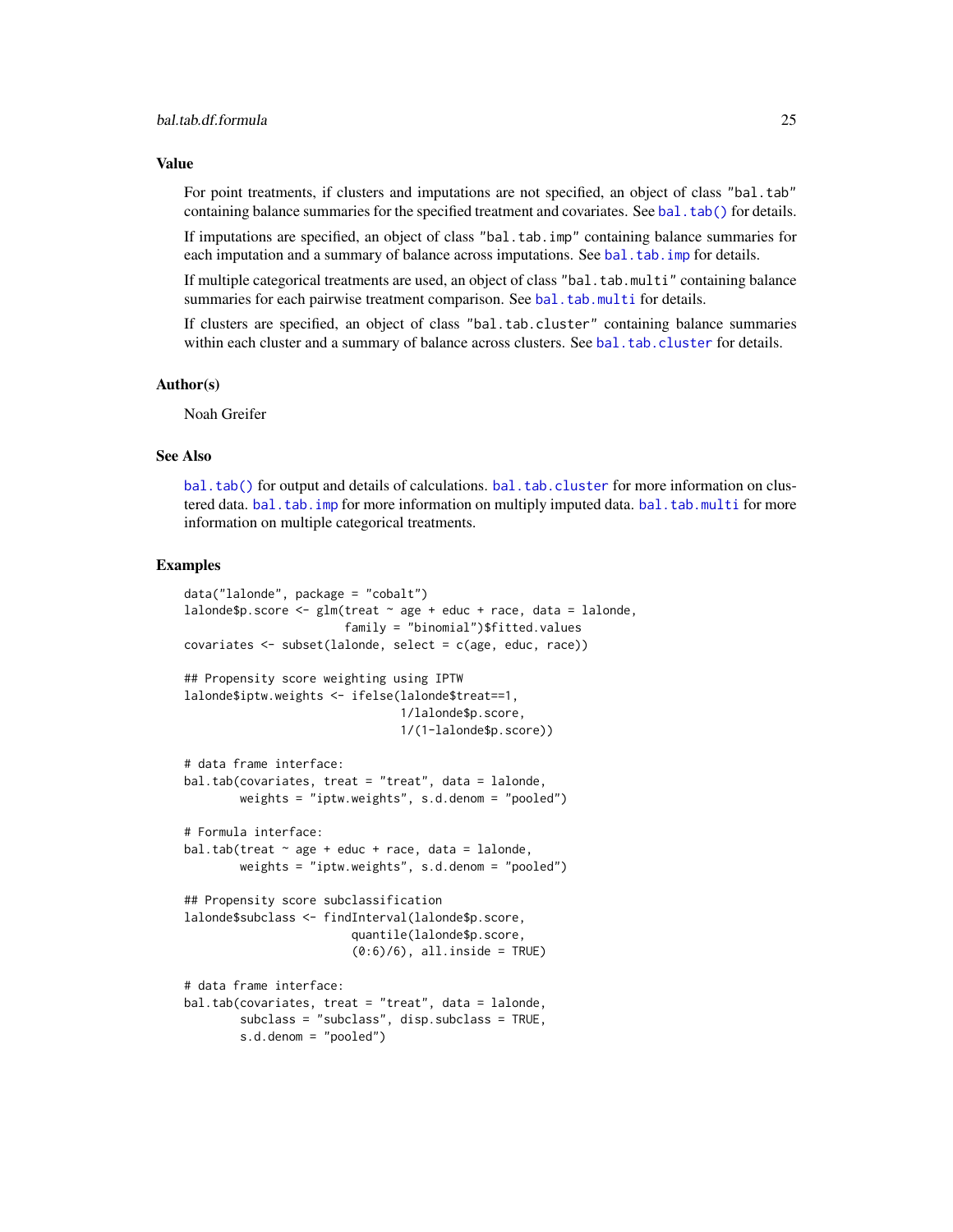```
# Formula interface:
bal.tab(treat \sim age + educ + race, data = lalonde,
      subclass = "subclass", disp.subclass = TRUE,
      s.d.denom = "pooled")
```
bal.tab.df.formula.list

*Balance Statistics for Longitudinal Datasets*

## <span id="page-25-1"></span>Description

Generates balance statistics for data coming from a longitudinal treatment scenario. The primary input is in the form of a list of formulas or data. frames contain the covariates at each time point. bal.tab() automatically classifies this list as either a data.frame.list or formula.list, respectively.

## Usage

```
## S3 method for class 'data.frame.list'
bal.tab(x,
        treat.list = NULL,
        data = NULL,weights = NULL,stats,
        int = FALSE,
        poly = 1,
        distance.list = NULL,
        addl.list = NULL,
        method,
        continuous,
        binary,
        s.d.denom,
        thresholds = NULL,
        cluster = NULL,
        imp = NULL,pairwise = TRUE,
        s.weights = NULL,
        estimand = "ATE",
        abs = FALSE,subset = NULL,quick = TRUE,
        ...)
## S3 method for class 'formula.list'
bal.tab(x,
        data = NULL,...)
```
<span id="page-25-0"></span>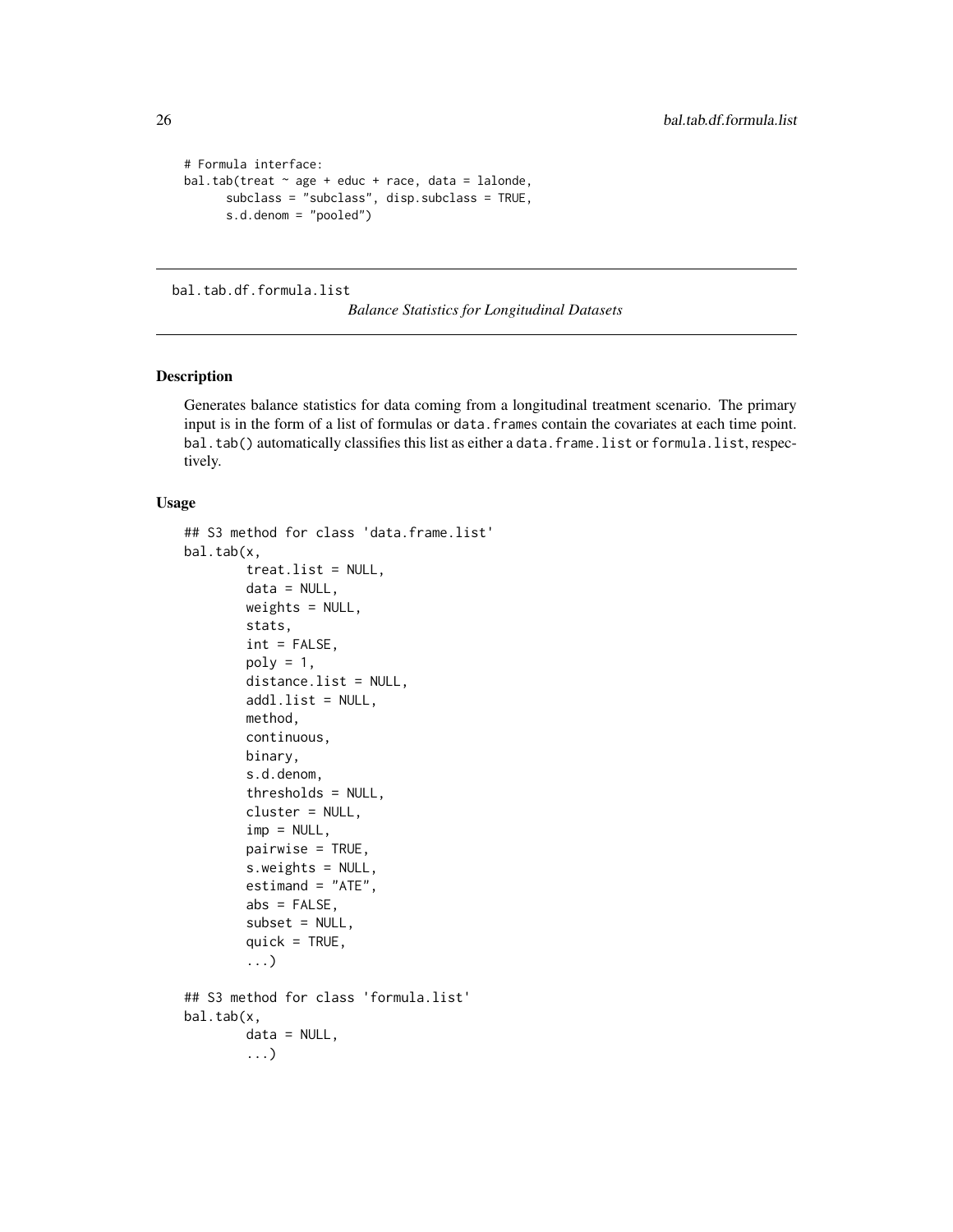#### Arguments

x either a list of data frames containing all the covariates to be assessed at each time point or a list of formulas with the treatment for each time period on the left and the covariates for which balance is to be displayed on the right. Covariates to be assessed at multiple points must be included in the entries for each time point. Data must be in the "wide" format, with one row per unit. If a formula list is supplied, an argument to data is required unless all objects in the formulas exist in the environment. treat. list treatment status for each unit at each time point. This can be specified as a list or data frame of vectors, each of which contains the treatment status of each individual at each time point, or a list or vector of the names of variables in data that contain treatment at each time point. data for bal.tab.data.frame.list(): optional; a data frame containing variables with the names used in treat.list, weights, distance.list, and/or addl.list, if any. For bal.tab.formula.list(): required; a data frame containing all covariates named in the formulas and variables with the names used in the arguments mentioned above. If all objects in the x formulas are present in the environment, can be omitted. data must be in the "wide" format, with one row per unit. Can also be mids object, the output of a call to  $mice()$  from the **mice** package, containing multiply imputed data sets. In this case, imp is automatically supplied using the imputation variable created from processing the mids object. weights optional; a vector, list, or data frame containing weights for each unit or a string containing the names of the weights variables in data. These can be weights generated by, e.g., inverse probability weighting. If weights=NULL, balance information will be presented only for the unadjusted sample. stats character; which statistic(s) should be reported. See [stats](#page-53-1) for allowable options. For binary and multi-category treatments, "mean.diffs" (i.e., mean differences) is the default. For continuous treatments, "correlations" (i.e., treatmentcovariate Pearson correlations) is the default. Multiple options are allowed. int logical or numeric; whether or not to include 2-way interactions of covariates included in covs and in addl. If numeric, will be passed to poly as well. poly numeric; the highest polynomial of each continuous covariate to display. For example, if 2, squares of each continuous covariate will be displayed (in addition to the covariate itself); if 3, squares and cubes of each continuous covariate will be displayed, etc. If 1, the default, only the base covariate will be displayed. If int is numeric, poly will take on the value of int. distance.list optional; distance values (e.g., propensity scores) for each unit. These can be specified as a list of vectors or data frames containing the distance values (one for each time point), or as a single vector or data frame to be applied at all times points. The vectors or data frames can be replaced with the names of variables in data containing the distance values. If a list is used and some time points are not to have distance values, these can be replaced with NULL in the list. addl.list optional; additional covariates for which to present balance. These may be covariates included in the original dataset but not included in x. In general, it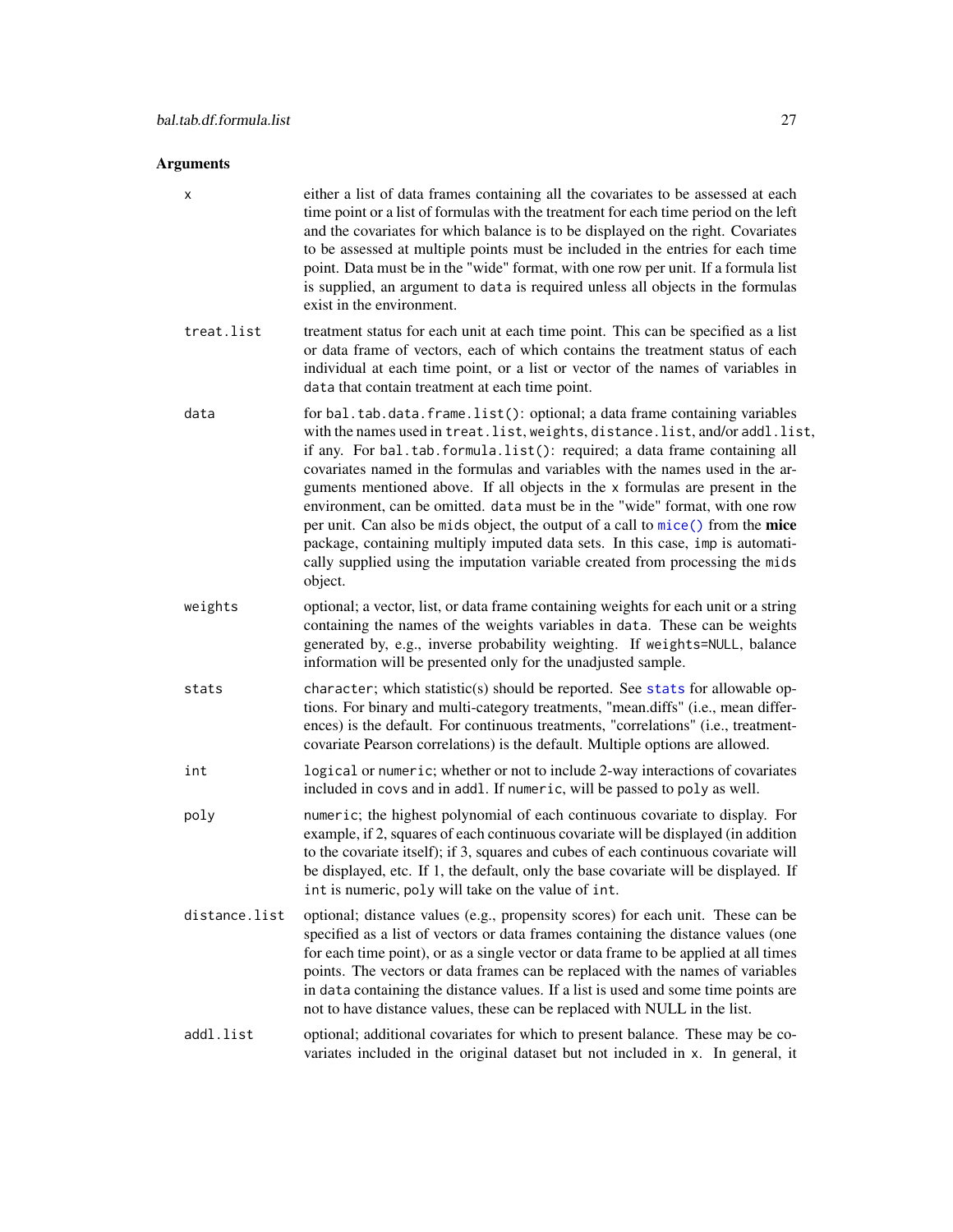|            | makes more sense to include all desired variables in x than in addl. list. The<br>arguments can be entered the same ways as those to distance. list.                                                                                                                                                                                                                                                                                                                                                                                                                                                                       |
|------------|----------------------------------------------------------------------------------------------------------------------------------------------------------------------------------------------------------------------------------------------------------------------------------------------------------------------------------------------------------------------------------------------------------------------------------------------------------------------------------------------------------------------------------------------------------------------------------------------------------------------------|
| method     | a character vector containing the method of adjustment, if any. Currently only<br>"weighting" is supported.                                                                                                                                                                                                                                                                                                                                                                                                                                                                                                                |
| continuous | whether mean differences for continuous variables should be standardized ("std")<br>or raw ("raw"). Default "std". Abbreviations allowed. This option can be set<br>globally using set.cobalt.options().                                                                                                                                                                                                                                                                                                                                                                                                                   |
| binary     | whether mean differences for binary variables (i.e., difference in proportion)<br>should be standardized ("std") or raw ("raw"). Default "raw". Abbreviations<br>allowed. This option can be set globally using set. cobalt. options().                                                                                                                                                                                                                                                                                                                                                                                    |
| s.d.denom  | character; how the denominator for standardized mean differences should be<br>calculated, if requested. See col_w_smd() for allowable options. If weights are<br>supplied, each set of weights should have a corresponding entry to s.d. denom.<br>If left blank and weights are supplied, bal.tab() will try to determine whether<br>the ATT, ATC, or ATE is being estimated based on the pattern of weights and<br>supply s.d. denom accordingly. Abbreviations allowed. If left blank, bal.tab()<br>will try to use the estimand argument. It is recommended not to set this argu-<br>ment for longitudinal treatments. |
| thresholds | a named vector of balance thresholds, where the name corresponds to the statis-<br>tic (i.e., in stats) that the threshold applies to. For example, to request thresh-<br>olds on mean differences and variance ratios, one can set thresholds = $c(m =$<br>$.05$ , $v = 2$ ). Requesting a threshold automatically requests the display of that<br>statistic. See Details.                                                                                                                                                                                                                                                |
| cluster    | either a vector containing cluster membership for each unit or a string containing<br>the name of the cluster membership variable in data. See bal. tab. cluster for<br>details.                                                                                                                                                                                                                                                                                                                                                                                                                                           |
| imp        | either a vector containing imputation indices for each unit or a string containing<br>the name of the imputation index variable in data. See bal. tab. imp for details.<br>Not necessary if data is a mids object.                                                                                                                                                                                                                                                                                                                                                                                                         |
| pairwise   | when treatment is multi-category, whether balance should be computed for pairs<br>of treatments or for each treatment against all groups combined. See bal. tab.multi<br>for details.                                                                                                                                                                                                                                                                                                                                                                                                                                      |
| s.weights  | optional; either a vector containing sampling weights for each unit or a string<br>containing the name of the sampling weight variable in data. These function<br>like regular weights except that both the adjusted and unadjusted samples will<br>be weighted according to these weights if weights are used.                                                                                                                                                                                                                                                                                                            |
| estimand   | the causal estimand of interest. This value is used to set s.d. denom, and should<br>not be changed from "ATE".                                                                                                                                                                                                                                                                                                                                                                                                                                                                                                            |
| abs        | logical; whether displayed balance statistics should be in absolute value or not.                                                                                                                                                                                                                                                                                                                                                                                                                                                                                                                                          |
| subset     | A logical or numeric vector denoting whether each observation should be<br>included or which observations should be included. If logical, it should be the<br>same length as the treatment and covariates. NAs will be treated as FALSE. This<br>can be used as an alternative to cluster to examine balance on subsets of the<br>data.                                                                                                                                                                                                                                                                                    |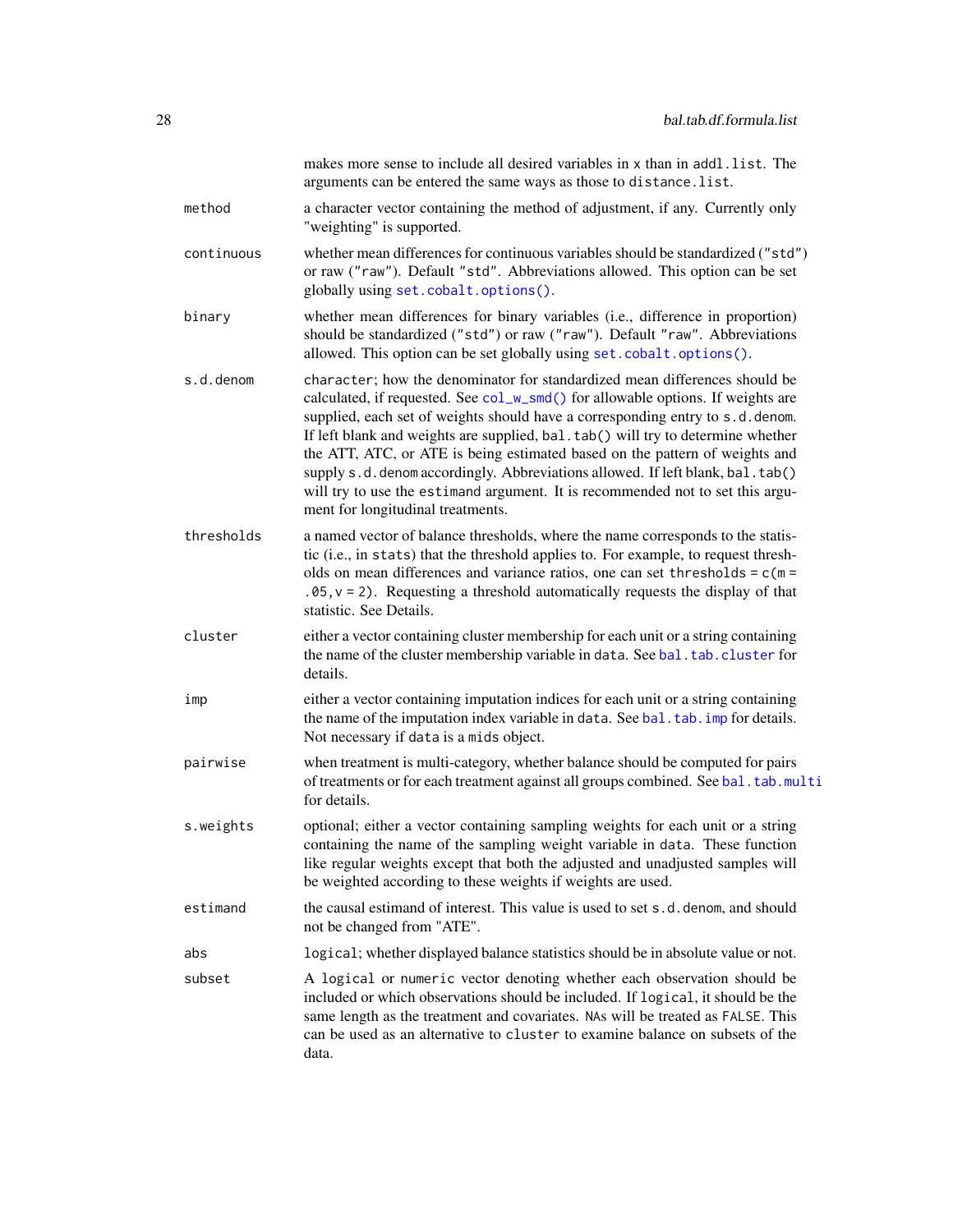| quick    | logical; if TRUE, will not compute any values that will not be displayed. Set to<br>FALSE if computed values not displayed will be used later.                                                        |
|----------|-------------------------------------------------------------------------------------------------------------------------------------------------------------------------------------------------------|
| $\cdots$ | For bal. tab. formula. $list()$ , other arguments to be passed to bal. tab. data. frame. $list()$ .<br>Otherwise, further arguments to control display of output. See display options<br>for details. |

## Details

bal.tab.formula.list() and bal.tab.data.frame.list() generate a list of balance summaries for each time point based on the treatments and covariates provided. All data must be in the "wide" format, with exactly one row per unit and columns representing variables at different time points. See the [weightitMSM\(\)](#page-0-0) documentation for an example of how to transform long data into wide data using [reshape\(\)](#page-0-0).

All balance statistics are calculated whether they are displayed by print or not, unless quick = TRUE. The threshold argument controls whether extra columns should be inserted into the Balance table describing whether the balance statistics in question exceeded or were within the threshold. Including these thresholds also creates summary tables tallying the number of variables that exceeded and were within the threshold and displaying the variables with the greatest imbalance on that balance measure.

Multiple sets of weights can be supplied simultaneously by including entering a data frame or a character vector containing the names of weight variables found in data or a list thereof. The arguments to method, s.d.denom, and estimand, if any, must be either the same length as the number of sets of weights or of length one, where the sole entry is applied to all sets. When standardized differences are computed for the unadjusted group, they are done using the first entry to s.d.denom or estimand. When only one set of weights is supplied, the output for the adjusted group will simply be called "Adj", but otherwise will be named after each corresponding set of weights. Specifying multiple sets of weights will also add components to other output of bal.tab().

#### Value

An object of class bal.tab.msm containing balance summaries at each time point. Each balance summary is its own bal.tab object. See [bal.tab.msm](#page-63-1) for more details.

See [bal.tab\(\) base methods](#page-20-1) for more detailed information on the value of the bal.tab objects produced for each time point.

#### Author(s)

Noah Greifer

#### See Also

[bal.tab\(\) base methods](#page-20-1) for details of calculations.

[bal.tab.msm](#page-63-1) for output and related options. [bal.tab.cluster](#page-60-1) for more information on clustered data. [bal.tab.imp](#page-62-1) for more information on multiply imputed data. [bal.tab.multi](#page-64-1) for more information on multi-category treatments.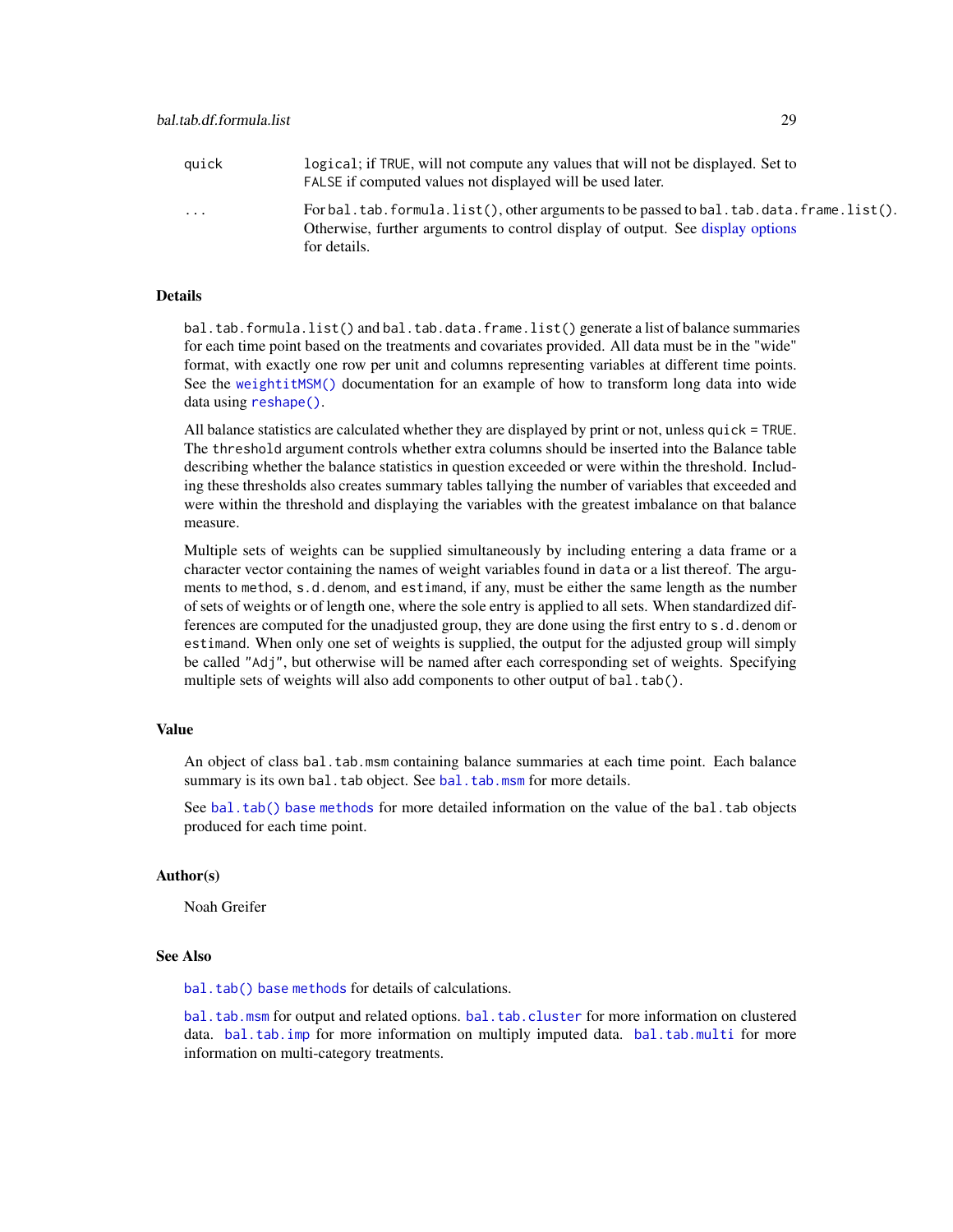## <span id="page-29-0"></span>Examples

```
data("iptwExWide", package = "twang")
library("cobalt")
## Estimating longitudinal propensity scores and weights
ps1 < - glm(tx1 \sim age + gender + use0,
            data = iptwExWide,
            family = "binomial")$fitted.values
w1 \le - ifelse(iptwExWide$tx1 == 1, 1/ps1, 1/(1-ps1))
ps2 \leq glm(tx2 \sim age + gender + use0 + tx1 + use1,data = iptwExWide,
            family = "binomial")$fitted.values
w2 \le - ifelse(iptwExWide$tx2 == 1, 1/ps2, 1/(1-ps2))
ps3 <- glm(tx3 ~ ~ age ~ + ~ gender ~ + use0 ~ + tx1 ~ + use1 ~ + tx2 ~ + use2,data = iptwExWide,
            family = "binomial")$fitted.values
w3 \leq ifelse(iptwExWide$tx3 == 1, 1/ps3, 1/(1-ps3))
w <- w1*w2*w3
# Formula interface plus addl.list:
bal.tab(list(tx1 \sim use0 + gender,
              tx2 \sim use0 + gender + use1 + tx1,tx3 \sim use0 + gender + use1 + tx1 + use2 + tx2),data = iptwExWide,
        weights = w,
        distance.list = list(\neg ps1, \neg ps2, \neg ps3),
        addl.list = \simage*gender,
        un = TRUE)
# data frame interface:
bal.tab(list(iptwExWide[c("use0", "gender")],
              iptwExWide[c("use0", "gender", "use1", "tx1")],
              iptwExWide[c("use0", "gender", "use1", "tx1", "use2", "tx2")]),
        treat.list = iptwExWide[c("tx1", "tx2", "tx3")],
        weights = w,
        distance.list = list(\neg ps1, \neg ps2, \neg ps3),
        un = TRUE)
```
<span id="page-29-1"></span>bal.tab.Match *Balance Statistics for* Matching*,* optmatch*,* ebal*, and* designmatch *Objects*

#### <span id="page-29-2"></span>Description

Generates balance statistics for output objects from Matching, optmatch, ebal, and designmatch.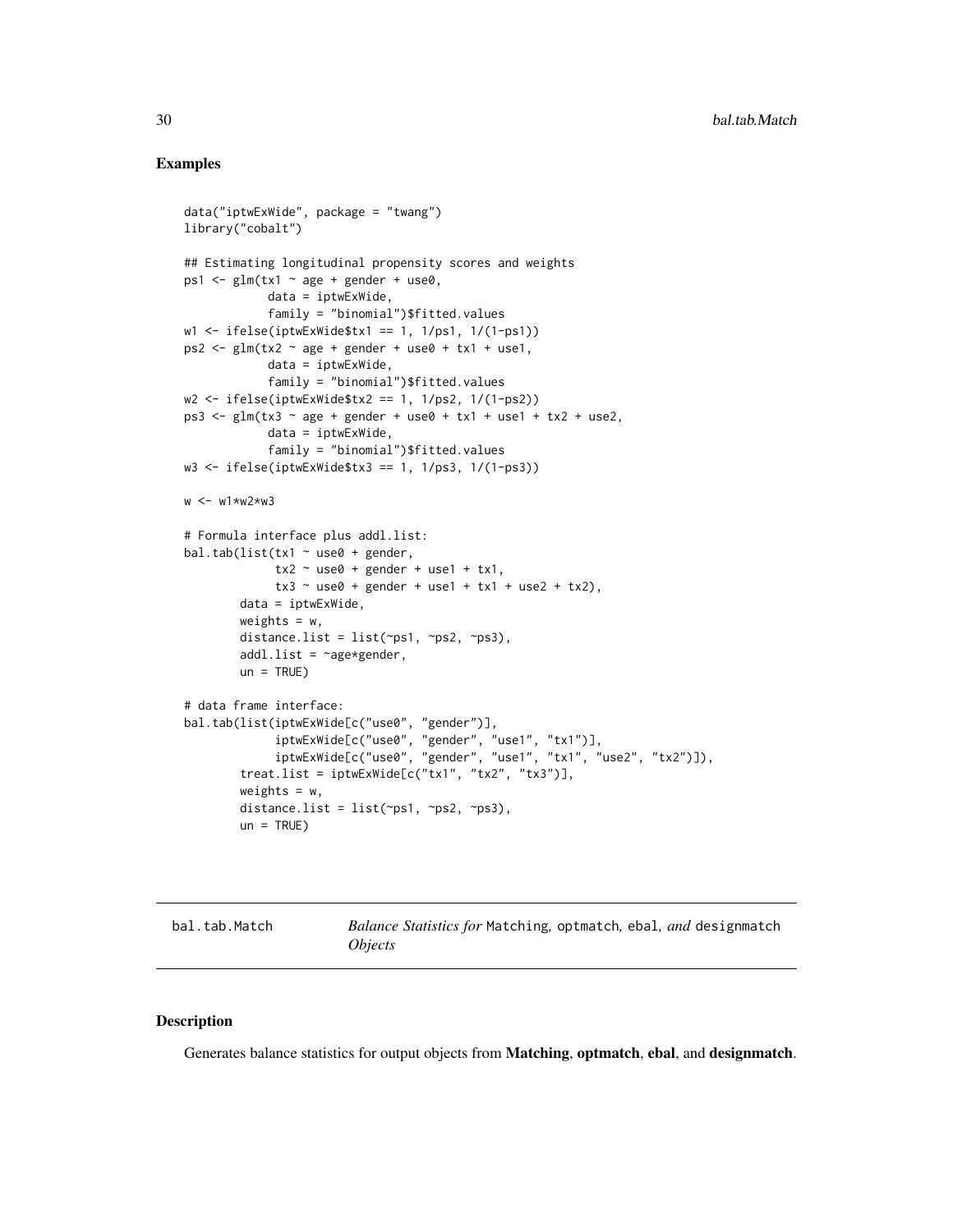# Usage

```
## S3 method for class 'Match'
bal.tab(x,
   formula = NULL,
   data = NULL,treat = NULL,
   covs = NULL,stats,
   int = FALSE,poly = 1,
   distance = NULL,
   add1 = NULL,continuous,
   binary,
   s.d.denom,
   thresholds = NULL,
   weights = NULL,
   cluster = NULL,
   imp = NULL,
   pairwise = TRUE,
   abs = FALSE,subset = NULL,quick = TRUE,
    ...)
## S3 method for class 'optmatch'
bal.tab(x, ...)## S3 method for class 'ebalance'
bal.tab(x, ...)## S3 method for class 'designmatch'
bal.tab(x, ...)
```
## Arguments

| X       | either a Match object (the output of a call to Matching: : Match() or Matching: : Matchby()),<br>an optmatch object (the output of a call to optmatch::pairmatch() or optmatch::fullmatch()),<br>an ebalance object (the output of a call to $ebal::ebalance()$ or $ebal::ebalance::trim())$ ,<br>or the output of a call to designmatch: : bmatch() or related wrapper functions<br>from the <b>designmatch</b> package. |
|---------|---------------------------------------------------------------------------------------------------------------------------------------------------------------------------------------------------------------------------------------------------------------------------------------------------------------------------------------------------------------------------------------------------------------------------|
| formula | a formula with the treatment variable as the response and the covariates for<br>which balance is to be assessed as the predictors. All named variables must be<br>in data. See Details.                                                                                                                                                                                                                                   |
| data    | Optional; a data. frame containing variables with the names used in formula,<br>treat, weights, distance, addl, cluster, and/or imp if any. Can also be a<br>mids object, the output of a call to mice() from the mice package, containing                                                                                                                                                                                |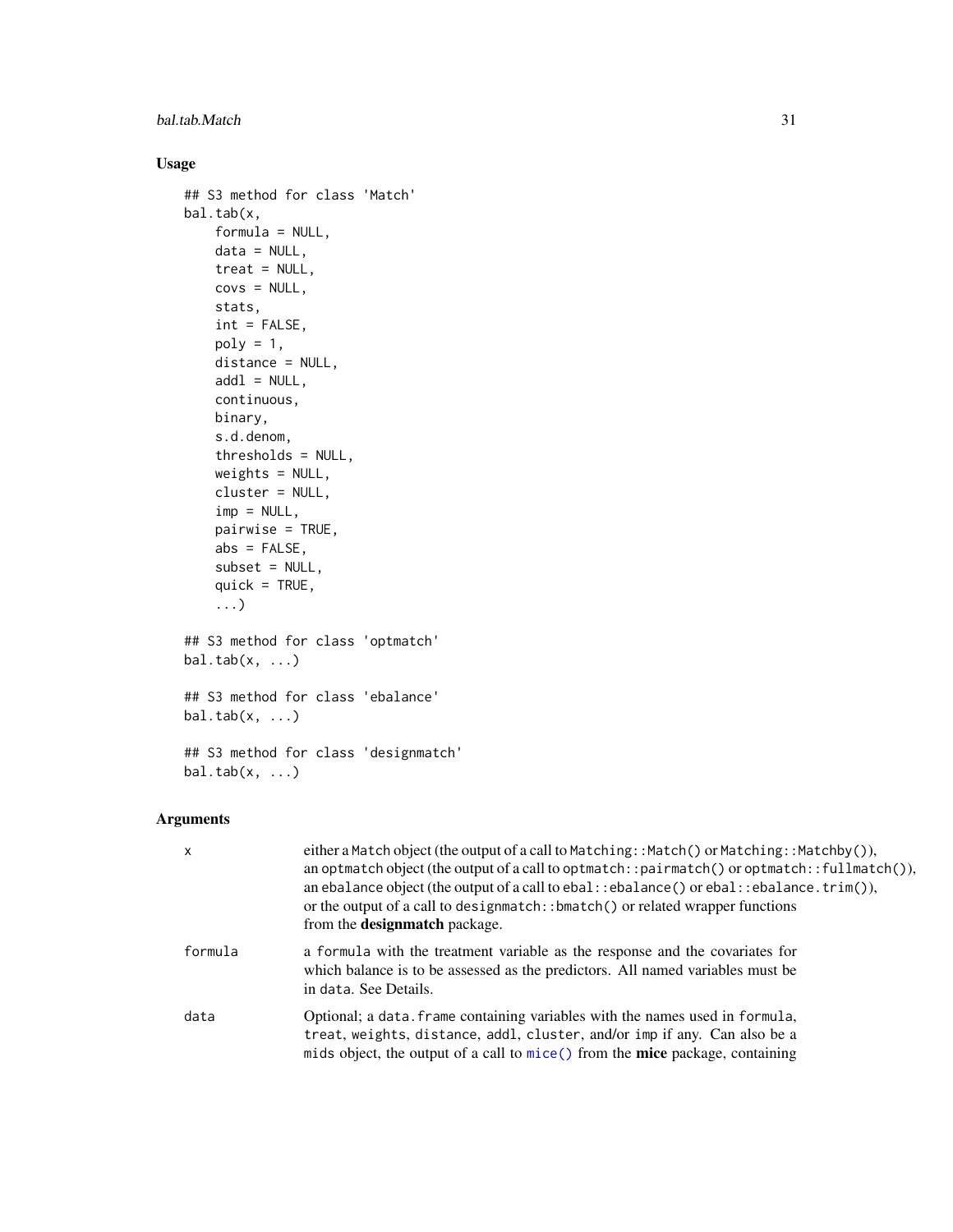|            | multiply imputed data sets. In this case, imp is automatically supplied using the<br>imputation variable created from processing the mids object. See Details.                                                                                                                                                                                                                                                                                                                                                          |
|------------|-------------------------------------------------------------------------------------------------------------------------------------------------------------------------------------------------------------------------------------------------------------------------------------------------------------------------------------------------------------------------------------------------------------------------------------------------------------------------------------------------------------------------|
| treat      | a vector of treatment statuses. See Details.                                                                                                                                                                                                                                                                                                                                                                                                                                                                            |
| covs       | a data frame of covariate values for which to check balance. See Details.                                                                                                                                                                                                                                                                                                                                                                                                                                               |
| stats      | character; which statistic(s) should be reported. See stats for allowable op-<br>tions. For binary and multi-category treatments, "mean.diffs" (i.e., mean differ-<br>ences) is the default. Multiple options are allowed.                                                                                                                                                                                                                                                                                              |
| int        | logical or numeric; whether or not to include 2-way interactions of covariates<br>included in covs and in addl. If numeric, will be passed to poly as well.                                                                                                                                                                                                                                                                                                                                                             |
| poly       | numeric; the highest polynomial of each continuous covariate to display. For<br>example, if 2, squares of each continuous covariate will be displayed (in addition<br>to the covariate itself); if 3, squares and cubes of each continuous covariate will<br>be displayed, etc. If 1, the default, only the base covariate will be displayed. If<br>int is numeric, poly will take on the value of int.                                                                                                                 |
| distance   | an optional formula or data frame containing distance values (e.g., propensity<br>scores) or a character vector containing their names. If a formula or variable<br>names are specified, bal.tab() will look in the argument to data, if specified.                                                                                                                                                                                                                                                                     |
| addl       | an optional formula or data frame containing additional covariates for which to<br>present balance or a character vector containing their names. If a formula or<br>variable names are specified, bal.tab() will look in the arguments to covs and<br>data, if specified.                                                                                                                                                                                                                                               |
| continuous | whether mean differences for continuous variables should be standardized ("std")<br>or raw ("raw"). Default "std". Abbreviations allowed. This option can be set<br>globally using set.cobalt.options().                                                                                                                                                                                                                                                                                                                |
| binary     | whether mean differences for binary variables (i.e., difference in proportion)<br>should be standardized ("std") or raw ("raw"). Default "raw". Abbreviations<br>allowed. This option can be set globally using set. cobalt. options().                                                                                                                                                                                                                                                                                 |
| s.d.denom  | character; how the denominator for standardized mean differences should be<br>calculated, if requested. See col_w_smd() for allowable options. If not spec-<br>ified, for Match objects, bal.tab() will use "treated" if the estimand of the<br>call to Match() is the ATT, "pooled" if the estimand is the ATE, and "con-<br>trol" if the estimand is the ATC; for optmatch, ebal, and designmatch objects,<br>bal.tab() will determine which value makes the most sense based on the input.<br>Abbreviations allowed. |
| thresholds | a named vector of balance thresholds, where the name corresponds to the statis-<br>tic (i.e., in stats) that the threshold applies to. For example, to request thresh-<br>olds on mean differences and variance ratios, one can set thresholds = $c(m =$<br>$.05$ , $v = 2$ ). Requesting a threshold automatically requests the display of that<br>statistic. See Details.                                                                                                                                             |
| weights    | a named list containing additional weights on which to assess balance. Each<br>entry can be a vector of weights, the name of a variable in data that contains<br>weights, or an object with a get. $w()$ method.                                                                                                                                                                                                                                                                                                        |
| cluster    | either a vector containing cluster membership for each unit or a string containing<br>the name of the cluster membership variable in data or the CBPS object. See<br>bal.tab.cluster for details.                                                                                                                                                                                                                                                                                                                       |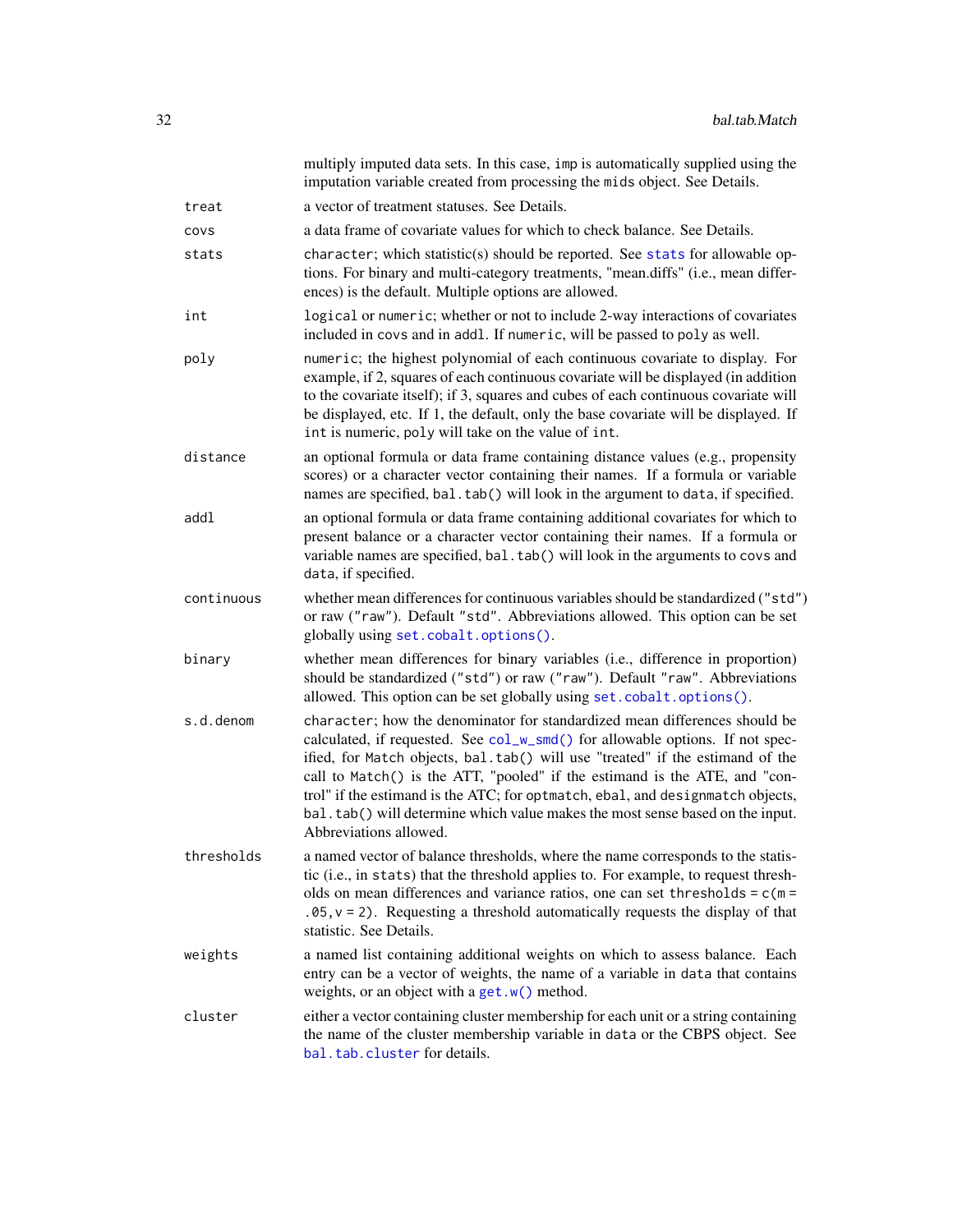| imp      | either a vector containing imputation indices for each unit or a string containing<br>the name of the imputation index variable in data or the original data set used<br>in the call to weightit(). See bal.tab.imp for details. Not necessary if data<br>is a mids object.                                                                                                  |
|----------|------------------------------------------------------------------------------------------------------------------------------------------------------------------------------------------------------------------------------------------------------------------------------------------------------------------------------------------------------------------------------|
| pairwise | whether balance should be computed between the treatment groups or for each<br>treatment against all groups combined. See bal. tab. multi for details.                                                                                                                                                                                                                       |
| abs      | logical; whether displayed balance statistics should be in absolute value or not.                                                                                                                                                                                                                                                                                            |
| subset   | a logical or numeric vector denoting whether each observation should be in-<br>cluded or which observations should be included. If logical, it should be the<br>same length as the variables in the original call to the conditioning function.<br>NAs will be treated as FALSE. This can be used as an alternative to cluster to<br>examine balance on subsets of the data. |
| quick    | logical; if TRUE, will not compute any values that will not be displayed. Set to<br>FALSE if computed values not displayed will be used later.                                                                                                                                                                                                                               |
| $\ddots$ | $for bal. tab. optmatch(), bal. tab. e balance(), and bal. tab. designmatch(),$<br>the same arguments as those passed to bal.tab.Match(). Otherwise, further<br>arguments to control display of output. See display options for details.                                                                                                                                     |

#### Details

bal.tab() generates a list of balance summaries for the object given, and function similarly to Matching::MatchBalance() and designmatch::meantab(). Note that output objects from designmatch do not have their own class; bal.tab() first checks whether the object meets the criteria to be treated as a designmatch object before dispatching the correct method. Renaming or removing items from the output object can create unintended consequences.

The input to bal.tab.Match(), bal.tab.optmatch(), bal.tab.ebalance(), and bal.tab.designmatch() must include either both formula and data or both covs and treat. Using the formula + data inputs mirrors how MatchBalance() is used in **Matching**, and using the covs  $+$  treat input mirrors how meantab() is used in designmatch. (Note that to see identical results to meantab(), s.d.denom must be set to "pooled", though this is not recommended.) For optmatch output objects, specifying a treatment is not required.

All balance statistics are calculated whether they are displayed by print or not, unless quick = TRUE. The threshold argument controls whether extra columns should be inserted into the Balance table describing whether the balance statistics in question exceeded or were within the threshold. Including these thresholds also creates summary tables tallying the number of variables that exceeded and were within the threshold and displaying the variables with the greatest imbalance on that balance measure.

The inputs (if any) to covs must be a data frame; if more than one variable is included, this is straightforward (i.e., because data[,c("v1","v2")] is already a data frame), but if only one variable is used (e.g., data[,"v1"]), R will coerce it to a vector, thus making it unfit for input. To avoid this, simply wrap the input to covs in data.frame() or use subset() if only one variable is to be added. Again, when more than one variable is included, the input is general already a data frame and nothing needs to be done.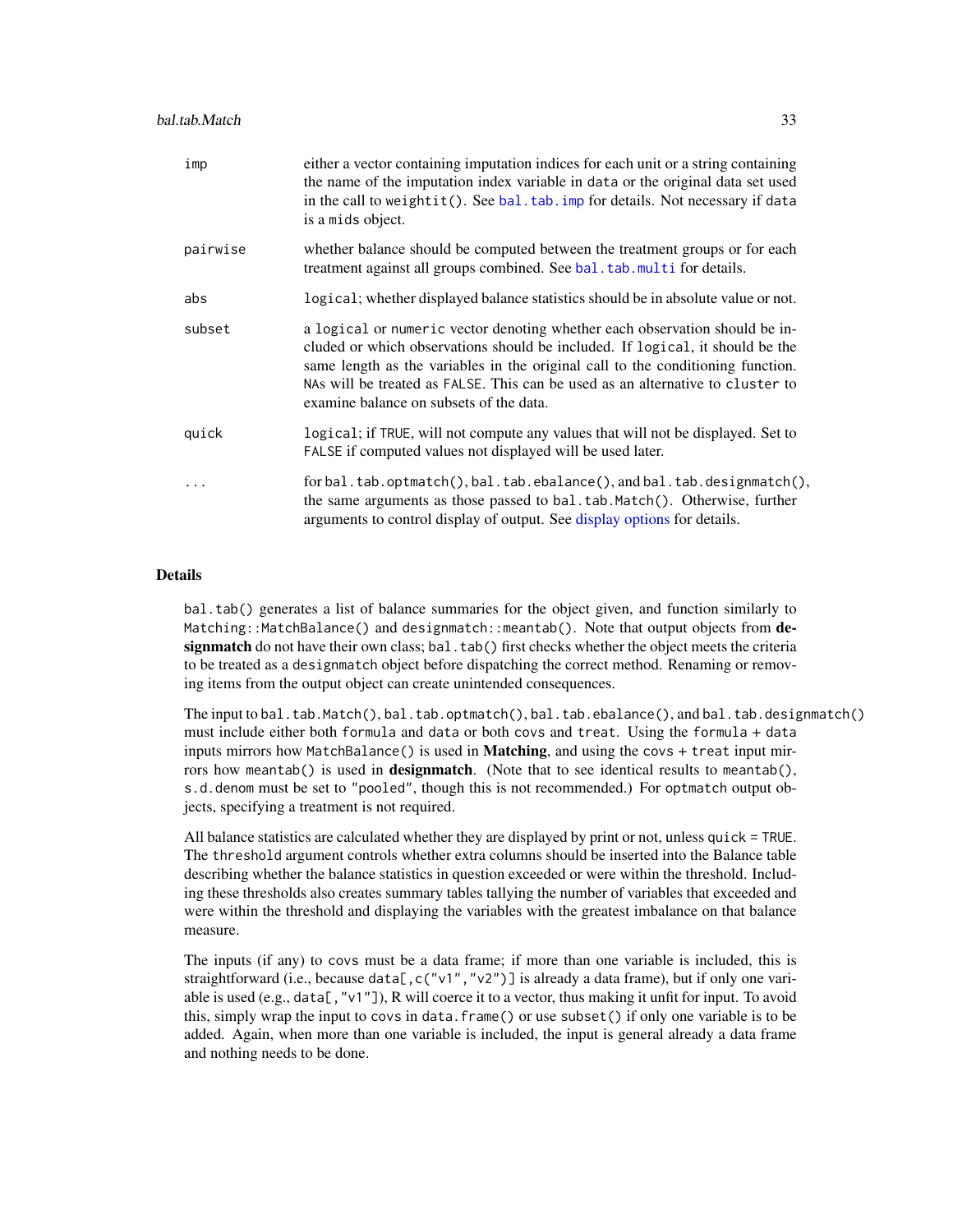## Value

For point treatments, if clusters and imputations are not specified, an object of class "bal.tab" containing balance summaries for the given object. See [bal.tab\(\)](#page-5-1) for details.

If clusters are specified, an object of class "bal.tab.cluster" containing balance summaries within each cluster and a summary of balance across clusters. See [bal.tab.cluster](#page-60-1) for details.

## Author(s)

Noah Greifer

## See Also

[bal.tab\(\)](#page-5-1) for details of calculations.

## Examples

```
########## Matching ##########
library(Matching); data("lalonde", package = "cobalt")
p.score <- glm(treat ~ age + educ + race +
            married + nodegree + re74 + re75,
            data = lalonde, family = "binomial")$fitted.values
Match.out \leq Match(Tr = lalonde$treat, X = p.score)
## Using formula and data
bal.tab(Match.out, treat \sim age + educ + race +
        married + nodegree + re74 + re75, data = lalonde)
########## optmatch ##########
library("optmatch"); data("lalonde", package = "cobalt")
lalonde$prop.score <- glm(treat ~ age + educ + race +married + nodegree + re74 + re75,
            data = lalonde, family = binomial)$fitted.values
pm <- pairmatch(treat ~ prop.score, data = lalonde)
## Using formula and data
bal.tab(pm, treat \sim age + educ + race +
        married + nodegree + re74 + re75, data = lalonde,
        distance = "prop.score")
########## ebal ##########
library("ebal"); data("lalonde", package = "cobalt")
covariates <- subset(lalonde, select = -c(re78, treat, race))
e.out <- ebalance(lalonde$treat, covariates)
```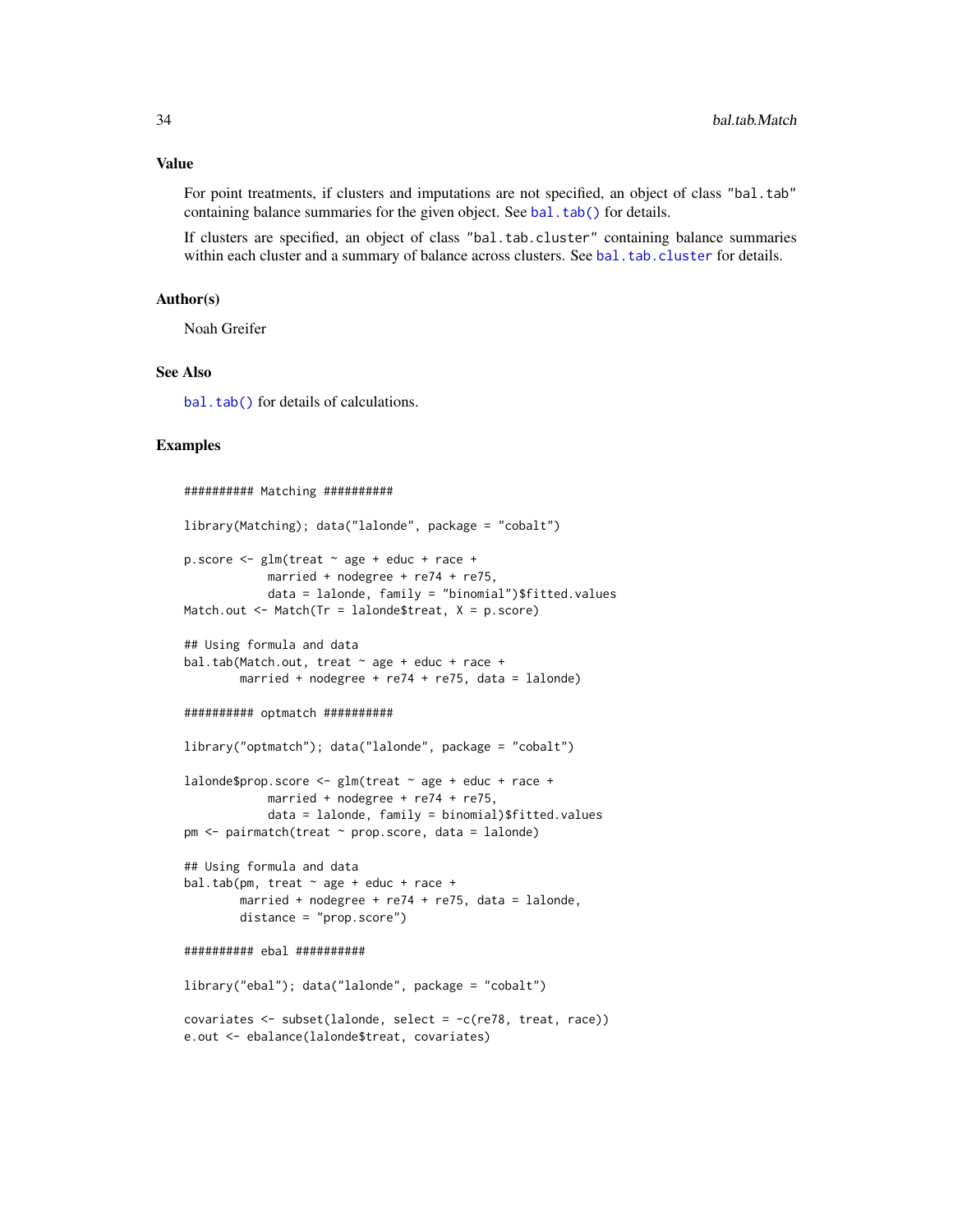## <span id="page-34-0"></span>bal.tab.matchit 35

```
## Using treat and covs
bal.tab(e.out, treat = lalonde$treat, covs = covariates)
########## designmatch ##########
library("designmatch"); data("lalonde", package = "cobalt")
covariates <- as.matrix(lalonde[c("age", "educ", "re74", "re75")])
treat <- lalonde$treat
dmout <- bmatch(treat,
                total\_groups = sum(treeat == 1),mom = list(covs = covariates,
                          tols = absstddif(covariates,
                                            treat, .05))
                )
## Using treat and covs
bal.tab(dmout, treat = treat, covs = covariates)
```
<span id="page-34-1"></span>bal.tab.matchit *Balance Statistics for* MatchIt *Objects*

## Description

Generates balance statistics for matchit objects from MatchIt.

## Usage

```
## S3 method for class 'matchit'
bal.tab(x,
   method,
   stats,
    int = FALSE,
   poly = 1,
   distance = NULL,
   add1 = NULL,data = NULL,continuous,
   binary,
    s.d.denom,
    thresholds = NULL,
   weights = NULL,
    cluster = NULL,
    imp = NULL,pairwise = TRUE,
    s.weights = NULL,
    abs = FALSE,subset = NULL,
    quick = TRUE,
    ...)
```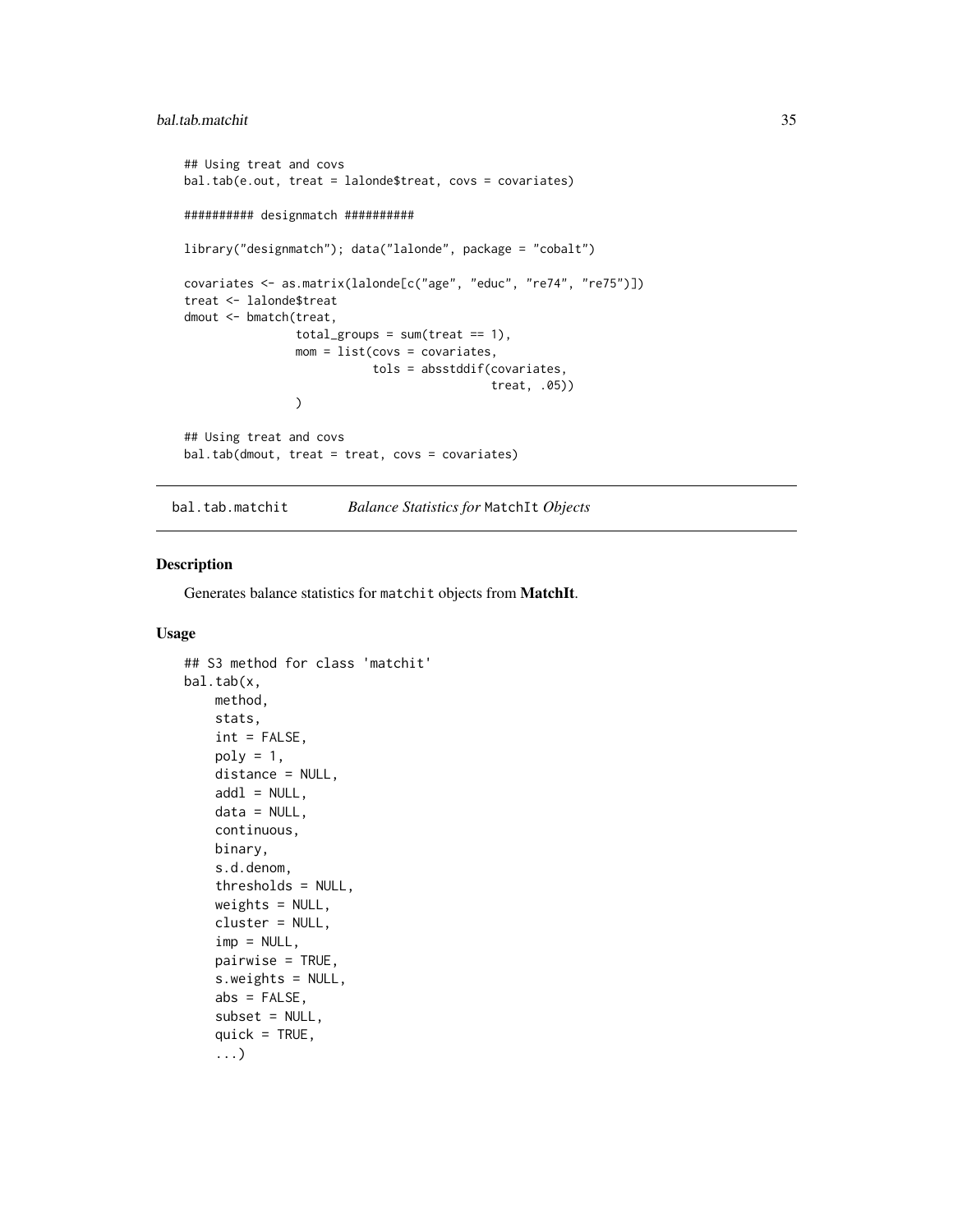# Arguments

| X          | a matchit object; the output of a call to MatchIt:: matchit().                                                                                                                                                                                                                                                                                                                                          |
|------------|---------------------------------------------------------------------------------------------------------------------------------------------------------------------------------------------------------------------------------------------------------------------------------------------------------------------------------------------------------------------------------------------------------|
| method     | a character vector containing the method of adjustment. Ignored unless sub-<br>classification was used in the original call to matchit(). If "weighting",<br>the subclassification weights will be used and subclasses will be ignored. If<br>"subclassification", balance will be assessed using the subclasses (see bal.tab.subclass<br>for details). Abbreviations allowed.                          |
| stats      | character; which statistic(s) should be reported. See stats for allowable op-<br>tions. For binary and multi-category treatments, "mean.diffs" (i.e., mean dif-<br>ferences) is the default. Multiple options are allowed.                                                                                                                                                                              |
| int        | logical or numeric; whether or not to include 2-way interactions of covariates<br>included in covs and in addl. If numeric, will be passed to poly as well.                                                                                                                                                                                                                                             |
| poly       | numeric; the highest polynomial of each continuous covariate to display. For<br>example, if 2, squares of each continuous covariate will be displayed (in addition<br>to the covariate itself); if 3, squares and cubes of each continuous covariate will<br>be displayed, etc. If 1, the default, only the base covariate will be displayed. If<br>int is numeric, poly will take on the value of int. |
| distance   | an optional formula or data frame containing distance values (e.g., propensity<br>scores) or a character vector containing their names. If a formula or variable<br>names are specified, bal.tab() will look in the argument to data, if specified.<br>Note that the distance measure (e.g., propensity score) generated by matchit()<br>is automatically included and named "distance".                |
| addl       | an optional formula or data frame containing additional covariates for which to<br>present balance or a character vector containing their names. If a formula or<br>variable names are specified, bal.tab() will look first in the argument to data,<br>if specified, and next in the matchit object.                                                                                                   |
| data       | an optional data frame containing variables that might be named in arguments<br>to distance, addl, cluster, and imp. Can also be mids object, the output of<br>a call to mice() from the mice package, containing multiply imputed data sets.<br>In this case, imp is automatically supplied using the imputation variable created<br>from processing the mids object.                                  |
| continuous | whether mean differences for continuous variables should be standardized ("std")<br>or raw ("raw"). Default "std". Abbreviations allowed. This option can be set<br>globally using set.cobalt.options(). This argument is used to set std in<br>$col_w_smd()$ .                                                                                                                                         |
| binary     | whether mean differences for binary variables (i.e., difference in proportion)<br>should be standardized ("std") or raw ("raw"). Default "raw". Abbreviations<br>allowed. This option can be set globally using set.cobalt.options(). This<br>argument is used to set std in col_w_smd().                                                                                                               |
| s.d.denom  | character; how the denominator for standardized mean differences should be<br>calculated, if requested. See col_w_smd() for allowable options. If not speci-<br>fied, bal.tab() will figure out which one is best based on the estimand of the<br>matchit object: if ATT, "treated"; if ATC, "control", otherwise "pooled".<br>Abbreviations allowed.                                                   |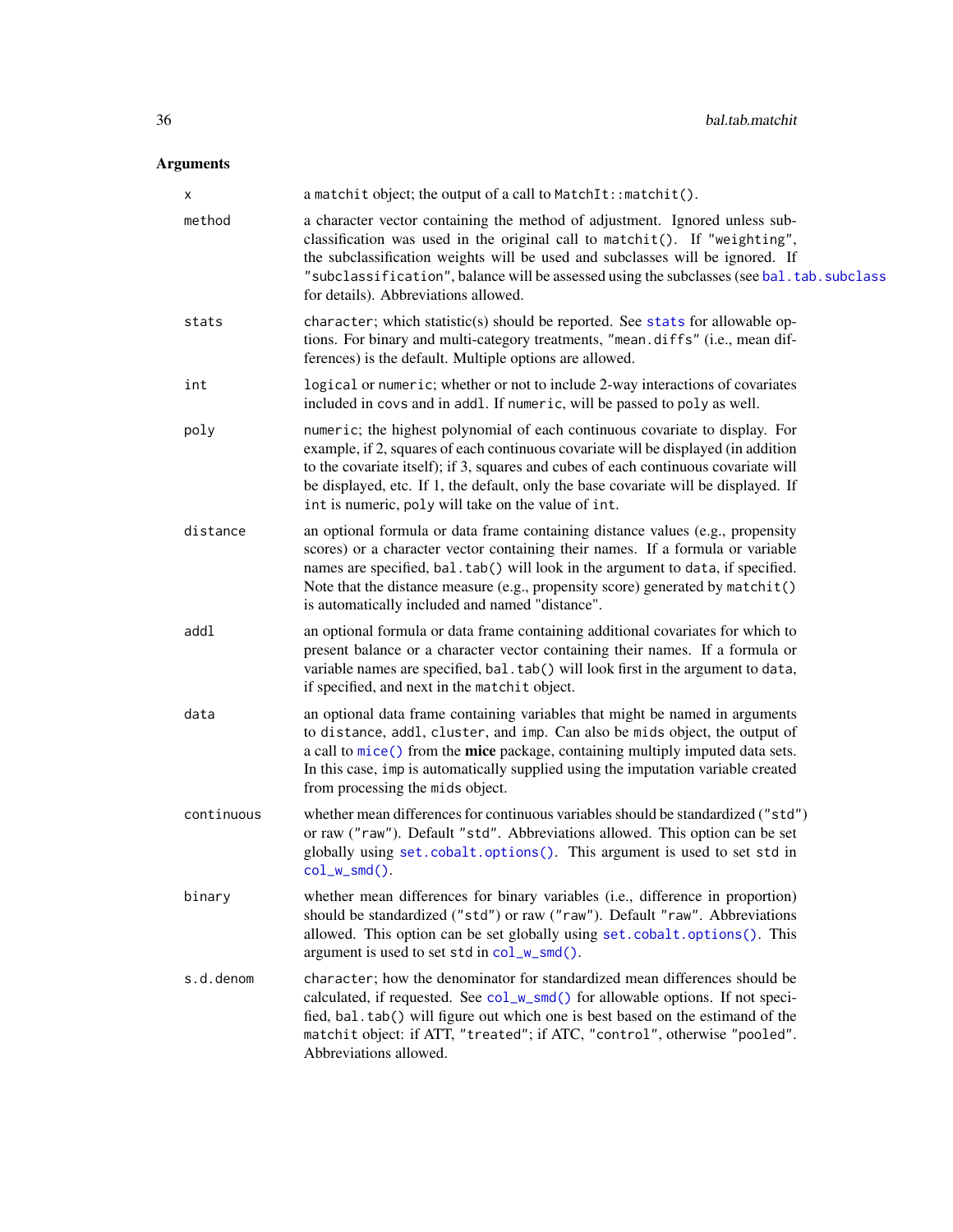| thresholds | a named vector of balance thresholds, where the name corresponds to the statis-<br>tic (i.e., in stats) that the threshold applies to. For example, to request thresh-<br>olds on mean differences and variance ratios, one can set thresholds = $c(m =$<br>$.05, v = 2$ ). Requesting a threshold automatically requests the display of that<br>statistic. See Details.                                                                                                                 |
|------------|------------------------------------------------------------------------------------------------------------------------------------------------------------------------------------------------------------------------------------------------------------------------------------------------------------------------------------------------------------------------------------------------------------------------------------------------------------------------------------------|
| weights    | a named list containing additional weights on which to assess balance. Each<br>entry can be a vector of weights, the name of a variable in data that contains<br>weights, or an object with a get. $w()$ method.                                                                                                                                                                                                                                                                         |
| cluster    | either a vector containing cluster membership for each unit or a string containing<br>the name of the cluster membership variable in data or the matchit object. See<br>bal. tab. cluster for details.                                                                                                                                                                                                                                                                                   |
| imp        | either a vector containing imputation indices for each unit or a string containing<br>the name of the imputation index variable in data or the original data set used<br>in the call to matchit(). See bal. tab. imp for details. Not necessary if data is<br>a mids object.                                                                                                                                                                                                             |
| pairwise   | whether balance should be computed between the treatment groups or for each<br>treatment against all groups combined. See bal. tab. multi for details.                                                                                                                                                                                                                                                                                                                                   |
| s.weights  | optional; either a vector containing sampling weights for each unit or a string<br>containing the name of the sampling weight variable in data. These function<br>like regular weights except that both the adjusted and unadjusted samples will<br>be weighted according to these weights if weights are used. If s. weights was<br>supplied in the call to matchit(), they will automatically be included and do<br>not need be specified again (though there is no harm if they are). |
| abs        | logical; whether displayed balance statistics should be in absolute value or not.                                                                                                                                                                                                                                                                                                                                                                                                        |
| subset     | a logical or numeric vector denoting whether each observation should be in-<br>cluded or which observations should be included. If logical, it should be the<br>same length as the variables in the original call to matchit(). NAs will be treated<br>as FALSE. This can be used as an alternative to cluster to examine balance on<br>subsets of the data.                                                                                                                             |
| quick      | logical; if TRUE, will not compute any values that will not be displayed. Set to<br>FALSE if computed values not displayed will be used later.                                                                                                                                                                                                                                                                                                                                           |
| $\cdots$   | further arguments to control display of output. See display options for details.                                                                                                                                                                                                                                                                                                                                                                                                         |

### Details

bal.tab.matchit() generates a list of balance summaries for the matchit object given, and functions similarly to MatchIt::summary.matchit(). bal.tab() behaves differently depending on whether subclasses are used in conditioning or not. If they are used, bal.tab() creates balance statistics for each subclass and for the sample in aggregate; see [bal.tab.subclass](#page-66-0) for more information.

The threshold argument controls whether extra columns should be inserted into the Balance table describing whether the balance statistics in question exceeded or were within the threshold. Including these thresholds also creates summary tables tallying the number of variables that exceeded and were within the threshold and displaying the variables with the greatest imbalance on that balance measure. When subclassification is used, the extra threshold columns are placed within the balance tables for each subclass as well as in the aggregate balance table, and the summary tables display balance for each subclass.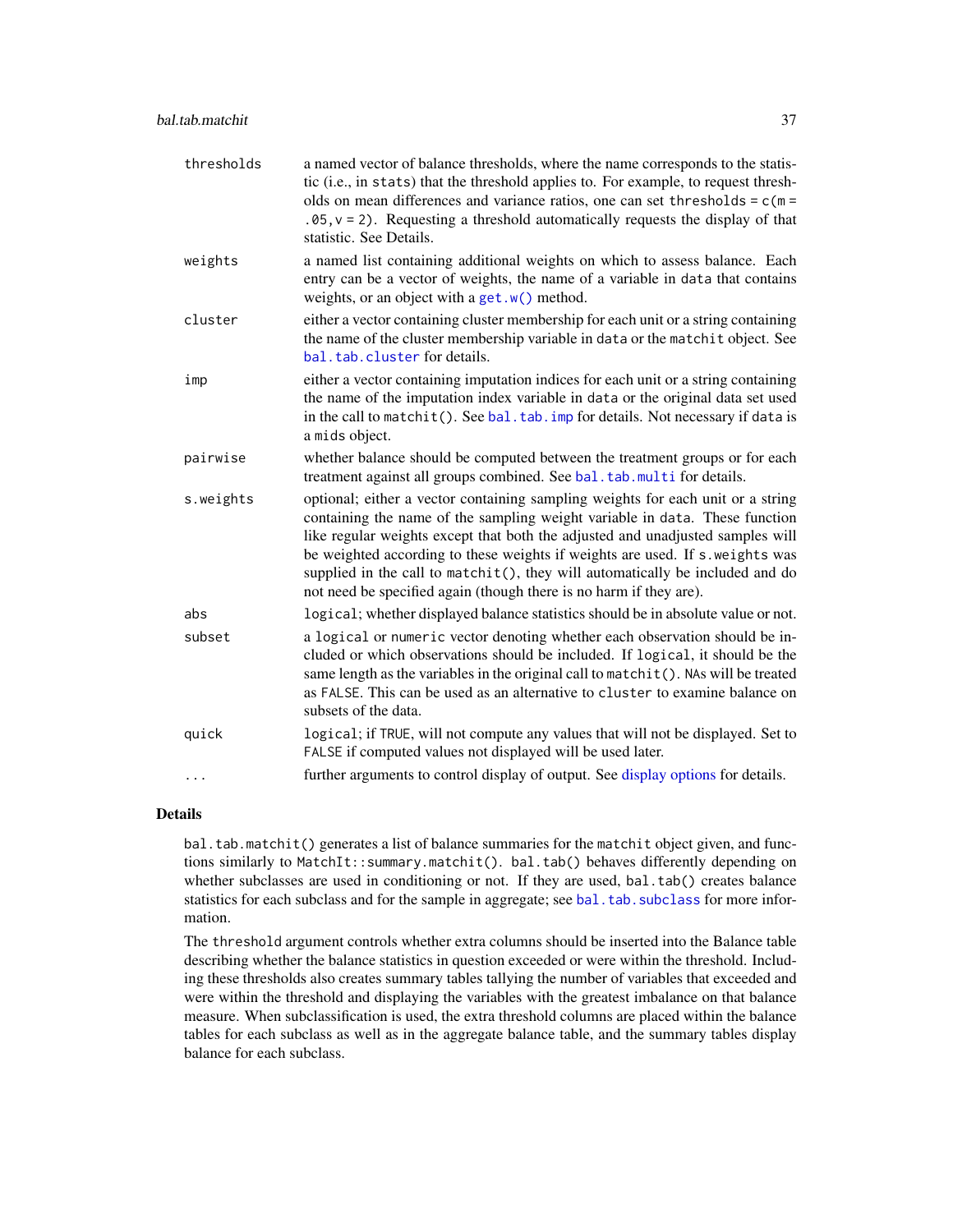## Value

If subclassification is used and method is set to "subclassification", an object of class "bal.tab.subclass" containing balance summaries within and across subclasses. See [bal.tab.subclass](#page-66-0) for details.

If matching is used and clusters are not specified, an object of class "bal.tab" containing balance summaries for the matchit object. See [bal.tab\(\)](#page-5-0) for details.

If clusters are specified, an object of class "bal.tab.cluster" containing balance summaries within each cluster and a summary of balance across clusters. See [bal.tab.cluster](#page-60-0) for details.

## Author(s)

Noah Greifer

# See Also

[bal.tab\(\)](#page-5-0) for details of calculations.

#### Examples

```
library(MatchIt); data("lalonde", package = "cobalt")
## Nearest Neighbor matching
m.out1 <- matchit(treat ~ age + educ + race +
                 married + nodegree + re74 + re75,
                 data = lalone, method = "nearest")bal.tab(m.out1, un = TRUE, m.threshold = .1,v.threshold = 2)
## Subclassification
m.out2 < - matchit(treat \sim age + educ + race +
                 married + nodegree + re74 + re75,
                  data = lalone, method = "subclass")bal.tab(m.out2, disp.subclass = TRUE)
```
bal.tab.mimids *Balance Statistics for* MatchThem *Objects*

## Description

Generates balance statistics for mimids and wimids objects from MatchThem.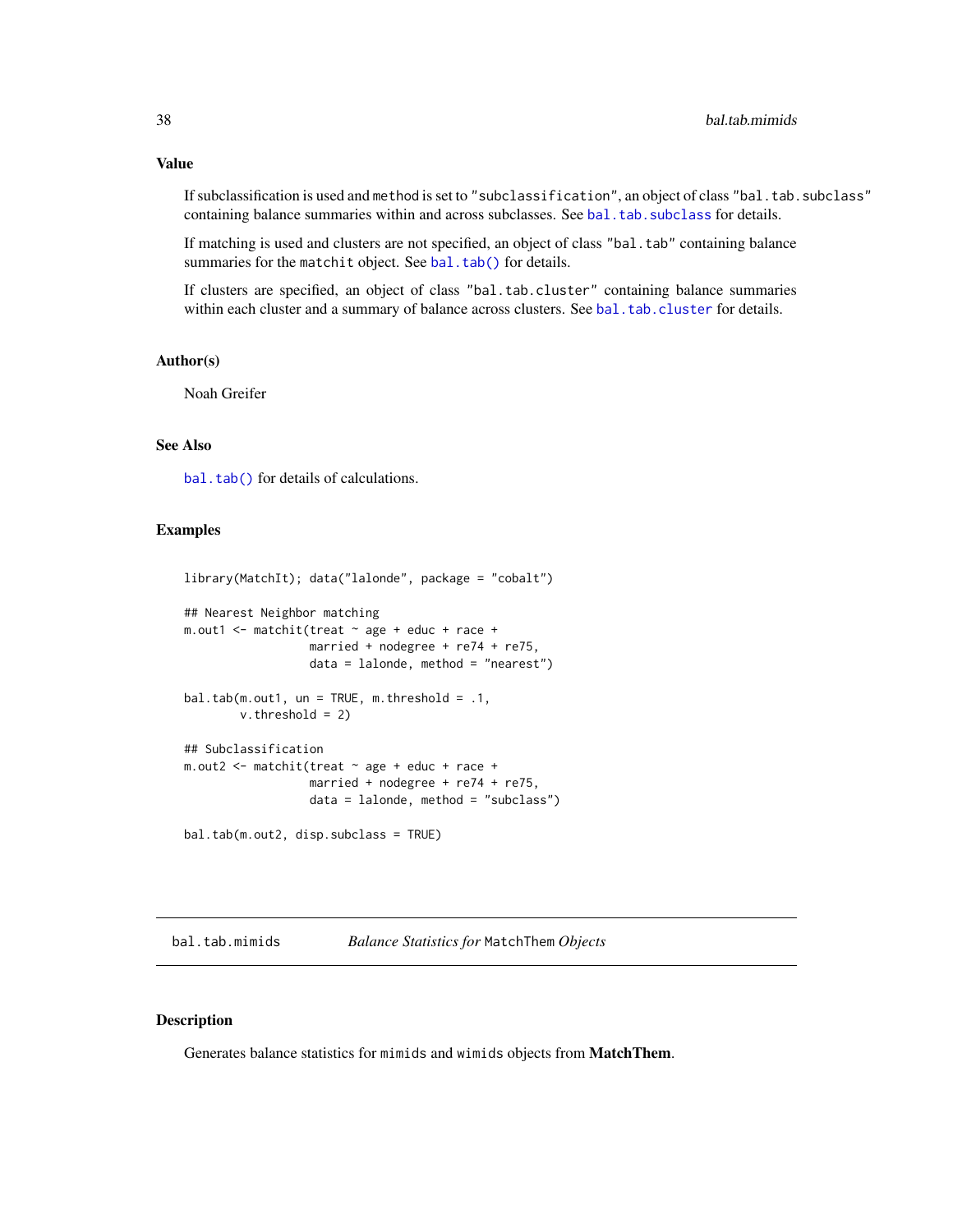## bal.tab.mimids 39

# Usage

```
## S3 method for class 'mimids'
bal.tab(x,
    stats,
    int = FALSE,poly = 1,
    distance = NULL,
    add1 = NULL,data = NULL,
    continuous,
    binary,
    s.d.denom,
    thresholds = NULL,
    weights = NULL,
    cluster = NULL,
    pairwise = TRUE,
    abs = FALSE,
    subset = NULL,
    quick = TRUE,
    ...)
## S3 method for class 'wimids'
bal.tab(x,
   stats,
   int = FALSE,poly = 1,
    distance = NULL,
    add1 = NULL,data = NULL,continuous,
   binary,
    s.d.denom,
    thresholds = NULL,
    weights = NULL,
    cluster = NULL,
    pairwise = TRUE,
    abs = FALSE,subset = NULL,
    quick = TRUE,
    ...)
```
# Arguments

| x.    | a mimids or wimids object; the output of a call to MatchThem: : matchthem() or<br>$MatchThen::weightthen()$ .                                                               |
|-------|-----------------------------------------------------------------------------------------------------------------------------------------------------------------------------|
| stats | character; which statistic(s) should be reported. See stats for allowable op-<br>tions. For binary and multi-category treatments, "mean.diffs" ( <i>i.e.</i> , mean differ- |
|       | ences) is the default. For continuous treatments, "correlations" ( <i>i.e.</i> , treatment-                                                                                 |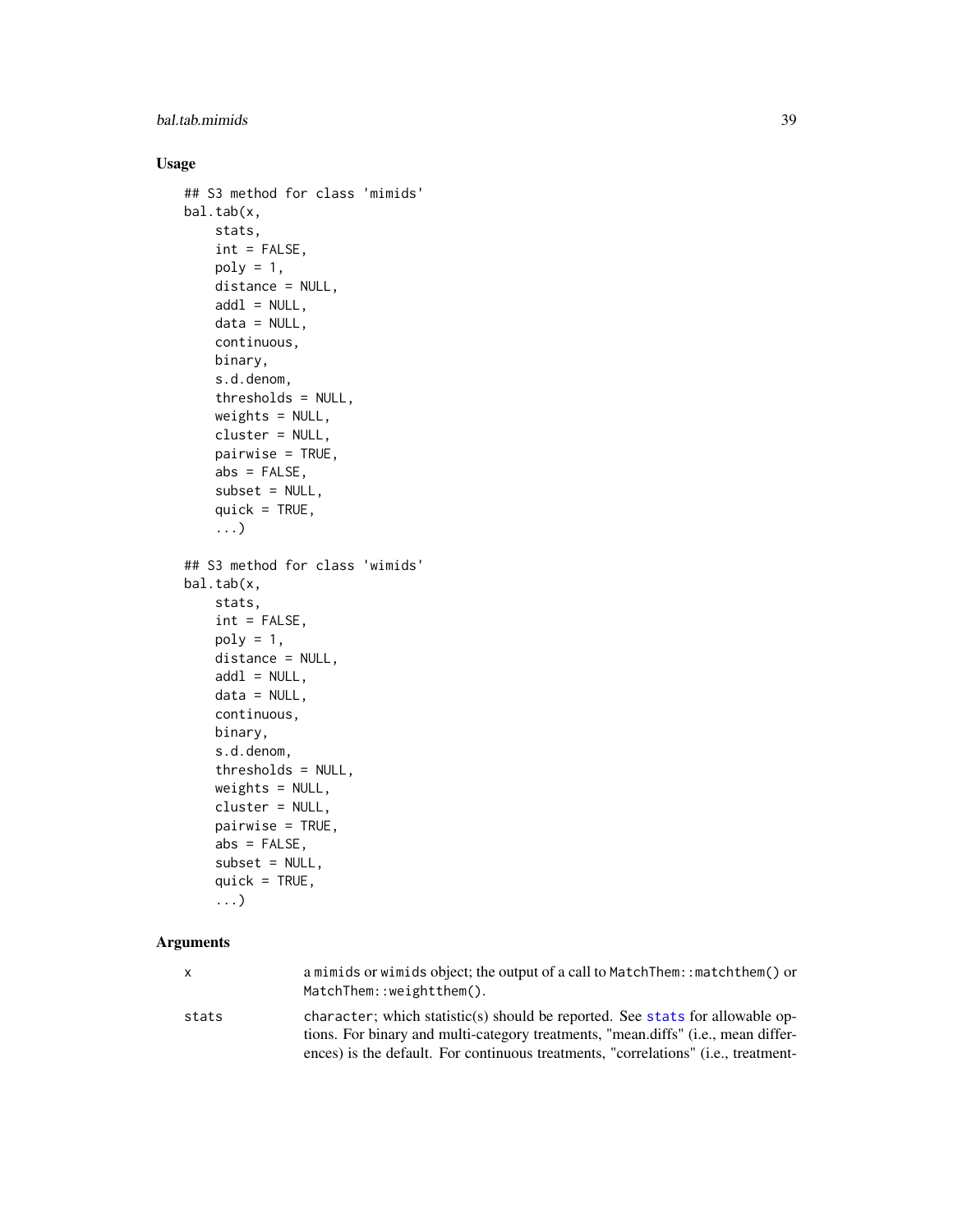|            | covariate Pearson correlations) is the default. Multiple options are allowed.                                                                                                                                                                                                                                                                                                                                   |
|------------|-----------------------------------------------------------------------------------------------------------------------------------------------------------------------------------------------------------------------------------------------------------------------------------------------------------------------------------------------------------------------------------------------------------------|
| int        | logical or numeric; whether or not to include 2-way interactions of covariates<br>included in covs and in addl. If numeric, will be passed to poly as well.                                                                                                                                                                                                                                                     |
| poly       | numeric; the highest polynomial of each continuous covariate to display. For<br>example, if 2, squares of each continuous covariate will be displayed (in addition<br>to the covariate itself); if 3, squares and cubes of each continuous covariate will<br>be displayed, etc. If 1, the default, only the base covariate will be displayed. If<br>int is numeric, poly will take on the value of int.         |
| distance   | an optional formula or data frame containing distance values (e.g., propensity<br>scores) or a character vector containing their names. If a formula or variable<br>names are specified, bal.tab() will look in the argument to data, if specified.<br>Note that the distance measure generated by matchthem() or weightthem() is<br>automatically included and named "distance" or "prop.score", respectively. |
| addl       | an optional formula or data frame containing additional covariates for which to<br>present balance or a character vector containing their names. If a formula or<br>variable names are specified, bal.tab() will look first in the argument to data,<br>if specified, and next in the mimids or wimids object.                                                                                                  |
| data       | an optional data frame or mids object containing variables that might be named<br>in arguments to distance, addl, and cluster. See Examples.                                                                                                                                                                                                                                                                    |
| continuous | whether mean differences for continuous variables should be standardized ("std")<br>or raw ("raw"). Default "std". Abbreviations allowed. This option can be set<br>globally using set.cobalt.options().                                                                                                                                                                                                        |
| binary     | whether mean differences for binary variables (i.e., difference in proportion)<br>should be standardized ("std") or raw ("raw"). Default "raw". Abbreviations<br>allowed. This option can be set globally using set. cobalt. options().                                                                                                                                                                         |
| s.d.denom  | character; how the denominator for standardized mean differences should be<br>calculated, if requested. See col_w_smd() for allowable options. The defaults<br>depend on the options specified in the original function calls; see bal. tab. matchit()<br>and bal. tab. weightit() for details on the defaults. Abbreviations allowed.                                                                          |
| thresholds | a named vector of balance thresholds, where the name corresponds to the statis-<br>tic (i.e., in stats) that the threshold applies to. For example, to request thresh-<br>olds on mean differences and variance ratios, one can set thresholds = $c(m =$<br>$.05$ , $v = 2$ ). Requesting a threshold automatically requests the display of that<br>statistic. See Details.                                     |
| weights    | a named list containing additional weights on which to assess balance. Each<br>entry can be a vector of weights, the name of a variable in data that contains<br>weights, or an object with a get. w() method.                                                                                                                                                                                                  |
| cluster    | either a vector containing cluster membership for each unit or a string containing<br>the name of the cluster membership variable in data or the mimids or wimids<br>object. See bal.tab.cluster for details.                                                                                                                                                                                                   |
| pairwise   | whether balance should be computed for pairs of treatments or for each treat-<br>ment against all groups combined. See bal.tab.multi for details. This can<br>also be used with a binary treatment to assess balance with respect to the full<br>sample.                                                                                                                                                        |
| abs        | logical; whether displayed balance statistics should be in absolute value or not.                                                                                                                                                                                                                                                                                                                               |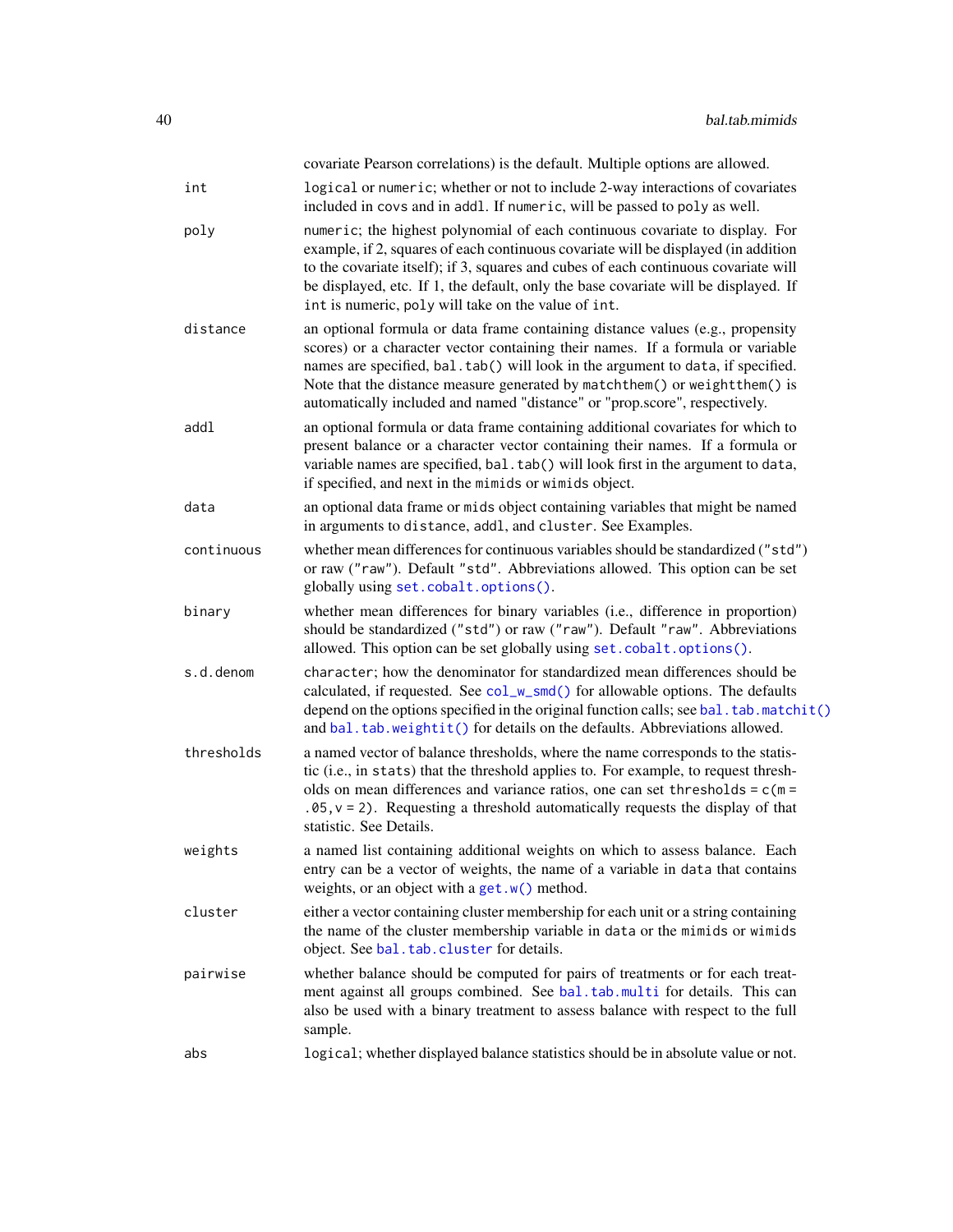## bal.tab.mimids 41

| subset   | a logical or numeric vector denoting whether each observation should be in-<br>cluded or which observations should be included. If logical, it should be the<br>same length as the variables in the original (unimputed) dataset or the call to |
|----------|-------------------------------------------------------------------------------------------------------------------------------------------------------------------------------------------------------------------------------------------------|
|          | matchthem() or weightthem() (i.e., one for each individual or one for each<br>individual for each imputation). NAs will be treated as FALSE. This can be used<br>as an alternative to cluster to examine balance on subsets of the data.        |
| quick    | logical; if TRUE, will not compute any values that will not be displayed. Set to<br>FALSE if computed values not displayed will be used later.                                                                                                  |
| $\ddots$ | further arguments to control display of output. See display options for details.                                                                                                                                                                |

## Details

bal.tab.mimids() and bal.tab.wimids() generate a list of balance summaries for the mimids or wimids object given.

The threshold argument controls whether extra columns should be inserted into the Balance table describing whether the balance statistics in question exceeded or were within the threshold. Including these thresholds also creates summary tables tallying the number of variables that exceeded and were within the threshold and displaying the variables with the greatest imbalance on that balance measure.

## Value

If clusters are not specified, an object of class "bal.tab.imp" containing balance summaries for each imputation and a summary of balance across imputations. See bal. tab. imp for details.

If clusters are specified, an object of class "bal.tab.imp.cluster" containing summaries between and across all clusters and imputations.

## Author(s)

Noah Greifer

#### See Also

[bal.tab\(\)](#page-5-0) for details of calculations.

[bal.tab.matchit\(\)](#page-34-0) and [bal.tab.weightit\(\)](#page-49-0)

## Examples

```
library(mice)
library(MatchThem)
data("lalonde_mis", package = "cobalt")
#Imputing the missing data
imp <- mice(lalonde_mis, m = 5)
#Matching using within-imputation propensity scores
```

```
mt.out1 <- matchthem(treat ~ age + educ + race +
```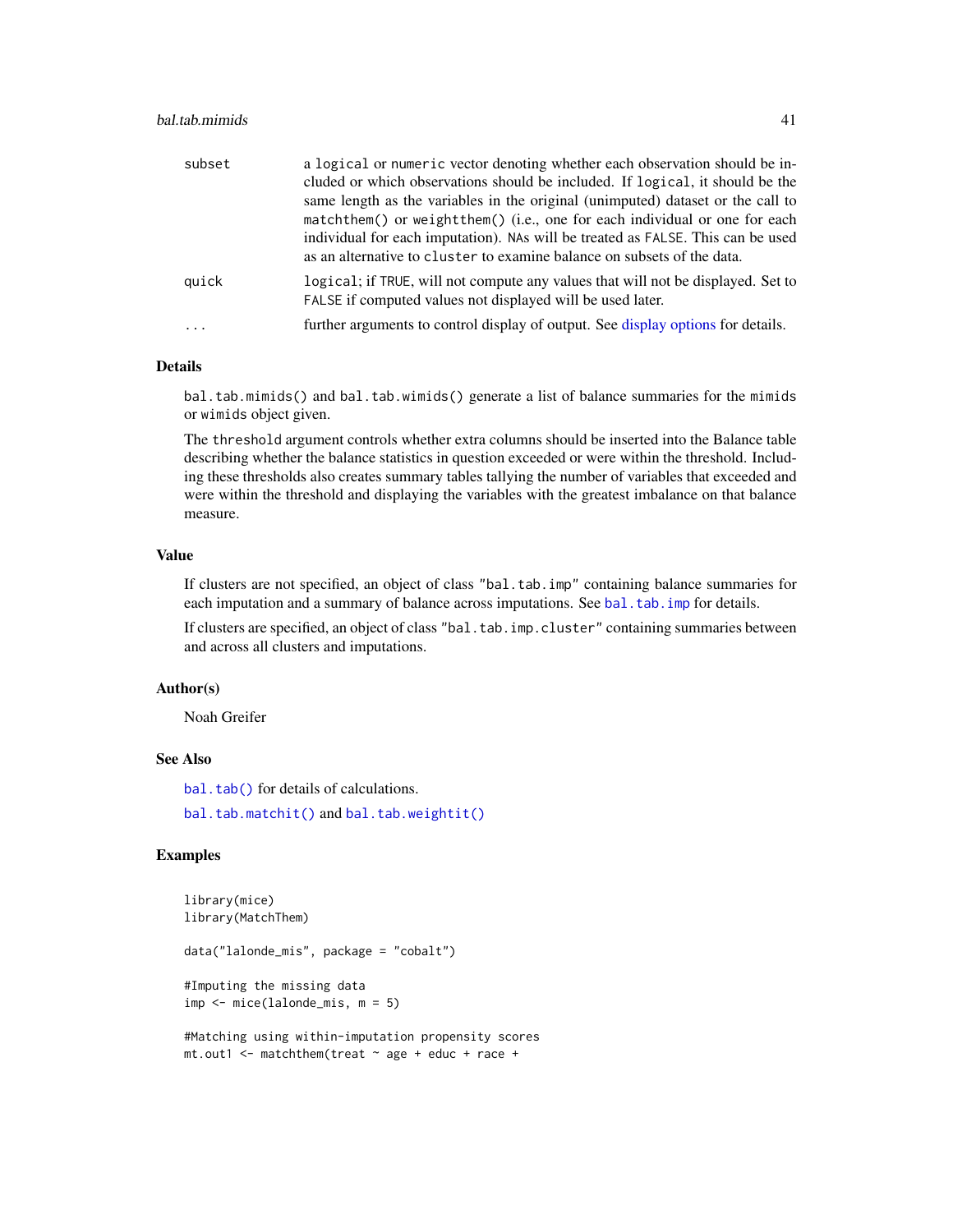```
married + nodegree + re74 + re75,
                       data = imp, approach = "within")
bal.tab(mt.out1)
#Matching using across-imputation average propensity scores
mt.out2 <- matchthem(treat ~ age + educ + race +
                       married + nodegree + re74 + re75,
                       data = imp, approach = "across")
bal.tab(mt.out2)
#Weighting using within-imputation propensity scores
wt.out \leq weightthem(treat \sim age + educ + race +
                       married + nodegree + re74 + re75,
                       data = imp, approach = "within",
                       estimand = "ATT")
bal.tab(wt.out)
```
bal.tab.ps *Balance Statistics for* twang *Objects*

## Description

Generates balance statistics for ps, mnps, and iptw objects from **twang** and for ps.cont objects from WeightIt.

#### Usage

```
## S3 method for class 'ps'
bal.tab(x,
    stop.method,
    stats,
    int = FALSE,poly = 1,
   distance = NULL,
   add1 = NULL,data = NULL,continuous,
   binary,
    s.d.denom,
    thresholds = NULL,
   weights = NULL,cluster = NULL,
    imp = NULL,pairwise = TRUE,
    abs = FALSE,subset = NULL,
```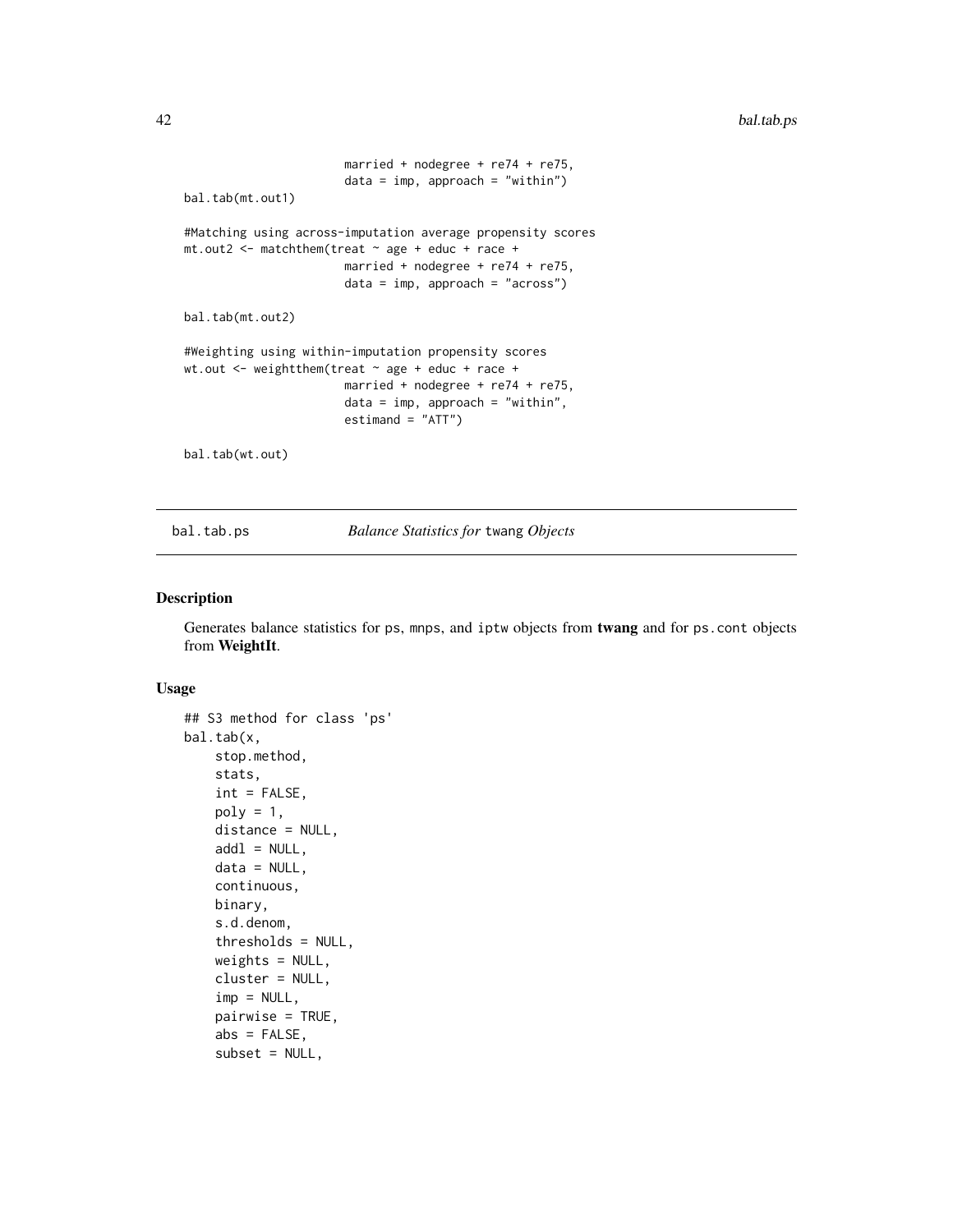#### bal.tab.ps 43

```
quick = TRUE, \ldots)
## S3 method for class 'mnps'
bal.tab(x,
    stop.method,
    stats,
   int = FALSE,poly = 1,
    distance = NULL,
    add1 = NULL,data = NULL,
    continuous,
   binary,
    s.d.denom,
    thresholds = NULL,
    weights = NULL,
    cluster = NULL,
    imp = NULL,pairwise = TRUE,
    abs = FALSE,
    subset = NULL,quick = TRUE, \ldots)
## S3 method for class 'iptw'
bal.tab(x,
   stop.method,
    stats,
    int = FALSE,
    poly = 1,
    distance.list = NULL,
    addl.list = NULL,
    data = NULL,
    continuous,
    binary,
    s.d.denom,
    thresholds = NULL,
    weights = NULL,cluster = NULL,
    imp = NULL,pairwise = TRUE,
    abs = FALSE,subset = NULL,quick = TRUE, \ldots)
## S3 method for class 'ps.cont'
bal.tab(x,
    stop.method,
    stats,
```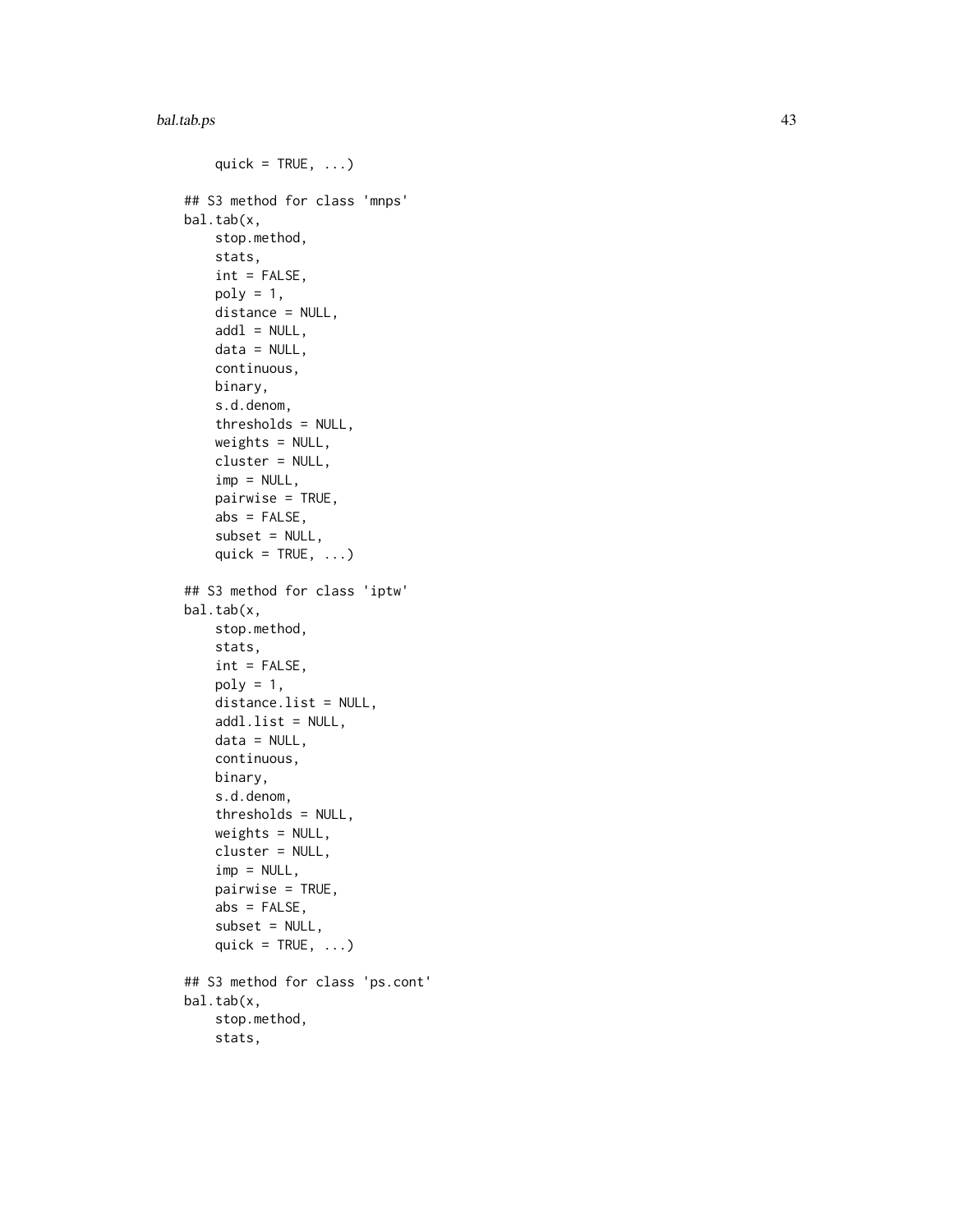```
int = FALSE,poly = 1,
distance = NULL,
add1 = NULL,data = NULL,
continuous,
binary,
s.d.denom,
thresholds = NULL,
weights = NULL,
cluster = NULL,
imp = NULL,abs = FALSE,subset = NULL,quick = TRUE, \dots)
```
# Arguments

| X                       | a ps, mnps, iptw, or ps. cont object; the output of a call to twang:: $ps()$ ,<br>twang::mnps(),twang::iptw() or WeightIt::ps.cont().                                                                                                                                                                                                                                                                                                                                                                                                         |
|-------------------------|-----------------------------------------------------------------------------------------------------------------------------------------------------------------------------------------------------------------------------------------------------------------------------------------------------------------------------------------------------------------------------------------------------------------------------------------------------------------------------------------------------------------------------------------------|
| stop.method             | a string containing the names of the stopping methods used in the original<br>call to ps(), mnps(), iptw(), or ps.cont(). Examples include "es.max" or<br>"ks. mean" for ps and mnps objects and "p. mean" or "s. max" for ps. cont ob-<br>jects. bal.tab will assess balance for the weights created by those stopping<br>methods. The names can be abbreviated as long as the abbreviations are specific<br>enough. If no stopping methods are provided, bal. tab will default to displaying<br>balance for all available stopping methods. |
| stats                   | character; which statistic(s) should be reported. See stats for allowable<br>options. For binary and multi-category treatments, "mean.diffs" (i.e., mean<br>differences) is the default. For continuous treatments, "correlations" (i.e.,<br>treatment-covariate Pearson correlations) is the default. Multiple options are<br>allowed.                                                                                                                                                                                                       |
| int                     | logical or numeric; whether or not to include 2-way interactions of covariates<br>included in covs and in addl. If numeric, will be passed to poly as well.                                                                                                                                                                                                                                                                                                                                                                                   |
| poly                    | numeric; the highest polynomial of each continuous covariate to display. For<br>example, if 2, squares of each continuous covariate will be displayed (in addition<br>to the covariate itself); if 3, squares and cubes of each continuous covariate will<br>be displayed, etc. If 1, the default, only the base covariate will be displayed. If<br>int is numeric, poly will take on the value of int.                                                                                                                                       |
| distance, distance.list |                                                                                                                                                                                                                                                                                                                                                                                                                                                                                                                                               |
|                         | an optional formula or data frame containing distance values (e.g., propensity<br>scores) or a character vector containing their names. If a formula or variable<br>names are specified, bal.tab() will look in the argument to data, if specified.<br>Note that the propensity scores generated by ps() and iptw() (but not mnps()<br>or ps. cont()) are automatically included and named "prop.score.stop.method".                                                                                                                          |
| addl, addl.list         |                                                                                                                                                                                                                                                                                                                                                                                                                                                                                                                                               |
|                         | an optional formula or data frame containing additional covariates for which<br>to present balance or a character vector containing their names. If a formula                                                                                                                                                                                                                                                                                                                                                                                 |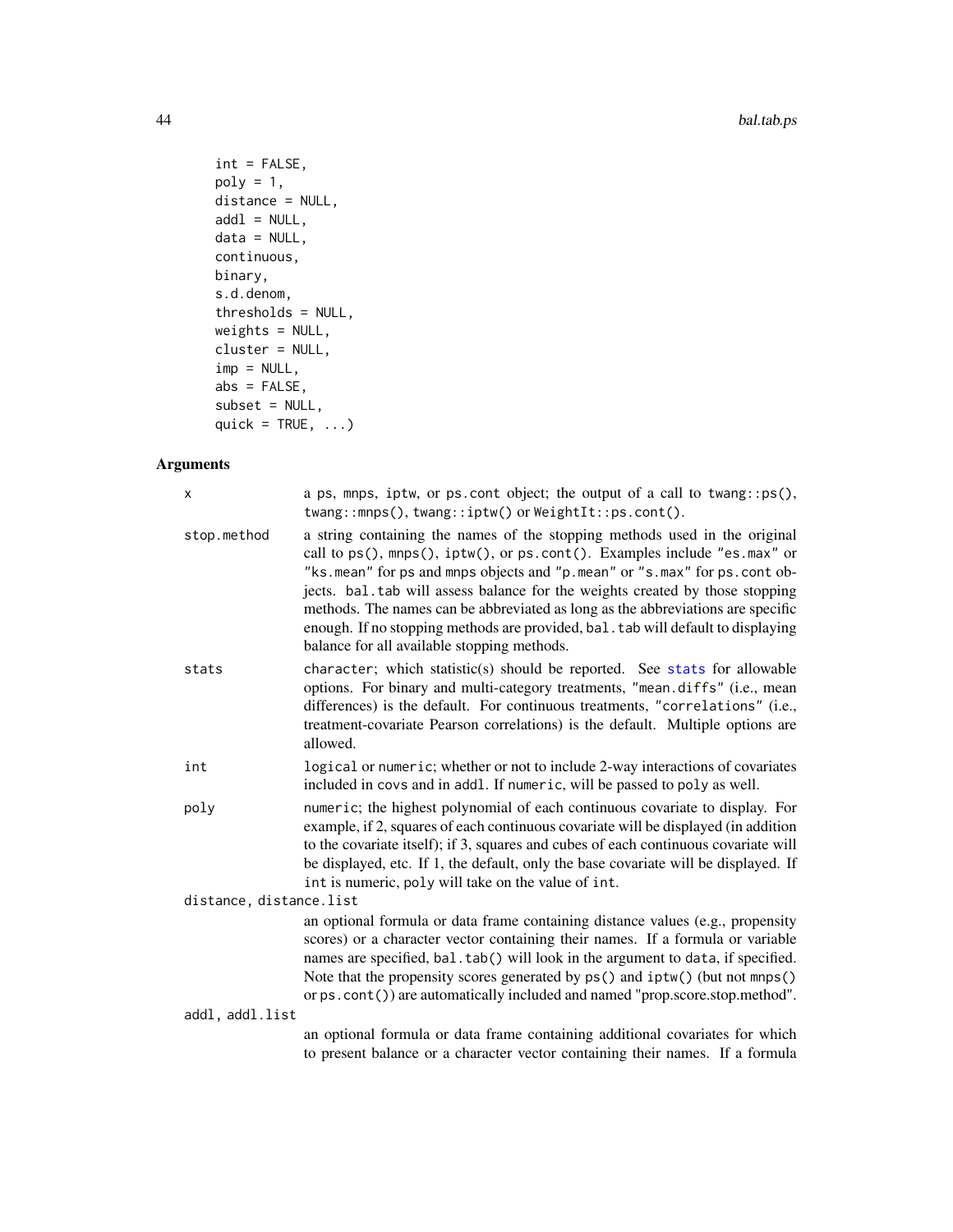|            | or variable names are specified, bal.tab() will look first in the argument to<br>data, if specified, and next in the input object. For iptw objects, can be a list<br>of additional covariate values as described above, with one list entry per time<br>period.                                                                                                                                                                                                                                                                             |
|------------|----------------------------------------------------------------------------------------------------------------------------------------------------------------------------------------------------------------------------------------------------------------------------------------------------------------------------------------------------------------------------------------------------------------------------------------------------------------------------------------------------------------------------------------------|
| data       | an optional data frame containing variables that might be named in arguments<br>to distance, addl, cluster, and imp. Can also be mids object, the output of<br>a call to mice() from the mice package, containing multiply imputed data sets.<br>In this case, imp is automatically supplied using the imputation variable created<br>from processing the mids object.                                                                                                                                                                       |
| continuous | whether mean differences for continuous covariates should be standardized ("std")<br>or raw ("raw"). Default "std". Abbreviations allowed. This option can be set<br>globally using set.cobalt.options(). This argument is used to set std in<br>col_w_smd() and col_w_corr.                                                                                                                                                                                                                                                                 |
| binary     | whether mean differences for binary covariates (i.e., difference in proportion)<br>should be standardized ("std") or raw ("raw"). Default "raw". Abbreviations<br>allowed. This option can be set globally using set.cobalt.options(). This<br>argument is used to set std in col_w_smd() and col_w_corr.                                                                                                                                                                                                                                    |
| s.d.denom  | character; how the denominator for standardized mean differences should be<br>calculated, if requested. See col_w_smd() for allowable options. If not spec-<br>ified, for ps objects, bal.tab() will use "treated" if the estimand of the call<br>to ps() is the ATT and "pooled" if the estimand is the ATE; for mnps objects,<br>bal.tab() will use "treated" if treatATT was specified in the original call to<br>mnps and "pooled" otherwise. Use "all" to get the same values computed by<br>bal.table in twang. Abbreviations allowed. |
| thresholds | a named vector of balance thresholds, where the name corresponds to the statis-<br>tic (i.e., in stats) that the threshold applies to. For example, to request thresh-<br>olds on mean differences and variance ratios, one can set thresholds = $c(m =$<br>$.05$ , $v = 2$ ). Requesting a threshold automatically requests the display of that<br>statistic. See Details.                                                                                                                                                                  |
| weights    | a named list containing additional weights on which to assess balance. Each<br>entry can be a vector of weights, the name of a variable in data that contains<br>weights, or an object with a get. $w()$ method.                                                                                                                                                                                                                                                                                                                             |
| cluster    | either a vector containing cluster membership for each unit or a string containing<br>the name of the cluster membership variable in data or the ps, mnps, iptw, or<br>ps. cont object. See bal. tab. cluster for details.                                                                                                                                                                                                                                                                                                                   |
| imp        | either a vector containing imputation indices for each unit or a string containing<br>the name of the imputation index variable in data or the original data set used in<br>the call to ps(), mnps(), iptw(), or ps.cont(). See bal.tab.imp for details.<br>Not necessary if data is a mids object.                                                                                                                                                                                                                                          |
| pairwise   | whether balance should be computed for pairs of treatments or for each treat-<br>ment against all groups combined. See bal.tab.multi for details. This can<br>also be used with a binary treatment to assess balance with respect to the full<br>sample.                                                                                                                                                                                                                                                                                     |
| abs        | logical; whether displayed balance statistics should be in absolute value or not.                                                                                                                                                                                                                                                                                                                                                                                                                                                            |
| subset     | a logical or numeric vector denoting whether each observation should be in-<br>cluded or which observations should be included. If logical, it should be the                                                                                                                                                                                                                                                                                                                                                                                 |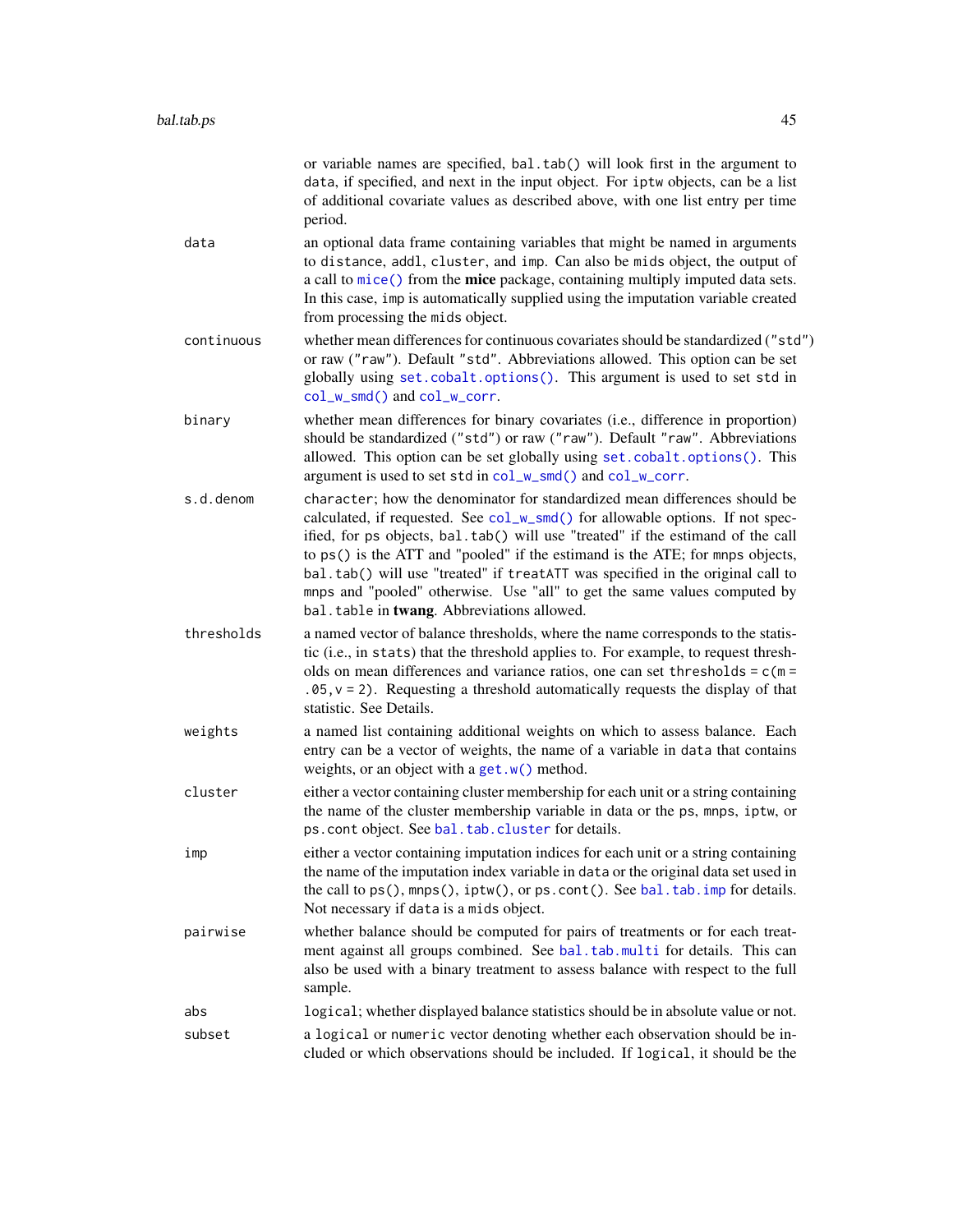|                         | same length as the variables in the original call to $ps()$ , mnps $()$ , or $ps$ . cont $()$ .<br>NAs will be treated as FALSE. This can be used as an alternative to cluster to<br>examine balance on subsets of the data. |
|-------------------------|------------------------------------------------------------------------------------------------------------------------------------------------------------------------------------------------------------------------------|
| auick                   | logical; if TRUE, will not compute any values that will not be displayed. Set to<br>FALSE if computed values not displayed will be used later.                                                                               |
| $\cdot$ $\cdot$ $\cdot$ | further arguments to control display of output. See display options for details.                                                                                                                                             |

## Details

bal.tab.ps() generates a list of balance summaries for the ps object given, and functions similarly to twang::bal.table().

The threshold argument controls whether extra columns should be inserted into the Balance table describing whether the balance statistics in question exceeded or were within the threshold. Including these thresholds also creates summary tables tallying the number of variables that exceeded and were within the threshold and displaying the variables with the greatest imbalance on that balance measure.

#### Value

For binary point treatments, if clusters are not specified, an object of class "bal.tab" containing balance summaries for the ps object. See [bal.tab\(\)](#page-5-0) for details.

If clusters are specified, an object of class "bal.tab.cluster" containing balance summaries within each cluster and a summary of balance across clusters. See [bal.tab.cluster](#page-60-0) for details.

If mnps() is used with multi-category treatments, an object of class "bal.tab.multi" containing balance summaries for each pairwise treatment comparison and a summary of balance across pairwise comparisons. See [bal.tab.multi](#page-64-0) for details.

## Note

The function bal.table in twang performs a similar function. The variances used in the denominator of the standardized mean difference are weighted and computed using survey::svyvar() in twang and are unweighted here (except when s. weights are specified, in which case [col\\_w\\_sd](#page-54-0) is used). twang also uses "all" as the default s.d.denom when the estimand is the ATE; the default here is "pooled". For this reason, results may differ slightly between the two packages.

### Author(s)

Noah Greifer

#### See Also

[bal.tab\(\)](#page-5-0) for details of calculations.

[bal.tab.cluster](#page-60-0) for more information on clustered data.

[bal.tab.multi](#page-64-0) for more information on multi-category treatments.

[bal.tab.msm](#page-63-0) for more information on longitudinal treatments.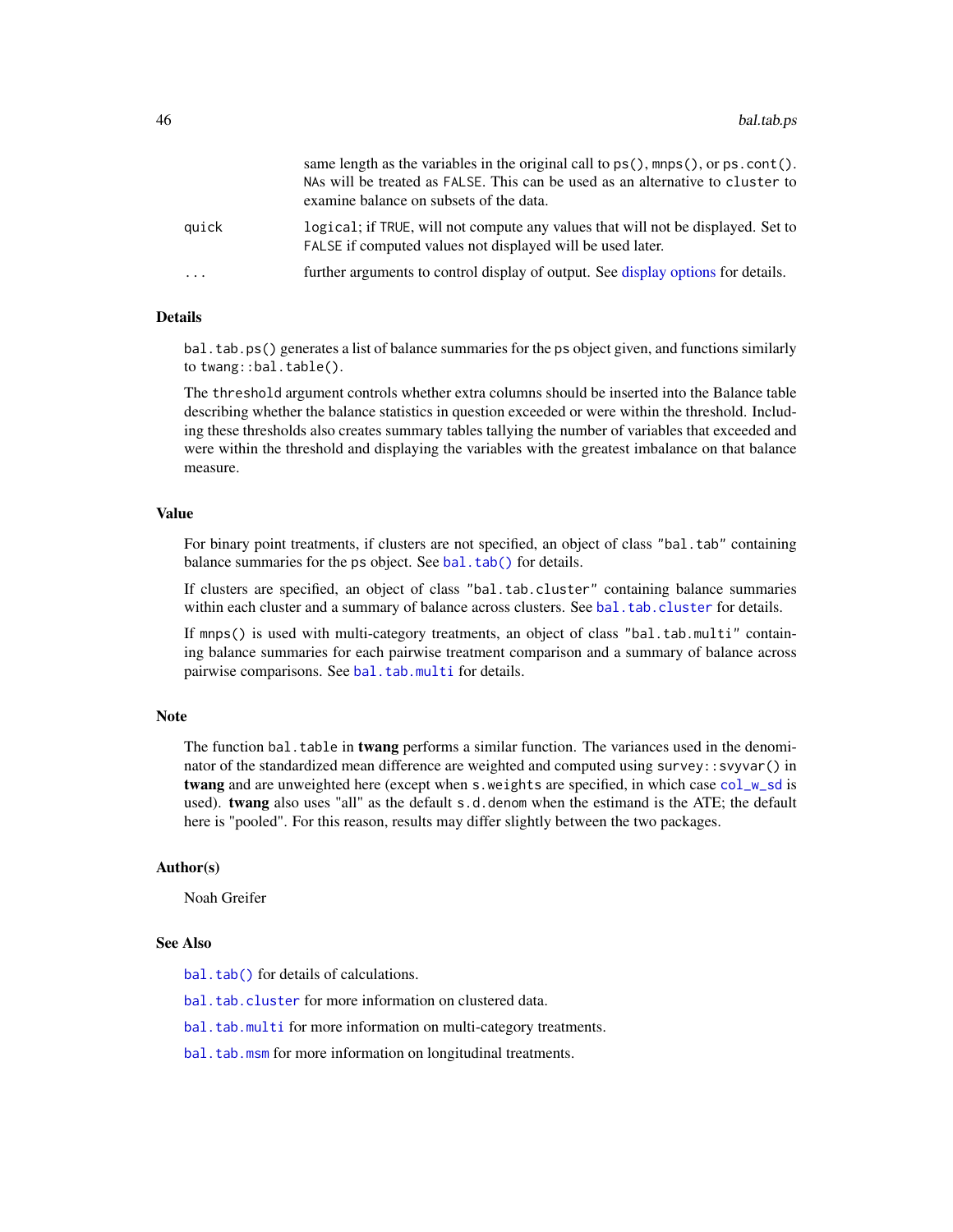#### bal.tab.sbw 47

## Examples

```
library(twang); data("lalonde", package = "cobalt")
## Using ps() for generalized boosted modeling
ps.out \leq ps(treat \sim age + educ + married + race +
             nodegree + re74 + re75, data = lalonde,
             stop.method = c("ks.mean", "es.mean"),
             estimand = "ATT", verbose = FALSE)
bal.tab(ps.out, stop.method = "ks.mean", un = TRUE,
        m.threshold = .1, disp.ks = TRUE)
```
### bal.tab.sbw *Balance Statistics for* sbw *Objects*

#### Description

Generates balance statistics for sbwcau objects from sbw.

## Usage

```
## S3 method for class 'sbwcau'
bal.tab(x,
   stats,
   int = FALSE,
   poly = 1,
   distance = NULL,
    add1 = NULL,data = NULL,
   continuous,
   binary,
    s.d.denom,
    thresholds = NULL,
   weights = NULL,
   cluster = NULL,
    imp = NULL,pairwise = TRUE,
   abs = FALSE,subset = NULL,quick = TRUE,
    ...)
```
### Arguments

x an sbwcau object; the output of a call to sbw::sbw().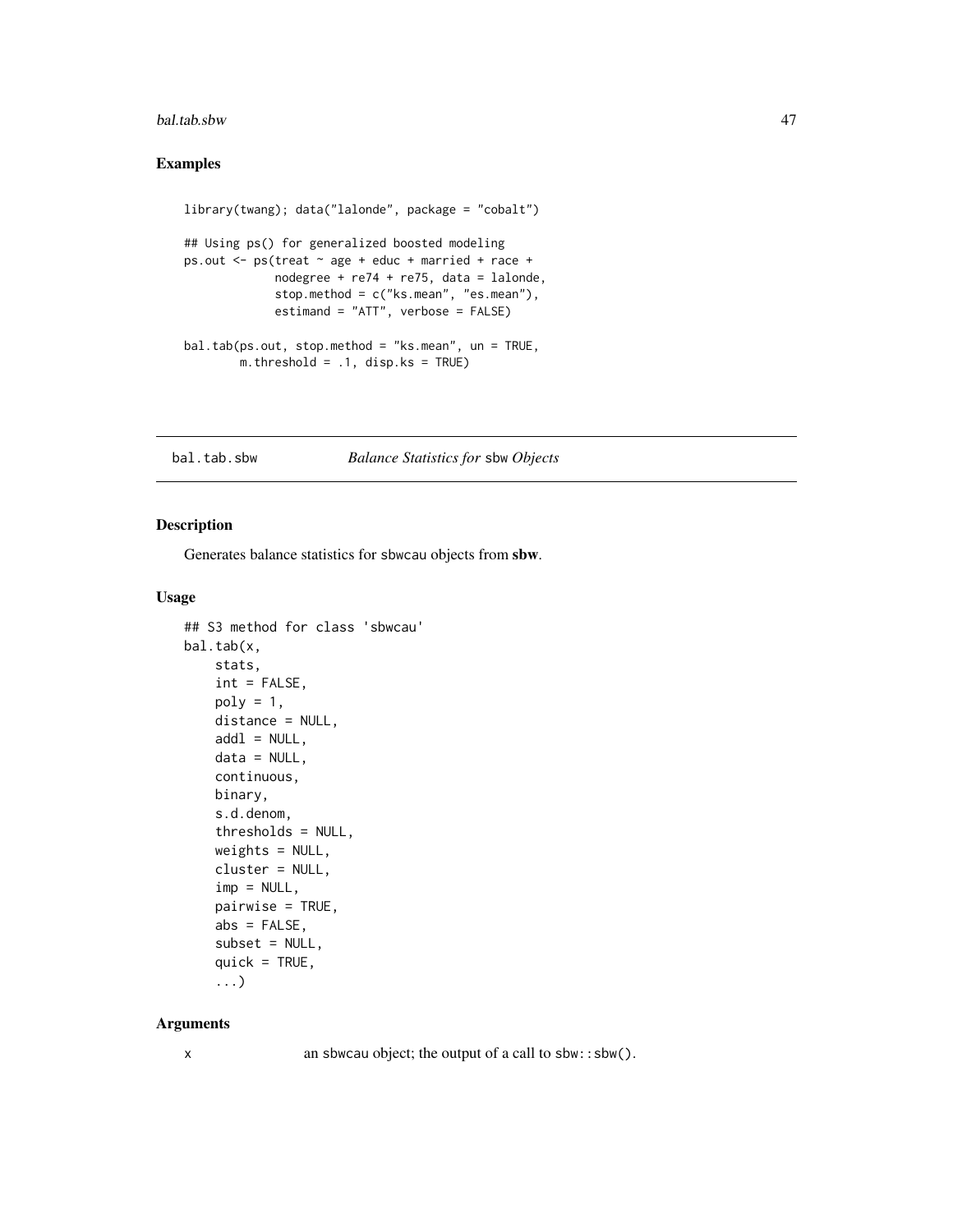| stats      | character; which statistic(s) should be reported. See stats for allowable op-<br>tions. For binary treatments, "mean.diffs" (i.e., mean differences) is the default.<br>Multiple options are allowed.                                                                                                                                                                                                   |
|------------|---------------------------------------------------------------------------------------------------------------------------------------------------------------------------------------------------------------------------------------------------------------------------------------------------------------------------------------------------------------------------------------------------------|
| int        | logical or numeric; whether or not to include 2-way interactions of covariates<br>included in covs and in addl. If numeric, will be passed to poly as well.                                                                                                                                                                                                                                             |
| poly       | numeric; the highest polynomial of each continuous covariate to display. For<br>example, if 2, squares of each continuous covariate will be displayed (in addition<br>to the covariate itself); if 3, squares and cubes of each continuous covariate will<br>be displayed, etc. If 1, the default, only the base covariate will be displayed. If<br>int is numeric, poly will take on the value of int. |
| distance   | an optional formula or data frame containing distance values (e.g., propensity<br>scores) or a character vector containing their names. If a formula or variable<br>names are specified, bal.tab() will look in the argument to data, if specified.                                                                                                                                                     |
| addl       | an optional formula or data frame containing distance values (e.g., propensity<br>scores) or a character vector containing their names. If a formula or variable<br>names are specified, bal.tab() will look first in the argument to data, if spec-<br>ified, and next in the sbwcau object.                                                                                                           |
| data       | an optional data frame containing variables that might be named in arguments<br>to distance, addl, cluster, and imp. Can also be mids object, the output of<br>a call to mice() from the mice package, containing multiply imputed data sets.<br>In this case, imp is automatically supplied using the imputation variable created<br>from processing the mids object.                                  |
| continuous | whether mean differences for continuous variables should be standardized ("std")<br>or raw ("raw"). Default "std". Abbreviations allowed. This option can be set<br>globally using set.cobalt.options(). This argument is used to set std in<br>$col_w_smd()$ .                                                                                                                                         |
| binary     | whether mean differences for binary variables (i.e., difference in proportion)<br>should be standardized ("std") or raw ("raw"). Default "raw". Abbreviations<br>allowed. This option can be set globally using set.cobalt.options(). This<br>argument is used to set std in col_w_smd().                                                                                                               |
| s.d.denom  | character; how the denominator for standardized mean differences should be<br>calculated, if requested. See col_w_smd() for allowable options. If not speci-<br>fied, bal.tab() will figure out which one is best based on the par component<br>of the sbwcau object: if "att", "treated"; if "atc", "control"; otherwise "pooled".<br>Abbreviations allowed.                                           |
| thresholds | a named vector of balance thresholds, where the name corresponds to the statis-<br>tic (i.e., in stats) that the threshold applies to. For example, to request thresh-<br>olds on mean differences and variance ratios, one can set thresholds = $c(m =$<br>$.05$ , $v = 2$ ). Requesting a threshold automatically requests the display of that<br>statistic. See Details.                             |
| weights    | a named list containing additional weights on which to assess balance. Each<br>entry can be a vector of weights, the name of a variable in data that contains<br>weights, or an object with a get. $w()$ method.                                                                                                                                                                                        |
| cluster    | either a vector containing cluster membership for each unit or a string containing<br>the name of the cluster membership variable in data or the sbwcau object. See<br>bal.tab.cluster for details.                                                                                                                                                                                                     |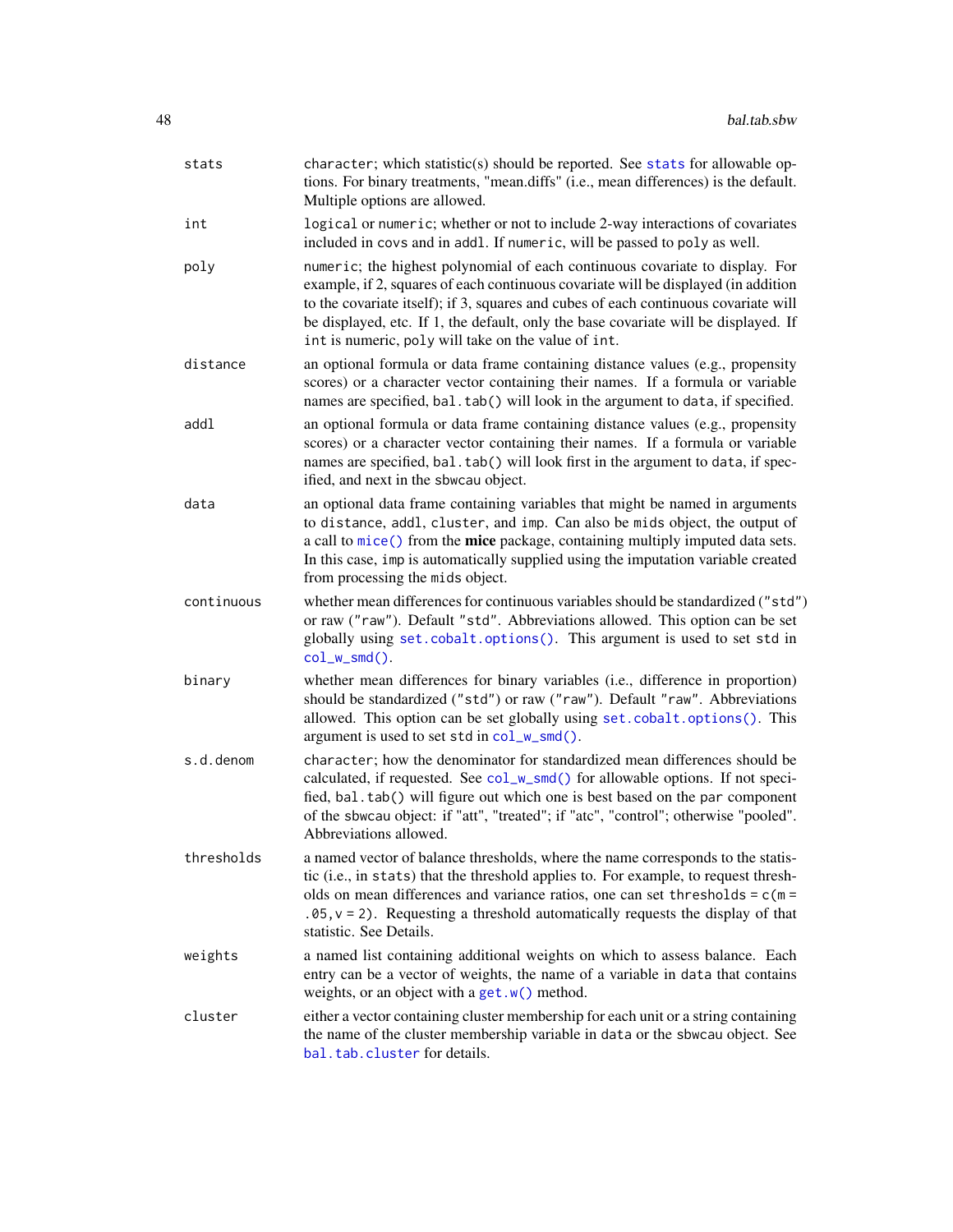#### bal.tab.sbw 49

| imp      | either a vector containing imputation indices for each unit or a string containing<br>the name of the imputation index variable in data or the original data set used<br>in the call to sbw(). See bal.tab.imp for details. Not necessary if data is a<br>mids object.                                                                                   |
|----------|----------------------------------------------------------------------------------------------------------------------------------------------------------------------------------------------------------------------------------------------------------------------------------------------------------------------------------------------------------|
| pairwise | whether balance should be computed between the treatment groups or for each<br>treatment against all groups combined. See bal. tab. multi for details.                                                                                                                                                                                                   |
| abs      | logical; whether displayed balance statistics should be in absolute value or not.                                                                                                                                                                                                                                                                        |
| subset   | a logical or numeric vector denoting whether each observation should be in-<br>cluded or which observations should be included. If logical, it should be the<br>same length as the variables in the original call to sbw(). NAs will be treated<br>as FALSE. This can be used as an alternative to cluster to examine balance on<br>subsets of the data. |
| quick    | logical; if TRUE, will not compute any values that will not be displayed. Set to<br>FALSE if computed values not displayed will be used later.                                                                                                                                                                                                           |
| $\ddots$ | further arguments to control display of output. See display options for details.                                                                                                                                                                                                                                                                         |

## Details

bal.tab.sbwcau() generates a list of balance summaries for the sbwcau object given, and functions similarly to sbw:: summarize().

The thresholds argument controls whether extra columns should be inserted into the Balance table describing whether the balance statistics in question exceeded or were within the threshold. Including these thresholds also creates summary tables tallying the number of variables that exceeded and were within the threshold and displaying the variables with the greatest imbalance on that balance measure.

## Value

If clusters are not specified, an object of class "bal.tab" containing balance summaries for the sbwcau object. See [bal.tab\(\)](#page-5-0) for details.

If clusters are specified, an object of class "bal.tab.cluster" containing balance summaries within each cluster and a summary of balance across clusters. See [bal.tab.cluster](#page-60-0) for details.

### Author(s)

Noah Greifer

### See Also

[bal.tab\(\)](#page-5-0) for details of calculations.

## Examples

```
## Not run: \dontshow{if (requireNamespace("sbw", quietly = TRUE)) {}
library(sbw); data("lalonde", package = "cobalt")
## Stable balancing weights for the ATT
```

```
sbw.out <- sbw(splitfactor(lalonde, drop.first = "if2"),
```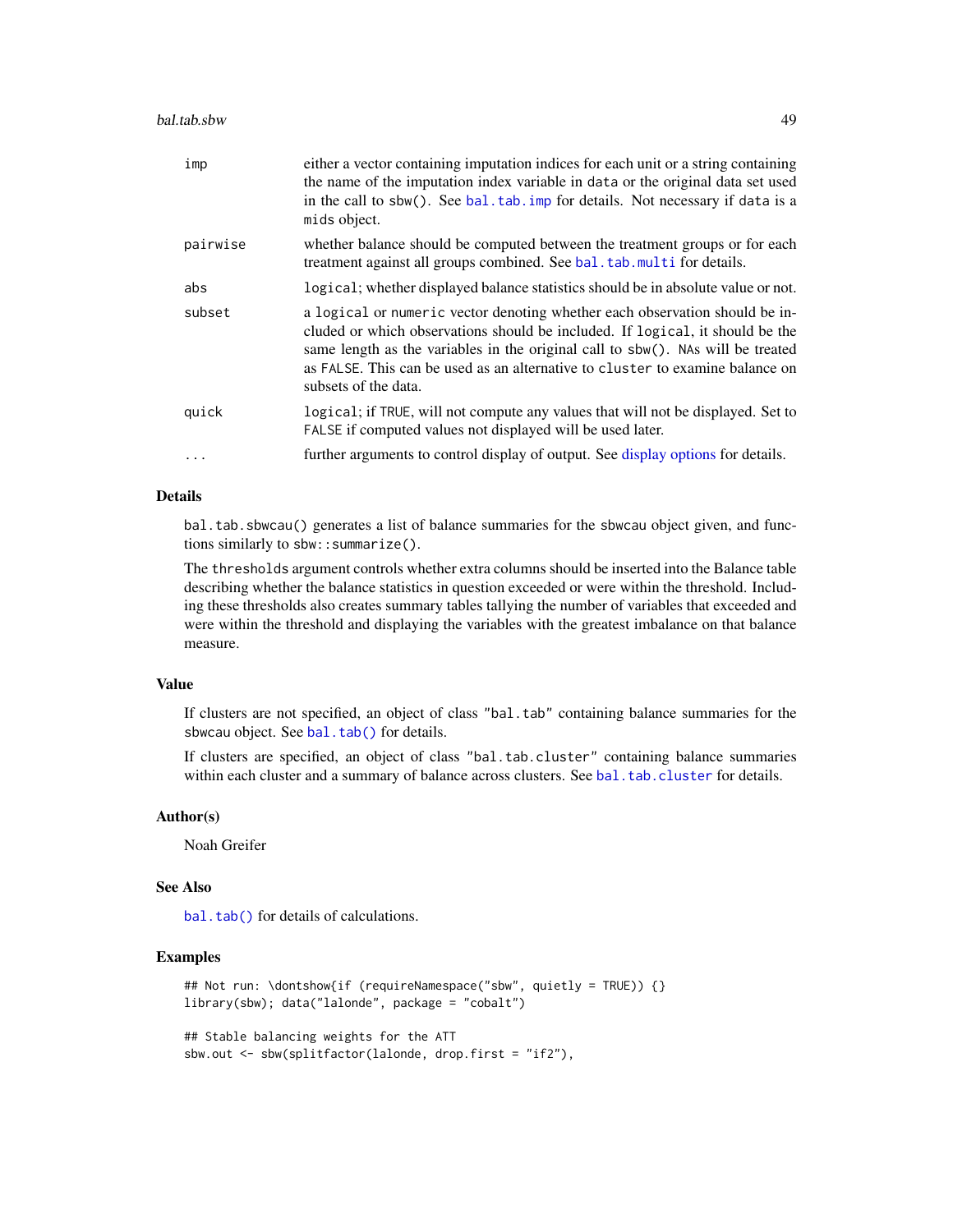```
ind = "treat",bal = list(bal_cov = c("age", "educ", "race_black",
                                      "race_hispan", "race_white",
                                      "married", "nodegree",
                                      "re74", "re75"),
                          bal_alg = FALSE,
                          bal\_tol = .001,
              par = list(par_set = "att")bal.tab(sbw.out, un = TRUE, poly = 2)\dontshow{}}
## End(Not run)
```
<span id="page-49-0"></span>bal.tab.weightit *Balance Statistics for* WeightIt *Objects*

## Description

Generates balance statistics for weightit and weightitMSM objects from WeightIt.

#### Usage

```
## S3 method for class 'weightit'
bal.tab(x,
        stats,
        int = FALSE,
        poly = 1,
        distance = NULL,
        add1 = NULL,data = NULL,continuous,
        binary,
        s.d.denom,
        thresholds = NULL,
        weights = NULL,
        cluster = NULL,
        imp = NULL,pairwise = TRUE,
        abs = FALSE,subset = NULL,
        quick = TRUE,
        ...)
## S3 method for class 'weightitMSM'
bal.tab(x,
        stats,
        int = FALSE,
        poly = 1,
```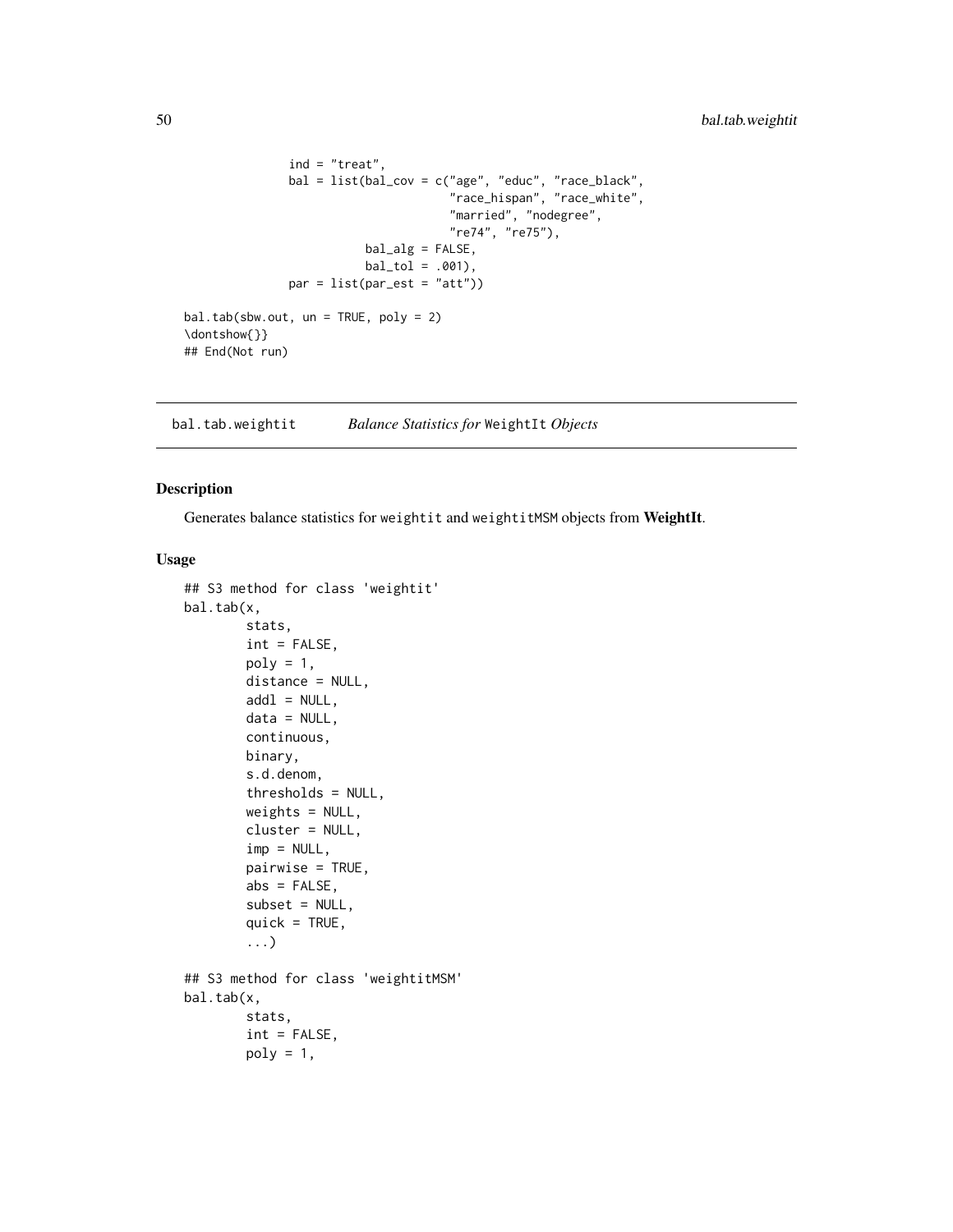# bal.tab.weightit 51

```
distance.list = NULL,
addl.list = NULL,
data = NULL,continuous,
binary,
s.d.denom,
thresholds = NULL,
weights = NULL,
cluster = NULL,
imp = NULL,
pairwise = TRUE,
abs = FALSE,subset = NULL,
quick = TRUE,
...)
```
# Arguments

| X                       | a weightit or weightitMSM object; the output of a call to WeightIt:: weightit()<br>or WeightIt::weightitMSM().                                                                                                                                                                                                                                                                                                                                                                                                                                                        |
|-------------------------|-----------------------------------------------------------------------------------------------------------------------------------------------------------------------------------------------------------------------------------------------------------------------------------------------------------------------------------------------------------------------------------------------------------------------------------------------------------------------------------------------------------------------------------------------------------------------|
| stats                   | character; which statistic(s) should be reported. See stats for allowable<br>options. For binary and multi-category treatments, "mean.diffs" (i.e., mean<br>differences) is the default. For continuous treatments, "correlations" (i.e.,<br>treatment-covariate Pearson correlations) is the default. Multiple options are<br>allowed.                                                                                                                                                                                                                               |
| int                     | logical or numeric; whether or not to include 2-way interactions of covariates<br>included in covs and in addl. If numeric, will be passed to poly as well.                                                                                                                                                                                                                                                                                                                                                                                                           |
| poly                    | numeric; the highest polynomial of each continuous covariate to display. For<br>example, if 2, squares of each continuous covariate will be displayed (in addition<br>to the covariate itself); if 3, squares and cubes of each continuous covariate will<br>be displayed, etc. If 1, the default, only the base covariate will be displayed. If<br>int is numeric, poly will take on the value of int.                                                                                                                                                               |
| distance, distance.list |                                                                                                                                                                                                                                                                                                                                                                                                                                                                                                                                                                       |
|                         | an optional formula or data frame containing distance values (e.g., propensity<br>scores) or a character vector containing their names. If a formula or variable<br>names are specified, bal.tab() will look first in the argument to data, if spec-<br>ified, and next in the weightit or weightitMSM object. Note that propen-<br>sity scores generated by weightit() and weightitMSM() are automatically<br>included and named "prop.score". For weightitMSM objects, can be a list of<br>distance values as described above, with one list entry per time period. |
| addl, addl.list         |                                                                                                                                                                                                                                                                                                                                                                                                                                                                                                                                                                       |
|                         | an optional formula or data frame containing additional covariates for which to<br>present balance or a character vector containing their names. If a formula or<br>variable names are specified, bal.tab() will look first in the argument to data,<br>if specified, and next in the weightit or weightitMSM object. For weightitMSM<br>objects, can be a list of additional covariate values as described above, with one<br>list entry per time period.                                                                                                            |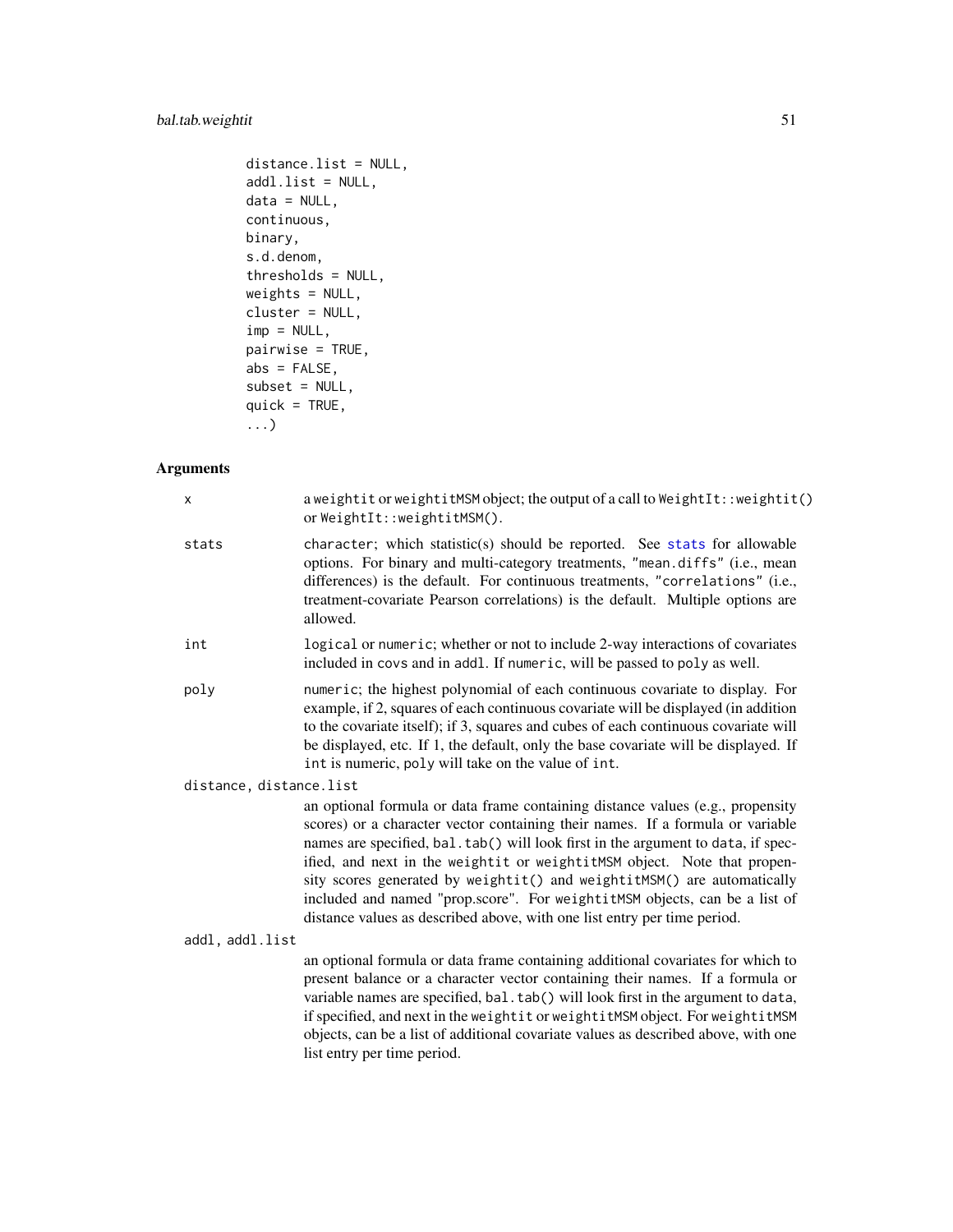| data       | an optional data frame containing variables that might be named in arguments<br>to distance, addl, cluster, and imp. Can also be mids object, the output of<br>a call to mice() from the mice package, containing multiply imputed data sets.<br>In this case, imp is automatically supplied using the imputation variable created<br>from processing the mids object.                                                                                                 |
|------------|------------------------------------------------------------------------------------------------------------------------------------------------------------------------------------------------------------------------------------------------------------------------------------------------------------------------------------------------------------------------------------------------------------------------------------------------------------------------|
| continuous | whether mean differences for continuous variables should be standardized ("std")<br>or raw ("raw"). Default "std". Abbreviations allowed. This option can be set<br>globally using set.cobalt.options(). This argument is used to set std in<br>$col_w_smd()$ and $col_w_cov()$ .                                                                                                                                                                                      |
| binary     | whether mean differences for binary variables (i.e., difference in proportion)<br>should be standardized ("std") or raw ("raw"). Default "raw". Abbreviations<br>allowed. This option can be set globally using set.cobalt.options(). This<br>argument is used to set std in col_w_smd() and col_w_cov().                                                                                                                                                              |
| s.d.denom  | character; how the denominator for standardized mean differences should be<br>calculated, if requested. See col_w_smd() for allowable options. Can also be<br>the name of the treatment group or "focal" if focal is specified in the original<br>call to weightit. If not specified, bal.tab() will figure out which one is best<br>based on the estimand of the weightit object: if ATT, "treated"; if ATC,<br>"control"; otherwise "pooled". Abbreviations allowed. |
| thresholds | a named vector of balance thresholds, where the name corresponds to the statis-<br>tic (i.e., in stats) that the threshold applies to. For example, to request thresh-<br>olds on mean differences and variance ratios, one can set thresholds = $c(m =$<br>$.05$ , $v = 2$ ). Requesting a threshold automatically requests the display of that<br>statistic. See Details.                                                                                            |
| weights    | a named list containing additional weights on which to assess balance. Each<br>entry can be a vector of weights, the name of a variable in data that contains<br>weights, or an object with a get. $w()$ method.                                                                                                                                                                                                                                                       |
| cluster    | either a vector containing cluster membership for each unit or a string containing<br>the name of the cluster membership variable in data or the weightit object.<br>See bal.tab.cluster for details.                                                                                                                                                                                                                                                                  |
| imp        | either a vector containing imputation indices for each unit or a string containing<br>the name of the imputation index variable in data or the original data set used<br>in the call to weightit(). See bal.tab.imp for details. Not necessary if data<br>is a mids object.                                                                                                                                                                                            |
| pairwise   | whether balance should be computed for pairs of treatments or for each treat-<br>ment against all groups combined. See bal.tab.multi for details. This can<br>also be used with a binary treatment to assess balance with respect to the full<br>sample.                                                                                                                                                                                                               |
| abs        | logical; whether displayed balance statistics should be in absolute value or not.                                                                                                                                                                                                                                                                                                                                                                                      |
| subset     | a logical or numeric vector denoting whether each observation should be in-<br>cluded or which observations should be included. If logical, it should be the<br>same length as the variables in the original call to weightit() or weightitMSM().<br>NAs will be treated as FALSE. This can be used as an alternative to cluster to<br>examine balance on subsets of the data.                                                                                         |
| quick      | logical; if TRUE, will not compute any values that will not be displayed. Set to<br>FALSE if computed values not displayed will be used later.                                                                                                                                                                                                                                                                                                                         |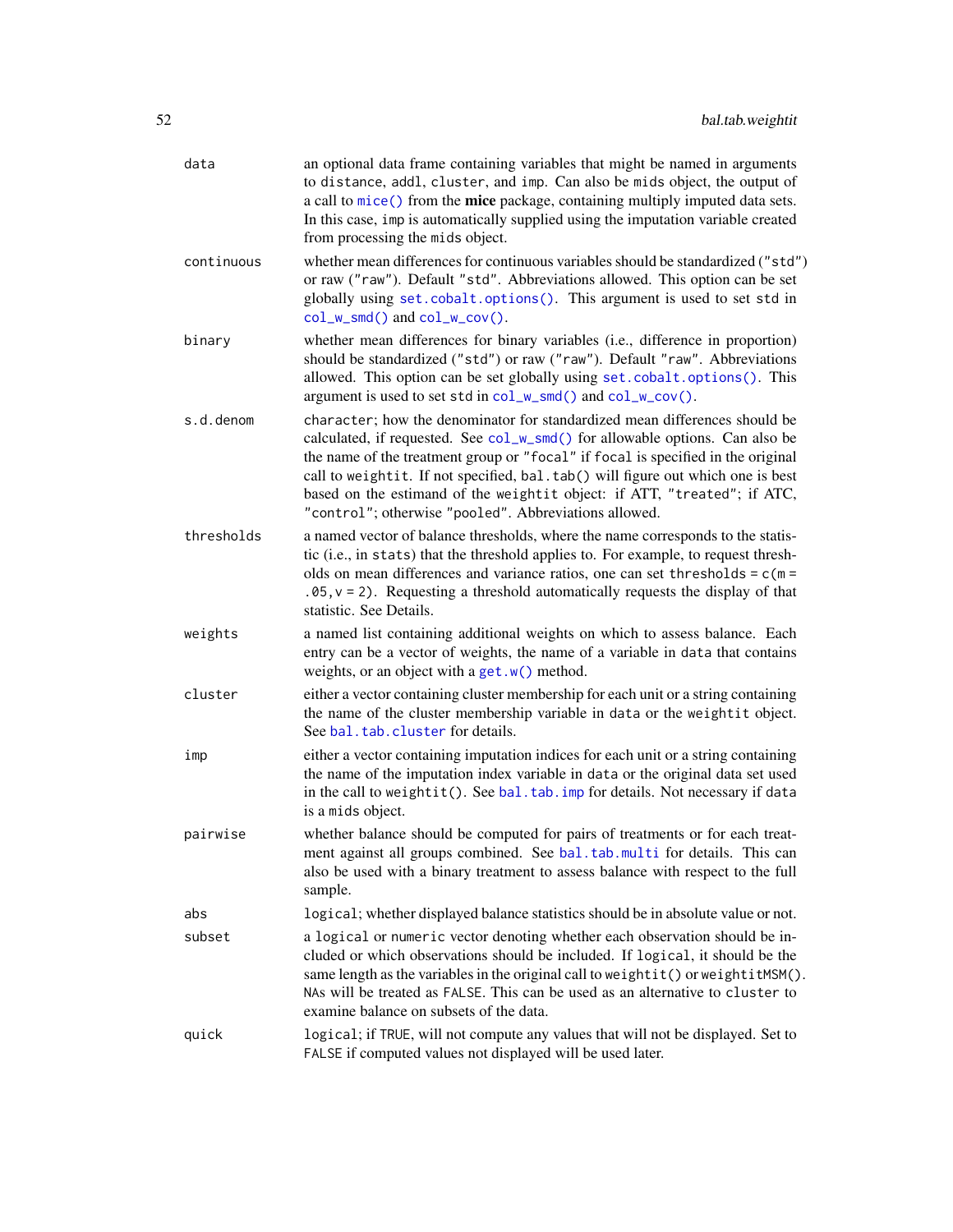#### bal.tab.weightit 53

... further arguments to control display of output. See [display options](#page-68-0) for details.

### Details

bal.tab.weightit() generates a list of balance summaries for the weightit object given.

The threshold argument controls whether extra columns should be inserted into the Balance table describing whether the balance statistics in question exceeded or were within the threshold. Including these thresholds also creates summary tables tallying the number of variables that exceeded and were within the threshold and displaying the variables with the greatest imbalance on that balance measure.

### Value

For point treatments, if clusters and imputations are not specified, an object of class "bal.tab" containing balance summaries for the weightit object. See [bal.tab\(\)](#page-5-0) for details.

If imputations are specified, an object of class "bal.tab.imp" containing balance summaries for each imputation and a summary of balance across imputations. See bal. tab. imp for details.

If weightit() is used with multi-category treatments, an object of class "bal.tab.multi" containing balance summaries for each pairwise treatment comparison. See [bal.tab.multi](#page-64-0) for details.

If weightitMSM() is used for longitudinal treatments, an object of class "bal.tab.msm" containing balance summaries for each time period. See [bal.tab.msm](#page-63-0) for details.

If clusters are specified, an object of class "bal.tab.cluster" containing balance summaries within each cluster and a summary of balance across clusters. See [bal.tab.cluster](#page-60-0) for details.

### Author(s)

Noah Greifer

## See Also

[bal.tab\(\)](#page-5-0) for details of calculations.

## Examples

```
library(WeightIt)
data("lalonde", package = "cobalt")
## Basic propensity score weighting
w.out1 \le- weightit(treat \sim age + educ + race +
                     married + nodegree + re74 + re75,
                   data = lalone, method = "ps")bal.tab(w.out1, un = TRUE, m.threshold = .1,v.threshold = 2)
## Weighting with a multi-category treatment
w.out2 <- weightit(race ~ age + educ + married +
                    nodegree + re74 + re75,
                   data = lalone, method = "ps",
```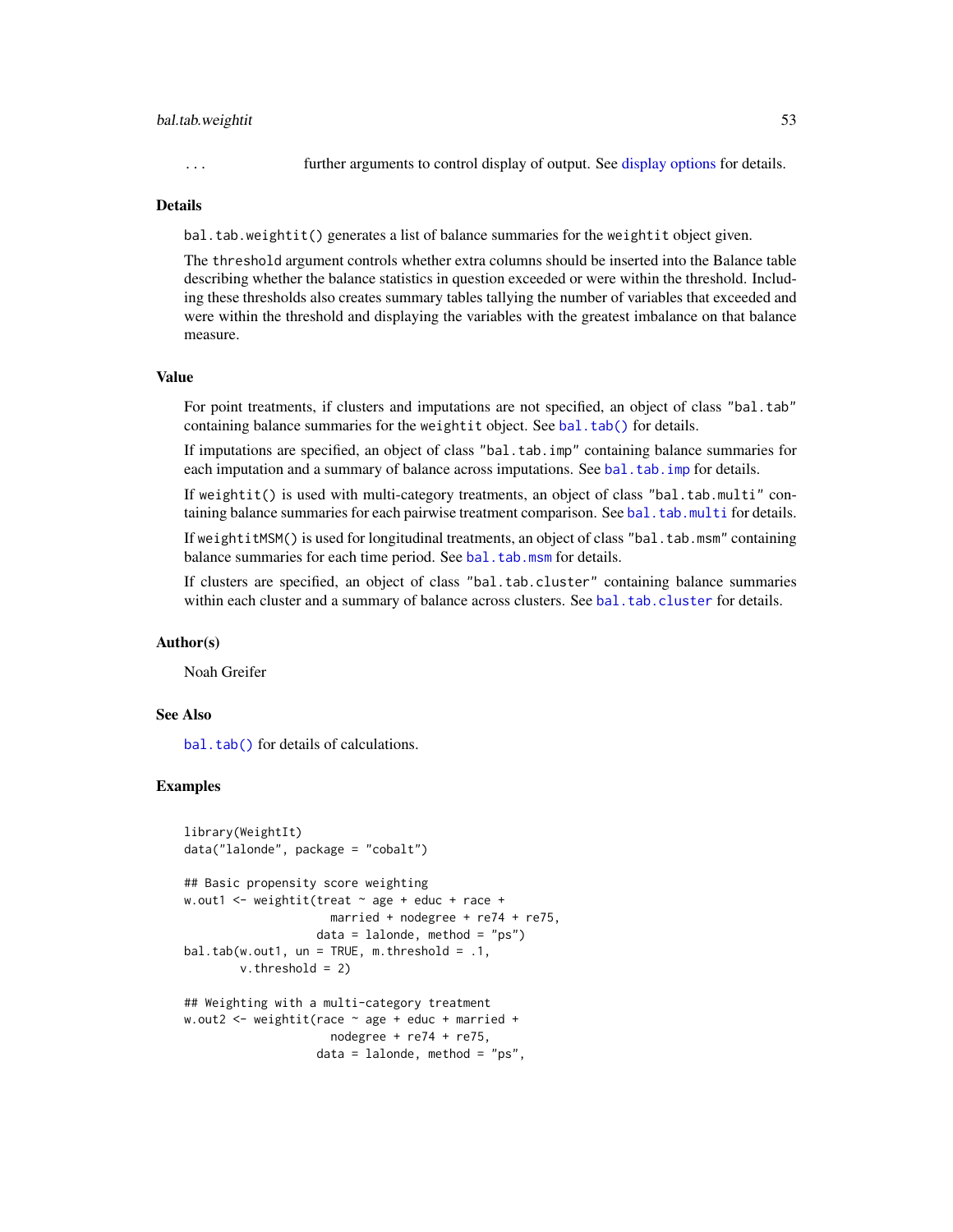```
estimand = "ATE", use.mlogit = FALSE)
bal.tab(w.out2, un = TRUE)
bal.tab(w.out2, un = TRUE, pairwise = FALSE)
## IPW for longitudinal treatments
data("iptwExWide", package = "twang")
wmsm.out <- weightitMSM(list(tx1 ~ use0 + gender,
                             tx2 \sim use0 + gender + use1 + tx1,tx3 \sim use0 + gender + use1 + tx1 + use2 + tx2),data = iptwExWide,
                        stabilize = TRUE)
bal.tab(wmsm.out)
```
Balance Statistics *Balance Statistics in* bal.tab *and* love.plot

## <span id="page-53-0"></span>Description

[bal.tab\(\)](#page-5-0) and [love.plot\(\)](#page-75-0) display balance statistics for the included covariates. The stats argument in each of these functions controls which balance statistics are to be displayed. The argument to stats should be a character vector with the names of the desired balance statistics. This page describes all of the available balance statistics and how to request them. Abbreviations are allowed, so you can use the first few letters of each balance statistics to request it instead of typing out its whole name. That convention is used throughout the documentation. For example, to request mean differences and variance ratios in bal.tab() or love.plot(), you could include stats =  $c("m", "v")$ . In addition, the thresholds argument uses the same naming conventions and can be used to request balance thresholds on each statistic. For example, to request a balance threshold of .1 for mean differences, you could include thresholds =  $c(m = .1)$ .

Below, each allowable entry to stats and thresholds are described, along with other details or option that accompany them.

#### Binary/Multi-Category Treatments:

- "mean.diffs" Mean differences as computed by  $col_w_smd()$ . Can be abbreviated as "m". Setting the arguments continuous and binary to either "std" or "raw" will determine whether standardized mean differences or raw mean differences are calculated for continuous and categorical variables, respectively. When standardized mean differences are requested, the s.d.denom argument controls how the standardization occurs. When abs = TRUE, negative values become positive. Mean differences are requested by default when no entry to stats is provided.
- "variance.ratios" Variance ratios as computed by  $col_{w-vr}()$ . Can be abbreviated as "v". Will not be computed for binary variables. When abs = TRUE, values less than 1 will have their inverse taken. When used with love.plot, the x-axis scaled will be logged so that, e.g., .5 is as far away from 1 as 2 is.
- "ks.statistics" Kolmogorov-Smirnov (KS) statistics as computed by [col\\_w\\_ks\(\)](#page-54-0).
- "ovl.coefficients" Overlapping (OVL) statistics as computed by [col\\_w\\_ovl\(\)](#page-54-0). Can be abbreviated as "ovl". Additional arguments passed to col\_w\_ovl(), such as integrate or bw, can be supplied to bal.tab() or love.plot().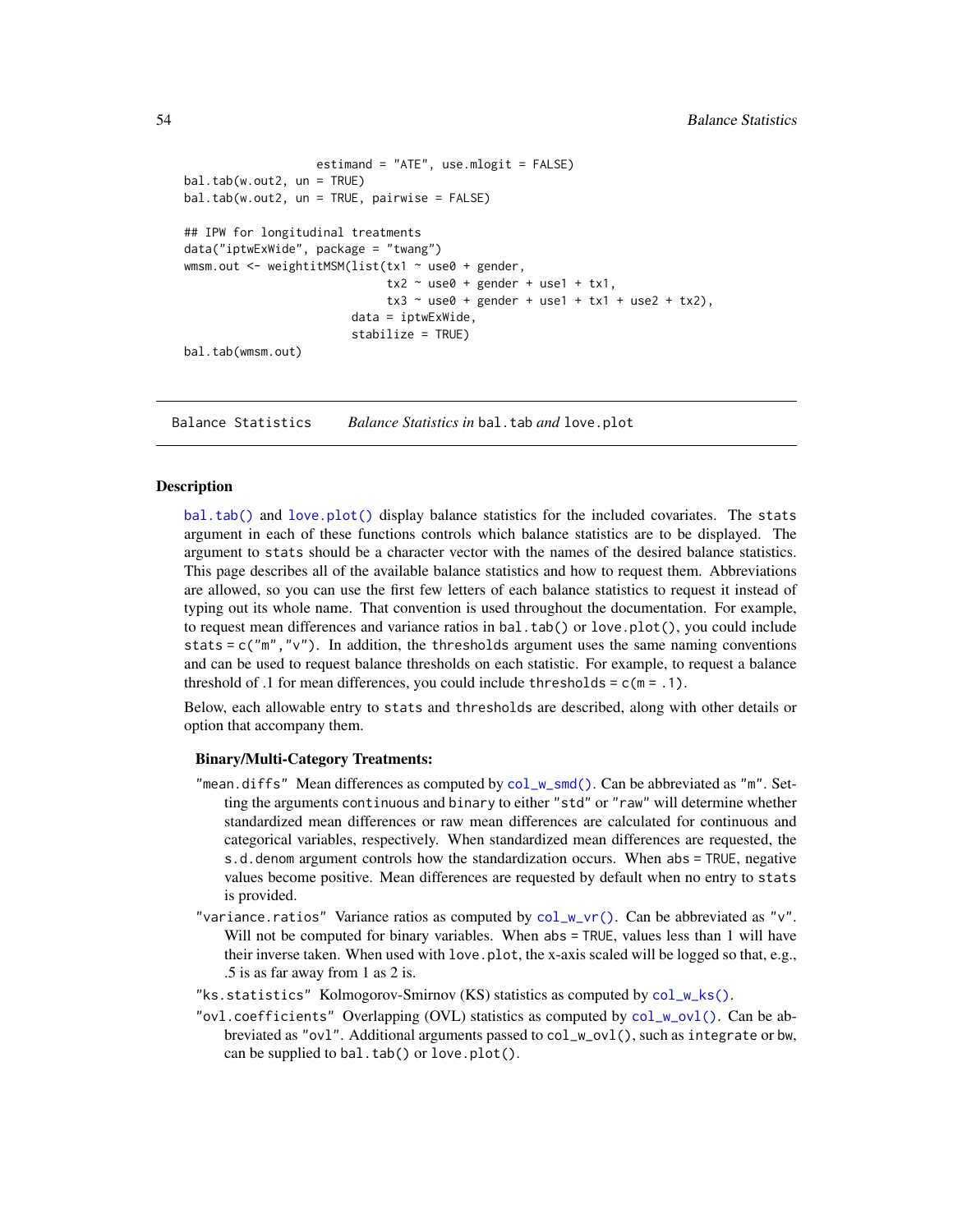#### Continuous Treatments:

- "correlations" Pearson correlations as computed by  $col_w_{\infty}$  cov(). Can be abbreviated as "cor". Setting the arguments continuous and binary to either "std" or "raw" will determine whether correlations or covariances are calculated for continuous and categorical variables, respectively (they are both "std" by default). When correlations are requested, the s.d.denom argument controls how the standardization occurs. When abs = TRUE, negative values become positive. Pearson correlations are requested by default when no entry to stats is provided.
- "spearman.correlations" Spearman correlations as computed by  $col_w_{cov}()$ . Can be abbreviated as "sp". All arguments are the same as those for "correlations". When abs = TRUE, negative values become positive.
- "mean.diffs.target" Mean differences computed between the weighted and unweighted sample to ensure the weighted sample is representative of the original population. Can be abbreviated as "m". Setting the arguments continuous and binary to either "std" or "raw" will determine whether standardized mean differences or raw mean differences are calculated for continuous and categorical variables, respectively. The standardization factor will be computed in the unweighted sample. When abs = TRUE, negative values become positive. This statistic is only computed for the adjusted samples.
- "ks.statistics.target" KS-statistics computed between the weighted and unweighted sample to ensure the weighted sample is representative of the original population. Can be abbreviated as "ks". This statistic is only computed for the adjusted samples.

If a statistic is requested in thresholds, it will automatically be placed in stats. For example, bal.tab(...,stats = "m", thresholds =  $c(v = 2)$ ) will display both mean differences and variance ratios, and the variance ratios will have a balance threshold set to 2.

### Examples

```
data(lalonde)
#Binary treatments
bal.tab(treat \sim age + educ + married + re74, data = lalonde,
        stats = c("m", "v", "ks")love.plot(treat \sim age + educ + married + re74, data = lalonde,
          stats = c("m", "v", "ks"), binary = "std",
          thresholds = c(m = .1, v = 2))#Continuous treatments
bal.tab(re75 \sim age + educ + married + re74, data = lalonde,
        stats = c("cor", "sp"))
love.plot(re75 \sim age + educ + married + re74, data = lalonde,
          thresholds = c(cor = .1, sp = .1))
```
<span id="page-54-0"></span>Balance Summary *Compute Balance Statistics for Covariates*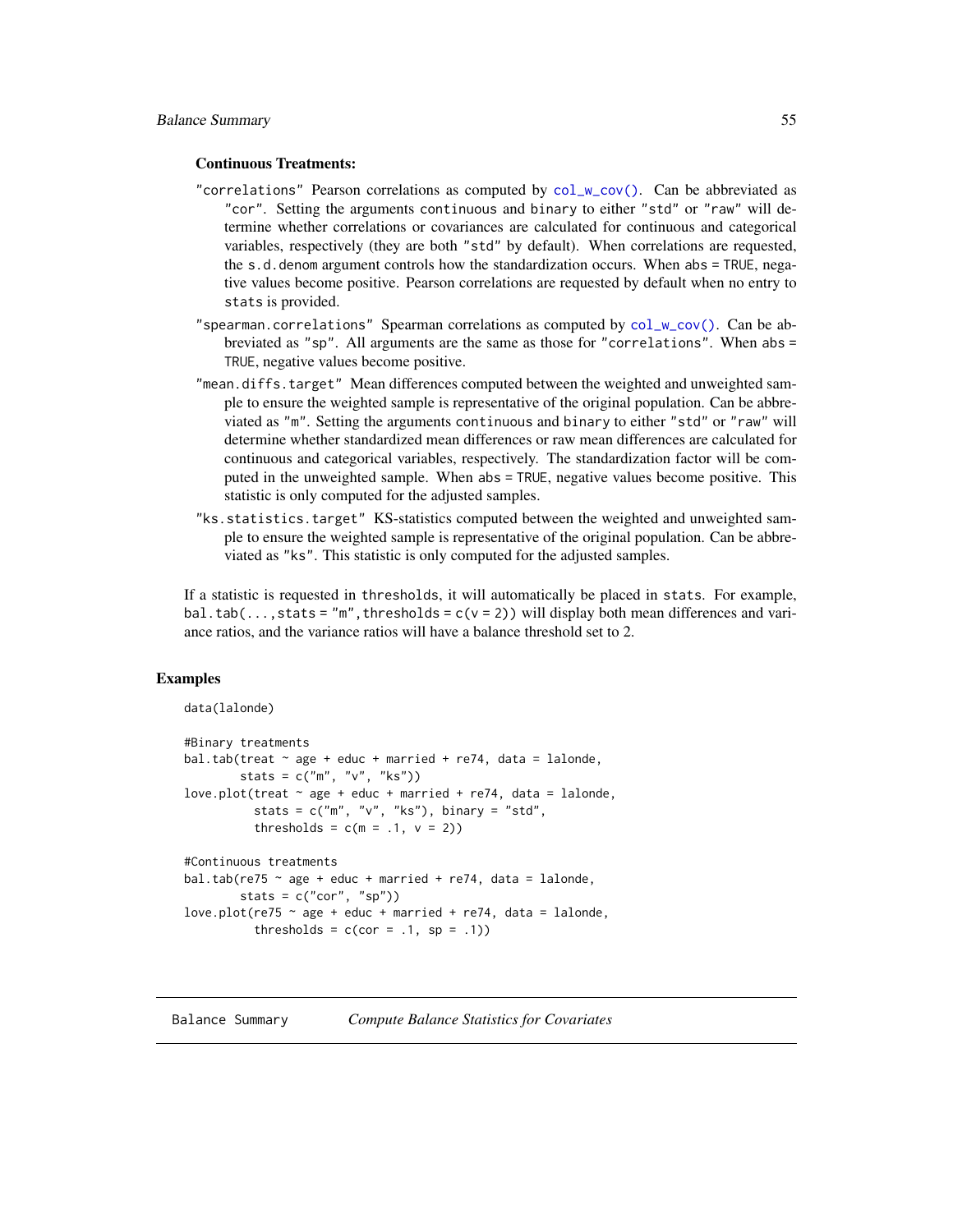### **Description**

These functions quickly compute balance statistics for the given covariates. These functions are used in [bal.tab\(\)](#page-5-0), but they are available for use in programming without having to call bal.tab() to get them.

- col\_w\_mean computes the (weighted) means for a set of covariates and weights and is essentially a weighted version of [colMeans](#page-0-0).
- col\_w\_sd computes the (weighted) standard deviations for a set of covariates and weights.
- col\_w\_smd computes the (weighted) (absolute) (standardized) difference in means for a set of covariates, a binary treatment, and weights.
- col\_w\_vr computes the (weighted) variance ratio for a set of covariates, a binary treatment, and weights.
- col\_w\_ks computes the (weighted) Kolmogorov-Smirnov (KS) statistic for a set of covariates, a binary treatment, and weights.
- col\_w\_ovl computes the complement of the (weighted) overlapping coefficient for a set of covariates, a binary treatment, and weights (based on Franklin et al, 2014).
- col\_w\_cov and col\_w\_corr compute the (weighted) (absolute) treatment-covariate covariance or correlation for a set of covariates, a continuous treatment, and weights.

#### Usage

```
col_w_mean(mat, weights = NULL, s.weights = NULL,
           subset = NULL, na.rm = TRUE, ...col_w_sd(mat, weights = NULL, s.weights = NULL,
         bin.vars, subset = NULL, na.rm = TRUE, ...col_w_smd(mat, treat, weights = NULL, std = TRUE,
          s.d.denom = "pooled", abs = FALSE,
          s.weights = NULL, bin.vars,
          subset = NULL, weighted.weights = weights,
          na.rm = TRUE, ...)col_w_vr(mat, treat, weights = NULL, abs = FALSE,
         s.weights = NULL, bin.vars,
         subset = NULL, na.rm = TRUE, ...)col_w_ks(mat, treat, weights = NULL,
         s.weights = NULL, bin.vars,
         subset = NULL, na.rm = TRUE, ...)col_w_ovl(mat, treat, weights = NULL,
         s.weights = NULL, bin.vars,
         integerate = FALSE, subset = NULL,na.rm = TRUE, ...col_w_cov(mat, treat, weights = NULL, type = "pearson",
```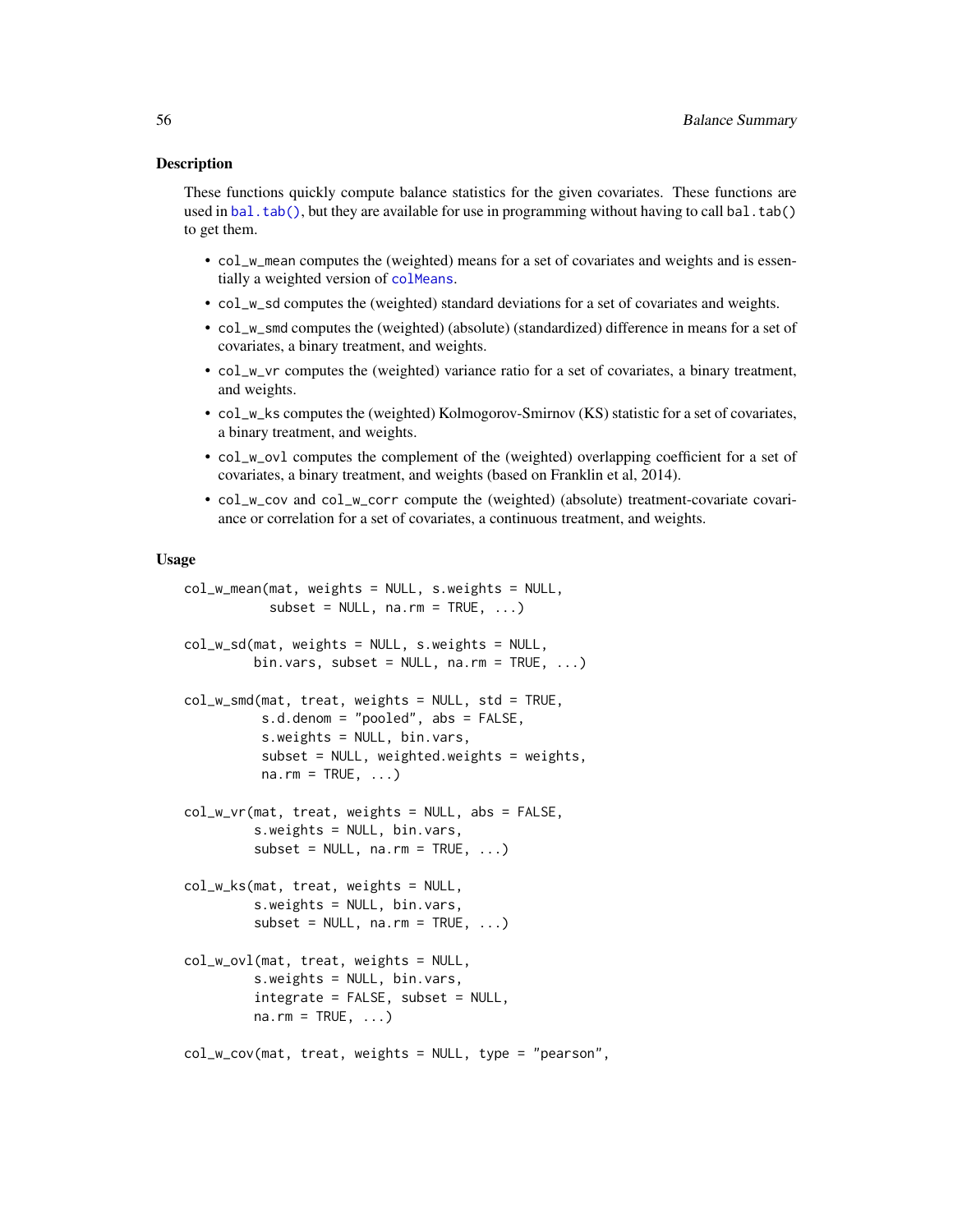```
std = FALSE, s.d.denom = "all", abs = FALSE,
         s.weights = NULL, bin.vars,
         subset = NULL, weighted.weights = weights,
         na.rm = TRUE, ...col_w_corr(mat, treat, weights = NULL, type = "pearson",
          s.d.denom = "all", abs = FALSE,
          s.weights = NULL, bin.vars,
          subset = NULL, weighted.weights = weights,
          na.rm = TRUE, ...)
```
## Arguments

| mat       | a numeric matrix or a data frame containing the covariates for which the statistic<br>is to be computed. If a data frame, splitfactor with drop. first = "if2" will<br>be called if any character or factor variables are present. This can slow down the<br>function, so it's generally best to supply a numeric matrix. If a numeric vector<br>is supplied, it will be converted to a 1-column matrix first.                                           |
|-----------|----------------------------------------------------------------------------------------------------------------------------------------------------------------------------------------------------------------------------------------------------------------------------------------------------------------------------------------------------------------------------------------------------------------------------------------------------------|
| weights   | numeric; an optional set of weights used to compute the weighted statistics. If<br>sampling weights are supplied through s. weights, the weights should not in-<br>corporate these weights, as weights and s. weights will be multiplied together<br>prior to computing the weighted statistics.                                                                                                                                                         |
| s.weights | numeric; an optional set of sampling weights used to compute the weighted<br>statistics. If weights are supplied through weights, weights and s.weights<br>will be multiplied together prior to computing the weighted statistics. Some<br>functions use s. weights in a particular way; for others, supplying weights<br>and s.weights is equivalent to supplying their product to either weights or<br>s. weights. See Details.                        |
| subset    | a logical vector with length equal to the number of rows of mat used to subset<br>the data. See Details for notes on its use with col_w_smd, col_w_cov, and<br>col w corr.                                                                                                                                                                                                                                                                               |
| na.rm     | logical; whether NAs should be ignored or not. If FALSE, any variable with<br>any NAs will have its corresponding statistic returned as NA. If TRUE, any variable<br>with any NAs will have its corresponding statistic computed as if the missing<br>value were not there.                                                                                                                                                                              |
| treat     | a vector of treatment status for each individual. For col_w_smd, col_w_vr,<br>col_w_ks, and col_w_ovl, treat should have exactly two unique values. For<br>col_w_cov and col_w_corr, treat should be a many-valued numeric vector.                                                                                                                                                                                                                       |
| std       | logical; for col_w_smd, whether the computed mean differences for each vari-<br>able should be standardized; for col_w_cov, whether treatment-covariate cor-<br>relations should be computed (TRUE) rather than covariances (FALSE). Can be<br>either length 1, whereby all variables will be standardized or not, or length equal<br>to the number of columns of mat, whereby only variables with a value of TRUE<br>will be standardized. See Details. |
| s.d.denom | for col_w_smd and col_w_cov when std is TRUE for some variables, and for<br>col_w_corr, how the standardization factor should be computed. For col_w_smd<br>(i.e., when computing standardized mean differences), allowable options include                                                                                                                                                                                                              |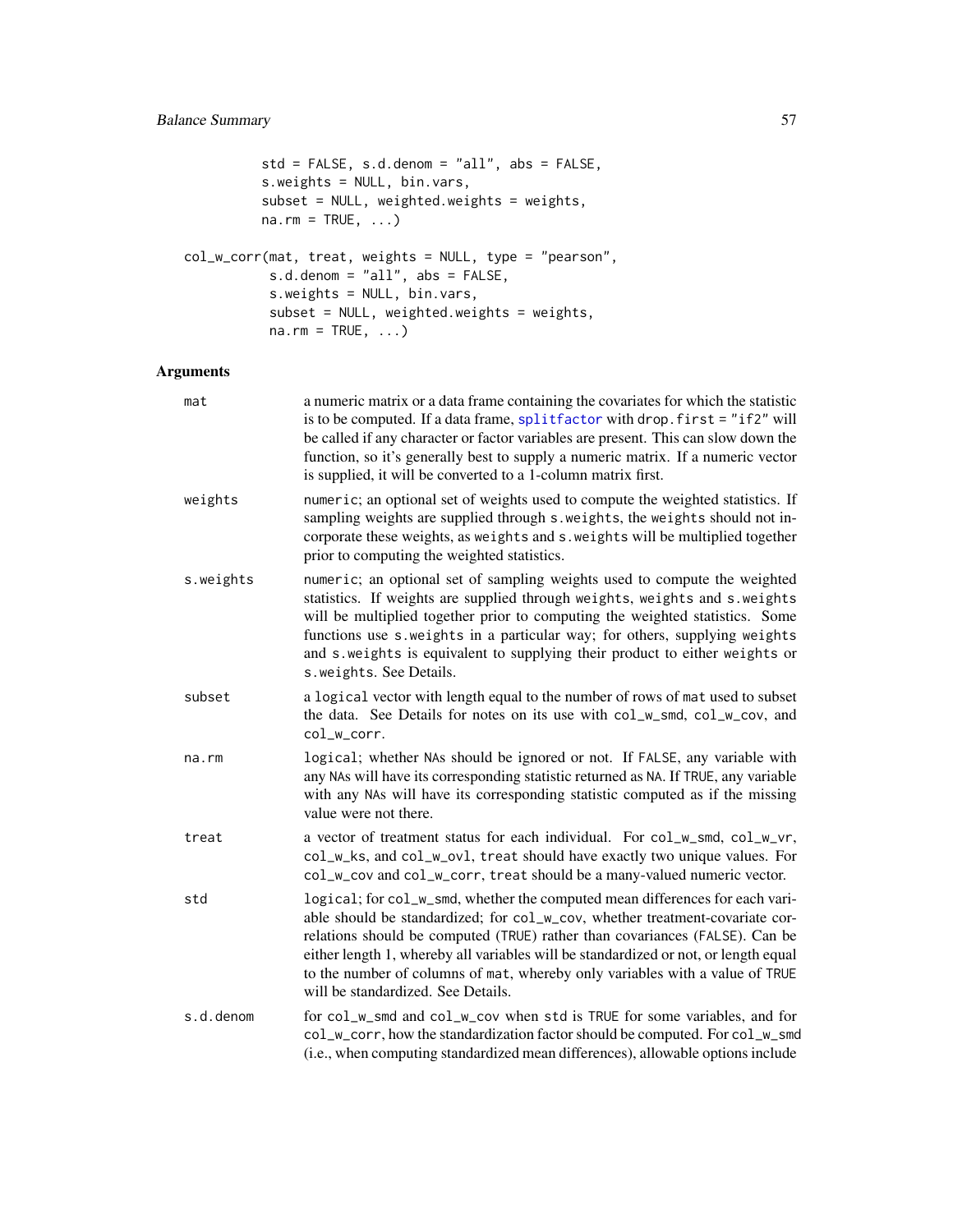|                  | • "treated" - uses the standard deviation of the variable in the treated group<br>• "control" - uses the standard deviation of the variable in the control group                                                                                                                                                                                                                                                                                                                                                                                                                                                                                                                                                             |
|------------------|------------------------------------------------------------------------------------------------------------------------------------------------------------------------------------------------------------------------------------------------------------------------------------------------------------------------------------------------------------------------------------------------------------------------------------------------------------------------------------------------------------------------------------------------------------------------------------------------------------------------------------------------------------------------------------------------------------------------------|
|                  | • "pooled" - uses the square root of the average of the variances of the vari-<br>able in the treated and control groups                                                                                                                                                                                                                                                                                                                                                                                                                                                                                                                                                                                                     |
|                  | • "all" - uses the standard deviation of the variable in the full sample                                                                                                                                                                                                                                                                                                                                                                                                                                                                                                                                                                                                                                                     |
|                  | • "weighted" - uses the standard deviation of the variable in the full sample<br>weighted by weighted.weights                                                                                                                                                                                                                                                                                                                                                                                                                                                                                                                                                                                                                |
|                  | • "hedges" - uses the small-sample corrected version of Hedge's G described<br>in the WWC Procedures Handbook (see References)                                                                                                                                                                                                                                                                                                                                                                                                                                                                                                                                                                                               |
|                  | • the name of one of the treatment values - uses the standard deviation of the<br>variable in that treatment group.                                                                                                                                                                                                                                                                                                                                                                                                                                                                                                                                                                                                          |
|                  | For col_w_cov and col_w_corr, only "all" and "weighted" are allowed. Ab-<br>breviations allowed. This can also be supplied as a numeric vector of standard<br>deviations with length equal to the number of columns of mat; the values will<br>be used as the standardization factors.                                                                                                                                                                                                                                                                                                                                                                                                                                       |
| abs              | logical; for col_w_smd, col_w_cov, and col_w_corr, whether the returned<br>statistics should be in absolute value (TRUE) or not. For col_w_vr, whether the<br>ratio should always include the larger variance in the numerator, so that the ratio<br>is always greater than or equal to 1. Default is FALSE.                                                                                                                                                                                                                                                                                                                                                                                                                 |
| bin.vars         | a vector used to denote whether each variable is binary or not. Can be a logical<br>vector with length equal to the number of columns of mat or a vector of numeric<br>indices or character names of the binary variables. If missing (the default), the<br>function will figure out which covariates are binary or not, which can increase<br>computation time. If NULL, it will be assumed no variables are binary. All func-<br>tions other than col_w_mean treat binary variables different from continuous<br>variables. If a factor or character variable is in mat, all the dummies created<br>will automatically be marked as binary, but it should still receive an entry when<br>bin. vars is supplied as logical. |
| weighted.weights |                                                                                                                                                                                                                                                                                                                                                                                                                                                                                                                                                                                                                                                                                                                              |
|                  | for col_w_smd, col_w_cov, and col_w_corr, when std = TRUE and s.d. denom<br>= "weighted", a vector of weights to be applied to the computation of the de-<br>nominator standard deviation. If not specified, will use the argument to weights.<br>When s.d. denom is not "weighted", this is ignored. The main purpose of this<br>is to allow weights to be NULL while weighting the denominator standard de-<br>viations for assessing balance in the unweighted sample but using the standard<br>deviations of the weighted sample.                                                                                                                                                                                        |
| type             | for col_w_cov and col_w_corr, the type of covariance/correlation to be com-<br>puted. Allowable options include "pearson" and "spearman". When "spearman"<br>is requested, the covariates and treatment are first turned into ranks using rank<br>with $na.$ last = "keep".                                                                                                                                                                                                                                                                                                                                                                                                                                                  |
| integrate        | logical; for col_w_ovl, whether to use integrate to calculate the area of<br>overlap. If FALSE, a midpoint Riemann sum with 1000 partitions will be used<br>instead. The Riemann sum is a little slower and very slightly imprecise (un-<br>noticibly in most contexts), but the integral can fail sometimes and thus is less<br>stable. The default is to use the Riemann sum.                                                                                                                                                                                                                                                                                                                                              |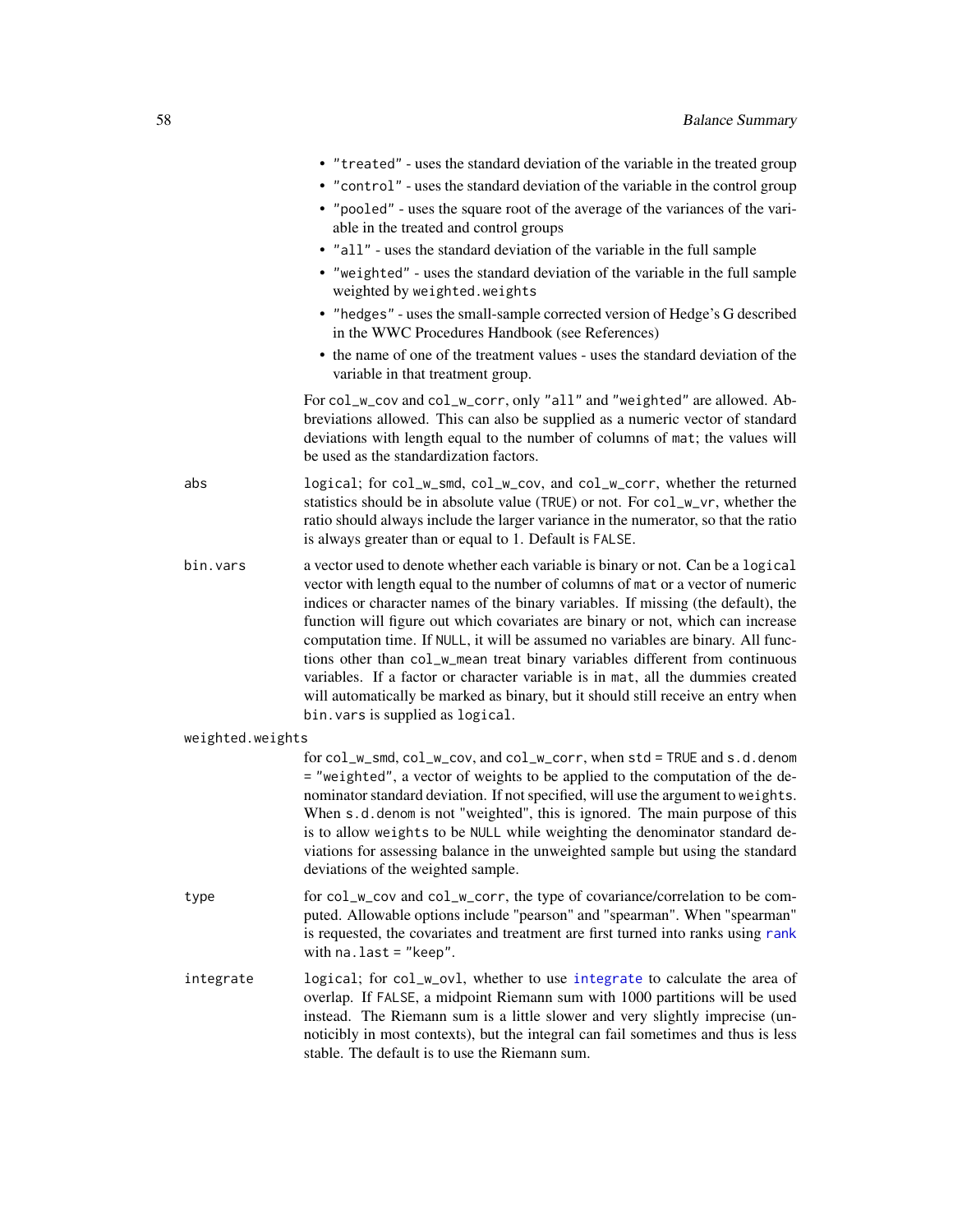#### Balance Summary 59

... for all functions, additional arguments supplied to [splitfactor](#page-86-0) when mat is a data.frame. data, var.name, drop.first, and drop.level are ignored; drop.first is automatically set to "if2". For col\_w\_ovl, other arguments passed to [density](#page-0-0) besides x and weights. Note that the default value for bw when unspecified is "nrd" rather than the default in density, which is "nrd0".

### Details

col\_w\_mean computes column weighted means for a matrix of variables. It is similar to colMeans but (optionally) incorporates weights. weights and s.weights are multiplied together prior to being used, and there is no distinction between them. This could be used to compute the weighted means of each covariate in the general population to examine the degree to which a weighting method has left the weighted samples resembling the original population.

col\_w\_sd computes column weighted standard deviations for a matrix of variables. weights and s.weights are multiplied together prior to being used, and there is no distinction between them. The variance of binary variables is computed as  $p(1 - p)$ , where p is the (weighted) proportion of 1s, while the variance of continuous variables is computed using the standard formula; the standard deviation is the square root of this variance.

col\_w\_smd computes the mean difference for each covariate between treatment groups defined by treat. These mean differences can optionally be weighted, standardized, and/or in absolute value. The standardization factor is computed using the unweighted standard deviation or variance when s.weights are absent, and is computed using the s.weights-weighted standard deviation or variance when s.weights are present, except when s.d.denom = "weighted", in which case the product of weighted.weights and s.weights (if present) are used to weight the standardization factor. The standardization factor is computed using the whole sample even when subset is used. Note that unlike bal.tab(),  $col_w_s$  and requires the user to specify whether each individual variable should be standardized using std rather than relying on continuous or binary. The weighted mean difference is computed using the product of weights and s.weights, if specified. The variance of binary variables is computed as  $p(1-p)$ , where p is the (weighted) proportion of 1s, while the variance of continuous variables is computed using the standard formula.

col\_w\_vr computes the variance ratio for each covariate between treatment groups defined by treat. When  $abs = TRUE$ , pmax(out,  $1/out$ ) is applied to the output so that the ratio is always greater than or equal to 1. For binary variables, the variance is computed as  $p(1 - p)$ , where p is the (weighted) proportion of 1s, while the variance of continuous variables is computed using the standard formula. Note that in bal.tab(), variance ratios are not computed for binary variables, while here, they are (but likely should not be interpreted). weights and s.weights are multiplied together prior to being used, and there is no distinction between them. Because of how the weighted variance is computed, exactly balanced groups may have variance ratios that differ slightly from 1.

col\_w\_ks computes the KS statistic for each covariate using the method implemented in twang. The KS statistics can optionally be weighted. For binary variables, the KS statistic is just the difference in proportions. weights and s.weights are multiplied together prior to being used, and there is no distinction between them.

col\_w\_ovl computes the complement of the overlapping coefficient as described by Franklin et al. (2014). It does so by computing the density of the covariate in the treated and control groups, then finding the area where those density overlap, and subtracting that number from 1, yielding a value between 0 and 1 where 1 indicates complete imbalance, and 0 indicates perfect balance. [density](#page-0-0) is used to model the density in each group. The bandwidth of the covariate in the smaller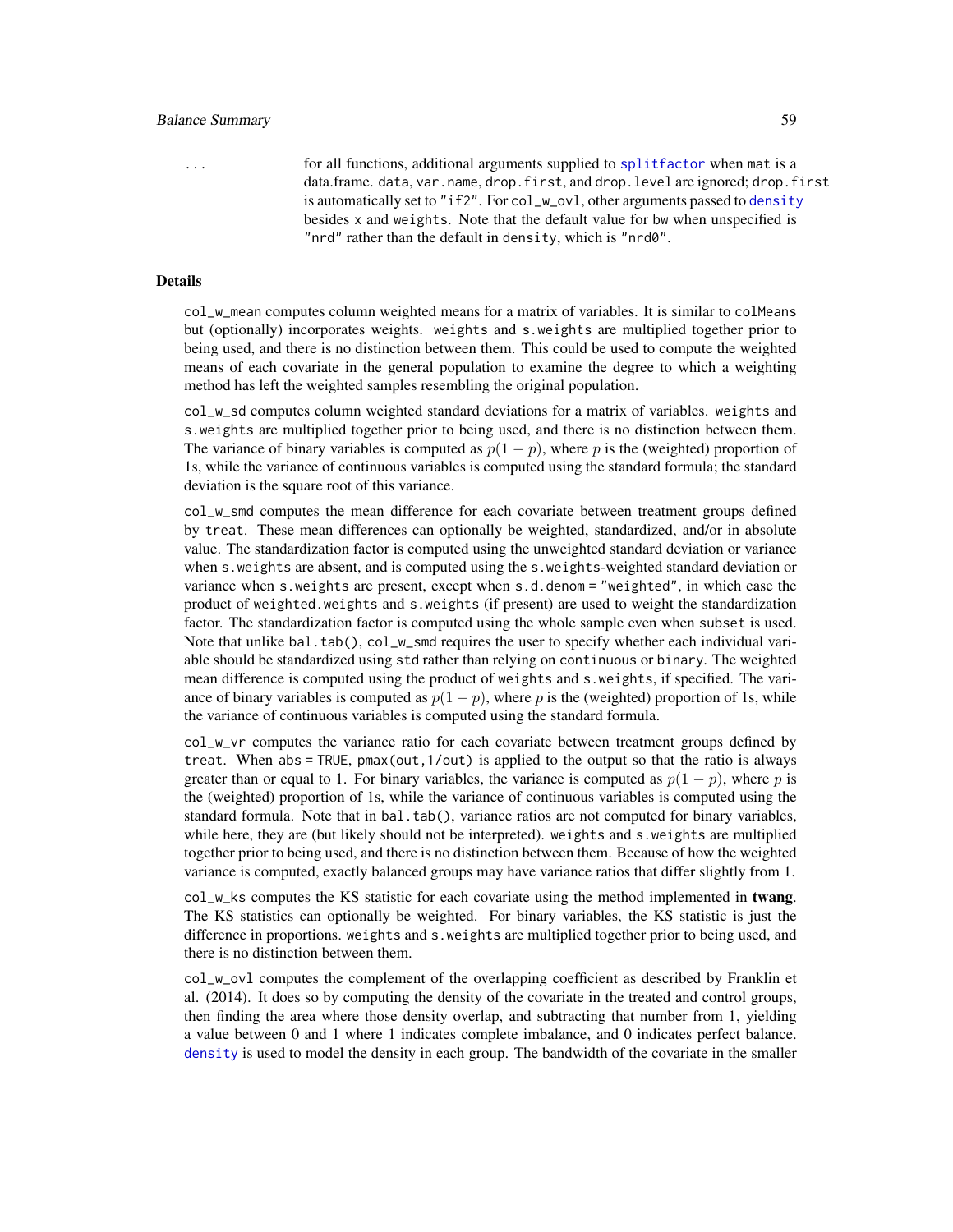treatment group is used for both groups. The area of overlap can be computed using integrate, which quickly and accurately computes the integral, or using a midpoint Riemann sum with 1000 partitions, which approximates the area more slowly. A reason to prefer the Riemann sum is that integrate can fail for unknown reasons, though Riemann sums will fail with some extreme distributions. When either method fails, the resulting value will be NA. For binary variables, the complement of the overlapping coefficient is just the difference in proportions. weights and s.weights are multiplied together prior to being used, and there is no distinction between them. The weights are used to compute the weighted density by supplying them to the weights argument of density.

col\_w\_cov computes the covariance between a continuous treatment and the covariates to assess balance for continuous treatments as recommended in Austin (2019). These covariance can optionally be weighted or in absolute value or can be requested as correlations (i.e., standardized covariances). The correlations are computed as the covariance between the treatment and covariate divided by a standardization factor, which is equal to the square root of the product of the variance of treatment and the variance of the covariate. The standardization factor is computed using the unweighted variances when s.weights are absent, and is computed using the sampling weighted variances when s.weights are present, except when s.d.denom = "weighted", in which case the product of weighted.weights and s.weights (if present) are used to weight the standardization factor. For this reason, the computed correlation can be greater than 1 or less than -1. The standardization factor is always computed using the whole sample even when subset is used. The covariance is computed using the product of weights and s.weights, if specified. The variance of binary variables is computed as  $p(1 - p)$ , where p is the (weighted) proportion of 1s, while the variance of continuous variables is computed using the standard formula.

col\_w\_corr is a wrapper for col\_w\_cov with std set to TRUE.

#### Value

A vector of balance statistics, one for each variable in mat. If mat has column names, the output will be named as well.

## References

Franklin, J. M., Rassen, J. A., Ackermann, D., Bartels, D. B., & Schneeweiss, S. (2014). Metrics for covariate balance in cohort studies of causal effects. *Statistics in Medicine*, 33(10), 1685–1699. doi: [10.1002/sim.6058](https://doi.org/10.1002/sim.6058)

Austin, P. C. (2019). Assessing covariate balance when using the generalized propensity score with quantitative or continuous exposures. *Statistical Methods in Medical Research*, 28(5), 1365–1377. doi: [10.1177/0962280218756159](https://doi.org/10.1177/0962280218756159)

What Works Clearinghouse. (2020). WWC Procedures Handbook (Version 4.1). Retrieved from <https://ies.ed.gov/ncee/wwc/Handbooks>

#### See Also

[bal.tab\(\)](#page-5-0)

## Examples

library(WeightIt); data("lalonde", package = "cobalt")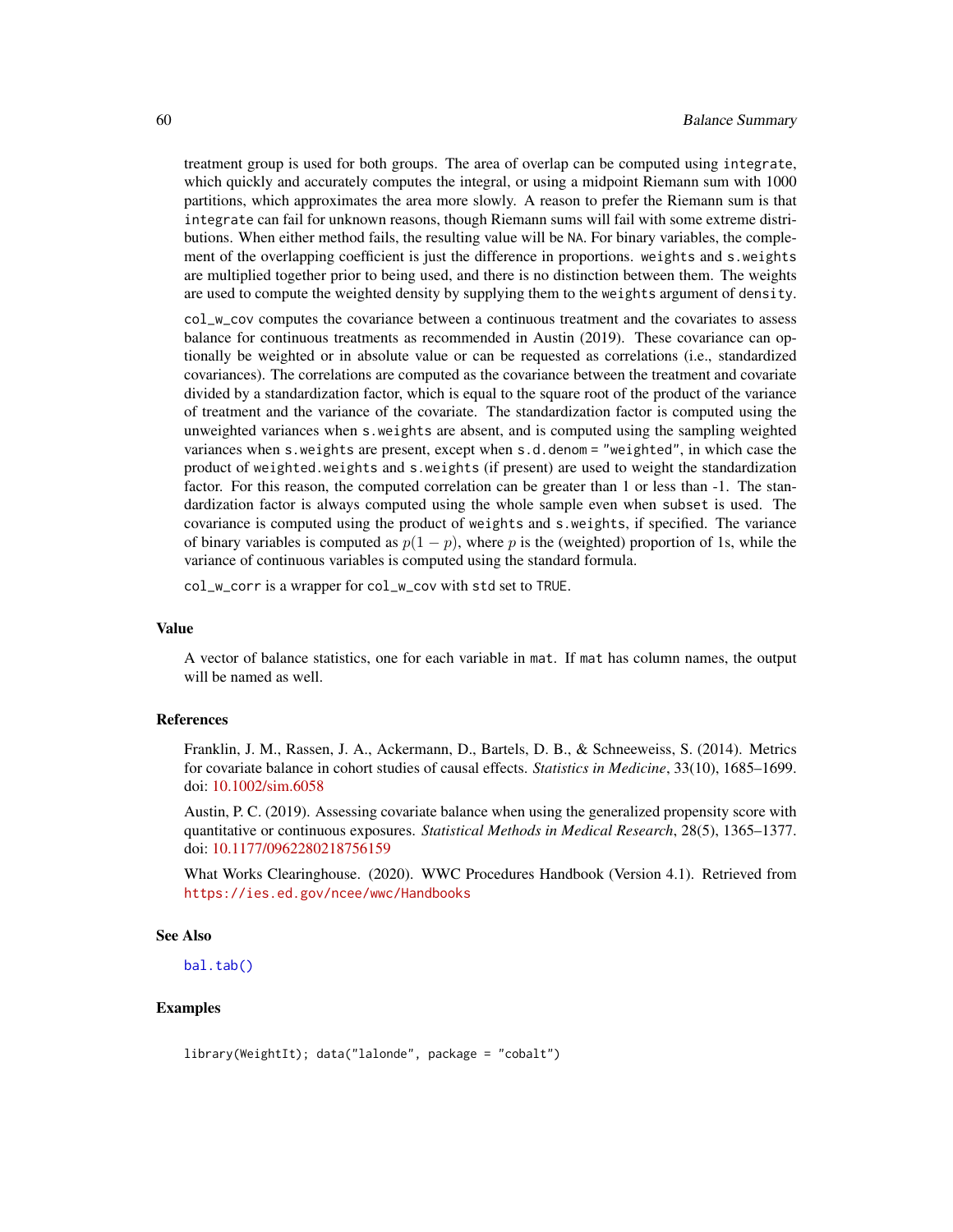```
treat <- lalonde$treat
covs <- subset(lalonde, select = -c(treat, re78))
covs <- splitfactor(covs, drop.first = "if2")
bin.vars <- c(FALSE, FALSE, TRUE, TRUE, TRUE,
              TRUE, TRUE, FALSE, FALSE)
W \leq - weightit(treat \sim covs, method = "ps",
              estimand = "ATE")
weights <- W$weights
round(data.frame(
    m0 = col_w_mean(covs, weights = weights, subset = treat == 0),sd0 = col_w_s d(covs, weights = weights,bin.vars = bin.vars, subset = treat == \emptyset),
    m1 = col_w_mean(covs, weights = weights, subset = treat == 1),
    sd1 = col_w_sd(covs, weights = weights,
                    bin.vars = bin.vars, subset = treat == 1),
    smd = col_w_smd(covs, treat = treat, weights = weights,std = TRUE, bin.vars = bin.vars),
    vr = col_w_v(r(\text{covs}, \text{treat} = \text{treat}, \text{weights} = \text{weights},bin.vars = bin.vars),
    ks = col_w_ks(covs, treat = treat, weights = weights,bin.vars = bin.vars),
    row.names = colnames(covs)
), 4)
# Compare to bal.tab():
bal.tab(covs, treat, weights = weights, disp = c("m", "sd"),
        stats = c("m", "v", "ks"), estimand = "ATE",
        method = "weighting", binary = "std")
```
<span id="page-60-0"></span>class-bal.tab.cluster *Using* bal.tab() *with Clustered Data*

#### Description

When using [bal.tab\(\)](#page-5-0) with clustered data, the output will be different from the case with singlelevel data, and there are some options that are common across all bal.tab() methods. This page outlines the outputs and options in this case.

There are two main components of the output of bal.tab() with clustered data: the within-cluster balance summaries and the across-cluster balance summary. The within-cluster balance summaries display balance for units within each cluster separately.

The across-cluster balance summary pools information across the within-cluster balance summaries to simplify balance assessment. It provides a combination (e.g., mean or maximum) of each balance statistic for each covariate across all clusters. This allows you to see how bad the worst imbalance is and what balance looks like on average. The balance summary will not be computed if longitudinal treatments, multi-category treatments, or multiply imputed data are used.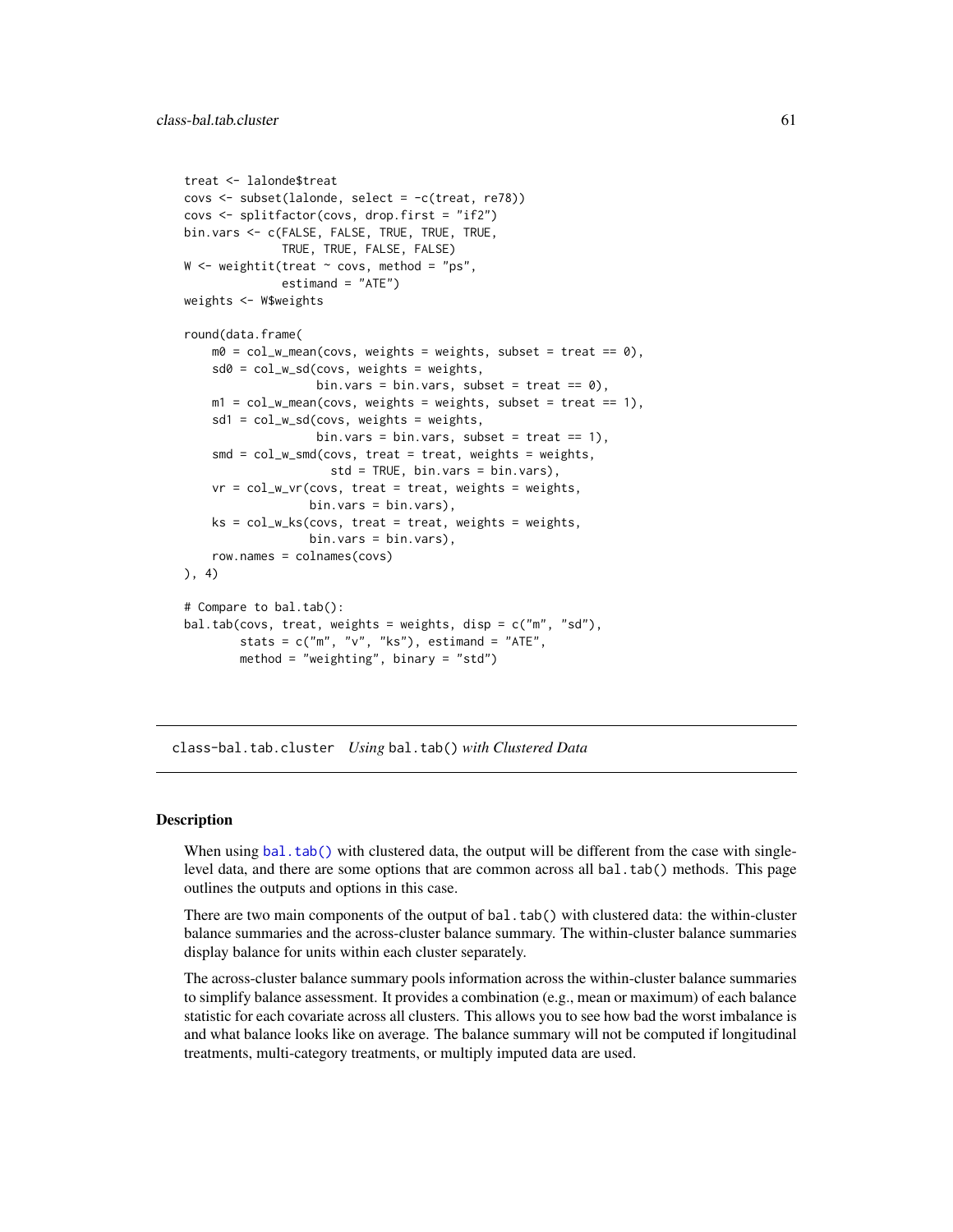### Arguments

There are four arguments for each bal.tab() method that can handle clustered data: cluster, which.cluster, cluster.summary, and cluster.fun. A vector of cluster membership. This can be factor, character, or numeric vector. This argument is required to let bal.tab() know that the data is clustered. If a data argument is specified, this can also be the name of a variable in data that contains cluster membership. where values which which is a display option that does not affect computation. If . all (the default), all clusters in cluster will be displayed. If .none, no clusters will be displayed. Otherwise, can be a vector of cluster names or numerical indices for which to display balance. Indices correspond to the alphabetical order of cluster names (or the order of cluster levels if a factor). cluster.summary This is a display option that does not affect computation. If TRUE, the balance summary across clusters will be displayed. The default is TRUE, and if which.cluster is .none, it will automatically be set to TRUE. cluster.fun This is a display option that does not affect computation. Can be "min", "mean", or "max" and corresponds to which function is used in the across-cluster summary to combine results across clusters. For example, if cluster, fun = "mean" the mean balance statistic across clusters will be displayed. The default when  $abs = FALSE$  in the bal.tab() call is to display all three. The default when  $abs = FALSE$  in the bal.tab() call is to display just the mean and max balance statistic.

## Value

The output is a bal.tab.cluster object, which inherits from bal.tab. It has the following elements:

| Cluster.Balance |                                                                                                                                                                                      |
|-----------------|--------------------------------------------------------------------------------------------------------------------------------------------------------------------------------------|
|                 | For each cluster, a regular bal. tab object containing a balance table, a sample<br>size summary, and other balance assessment tools, depending on which options<br>are specified.   |
| Cluster.Summary |                                                                                                                                                                                      |
|                 | The balance summary across clusters. This will include the combination of each<br>balance statistic for each covariate across all clusters according to the value of<br>cluster.fun. |
| Observations    | A table of sample sizes or effective sample sizes for each cluster before and after<br>adjustment.                                                                                   |
|                 | Ag with other methods, multiple weights ean be specified, and values for all weights will appear in                                                                                  |

As with other methods, multiple weights can be specified, and values for all weights will appear in all tables.

## See Also

[bal.tab\(\)](#page-5-0), [bal.tab.data.frame\(\)](#page-20-0), [print.bal.tab\(\)](#page-81-0)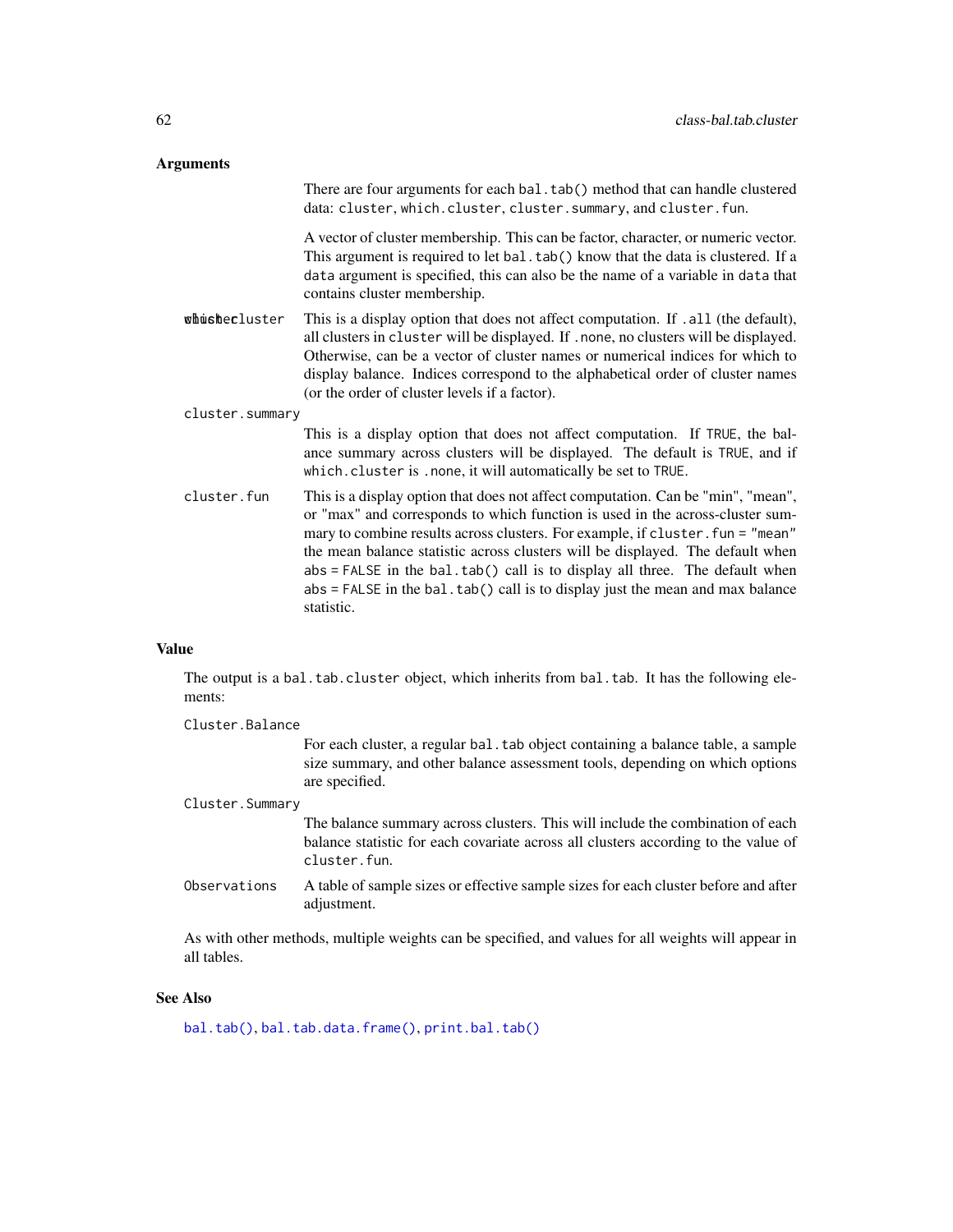<span id="page-62-0"></span>class-bal.tab.imp *Using* bal.tab() *with Multiply Imputed Data*

### Description

When using  $bal.tab()$  with multiply imputed data, the output will be different from the case with a single data set. Multiply imputed data can be used with all bal.tab() methods, and the mimids and wimids methods for **MatchThem** objects automatically incorporate multiply imputed data. This page outlines the outputs and options available with multiply imputed data.

There are two main components of the output of bal.tab() with multiply imputed data: the withinimputation balance summaries and the across-imputation balance summary. The within-imputation balance summaries display balance for units within each imputed data set separately. In general, this will not be very useful because interest rarely lies in the qualities of any individual imputed data set.

The across-imputation balance summary pools information across the within-imputation balance summaries to simplify balance assessment. It provides the average, smallest, and largest balance statistic for each covariate across all imputations. This allows you to see how bad the worst imbalance is and what balance looks like on average across the imputations. The summary behaves differently depending on whether abs is specified as TRUE or FALSE. When abs = TRUE, the acrossimputation balance summary will display the mean absolute balance statistics and the maximum absolute balance statistics. When abs = FALSE, the across-imputation balance summary will display the minimum, mean, and maximum of the balance statistic in its original form.

#### Arguments

There are four arguments for each bal.tab() method that can handle multiply imputed data: imp, which.imp, imp. summary, and imp. fun.

| A vector of imputation membership. This can be factor, character, or numeric                                                                                                                                                       |
|------------------------------------------------------------------------------------------------------------------------------------------------------------------------------------------------------------------------------------|
| vector. This argument is required to let bal. tab() know that the data is multiply                                                                                                                                                 |
| imputed unless MatchThem objects are used. If a data argument is specified,                                                                                                                                                        |
| this can also be the name of a variable in data that contains imputation mem-                                                                                                                                                      |
| bership. If the data argument is a mids object, the output of a call to mice(),                                                                                                                                                    |
| imp does not need to be specified and will automatically be extracted from the<br>mids object.                                                                                                                                     |
| $\mathcal{L}$ , and the contract of the contract of the contract of the contract of the contract of the contract of the contract of the contract of the contract of the contract of the contract of the contract of the contract o |

- when  $\phi$  imp importance in This is a display option that does not affect computation. If .all, all imputations in imp will be displayed. If .none (the default), no imputations will be displayed. Otherwise, can be a vector of imputation indices for which to display balance.
- imp.summary This is a display option that does not affect computation. If TRUE, the balance summary across imputations will be displayed. The default is TRUE, and if which.imp is .none, it will automatically be set to TRUE.
- imp.fun This is a display option that does not affect computation. Can be "min", "mean", or "max" and corresponds to which function is used in the across-imputation summary to combine results across imputations. For example, if  $\text{imp.}\text{fun} =$ "mean" the mean balance statistic across imputations will be displayed. The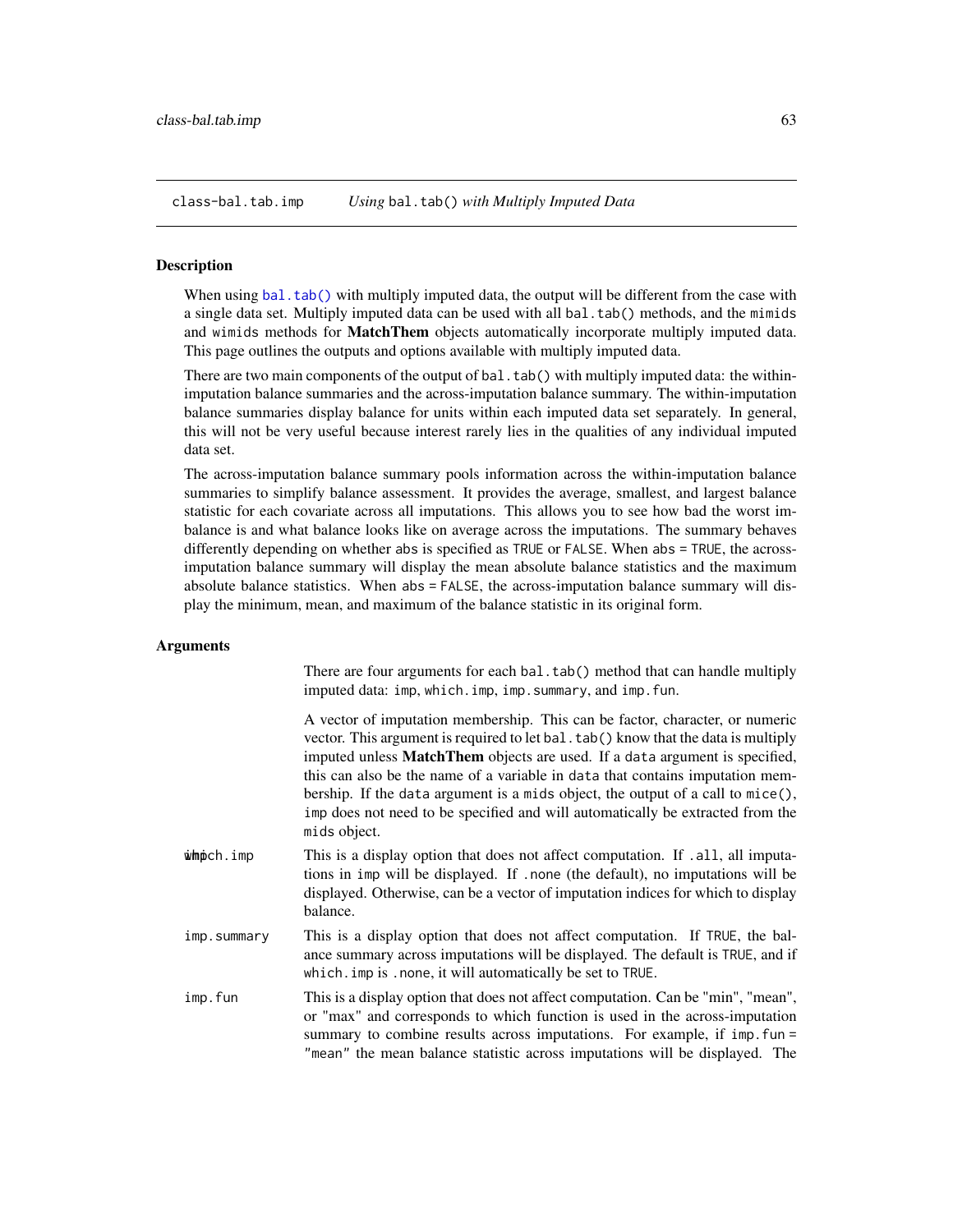default when abs = FALSE in the bal.tab() call is to display all three. The default when  $abs = FALSE$  in the  $bal.tab()$  call is to display just the mean and max balance statistic.

## Value

The output is a bal.tab.imp object, which inherits from bal.tab. It has the following elements:

| Imputation.Balance         |                                                                                                                                                                                         |
|----------------------------|-----------------------------------------------------------------------------------------------------------------------------------------------------------------------------------------|
|                            | For each imputation, a regular bal. tab object containing a balance table, a<br>sample size summary, and other balance assessment tools, depending on which<br>options are specified.   |
| Balance.Across.Imputations |                                                                                                                                                                                         |
|                            | The balance summary across imputations. This will include the combination of<br>each balance statistic for each covariate across all imputations according to the<br>value of imp. fun. |
| Observations               | A table of sample sizes or effective sample sizes averaged across imputations<br>before and after adjustment.                                                                           |
|                            |                                                                                                                                                                                         |

As with other methods, multiple weights can be specified, and values for all weights will appear in all tables.

## Author(s)

Noah Greifer

# See Also

[bal.tab\(\)](#page-5-0), [bal.tab.data.frame\(\)](#page-20-0), [print.bal.tab\(\)](#page-81-0)

<span id="page-63-0"></span>class-bal.tab.msm *Using* bal.tab() *with Longitudinal Treatments*

#### Description

When using  $bal.tab()$  with longitudinal treatments, the output will be different from the case with point treatments, and there are some options that are common across all bal.tab() methods for dealing with longitudinal data. This page outlines the outputs and options in this case.

There are two main components of the output of bal.tab() with longitudinal treatments: the timepoint-specific balance summary and across-time-points balance summary. The time-point-specific balance summaries are standard point treatment balance summaries at each time point.

The across-time-points balance summary is, for each variable, the greatest imbalance across all time-point-specific balance summaries. If the greatest observed imbalance is tolerable, then all other imbalances for that variable will be tolerable too, so focusing on reducing the greatest imbalance is sufficient for reducing imbalance overall. The balance summary will not be computed if multicategory treatments or multiply imputed data are used.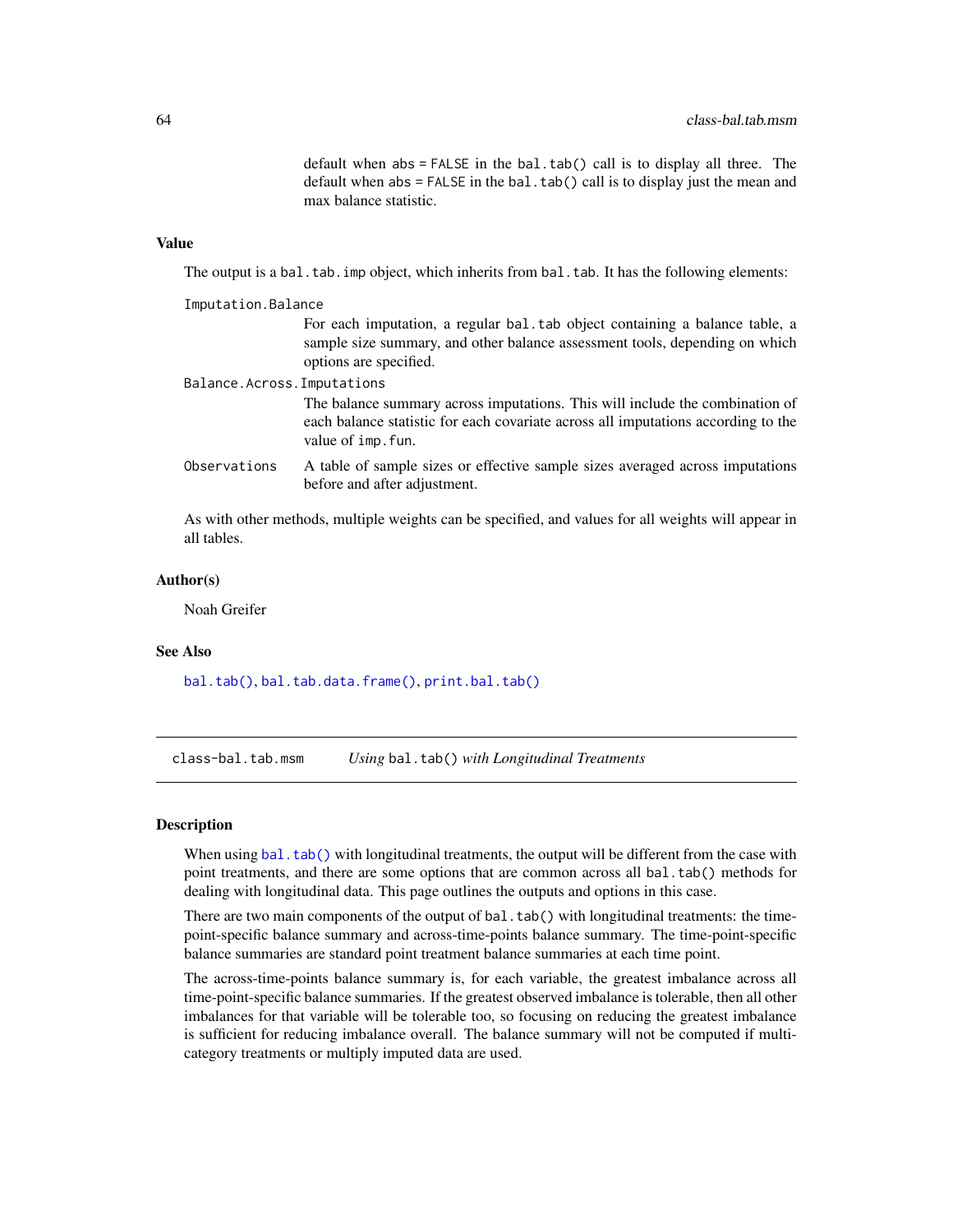## Arguments

|                | There are two additional arguments for each bal.tab() method that can handle<br>longitudinal treatments: which.time and msm.summary.                                                                                                                             |
|----------------|------------------------------------------------------------------------------------------------------------------------------------------------------------------------------------------------------------------------------------------------------------------|
|                | This is a display option that does not affect computation. If .all (the default),<br>all time points will be displayed. If .none, no time points will be displayed.<br>Otherwise, can be a vector of treatment names or indices for which to display<br>balance. |
| whinchurchiney | This is a display option that does not affect computation. If TRUE, the bal-<br>ance summary across time points will be displayed. The default is TRUE, and<br>if which, time is , none, it will automatically be set to TRUE.                                   |

#### Value

The output is a bal.tab.msm object, which inherits from bal.tab. It has the following elements:

| Time.Balance         | For each time point, a regular bal. tab object containing a balance table, a sam-<br>ple size summary, and other balance assessment tools, depending on which op-<br>tions are specified. |
|----------------------|-------------------------------------------------------------------------------------------------------------------------------------------------------------------------------------------|
| Balance.Across.Times |                                                                                                                                                                                           |
|                      | The balance summary across time points. This will include the maximum bal-<br>ance statistic(s) for each covariate across all time points.                                                |
| Observations         | A table of sample sizes or effective sample sizes for each time point before and<br>after adjustment.                                                                                     |

As with other methods, multiple weights can be specified, and values for all weights will appear in all tables.

## Author(s)

Noah Greifer

## See Also

[bal.tab\(\)](#page-5-0), [bal.tab.list](#page-25-0), [print.bal.tab\(\)](#page-81-0)

<span id="page-64-0"></span>class-bal.tab.multi *Using* bal.tab() *with Multi-Category Treatments*

## Description

When using [bal.tab\(\)](#page-5-0) with multi-category treatments, the output will be different from the case with binary or continuous treatments, and there are some options that are common across all bal.tab() methods. This page outlines the outputs and options in this case.

There are two main components of the output of bal.tab() with multi-category treatments: the two-group treatment comparisons and the balance summary. The two-group treatment comparisons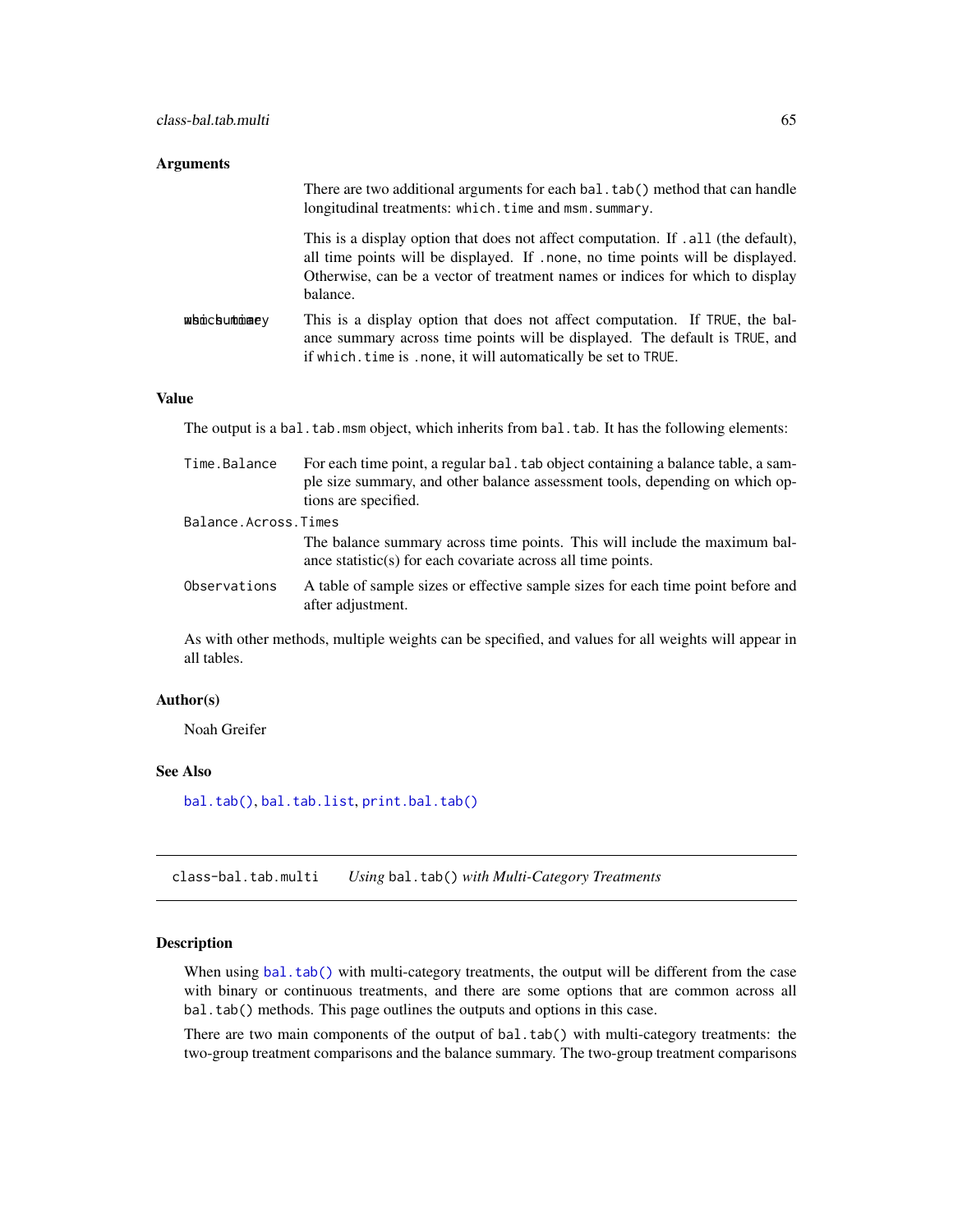are standard binary treatment comparison either for pairs of groups (e.g., for treatments A, B, and C, "A vs. B", "A vs. C", and "B vs. C") or each group against all the groups (i.e., the entire sample).

The balance summary is, for each variable, the greatest imbalance across all two-group comparisons. So, for variable X1, if "A vs. B" had a standardized mean difference of 0.52, "A vs. C" had a standardized mean difference of .17, and "B vs. C" had a standardized mean difference of .35, the balance summary would have 0.52 for the value of the standardized mean difference for X1. The same goes for other variables and other measures of balance. If the greatest observed imbalance is tolerable, then all other imbalances for that variable will be tolerable too, so focusing on reducing the greatest imbalance is sufficient for reducing imbalance overall. (Note that when s.d.denom = "pooled", i.e., when the estimand is the ATE, the pooled standard deviation in the denominator will be the average of the standard deviations across all treatment groups, not just those used in the pairwise comparison.) The balance summary will not be computed if multiply imputed data are used.

### Arguments

There are four arguments for each bal.tab() method that can handle multicategory treatments: pairwise, focal, which.treat, and multi.summary.

Whether to compute the two-group comparisons pairwise or not. If TRUE, bal.tab() will compute comparisons for each pair of treatments. This can be valuable if treatments are to be compared with one another (which is often the case). If FALSE, bal.tab() will compute balance for each treatment group against the full unadjusted sample. This only makes sense if the ATE is desired. When focal is specified, pairwise is automatically set to TRUE.

pothermies when one group is to be compared to multiple control groups in an ATT analysis, the group considered "treated" is the focal group. Only comparisons between other groups and the focal group are of interest. By specifying the name or index of the treatment condition considered focal, bal.tab() will only compute and display pairwise balance for treatment comparisons that include the focal group. For example, if "A" was to be compared with "B" and "C", "A" would be considered focal, and the comparison between groups "B" and "C" would not be computed. In general it is only a good idea to specify focal if and only if the ATT is sought.

- which.treat This is a display option that does not affect computation. When displaying the bal.tab output, which treatments should be displayed? If a vector of length 1 is entered, all comparisons involving that treatment group will be displayed. If a vector of length 2 or more is entered, all comparisons involving treatments that both appear in the input will be displayed. For example, inputting "A" will display "A vs. B" and "A vs. C", while entering  $c("A", "B")$  will only display "A vs. B". .none indicates no treatment comparisons will be displayed, and .all indicates all treatment comparisons will be displayed. .none is the default.
- multi.summary If TRUE, the balance summary across all comparisons will be computed and displayed. This includes one row for each covariate with maximum balance statistic across all pairwise comparisons. Note that, if variance ratios or KS statistics are requested in addition to mean differences, the displayed values may not come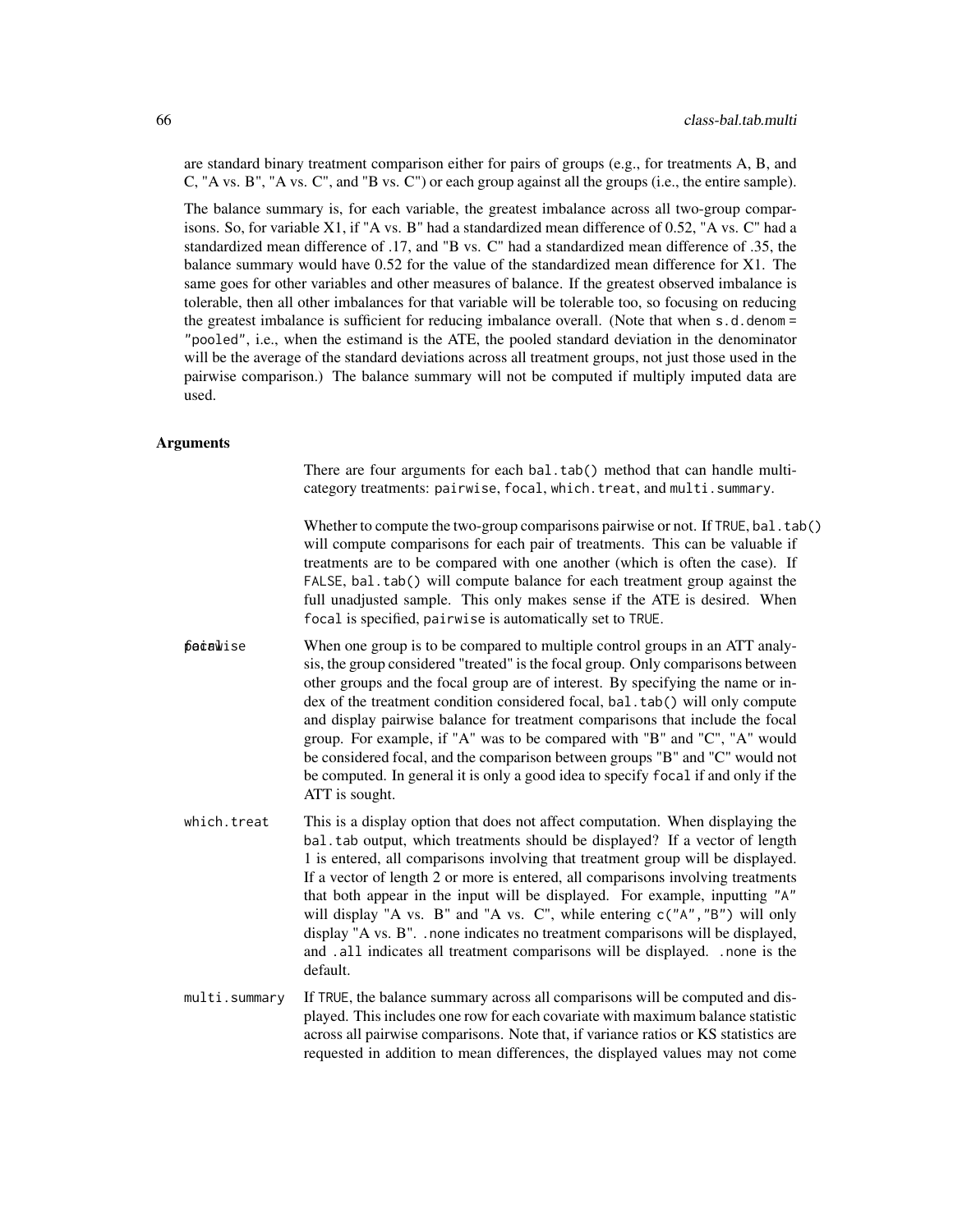from the same pairwise comparisons; that is, the greatest standardized mean difference and the greatest variance ratio may not come from the same comparison. The default is TRUE, and if which.treat is .none, it will automatically be set to TRUE.

## Value

The output is a bal.tab.multi object, which inherits from bal.tab. It has the following elements:

- Pair.Balance For each pair of treatment groups, a regular bal.tab object containing a balance table, a sample size summary, and other balance assessment tools, depending on which options are specified. If focal is specified, only the comparisons involving the focal group are computed. If pairwise is FALSE, the comparisons will be between each group and the groups combined (labeled "All").
- Balance.Across.Pairs The balance summary across two-group comparisons. This will include the greatest (i.e., maximum) absolute balance statistics(s) for each covariate across all comparisons computed. Thresholds can be requested for each balance measure as with binary treatments.
- Observations A table of sample sizes or effective sample sizes for each treatment group before and after adjustment.

As with other methods, multiple weights can be specified, and values for all weights will appear in all tables.

## Note

In versions 4.3.1 and earlier, setting pairwise = FALSE would comapre each group to the full adjusted sample. Now, each group is compared to the full *un*adjusted sample (unadjusted except for s.weights, if supplied).

## Author(s)

Noah Greifer

# See Also

[bal.tab\(\)](#page-5-0), [bal.tab.data.frame\(\)](#page-20-0), [print.bal.tab\(\)](#page-81-0)

<span id="page-66-0"></span>class-bal.tab.subclass

*Using* bal.tab() *with Subclassified Data*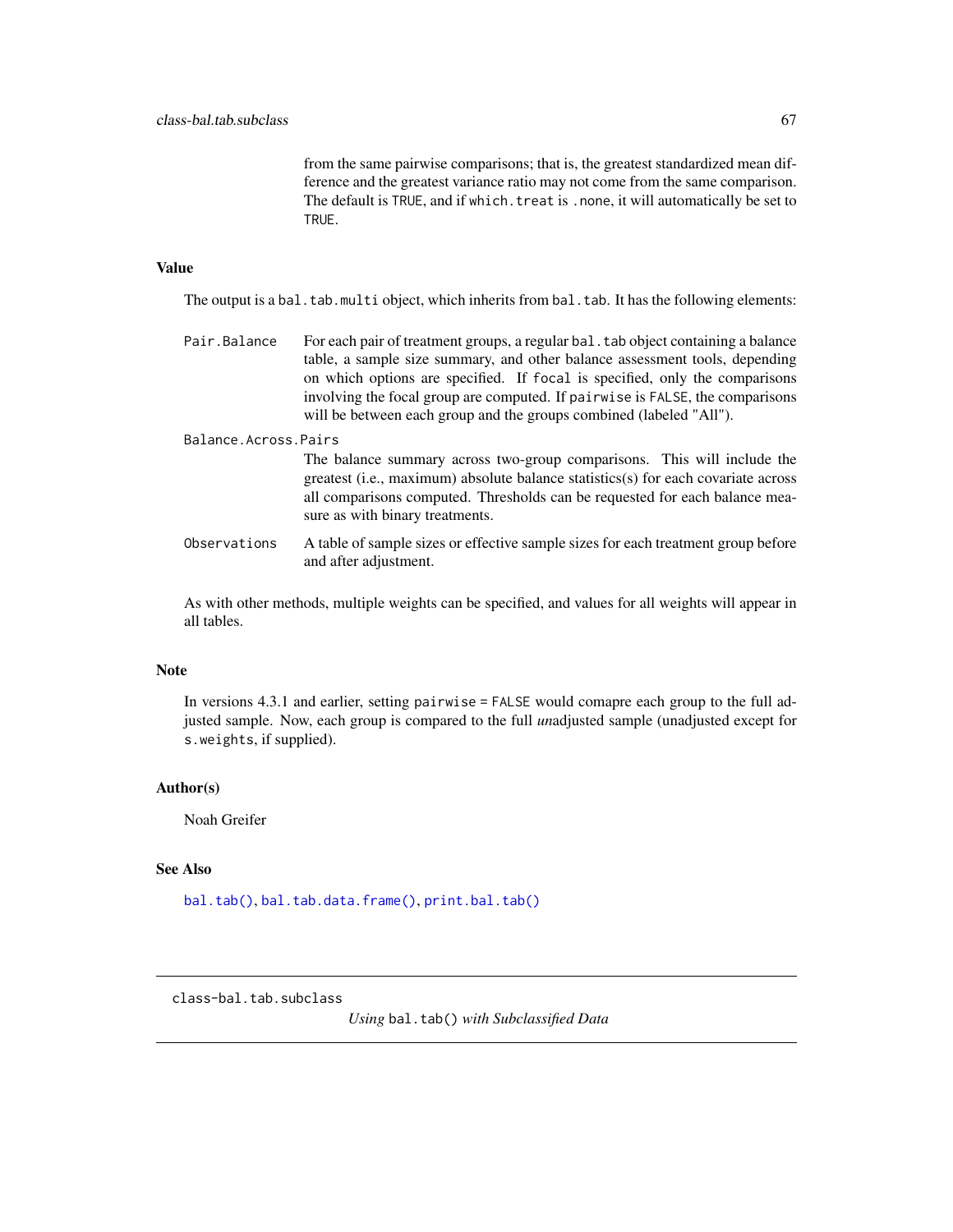### **Description**

When using [bal.tab\(\)](#page-5-0) with subclassified data, i.e., data split into subclasses where balance may hold, the output will be different from the standard, non-subclassified case, and there is an additional option for controlling display. This page outlines the outputs and options in this case.

There are two main components of the output of bal.tab() with subclassified data: the balance within subclasses and the balance summary across subclasses. The within-subclass balance displays essentially are standard balance displays for each subclass, except that only "adjusted" values are available, because the subclassification itself is the adjustment.

The balance summary is, for each variable, like a weighted average of the balance statistics across subclasses. This is computed internally by assigning each individual a weight based on their subclass and treatment group membership and then computing weighted balance statistics as usual with these weights. This summary is the same one would get if subclasses were supplied to the match.strata argument rather than to subclass. Because the means and mean differences are additive, their computed values will be weighted averages of the subclass-specific values, but for other statistics, the computed values will not be.

### Arguments

There are three arguments for bal.tab() that relate to subclasses: subclass, which.subclass, and subclass.summary.

For the data. frame and formula methods of bal.tab(), a vector of subclass membership or the name of the variable in data containing subclass membership. When using subclassification with a function compatible with **cobalt**, such as matchit() in MatchIt, this argument can be omitted because the subclass are in the output object.

which as a subclass subset is a display option that does not affect computation. If . all, all subclasses in subclass will be displayed. If .none (the default), no subclasses will be displayed. Otherwise, can be a vector of subclass indices for which to display balance.

subclass.summary

This is a display option that does not affect computation. If TRUE, the balance summary across subclasses will be displayed. The default is TRUE, and if which.subclass is .none, it will automatically be set to TRUE.

#### Value

The output is a bal.tab.subclass object, which inherits from bal.tab. It has the following elements:

| Subclass.Balance        |                                                                                                                                                                                                   |
|-------------------------|---------------------------------------------------------------------------------------------------------------------------------------------------------------------------------------------------|
|                         | A list of data frames containing balance information for each covariate in each<br>subclass.                                                                                                      |
| Balance.Across.Subclass |                                                                                                                                                                                                   |
|                         | A data frame containing balance statistics for each covariate aggregated across<br>subclasses and for the original sample (i.e., unadjusted). See bal.tab() for<br>details on what this includes. |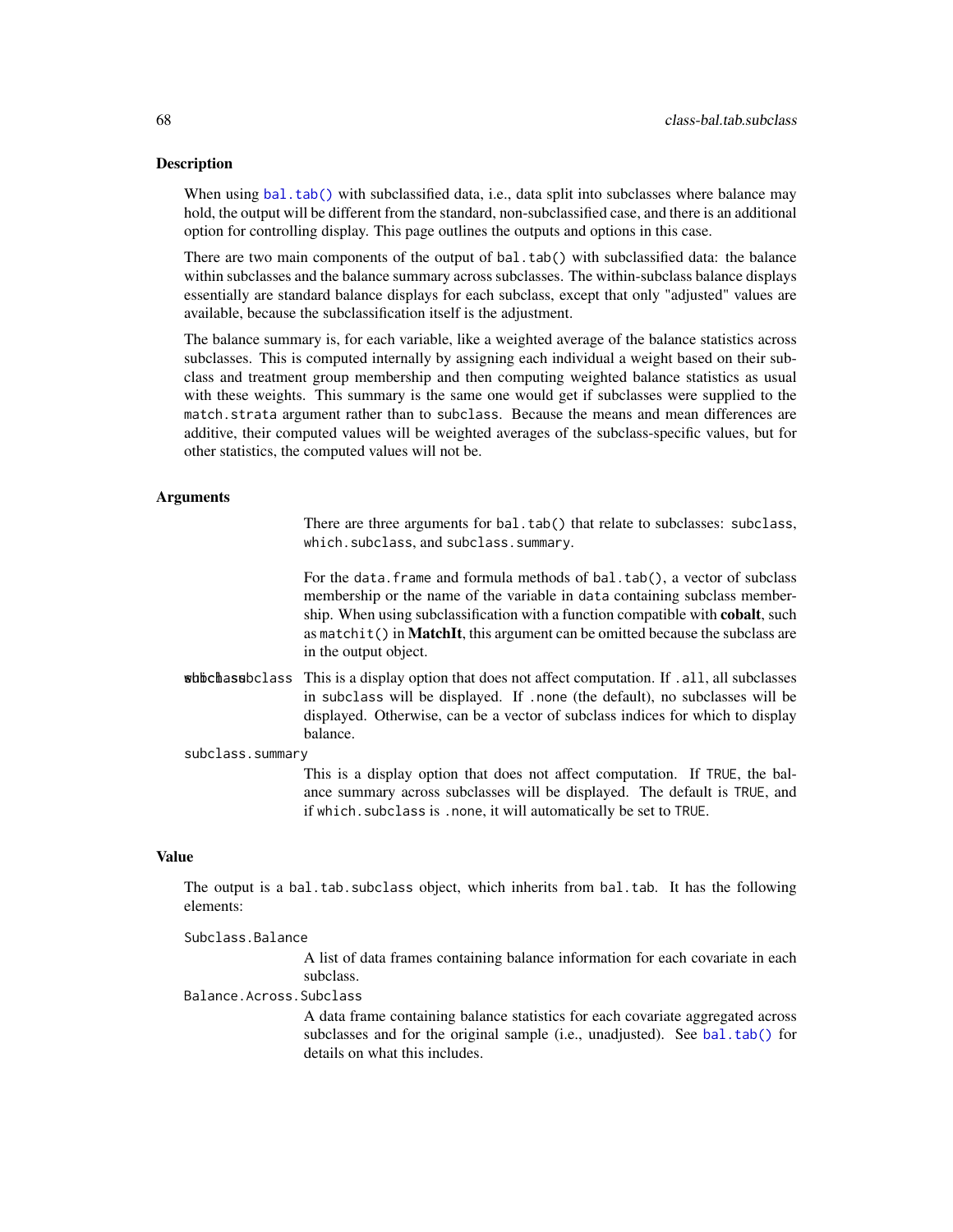## Display Options 69

## Author(s)

Noah Greifer

### See Also

[bal.tab\(\)](#page-5-0), [bal.tab.data.frame\(\)](#page-20-0), [print.bal.tab\(\)](#page-81-0)

Display Options *Options for Displaying* bal.tab() *Output*

## <span id="page-68-0"></span>Description

Several additional arguments can be passed to [bal.tab\(\)](#page-5-0) that control the display of the output; these arguments are documented here.

Not all arguments are applicable to all uses of bal.tab(); for example, which.subclass, which controls which subclasses are displayed when subclassification is used, won't do anything when subclassification is not used.

Note that when quick = TRUE is set in the call to bal.tab() (which is the default), setting any of these arguments to FALSE can prevent some values from being computed, which can have unintended effects.

## Arguments

| disp.bal.tab    | logical; whether to display the table of balance statistics. Default is TRUE, so<br>the balance table is displayed.                                                                                                                                                                                                                                                                            |
|-----------------|------------------------------------------------------------------------------------------------------------------------------------------------------------------------------------------------------------------------------------------------------------------------------------------------------------------------------------------------------------------------------------------------|
| imbalanced.only |                                                                                                                                                                                                                                                                                                                                                                                                |
|                 | logical; whether to display only the covariates that failed to meet at least one<br>of balance thresholds. Default is FALSE, so all covariates are displayed.                                                                                                                                                                                                                                  |
| un              | logical; whether to print statistics for the unadjusted sample as well as for the<br>adjusted sample. Default is FALSE, so only the statistics for the adjusted sample<br>are displayed.                                                                                                                                                                                                       |
| disp            | character; which distribution summary statistic(s) should be reported. Allow-<br>able options include "means" and "sds". Multiple options are allowed. Abbre-<br>viations allowed.                                                                                                                                                                                                             |
| stats           | character; which statistic(s) should be reported. See stats to see which<br>options are available. Multiple options are allowed. Abbreviations allowed.<br>For binary and multi-category treatments, the default is "mean.diffs" (i.e.,<br>[standardized] mean differences), and for continuous treatments, the default is<br>"correlations" (i.e., treatment-covariate Pearson correlations). |
| factor_sep      | character; the string used to separate factor variables from their levels when<br>variable names are printed. Default is "_".                                                                                                                                                                                                                                                                  |
| int_sep         | character; the string used to separate two variables involved in an interaction<br>when variable names are printed. Default is " $\star$ ". Older versions of <b>cobalt</b> used                                                                                                                                                                                                               |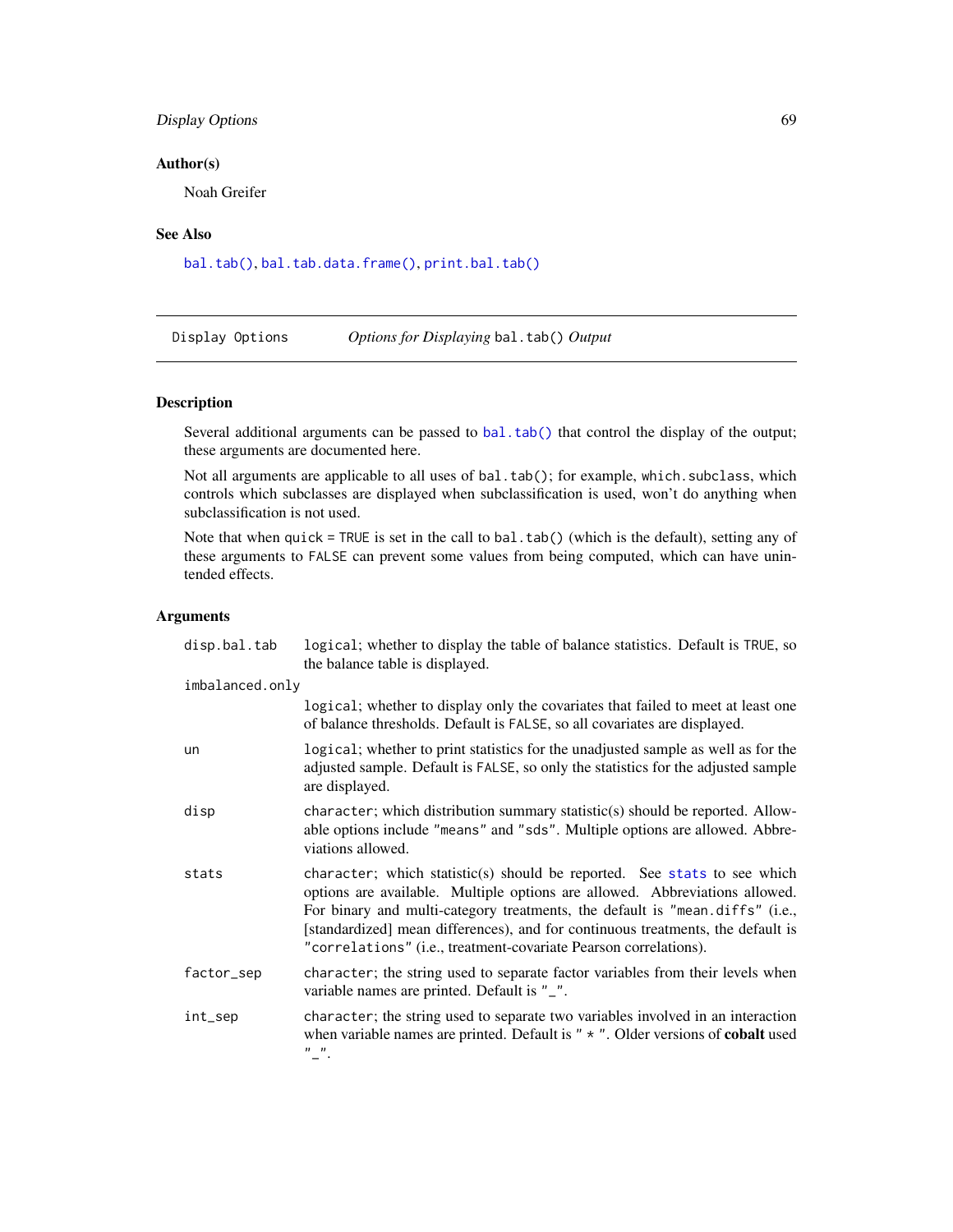disp.call logical; whether to display the function call from the original input object, if present. Default is TRUE, so the function call is displayed.

## When subclassification is used

- which.subclass Which subclasses (if any) should be displayed. If .all, all subclasses will be displayed. If .none (the default), no subclasses will be displayed. Otherwise, can be a vector of subclass indices for which to display balance.
- subclass.summary

cluster.summary

logical; whether to display the balance summary across subclasses. If TRUE, the balance summary across subclasses will be displayed. The default is TRUE, and if which.subclass is .none, it will automatically be set to TRUE.

## When the treatment is multi-category

- which.treat For which treatments or treatment combinations balance tables should be displayed. If a vector of length 1 is entered, all comparisons involving that treatment group will be displayed. If a vector of length 2 or more is entered, all comparisons involving treatments that both appear in the input will be displayed. For example, setting which.treat = "A" will display "A vs. B" and "A vs. C", while setting which.treat =  $c("A", "B")$  will only display "A vs. B". .none indicates no treatment comparisons will be displayed, and .all indicates all treatment comparisons will be displayed. Default is .none. See [bal.tab.multi](#page-64-0).
- multi.summary logical; whether to display the balance summary across all treatment pairs. This includes one row for each covariate with maximum balance statistic across all pairwise comparisons. Note that, if variance ratios or KS statistics are requested, the displayed values may not come from the same pairwise comparisons; that is, the greatest standardized mean difference and the greatest variance ratio may not come from the same comparison. Default is TRUE when which.treat is .none and FALSE otherwise. See [bal.tab.multi](#page-64-0).

### When clusters are present

- which.cluster For which clusters balance tables should be displayed. If .all, all clusters in cluster will be displayed. If .none, no clusters will be displayed. Otherwise, can be a vector of cluster names or numerical indices for which to display balance. Indices correspond to the alphabetical order of cluster names (or the order of cluster levels if a factor). Default is .all. See [bal.tab.cluster](#page-60-0).
	- logical; whether to display the balance summary across clusters. Default is TRUE when which.cluster is .none and FALSE otherwise (note the default for which.cluster is .all). See [bal.tab.cluster](#page-60-0).
- cluster.fun Which function is used in the across-cluster summary to combine results across clusters. Can be "min", "mean", or "max". For example, if cluster.fun = "mean" the mean balance statistic across clusters will be displayed. The default when abs = FALSE in the bal.tab() call is to display all three. The default when  $abs = FALSE$  in the  $bal.tab()$  call is to display just the mean and max balance statistic. See [bal.tab.cluster](#page-60-0).

## When multiple imputations are present

which.imp For which imputations balance tables should be displayed. If .all, all imputations in imp will be displayed. If .none, no imputations will be displayed.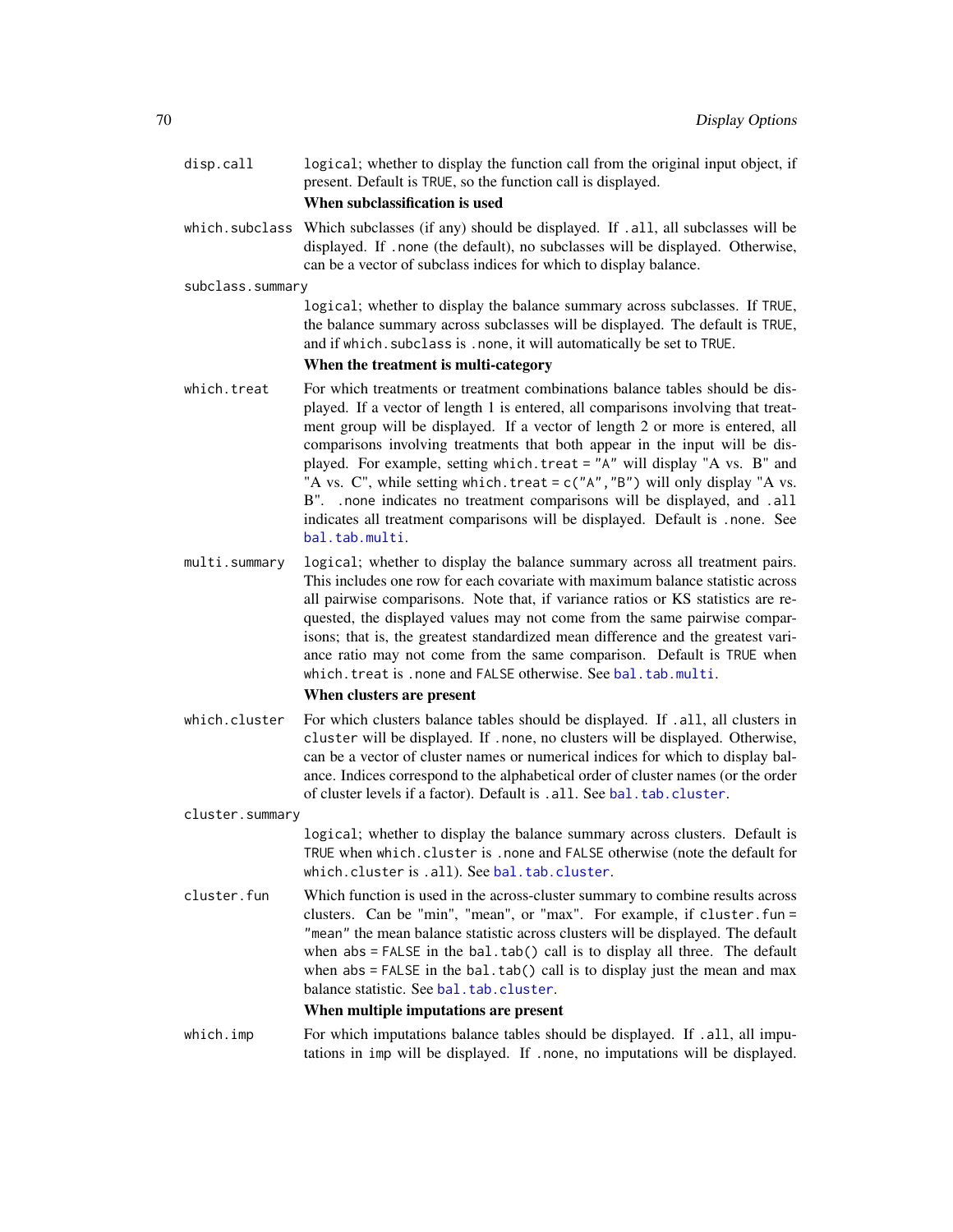Otherwise, can be a vector of imputation indices for which to display balance. Default is .none. See [bal.tab.imp](#page-62-0).

- imp.summary logical; whether to display the balance summary across imputations. Default is TRUE when which.imp is .none and FALSE otherwise. See [bal.tab.imp](#page-62-0).
- imp.fun Which function is used in the across-imputation summary to combine results across imputations. Can be "min", "mean", or "max". For example, if imp.fun = "mean" the mean balance statistic across imputations will be displayed. The default when abs = FALSE in the bal.tab() call is to display all three. The default when abs = FALSE in the bal.tab() call is to display just the mean and max balance statistic. See [bal.tab.imp](#page-62-0).

#### When the treatment is longitudinal

- which.time For which time points balance tables should be displayed. If .all, all time points will be displayed. If .none, no time points will be displayed. Otherwise, can be a vector of treatment names or indices for which to display balance. Default is .none. See [bal.tab.msm](#page-63-0).
- msm.summary logical; whether to display the balance summary across time points. Default is TRUE when which.time is .none and FALSE otherwise. See [bal.tab.msm](#page-63-0). *Deprecated arguments*

The following arguments are deprecated but still work.

- disp.means logical; whether to print the group means in balance output. Default is FALSE, so means are not displayed. Deprecated; use disp instead.
- disp.sds logical; whether to print the group standard deviations in balance output. Default is FALSE, so standard deviations are not displayed. Deprecated; use disp instead.
- disp.diff logical; whether to display (standardized) mean differences in balance output for binary and multi-category treatments. Default is TRUE, so mean differences are displayed. Deprecated; use stats instead.
- disp.v.ratio logical; whether to display variance ratios in balance output for binary and multi-category treatments. Default is FALSE, so variance ratios are not displayed. Deprecated; use stats instead.
- disp.ks logical; whether to display Kolmogorov-Smirnov (KS) statistics in balance output for binary and multi-category treatments. Default is FALSE, so KS statistics are not displayed. Deprecated; use stats instead.
- disp.ovl logical; whether to display overlapping (OVL) coefficients in balance output for binary and multi-category treatments. Default is FALSE, so OVL coefficients are not displayed. Deprecated; use stats instead.

### Details

In addition to being able to be specified as arguments, if you find you frequently set a display option to something other than its default, you can set that as a global option (for the present R session) using [set.cobalt.options\(\)](#page-84-0) and retrieve it using [get.cobalt.options\(\)](#page-84-1). Note that global options cannot be set for which.subclass, which.cluster, which.imp, which.treat, or which.time.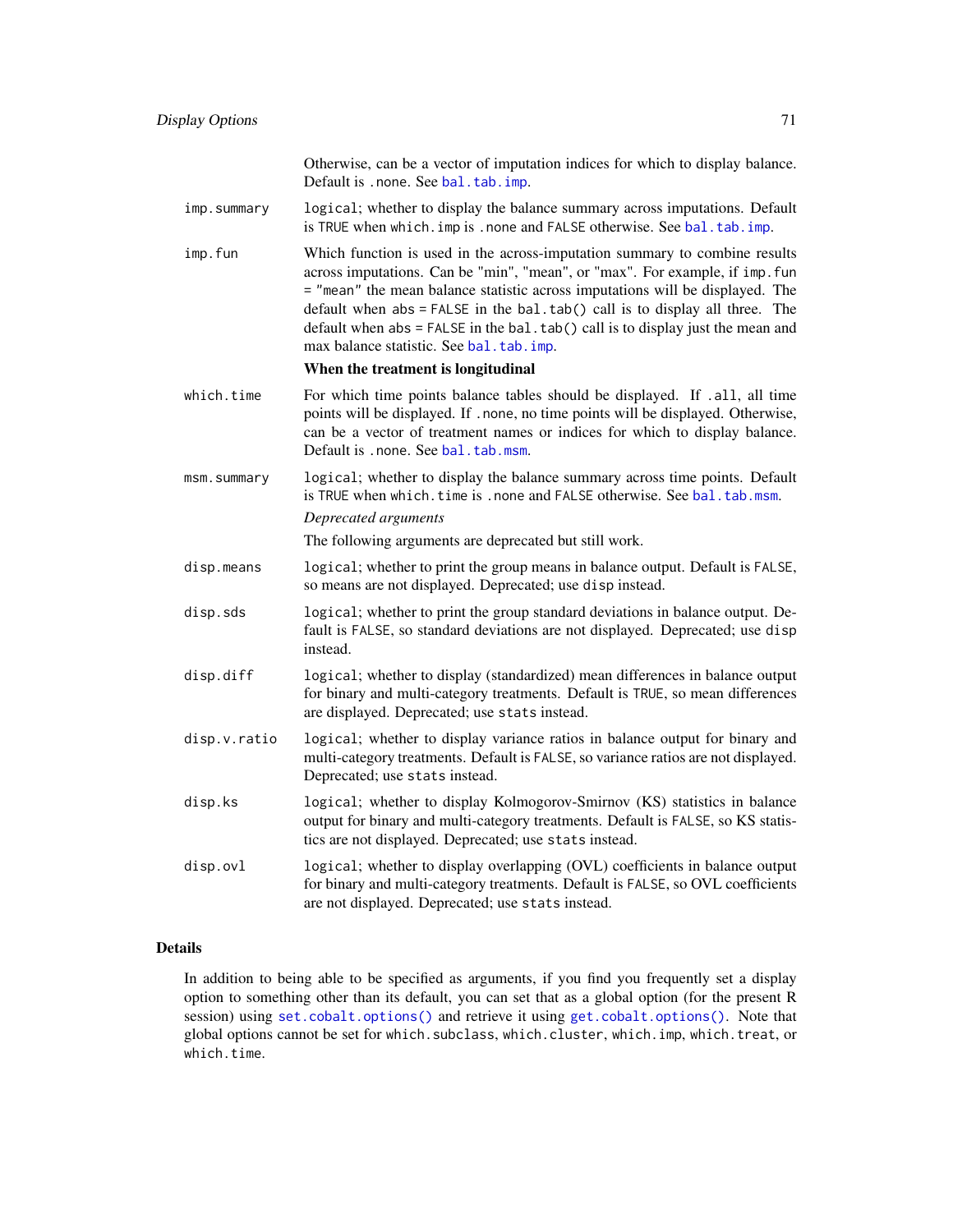## Note

When calling bal.tab() using  $\phi$ .call(), if you are using .all or .none as inputs to arguments, you need to use [alist\(\)](#page-0-0) rather than [list\(\)](#page-0-0) to group the arguments. For example, do.call(bal.tab,list(.,which.clust = .none)) will produce an error, but do.call(bal.tab,alist(.,which.cluster = .none)) should work correctly.

## See Also

[bal.tab\(\)](#page-5-0), [print.bal.tab\(\)](#page-81-0)

f.build *Convenient Formula Generation*

## Description

f.build() returns a [formula](#page-0-0) of the form  $y \sim x1 + x2 + ...$  from a data frame input. It can be much quicker to use f.build() than to hand-write the precise formula, which may contain errors. It can be used in place of a formula in, for example, [glm\(\)](#page-0-0), matchit(), or [bal.tab\(\)](#page-5-0). It provides similar functionality to [reformulate\(\)](#page-0-0).

### Usage

f.build(y, rhs)

#### Arguments

|     | the quoted name of the response (left hand side) variable in the formula. Only<br>one variable is supported. If missing, NULL, or the empty string (""), the formula<br>will have no response variable. If rhs is not supplied, y will replace rhs and y<br>will be set to "".                                                                                |
|-----|---------------------------------------------------------------------------------------------------------------------------------------------------------------------------------------------------------------------------------------------------------------------------------------------------------------------------------------------------------------|
| rhs | a data frame whose variable names will be the terms on the right hand side of<br>the formula, or a character vector whose values will be the terms on the right<br>hand side of the formula. If missing, the argument to y will replace rhs and y<br>will be set to ""; in essence, f.build("x") is the same as f.build("","x"),<br>both producing $\sim x$ . |

### Value

a formula object.

### See Also

[reformulate\(\)](#page-0-0)

## Examples

```
data(lalonde)
covs <- subset(lalonde, select = -c(treat, re78))
lm(f.build("treat", covs), data = lalonde)
```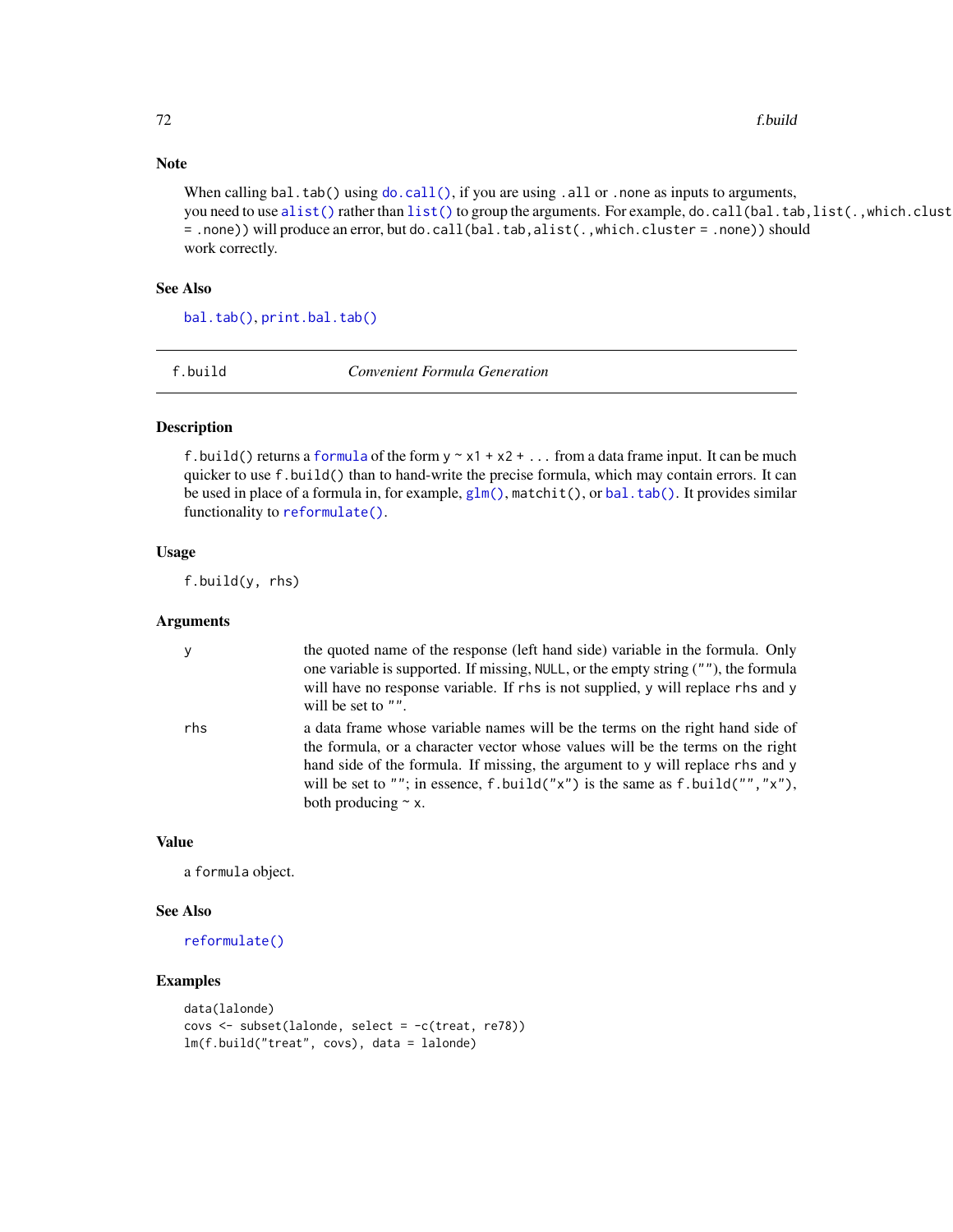<span id="page-72-0"></span>

#### Description

Extracts weights from the outputs of preprocessing functions.

```
get.w(x, \ldots)## S3 method for class 'matchit'
get.w(x, \ldots)## S3 method for class 'ps'
get.w(x, stop.method = NULL, estimating, s.weights = FALSE, ...)## S3 method for class 'mnps'
get.w(x, stop.method = NULL, s.weights = FALSE, ...)## S3 method for class 'iptw'
get.w(x, stop.method = NULL, s.weights = FALSE, ...)## S3 method for class 'Match'
get.w(x, \ldots)## S3 method for class 'CBPS'
get.w(x, estimand, ...)
## S3 method for class 'ebalance'
get.w(x, treat, ...)
## S3 method for class 'optmatch'
get.w(x, estimand, ...)
## S3 method for class 'cem.match'
get.w(x, estimand, ...)
## S3 method for class 'weightit'
get.w(x, s.weights = FALSE, ...)## S3 method for class 'mimids'
get.w(x, ...)
## S3 method for class 'wimids'
get.w(x, ...)
```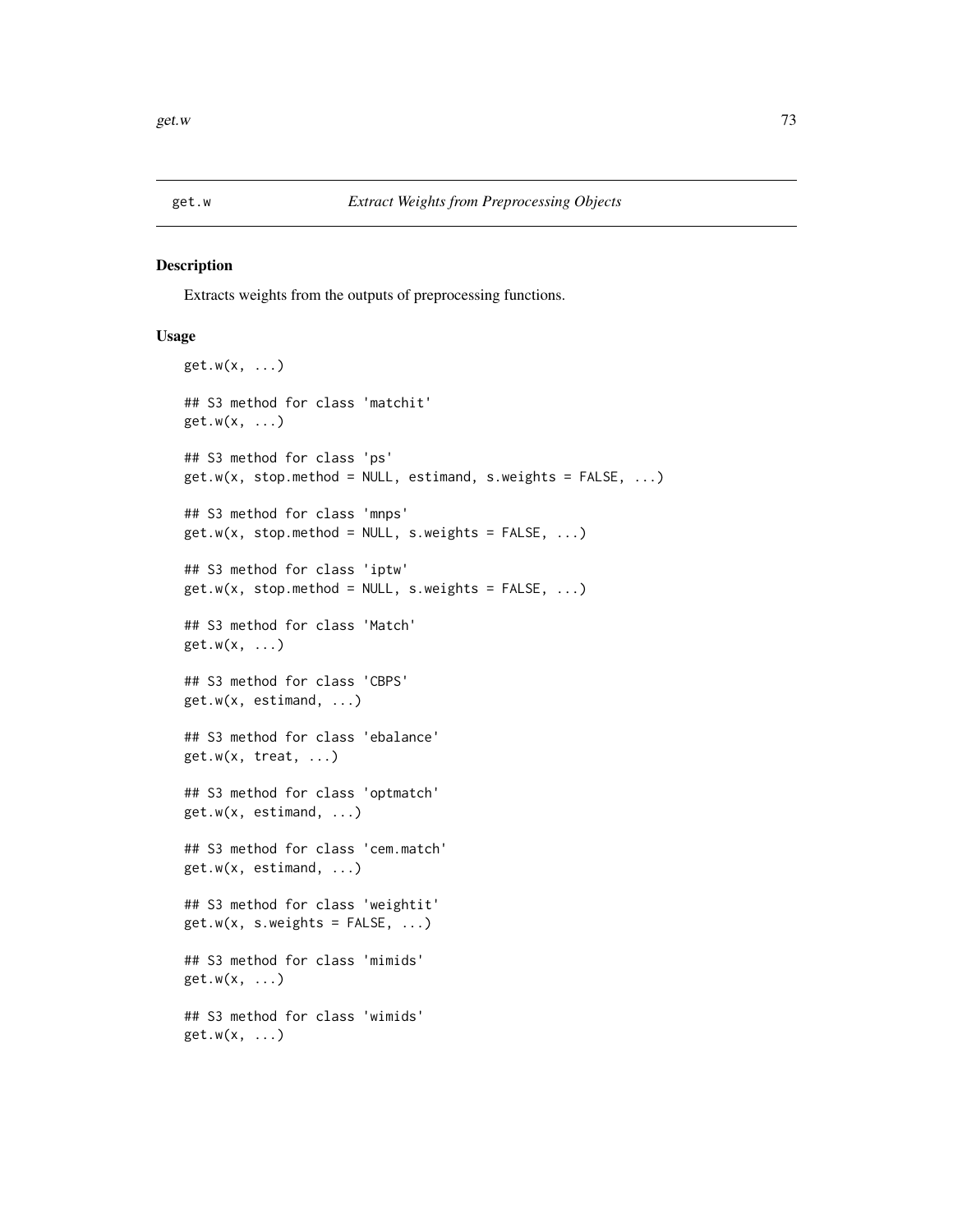```
## S3 method for class 'designmatch'
get.w(x, treat, estimand, ...)
## S3 method for class 'sbwcau'
get.w(x, \ldots)
```
#### Arguments

| X           | output from the corresponding preprocessing packages.                                                                                                                                                                                                                                                                                                                                                                                                                                                                                                                                                                                  |
|-------------|----------------------------------------------------------------------------------------------------------------------------------------------------------------------------------------------------------------------------------------------------------------------------------------------------------------------------------------------------------------------------------------------------------------------------------------------------------------------------------------------------------------------------------------------------------------------------------------------------------------------------------------|
| stop.method | the name of the stop method used in the original call to $ps()$ or mnps () in twang,<br>e.g., "es.mean". If empty, will return weights from all stop method available<br>into a data.frame. Abbreviations allowed.                                                                                                                                                                                                                                                                                                                                                                                                                     |
| estimand    | if weights are computed using the propensity score (i.e., for the ps and CBPS<br>methods), which estimand to use to compute the weights. If "ATE", weights will<br>be computed as $1/ps$ for the treated group and $1/(1-ps)$ for the control group.<br>If "ATT", weights will be computed as 1 for the treated group and $ps/(1-ps)$ for<br>the control group. If not specified, get. w() will try to figure out which estimand<br>is desired based on the object.<br>If weights are computed using subclasses/matching strata (i.e., for the cem and<br>designmatch methods), which estimand to use to compute the weights. First, a |
|             | subclass propensity score is computed as the proportion of treated units in each<br>subclass, and the one of the formulas above will be used based on the estimand<br>requested. If not specified, "ATT" is assumed.                                                                                                                                                                                                                                                                                                                                                                                                                   |
| treat       | a vector of treatment status for each unit. This is required for methods that<br>include treat as an argument. The treatment variable that was used in the<br>original preprocessing function call should be used.                                                                                                                                                                                                                                                                                                                                                                                                                     |
| s.weights   | whether the sampling weights included in the original call to the fitting func-<br>tion should be included in the weights. If TRUE, the returned weights will be<br>the product of the balancing weights estimated by the fitting function and the<br>sampling weights. If FALSE, only the balancing weights will be returned.                                                                                                                                                                                                                                                                                                         |
| .           | further arguments passed to or from other methods.                                                                                                                                                                                                                                                                                                                                                                                                                                                                                                                                                                                     |

#### Details

The output of get.w() can be used in calls to the formula and data frame methods of [bal.tab\(\)](#page-5-0) (see example below). In this way, the output of multiple preprocessing packages can be viewed simultaneously and compared. The weights can also be used in weights statements in regression methods to compute weighted effects.

twang has a function called get.weights() that performs the same function on ps objects but offers slightly finer control. Note that the weights generated by get.w() for ps objects do not include sampling weights by default.

When sampling weights are used with CBPS() in CBPS, the returned weights will already have the sampling weights incorporated. To retrieve the balancing weights on their own, divide the returned weights by the original sampling weights. For other packages, the balancing weights are returned separately unless s.weights = TRUE, which means they must be multiplied by the sampling weights for effect estimation.

<span id="page-73-0"></span>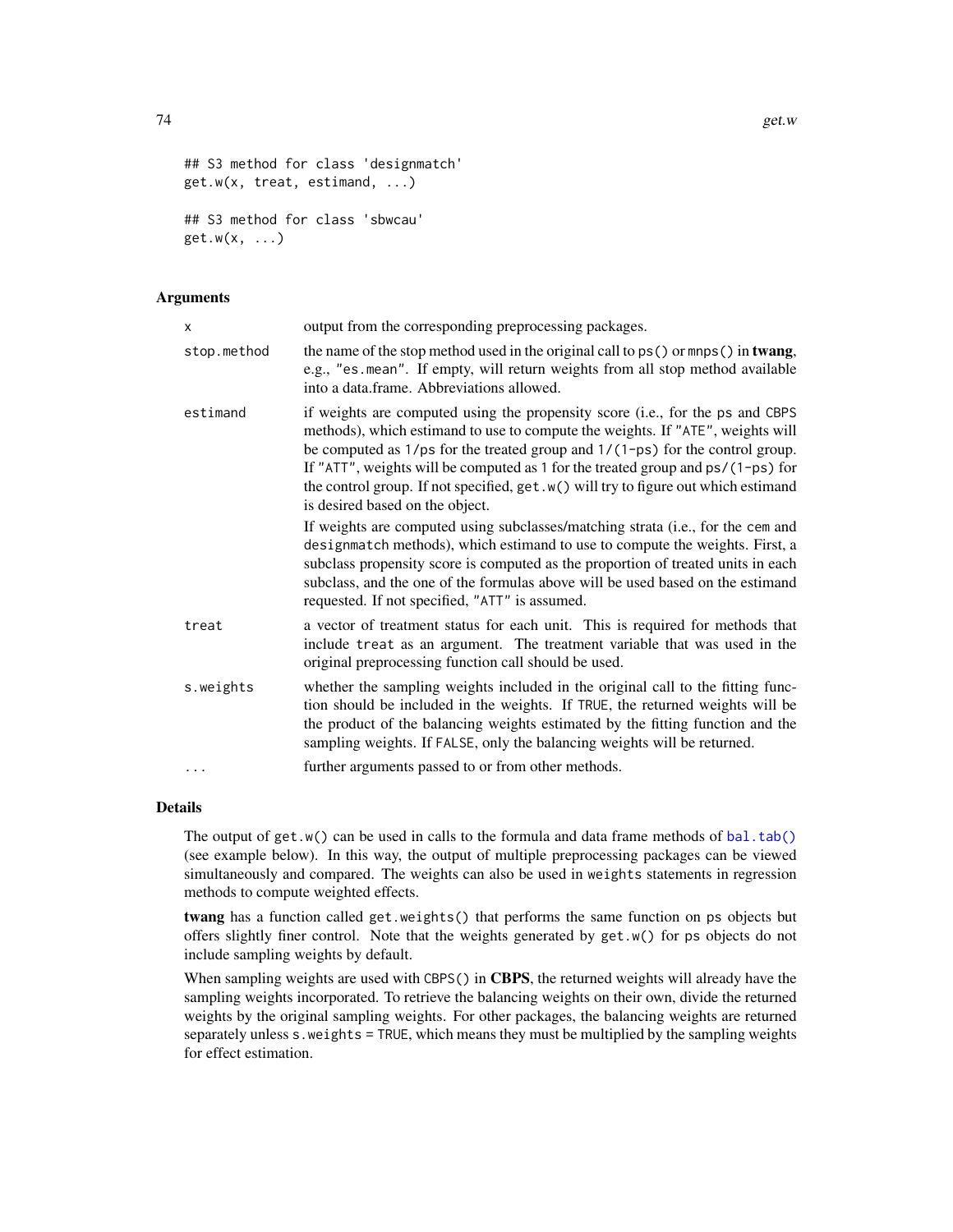#### <span id="page-74-0"></span>lalonde 75

When Match() in Matching is used with CommonSupport = TRUE, the returned weights will be incorrect. This option is not recommended by the package authors.

#### Value

A vector or data frame of weights for each unit. These may be matching weights or balancing weights.

#### Author(s)

Noah Greifer

## See Also

[get.weights\(\)](#page-0-0) in twang.

## Examples

```
data("lalonde", package = "cobalt")
library("MatchIt"); library("WeightIt")
m.out <- matchit(treat ~ age + educ + race, data = lalonde)
w.out \leq weightit(treat \sim age + educ + race, data = lalonde,
                  estimand = "ATT")bal.tab(treat \sim age + educ + race, data = lalonde,
        weights = data.frame(matched = get.w(m.out),
                             weighted = get.w(w.out)),method = c("matching", "weighting"),
        estimand = "ATT")
```
lalonde *Lalonde's National Supported Work Demonstration Data*

#### **Description**

One of the datasets used by Dehejia and Wahba in their paper "Causal Effects in Non-Experimental Studies: Reevaluating the Evaluation of Training Programs." Versions of this data set have been used as an example data set in MatchIt, twang, Matching, and CBPS. The data set lalonde\_mis is the same but with some values missing (set to NA).

```
data("lalonde")
data("lalonde_mis")
```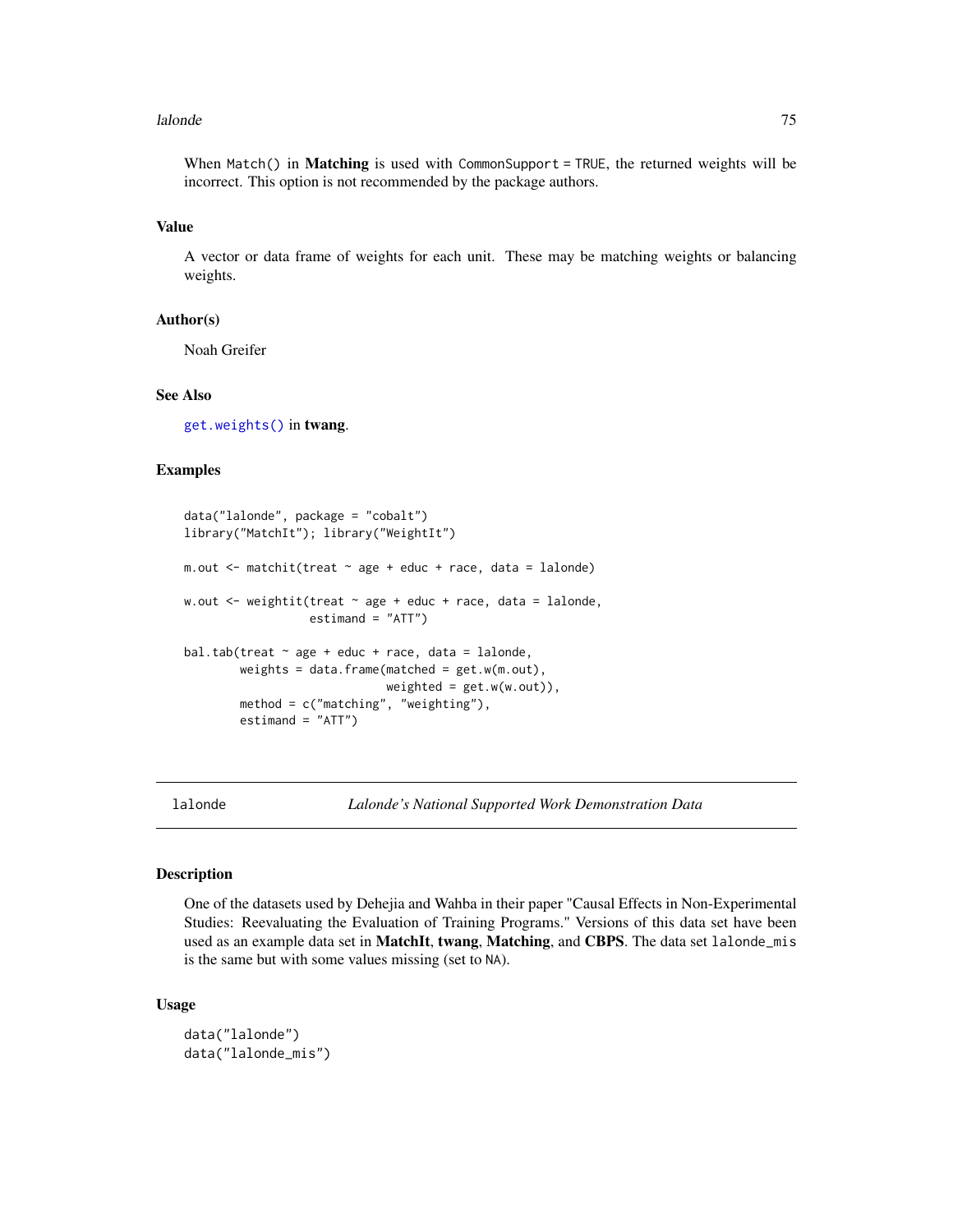## Format

A data frame with 614 observations on the following 9 variables.

treat 1 if treated in the National Supported Work Demonstration, 0 if from the Current Population Survey

age age

educ years of education

race factor; black, Hispanic (hispan), or white

married 1 if married, 0 otherwise

nodegree 1 if no degree, 0 otherwise

re74 earnings in 1974 (pretreatment)

re75 earnings in 1975 (pretreatment)

re78 earnings in 1978 (outcome)

#### Source

<https://users.nber.org/~rdehejia/data/.nswdata2.html>

## References

Lalonde, R. (1986). Evaluating the econometric evaluations of training programs with experimental data. American Economic Review 76: 604-620.

Dehejia, R.H. and Wahba, S. (1999). Causal Effects in Nonexperimental Studies: Re-Evaluating the Evaluation of Training Programs. Journal of the American Statistical Association 94: 1053-1062.

<span id="page-75-0"></span>love.plot *Display Balance Statistics in a Love Plot*

## **Description**

Generates a "Love" plot graphically displaying covariate balance before and after adjusting. Options are available for producing publication-ready plots.

```
love.plot(x,
          stats,
          abs,
          agg.fun = NULL,var.order = NULL,
          drop.missing = TRUE,
          drop.distance = FALSE,
          thresholds = NULL,
          line = FALSE,
```
<span id="page-75-1"></span>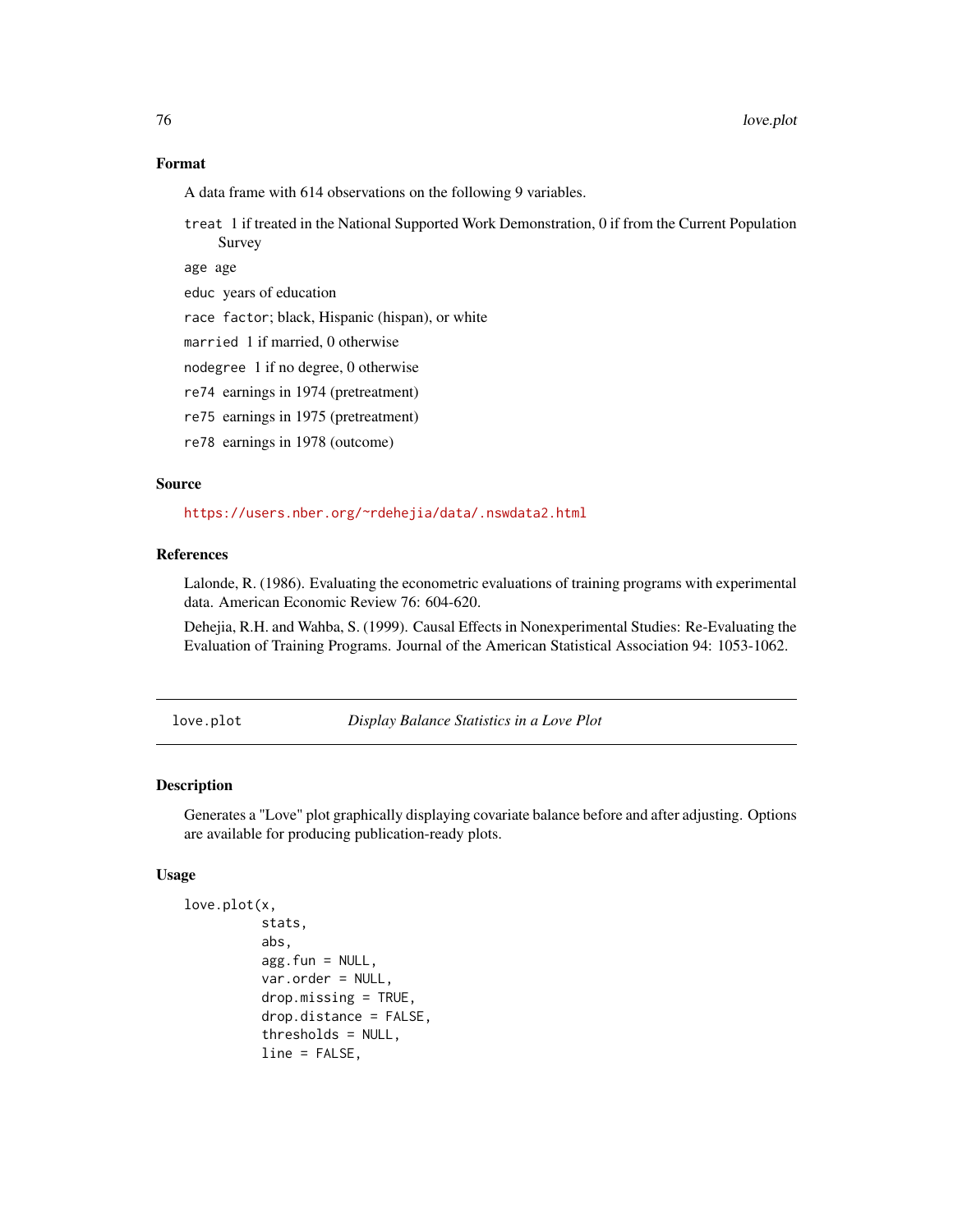#### <span id="page-76-0"></span>love.plot 277

```
stars = "none",
grid = FALSE,limits = NULL,
colors = NULL,
shapes = NULL,
alpha = 1,size = 3,wrap = 30,
var.names = NULL,
title,
sample.names,
labels = FALSE,
position = "right",
themes = NULL,
...)
```
# Arguments

| X            | the valid input to a call to bal. $tab()$ (e.g., the output of a preprocessing func-<br>tion). Other arguments that would be supplied to bal. tab() can be entered with<br>Can also be a bal. tab object, i.e., the output of a call to bal. tab(). See<br>Examples. If x is not a bal. tab object, love.plot() calls bal. tab() with the<br>arguments supplied.                                                                                                                                                                                             |
|--------------|--------------------------------------------------------------------------------------------------------------------------------------------------------------------------------------------------------------------------------------------------------------------------------------------------------------------------------------------------------------------------------------------------------------------------------------------------------------------------------------------------------------------------------------------------------------|
| stats        | character; which statistic(s) should be reported. See stats for allowable op-<br>tions. For binary and multi-category treatments, "mean.diffs" (i.e., mean differ-<br>ences) is the default. For continuous treatments, "correlations" (i.e., treatment-<br>covariate Pearson correlations) is the default. Multiple options are allowed.                                                                                                                                                                                                                    |
| abs          | logical; whether to present the statistic in absolute value or not. For variance<br>ratios, this will force all ratios to be greater than or equal to 1. If x is a bal. tab<br>object, love.plot() might ignore abs depending on the original bal.tab()<br>call. If unspecified, uses whatever was used in the call to bal.tab().                                                                                                                                                                                                                            |
| agg.fun      | if balance is to be displayed across clusters or imputations rather than within<br>a single cluster or imputation, which summarizing function ("mean", "max", or<br>"range") of the balance statistics should be used. If "range" is entered, love.plot()<br>will display a line from the min to the max with a point at the mean for each co-<br>variate. Abbreviations allowed; "range" is default. Remember to set which. <arg><br/>= . none (where <arg> is the grouping argument, such as cluster or imp) to use<br/>agg. fun. See Details.</arg></arg> |
| var.order    | a character or love plot object; how to order the variables in the plot. See<br>Details.                                                                                                                                                                                                                                                                                                                                                                                                                                                                     |
| drop.missing | logical; whether to drop rows for variables for which the statistic has a value<br>of NA, for example, variance ratios for binary variables. If FALSE, there will<br>be rows for these variables but no points representing their value. Default is<br>TRUE, so that variables with missing balance statistics are absent. When multiple<br>stats are requested, only variables with NAs for all stats will be dropped if<br>drop.missing = TRUE. This argument used to be called no.missing, and that<br>name still works (but has been deprecated).        |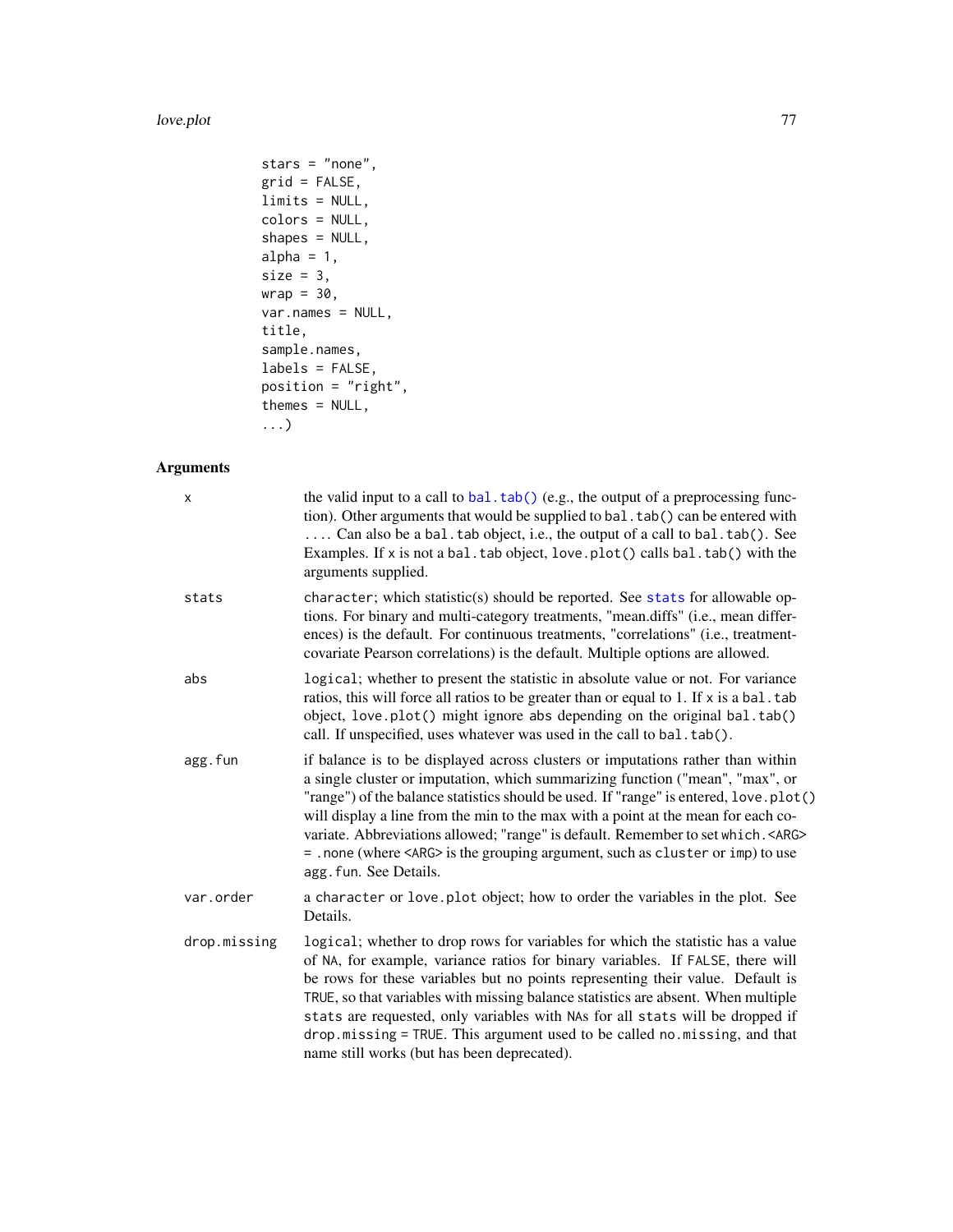<span id="page-77-0"></span>

| drop.distance | logical; whether to ignore the distance measure (if there are any) in plotting.                                                                                                                                                                                                                                                                                                                                                                                                                                                                              |
|---------------|--------------------------------------------------------------------------------------------------------------------------------------------------------------------------------------------------------------------------------------------------------------------------------------------------------------------------------------------------------------------------------------------------------------------------------------------------------------------------------------------------------------------------------------------------------------|
| thresholds    | numeric; an optional value to be used as a threshold marker in the plot. Should<br>be a named vector where each name corresponds to the statistic for which the<br>threshold is to be applied. See example at stats. If x is a bal. tab object and a<br>threshold was set in it (e.g., with thresholds), its threshold will be used unless<br>overridden using the threshold argument in love.plot.                                                                                                                                                          |
| line          | logical; whether to display a line connecting the points for each sample.                                                                                                                                                                                                                                                                                                                                                                                                                                                                                    |
| stars         | when mean differences are to be displayed, which variable names should have a<br>star (i.e., an asterisk) next to them. Allowable values are "none", "std" (for vari-<br>ables with mean differences that have been standardized), or "raw" (for variables<br>with mean differences that have not been standardized). If "raw", the x-axis title<br>will be "Standardized Mean Differences". Otherwise, it will be "Mean Differ-<br>ences". Ignored when mean difference are not displayed. See Details for an<br>explanation of the purpose of this option. |
| grid          | logical; whether gridlines should be shown on the plot. Default is FALSE.                                                                                                                                                                                                                                                                                                                                                                                                                                                                                    |
| limits        | numeric; the bounds for the x-axis of the plot. Must a (named) list of vectors of<br>length 2 in ascending order, one for each value of stats that is to have limits;<br>e.g., $list(m = c(-.2, .2))$ . If values exceed the limits, they will be plotted at<br>the edge.                                                                                                                                                                                                                                                                                    |
| colors        | the colors of the points on the plot. See 'Color Specification' at par() or the<br>ggplot2 aesthetic specifications page. The first value corresponds to the color<br>for the unadjusted sample, and the second color to the adjusted sample. If only<br>one is specified, it will apply to both. Defaults to the default ggplot2 colors.                                                                                                                                                                                                                    |
| shapes        | the shapes of the points on the plot. Must be one or two numbers between 1 and<br>25 or the name of a valid shape. See the ggplot2 aesthetic specifications page<br>for valid options. Values 15 to 25 are recommended. The first value corresponds<br>to the shape for the unadjusted sample, and the second color to the adjusted<br>sample. If only one is specified, it will apply to both. Defaults to 19 ("circle<br>filled").                                                                                                                         |
| alpha         | numeric; the transparency of the points. See scale_alpha().                                                                                                                                                                                                                                                                                                                                                                                                                                                                                                  |
| size          | numeric; the size of the points on the plot. Defaults to 3. In previous versions,<br>the size was scaled by a factor of 3. Now size corresponds directly to the size<br>$a$ aesthetic in $geom\_point()$ .                                                                                                                                                                                                                                                                                                                                                   |
| wrap          | numeric; the number of characters at which to wrap axis labels to the next line.<br>Defaults to 30. Decrease this if the axis labels are excessively long.                                                                                                                                                                                                                                                                                                                                                                                                   |
| var.names     | an optional object providing alternate names for the variables in the plot, which<br>will otherwise be the variable names as they are stored. This may be useful<br>when variables have ugly names. See Details on how to specify var.names.<br>var. names () can be a useful tool for extracting and editing the names from the<br>bal.tab object.                                                                                                                                                                                                          |
| title         | character; the title of the plot.                                                                                                                                                                                                                                                                                                                                                                                                                                                                                                                            |
| sample.names  | character; new names to be given to the samples (i.e., in place of "Unadjusted"<br>and "Adjusted"). For example, when matching it used, it may be useful to enter<br>c("Unmatched", "Matched").                                                                                                                                                                                                                                                                                                                                                              |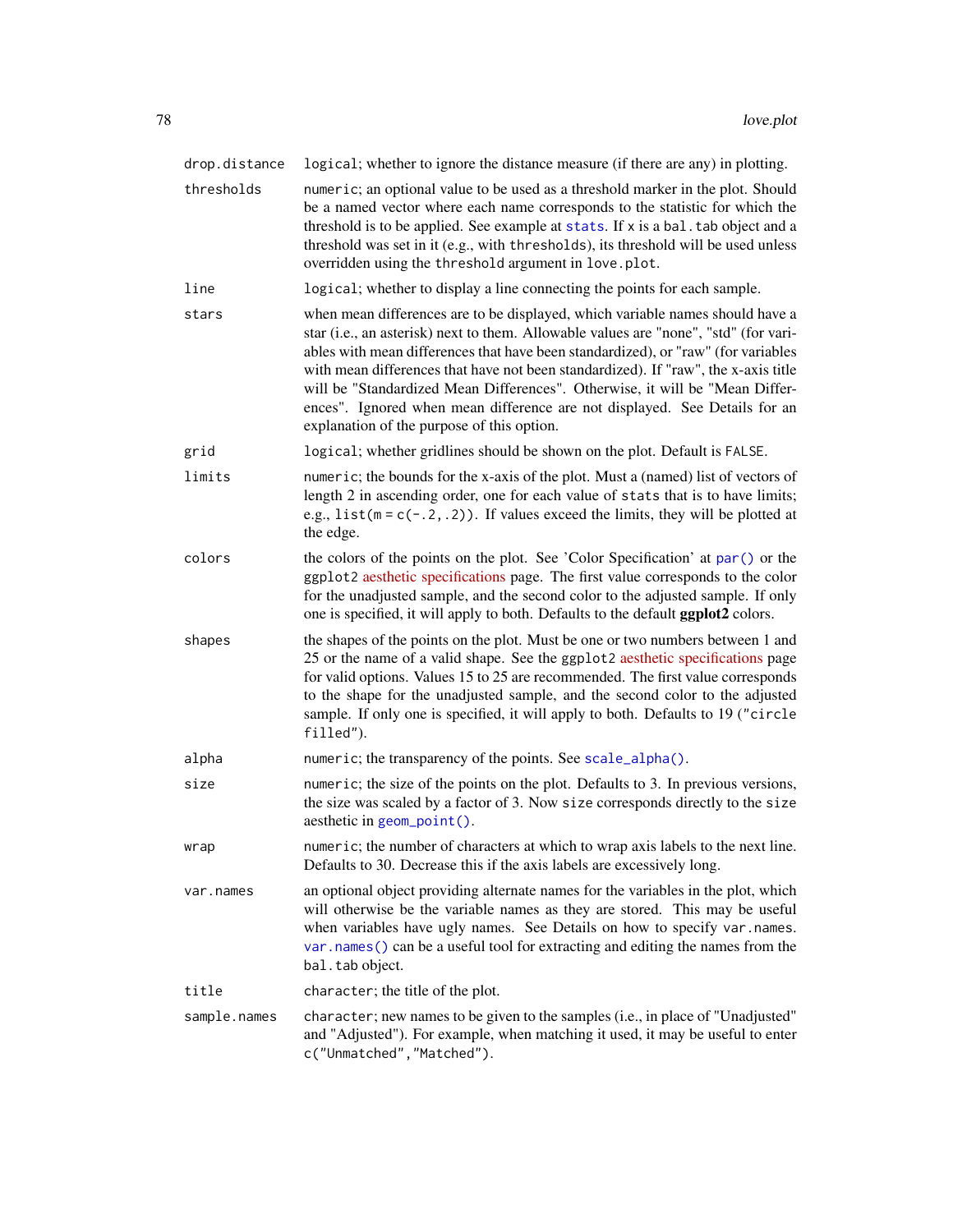<span id="page-78-0"></span>

| labels   | logical or character; labels to give the plots when multiple stats are re-<br>quested. If TRUE, the labels will be capital letters. Otherwise, must be a string<br>with the same length as stats. This can be useful when the plots are to be used<br>in an article.                                                                                                                                                                                                                                         |
|----------|--------------------------------------------------------------------------------------------------------------------------------------------------------------------------------------------------------------------------------------------------------------------------------------------------------------------------------------------------------------------------------------------------------------------------------------------------------------------------------------------------------------|
| position | the position of the legend. When stats has length 1, this can be any value that<br>would be appropriate as an argument to legend. position in theme(). When<br>stat has length greater than 1, can be one of "none", "left", "right", "bottom",<br>or "top".                                                                                                                                                                                                                                                 |
| themes   | an optional list of theme objects to append to each individual plot. Each entry<br>should be the output of a call to $\theta$ theme() in <b>ggplot2</b> . This is a way to customize<br>the individual plots when multiple stats are requested since the final output<br>is not a manipulable ggplot object. It can be used with length-1 stats, but it<br>probably makes more sense to just add the theme() call after love.plot().                                                                         |
|          | additional arguments passed to bal.tab() or options for display of the plot.<br>The following related arguments are currently accepted:                                                                                                                                                                                                                                                                                                                                                                      |
|          | use.grid whether to use arrangeGrob() in gridExtra to make the plot when<br>stats has length 1. See section Value.                                                                                                                                                                                                                                                                                                                                                                                           |
|          | disp. subclass whether to display individual subclasses if subclassification is<br>used. Overrides the disp. subclass option in the original bal.tab() call<br>if x is a bal. tab object.                                                                                                                                                                                                                                                                                                                    |
|          | star_char character; when stars are used, the character that should be the<br>"star" next to the starred variables. The default is " $*$ ". " $\uparrow$ " or " $\u$ 2020"<br>(i.e., dagger) might be appealing as well.                                                                                                                                                                                                                                                                                     |
|          | Additionally, any of the which. arguments used with clustered or multiply im-<br>puted data or longitudinal or multi-category treatments can be specified to dis-<br>play balance on selected groupings. Set to .none to aggregate across groups<br>(in which agg. fun comes into effect) and set to .all to view all groups. See<br>display_options for options, and see the vignette "Appendix 2: Using cobalt<br>with Clustered, Multiply Imputed, and Other Segmented Data" for details and<br>examples. |

## Details

love.plot can be used with clusters, imputations, and multi-category and longitudinal treatments in addition to the standard case. Setting the corresponding which. argument to .none will aggregate across that dimension. When aggregating, an argument should be specified to agg. fun referring to whether the mean, minimum ("min"), or maximum ("max") balance statistic or range ("range", the default) of balance statistics for each covariate should be presented in the plot. See the vignette "Appendix 2: Using cobalt with Clustered, Multiply Imputed, and Other Segmented Data" for examples.

With subclasses, balance will be displayed for the unadjusted sample and the aggregated subclassified sample. If disp.subclass is TRUE, each subclass will be displayed additionally as a number on the plot.

## Variable order using var.order

The order that the variables are presented in depends on the argument to var.order. If NULL, the default, they will be displayed in the same order as in the call to bal.tab(), which is the order of the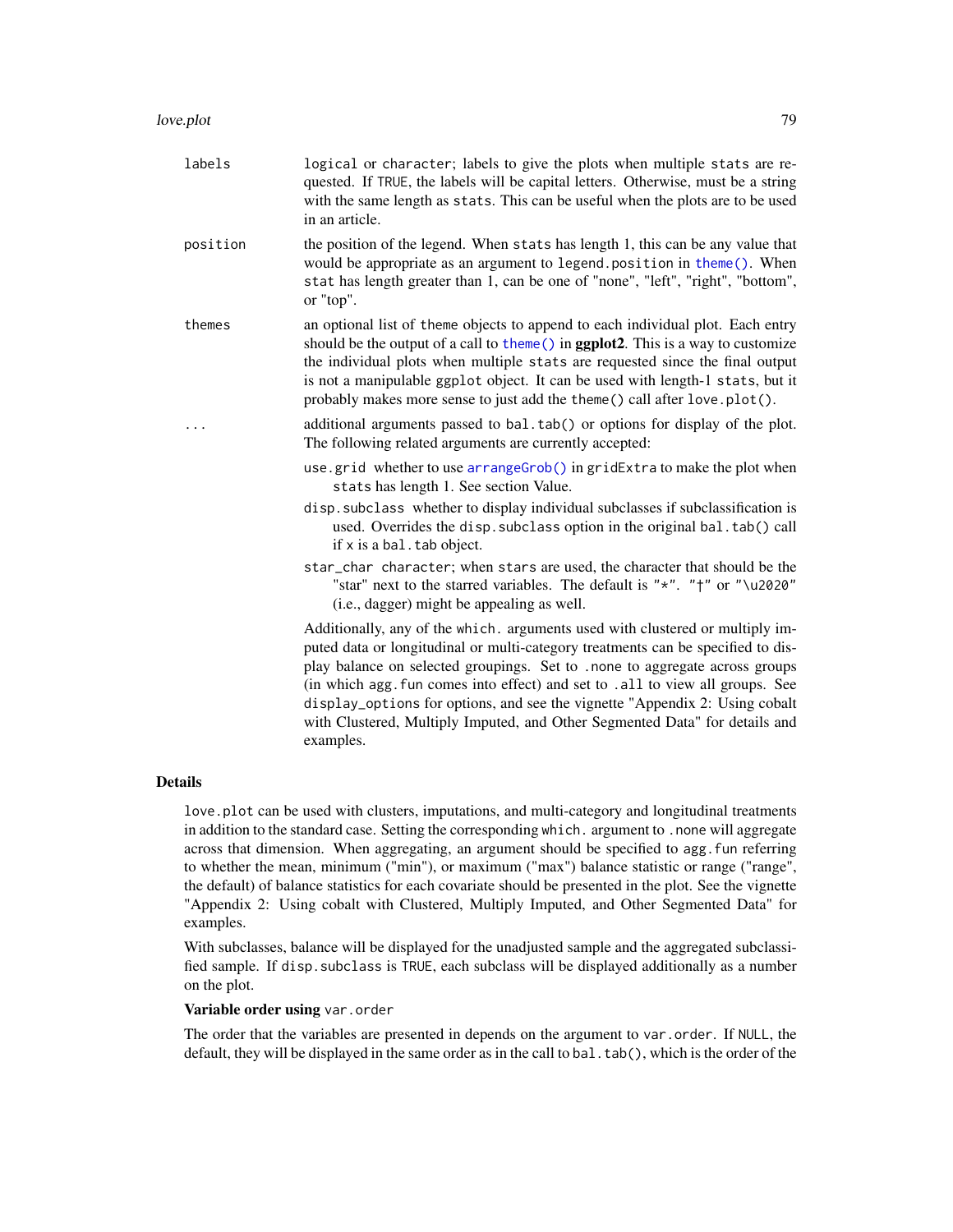<span id="page-79-0"></span>underlying data set. If "alphabetical", they will be displayed in alphabetical order. If "unadjusted", they will be ordered by the balance statistic of the unadjusted sample. To order by the values of the adjusted sample, "adjusted" can be supplied if only one set of weights (or subclasses) are specified; otherwise, the name of the set of weights should be specified.

If multiple stats are requested, the order will be determined by the first entry to stats (e.g., if both "mean.diffs" and "ks.statistics" are requested, and var.order = "unadjusted", the variables will be displayed in order of the unadjusted mean differences for both plots). If multiple plots are produced simultaneously (i.e., for individual clusters or imputations), var.order can only be NULL or "alphabetical".

If a love.plot object is supplied, the plot being drawn will use the variable order in the supplied love.plot object. This can be useful when making more than one plot and the variable order should be the same across plots.

#### Variable names using var.names

The default in love.plot is to present variables as they are named in the output of the call to bal.tab, so it is important to know this output before specifying alternate variable names when using var.names, as the displayed variable names may differ from those in the original data.

There are several ways to specify alternate names for presentation in the displayed plot using the var.names argument by specifying a list of old and new variable names, pairing the old name with the new name. You can do this in three ways: 1) use a vector or list of new variable names, with the names of the values the old variable names; 2) use a data frame with exactly one column containing the new variable names and the row names containing the old variable names; or 3) use a data frame with two columns, the first (or the one named "old") containing the old variable names and the second (or the one named "new") containing the new variable names. If a variable in the output from bal.tab() is not provided in the list of old variable names, love.plot() will use the original old variable name.

love.plot() can replace old variables names with new ones based on exact matching for the name strings or matching using the variable name components. For example, if a factor variable "X" with levels "a", "b", and "c" is displayed with love.plot(), the variables " $X_a$ ", " $X_b$ ", and "X\_c" will be displayed. You can enter replacement names for all three variables individually with var.names, or you can simply specify a replacement name for "X", and "X" will be replaced by the given name in all instances it appears, including not just factor expansions, but also polynomials and interactions in int = TRUE in the original bal.tab() call. In an interaction with another variable, say "Y", there are several ways to replace the name of the interaction term " $X_a$   $\star$  Y". If the entire string ("X\_a  $\star$  Y") is included in var. names, the entire string will be replaced. If "X\_a" is included in var.names, only it will be replaced (and it will be replaced everywhere else it appears). If "X" is included in var.names, only it will be replaced (and it will be replaced everywhere else it appears). See example at [var.names\(\)](#page-88-0).

## Stars and the x-axis label with mean differences

When mean differences are to be displayed, love.plot() attempts to figure out the appropriate label for the x-axis. If all mean differences are standardized, the x-axis label will be "Standardized Mean Differences". If all mean differences are raw (i.e., unstandardized), the x-axis label will be "Mean Differences". Otherwise, love.plot() turns to the stars argument. If "raw", the x-axis label will be "Standardized Mean Differences" (i.e., because un-starred variables have standardized mean differences displayed). If "std", the x-axis label will be "Mean Differences" (i.e., because unstarred variables have raw mean differences displayed). If "none", the x-axis label will be "Mean Differences" and a warning will be issued recommending the use of stars.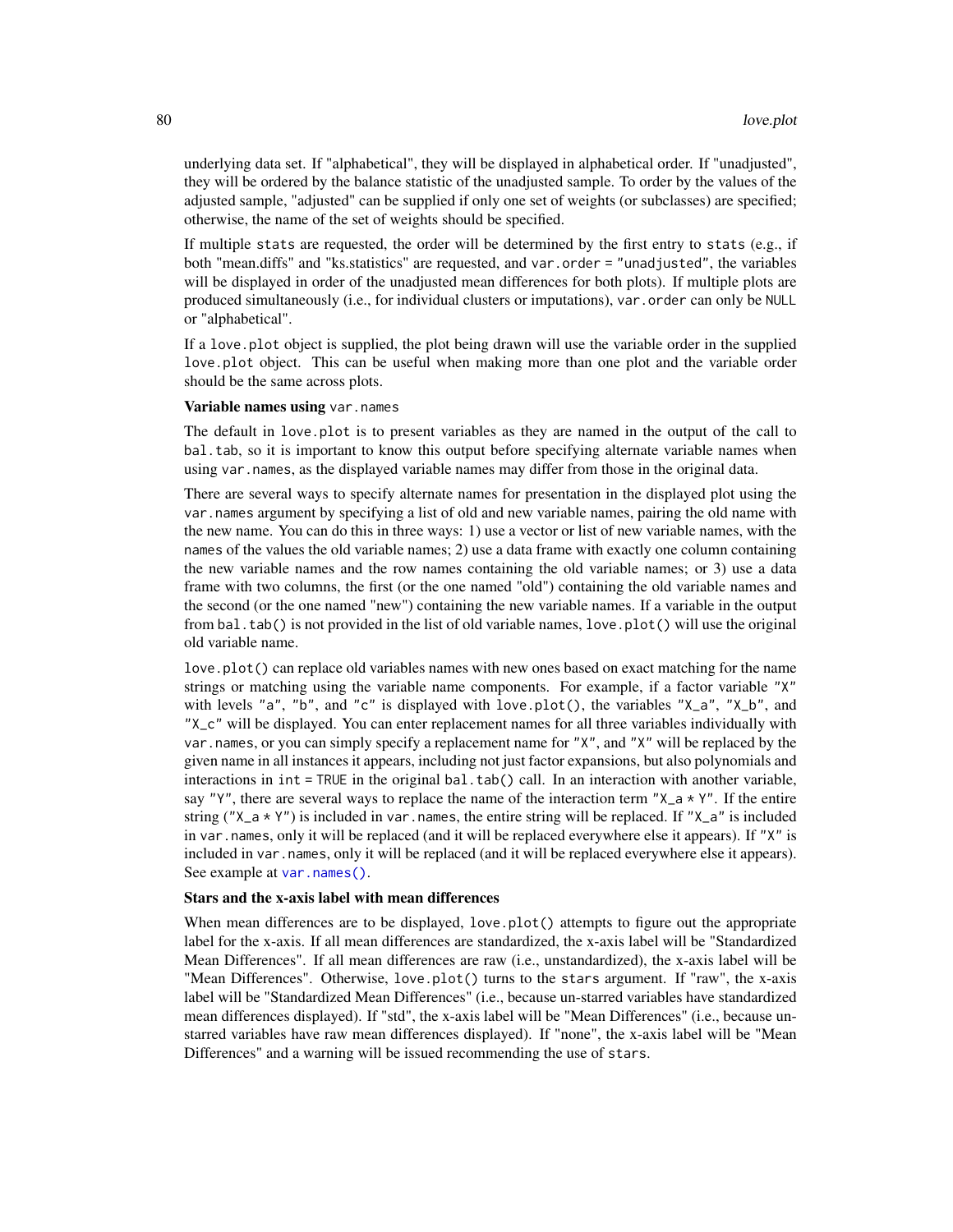#### <span id="page-80-0"></span>love.plot 81

The default is to display standardized mean differences for continuous variables, raw mean differences for binary variables, and no stars, so this warning will be issued in most default uses of love. plot(). The purpose of this is to correct behavior of previous versions of **cobalt** in which the default x-axis label was "Mean Differences", even when standardized mean differences were displayed, yielding a potentially misleading plot. This warning requires the user to think about what values are being displayed. The idea of using stars is that the user can, in a caption for the plot, explain that variables with an asterisk have standardized (or raw) mean differences display, in contrast to un-starred variables.

## Value

When only one type of balance statistic is requested, the returned object is a standard ggplot object that can be manipulated using ggplot2 syntax. This facilitates changing fonts, background colors, and features of the legend outside of what love.plot() provides automatically.

When more than one type of balance statistic is requested, the plot is constructed using [arrangeGrob\(\)](#page-0-0) in gridExtra, which arranges multiple plots and their shared legend into one plot. Because the output of arrangeGrob is a gtable object, its features cannot be manipulated in the standard way. Use the themes argument to change theme elements of the component plots. The original plots are stored in the "plots" attribute of the output object.

## Note

love.plot can also be called by using plot() or autoplot() on a bal.tab object. If used in this way, some messages may appear twice. It is recommended that you just use love.plot() instead.

#### Author(s)

Noah Greifer

#### See Also

[bal.tab\(\)](#page-5-0)

## Examples

```
library(WeightIt); data("lalonde", package = "cobalt")
## Propensity score weighting
w.out1 <- weightit(treat ~ age + educ + race +
                  married + nodegree + re74 + re75,
                  data = lalonde)
love.plot(w.out1, thresholds = c(m = .1), var.order = "unadjusted")
## Using alternate variable names
v <- data.frame(old = c("age", "educ", "race_black", "race_hispan",
                        "race_white", "married", "nodegree", "re74",
                        "re75", "distance"),
                new = c("Age", "Years of Education", "Black",
                        "Hispanic", "White", "Married", "No Degree",
```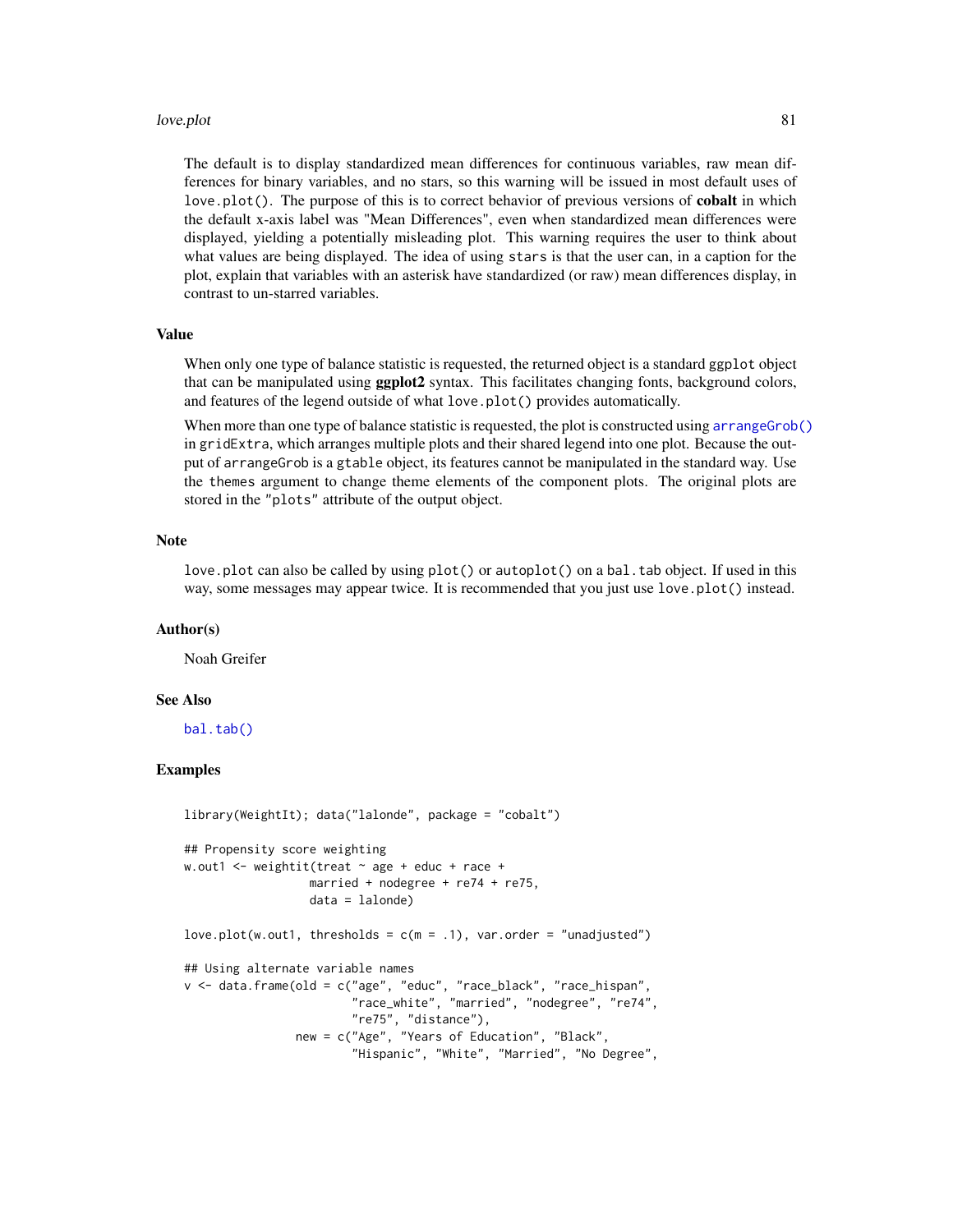```
"Earnings 1974", "Earnings 1975",
                        "Propensity Score"))
love.plot(w.out1, stats = m, threshold = .1,
         var.order = "unadjusted", var.names = v)
#Using multiple stats
love.plot(w.out1, stats = c("m", "ks"),thresholds = c(m = .1, ks = .05),
          var.order = "unadjusted", var.names = v, stars = "raw",
         position = "bottom", wrap = 20)
#Changing visual elements
love.plot(w.out1, thresholds = c(m = .1),
          var.order = "unadjusted", var.names = v, abs = TRUE,
          shapes = c("triangle filled", "circle"),
         colors = c("red", "blue"), line = TRUE,grid = FALSE, sample.names = c("Original", "Weighted"),
         stars = "raw", position = "top")
```
print.bal.tab *Print Results of a Call to* bal.tab()

## Description

Prints bal.tab() output in a clean way. Provides options for printing.

```
## S3 method for class 'bal.tab'
print(x,
      imbalanced.only,
      un,
      disp.bal.tab,
      disp.call,
      stats,
      disp.thresholds,
      disp,
      which.subclass,
      subclass.summary,
      which.imp,
      imp.summary,
      imp.fun,
      which.treat,
      multi.summary,
      which.time,
      msm.summary,
      which.cluster,
```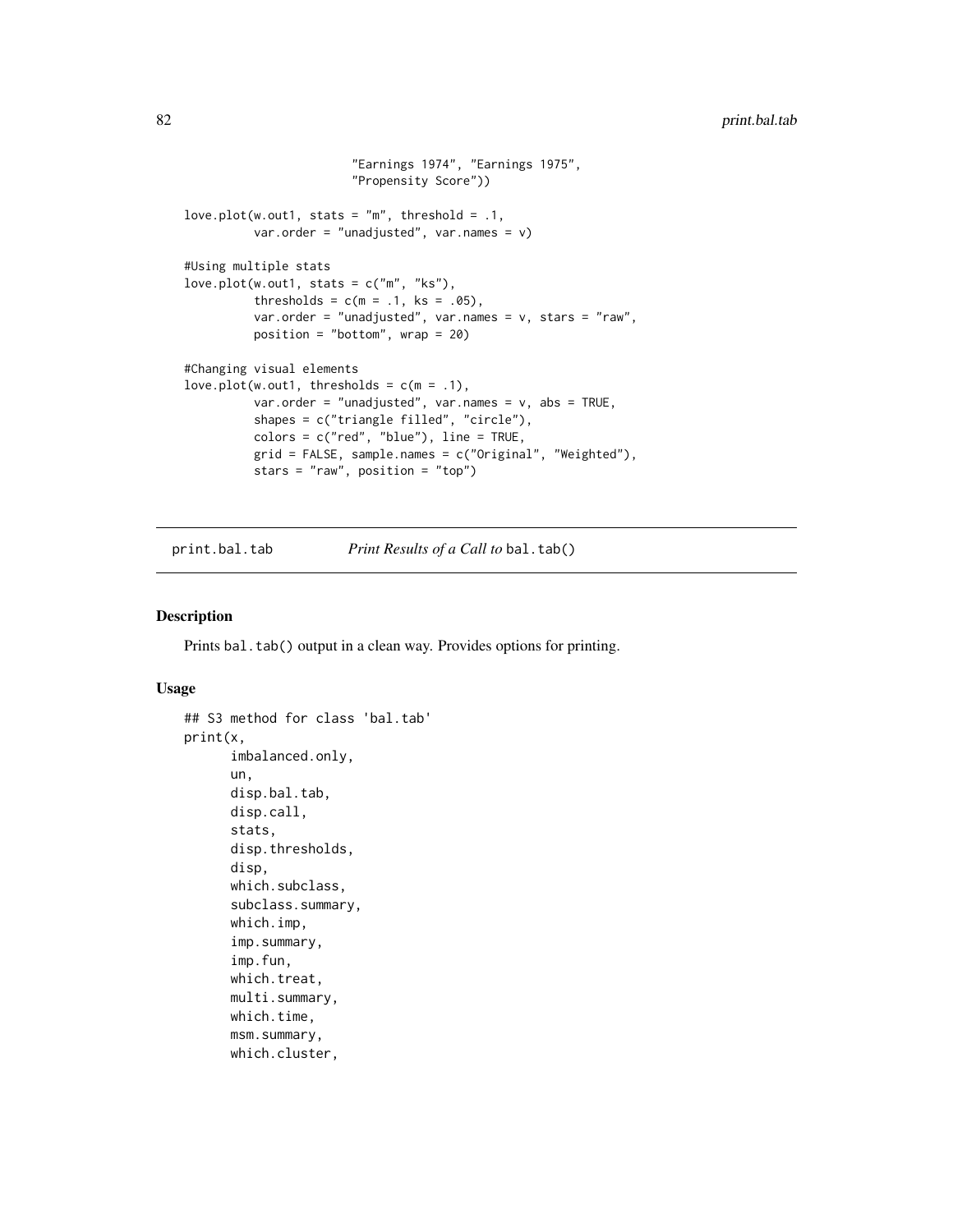```
cluster.summary,
cluster.fun,
digits = max(3, getOption("digits") - 3),...)
```
# Arguments

| Χ<br>imbalanced.only | a bal. tab object; the output of a call to bal. tab().                                                                                                                                                                                                                                                                                                                                                                                                                                                                                                                                                                                                                  |  |
|----------------------|-------------------------------------------------------------------------------------------------------------------------------------------------------------------------------------------------------------------------------------------------------------------------------------------------------------------------------------------------------------------------------------------------------------------------------------------------------------------------------------------------------------------------------------------------------------------------------------------------------------------------------------------------------------------------|--|
|                      | logical; whether to display only the covariates that failed to meet at least<br>one of balance thresholds. Depends only on whether threshold were initial<br>set in the call to bal.tab() and not on any arguments to print() (except<br>disp.bal.tab).                                                                                                                                                                                                                                                                                                                                                                                                                 |  |
| un                   | logical; whether to display balance values for the unadjusted sample. Ignored<br>(and set to TRUE) if no conditioning was performed.                                                                                                                                                                                                                                                                                                                                                                                                                                                                                                                                    |  |
| disp.bal.tab         | logical; whether to display the table of balance statistics. If FALSE, only other<br>values (e.g., the call, sample sizes, balance tallies, and maximum imbalances)<br>will be presented.                                                                                                                                                                                                                                                                                                                                                                                                                                                                               |  |
| disp.call            | logical; whether to display the function call for the input object, if any.                                                                                                                                                                                                                                                                                                                                                                                                                                                                                                                                                                                             |  |
| stats                | character; which statistic(s) should be reported. For binary or multi-category<br>treatments, the options are "mean.diffs" for mean differences (standardized or<br>not according the selected bal.tab() options), "variance.ratios" for variance<br>ratios, and "ks.statistics" for Kolmogorov-Smirnov statistics. "mean.diffs" is<br>the default. For continuous treatments, the only option is "correlations" for<br>treatment-covariate correlations. Multiple options are allowed. Abbreviations<br>allowed. Statistics that weren't requested in the original call to bal.tab() can-<br>not be requested with print () unless quick = FALSE in the original call. |  |
| disp.thresholds      |                                                                                                                                                                                                                                                                                                                                                                                                                                                                                                                                                                                                                                                                         |  |
|                      | logical; whether to display thresholds for each statistic for which thresholds<br>were originally requested in the call to bal.tab(). Should be a named logical<br>vector with names corresponding to the thresholds. For example, if thresholds<br>for mean differences were requested in $bal. tab()$ , set disp. thresholds = $c(m)$<br>= FALSE) to prevent them from being printed. If a statistic was prevented from<br>being displayed by another argument to print(), the thresholds will not be<br>displayed.                                                                                                                                                   |  |
| disp                 | character; which distribution summary statistics to display. Allowable options<br>include "means" and "sds". Statistics that weren't requested in the original call<br>to bal.tab() cannot be requested with $print()$ unless quick = FALSE in the<br>original call.                                                                                                                                                                                                                                                                                                                                                                                                    |  |
| which.subclass       | when used with subclassification, which subclass(es) to display. If NULL, all<br>subclasses will be displayed. If NA, no subclasses will be displayed. Otherwise,<br>can be a vector of subclass indices for which to display balance. To display the<br>subclasses requested in the original call to bal.tab(), omit this argument. See<br>bal.tab.subclass for details.                                                                                                                                                                                                                                                                                               |  |
| subclass.summary     |                                                                                                                                                                                                                                                                                                                                                                                                                                                                                                                                                                                                                                                                         |  |
|                      | logical; when used with subclassification, whether to display the subclass bal-<br>ance summary table. If which. subclass is NA, subclass. summary will be set<br>to TRUE. See bal. tab. subclass for details.                                                                                                                                                                                                                                                                                                                                                                                                                                                          |  |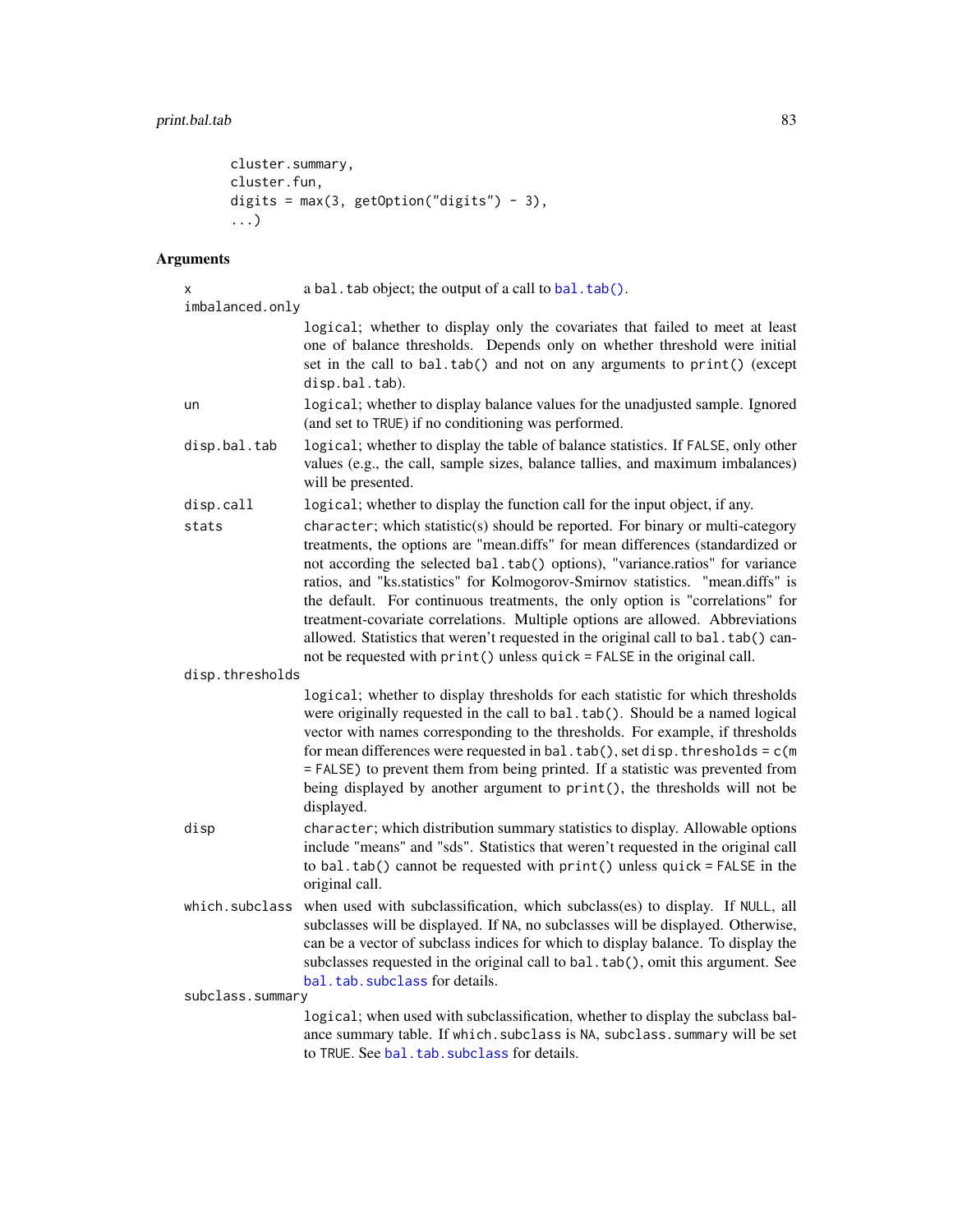<span id="page-83-0"></span>

| which.imp       | when used with multiply imputed data, which imputation(s) to display. If NULL,<br>all imputations will be displayed. If NA, no imputations will be displayed. Oth-<br>erwise, can be a vector of imputations numbers for which to display balance.<br>To display the imputations requested in the original call to bal. tab(), omit this<br>argument. See bal. tab. imp for details.                                                                |
|-----------------|-----------------------------------------------------------------------------------------------------------------------------------------------------------------------------------------------------------------------------------------------------------------------------------------------------------------------------------------------------------------------------------------------------------------------------------------------------|
| imp.summary     | logical; when used with multiply imputed data, whether to display the imputa-<br>tion summary table. If which. imp is NA, imp. summary will be set to TRUE. See<br>bal.tab.imp for details.                                                                                                                                                                                                                                                         |
| imp.fun         | character; when used with multiply imputed data, a character vector of func-<br>tions of balance statistics to display when displaying balance across imputations.<br>Can be "mean", "min", or "max". More than one are allowed. See bal.tab.imp<br>for details.                                                                                                                                                                                    |
| which.treat     | when used with multi-category treatments, which treatments to display. See<br>bal.tab.multi for details.                                                                                                                                                                                                                                                                                                                                            |
| multi.summary   | logical; when used with multi-category treatments, whether to display the bal-<br>ance summary table across pairwise comparisons. See bal.tab.multi for de-<br>tails.                                                                                                                                                                                                                                                                               |
| which.time      | when used with longitudinal treatments, which time periods to display if longi-<br>tudinal treatments are used. See bal. tab. msm for details.                                                                                                                                                                                                                                                                                                      |
| msm.summary     | logical; when used with longitudinal treatments, whether to display the bal-<br>ance summary table across time periods. See bal. tab. msm for details.                                                                                                                                                                                                                                                                                              |
| which.cluster   | when used with clustered data, which cluster(s) to display. If NULL, all clus-<br>ters will be displayed. If NA, no clusters will be displayed. Otherwise, can be<br>a vector of cluster names or numerical indices for which to display balance.<br>Indices correspond to the alphabetical order of cluster names. To display the<br>clusters requested in the original call to bal.tab(), omit this argument. See<br>bal.tab.cluster for details. |
| cluster.summary |                                                                                                                                                                                                                                                                                                                                                                                                                                                     |
|                 | logical; when used with clustered data, whether to display the cluster sum-<br>mary table. If which.cluster is NA, cluster.summary will be set to TRUE. See<br>bal.tab.cluster for details.                                                                                                                                                                                                                                                         |
| cluster.fun     | character; when used with clustered data, a character vector of functions of<br>balance statistics to display when displaying balance across clusters. Can be<br>"mean", "min", or "max". More than one are allowed. See bal.tab.cluster<br>for details.                                                                                                                                                                                            |
| digits          | the number of digits to display.                                                                                                                                                                                                                                                                                                                                                                                                                    |
| .               | further arguments passed to or from other methods.                                                                                                                                                                                                                                                                                                                                                                                                  |

## Details

Simply calling bal.tab() will print its results, but it can be useful to store the results into an object and print them again later, possibly with different print options specified. The print() function automatically dispatches the correct method for the bal.tab object given.

Any parameter used in bal.tab() for calculations, such as int, addl, or distance, cannot be used with print(); only those parameters listed above, those that solely determine printing options, can be used. To change computation options, a new call to bal.tab() must be performed.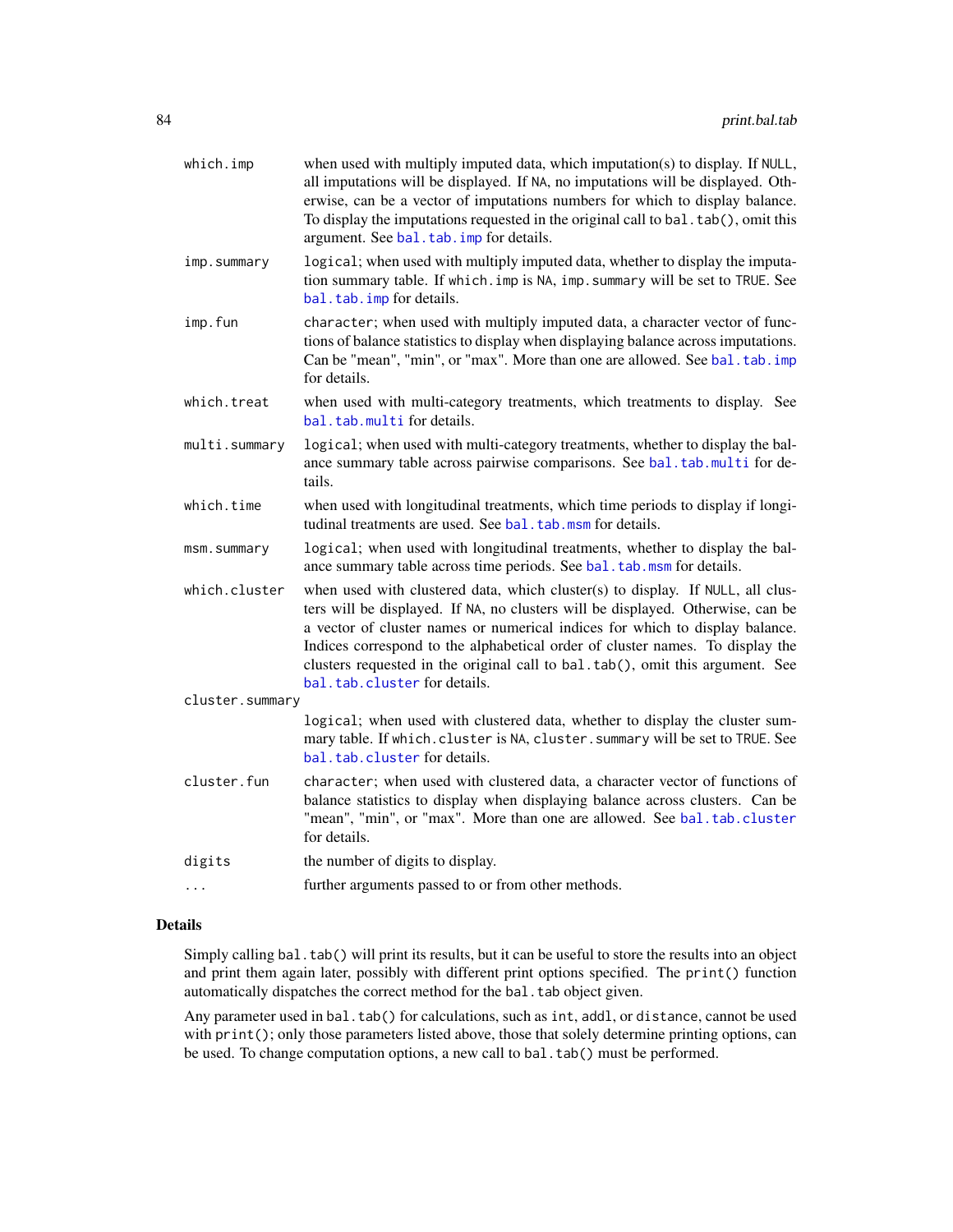## <span id="page-84-0"></span>set.cobalt.options 85

Prior versions of print() had separate methods for each bal.tab class. Now they are dispatched internally.

#### Note

Unless quick = FALSE in the original call to bal.tab() (which is not the default), some values may not be calculated, in which case using print() will not display these values even when requested. For example, if stats = "m" and quick = TRUE in the original call to bal.tab() (the default for both), setting stats = "ks" in print() will not print the KS statistics because they were not calculated.

## Author(s)

Noah Greifer

## See Also

[print\(\)](#page-0-0), [bal.tab\(\)](#page-5-0)

[display options](#page-68-0) for further information on some of these options.

## Examples

```
library(WeightIt); data("lalonde", package = "cobalt")
w.out \le - weightit(treat \sim age + educ + married + race + re74 + re75,
                  data = lalonde)
b \le bal.tab(w.out, stats = c("m", "v", "ks"),
             un = TRUE, v.threshold = 2)print(b, un = FALSE, stats = c("m", "v"),disp.thresholds = c(v = FALSE))
```
set.cobalt.options *Set and Get Options in* cobalt

#### Description

Makes it easier to set **cobalt** options. set.cobalt.[options\(\)](#page-0-0) is essentially a wrapper for options() but performs several checks, and get.cobalt.options() is essentially a wrapper for [getOption\(\)](#page-0-0).

```
set.cobalt.options(..., default = FALSE)
get.cobalt.options(...)
```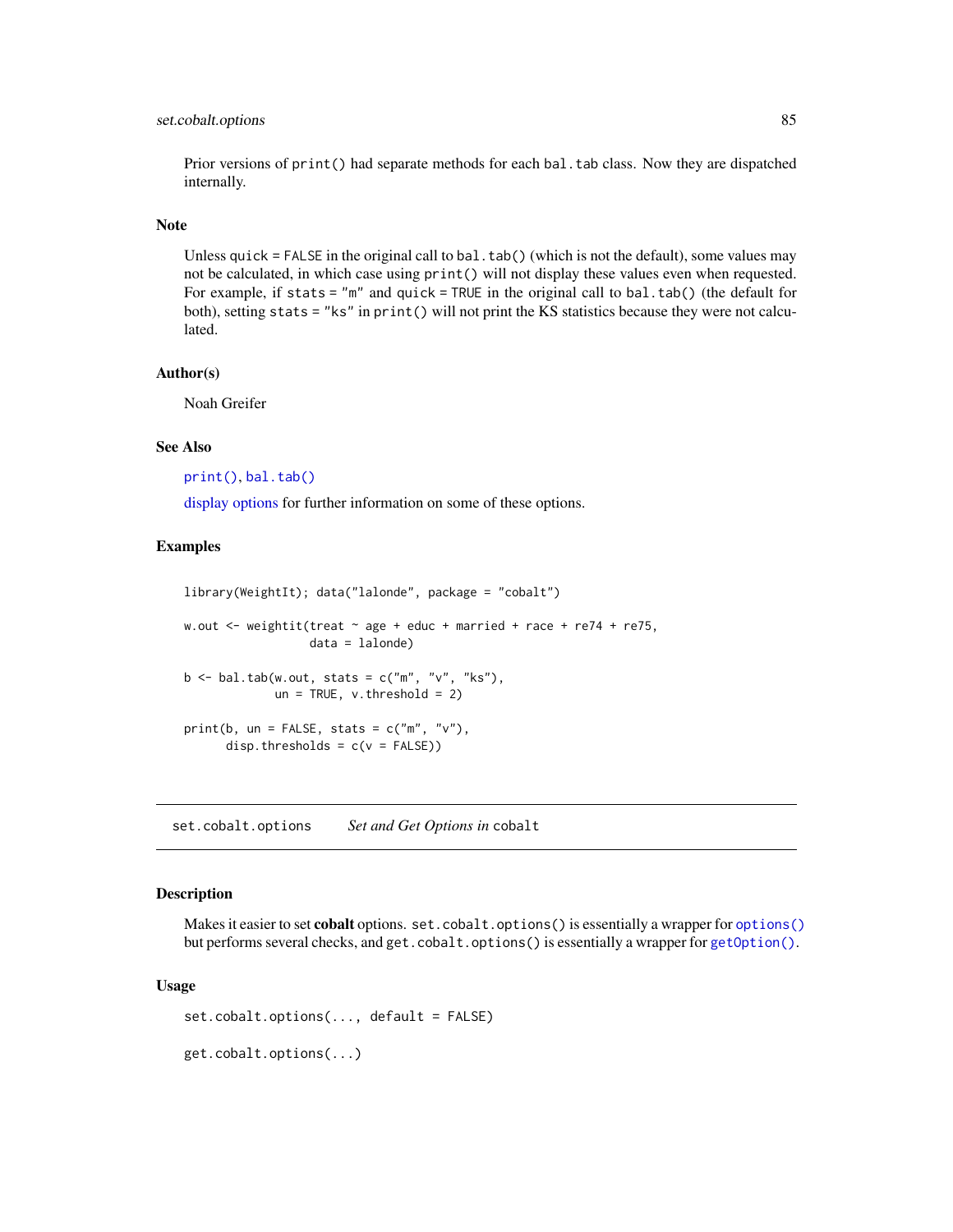#### <span id="page-85-0"></span>Arguments

| $\cdot$ $\cdot$ $\cdot$ | For set. cobalt. options (), bal. tab() parameters and the values they should<br>take. These should be the name of the parameter in bal. tab() without "cobalt_"<br>preceding them. See examples. If any values are NULL, the corresponding op-<br>tions will be set back to their defaults. |
|-------------------------|----------------------------------------------------------------------------------------------------------------------------------------------------------------------------------------------------------------------------------------------------------------------------------------------|
|                         | For get. cobalt. options (), one or more strings containing the name of a pa-<br>rameter option to be retrieved. See examples. If empty, all available options and<br>their values will be returned.                                                                                         |
| default                 | if TRUE, sets all <b>cobalt</b> options not named in $\ldots$ to their default values.                                                                                                                                                                                                       |

## Details

When an option is set to NULL, it is set to its default value. The defaults are not displayed but are listed on the help pages where they appear. Most options correspond to display options, which can be accessed [here.](#page-68-0) Some others (e.g., continous and binary) are described on the [bal.tab\(\)](#page-5-0) help page.

## See Also

[options\(\)](#page-0-0)

[display\\_options](#page-68-0) for some arguments that can be set via options.

## Examples

```
# Set un to be TRUE to always display unadjusted
# balance measures and set binary to "std" to
# produce standardized mean differences for
# binary variables.
set.cobalt.options(un = TRUE, binary = "std")
# Note: the above is equivalent to:
# options(cobalt_un = TRUE, cobalt_binary = "std")
# but performs some additional checks
get.cobalt.options("un", "binary")
# Note: the above is equivalent to:
# getOption("cobalt_un")
# getOption("cobalt_binary")
# Return all cobalt options to their defaults
set.cobalt.options(default = TRUE)
# View all available options
get.cobalt.options()
```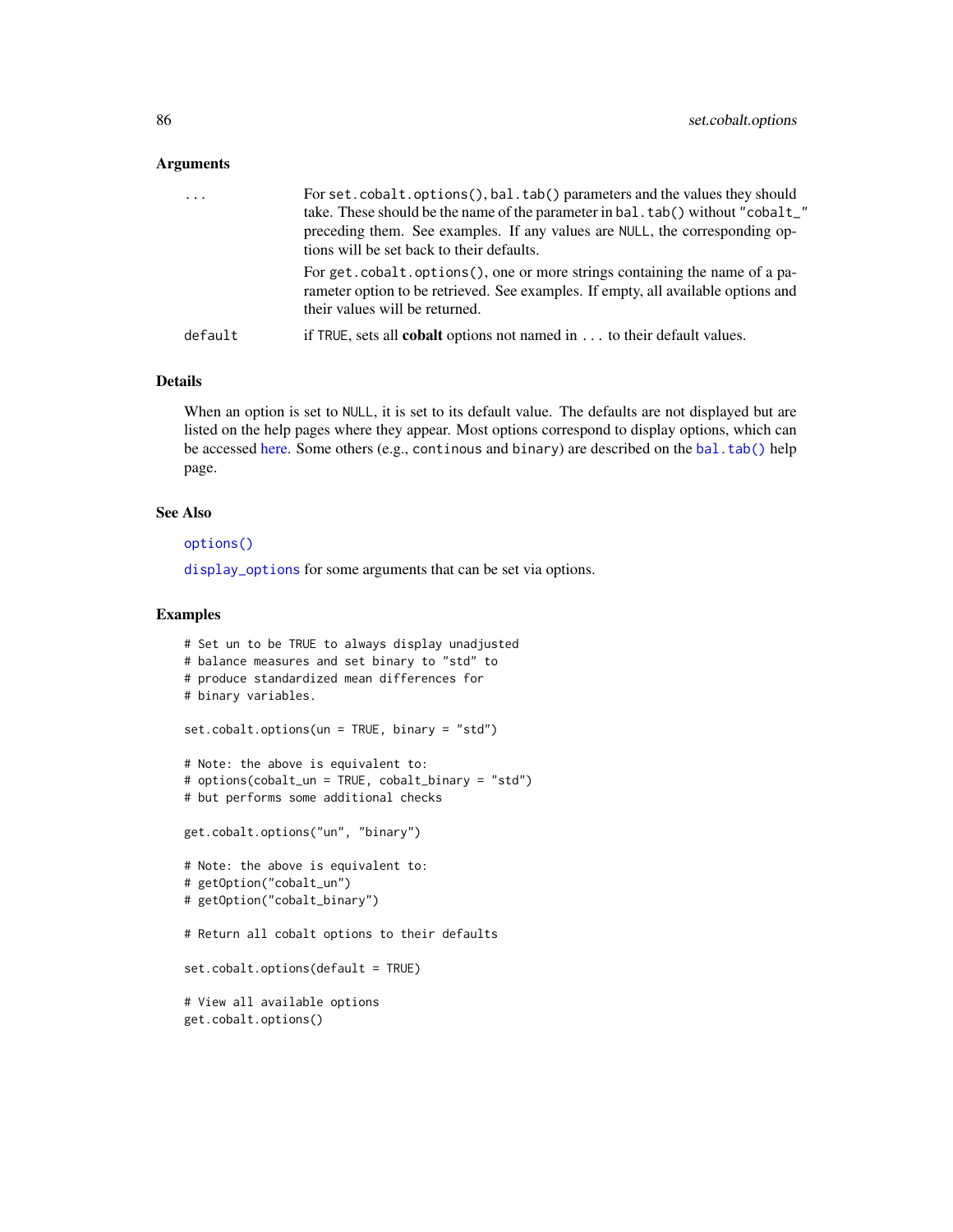<span id="page-86-0"></span>

## Description

splitfactor() splits factor variables into dummy (0/1) variables. This can be useful when functions do not process factor variables well or require numeric matrices to operate. unsplitfactor() combines dummy variables into factor variables, undoing the operation of splitfactor().

## Usage

| splitfactor(data, var.name, drop.level = NULL,         |  |
|--------------------------------------------------------|--|
| $drop.first = TRUE, drop.singleton = FALSE,$           |  |
| drop.na = TRUE, sep = $"$ _", replace = TRUE,          |  |
| $split. with = NULL, check = TRUE)$                    |  |
|                                                        |  |
| $unsplitfactor(data, var.name, dropped. level = NULL,$ |  |
| dropped.na = TRUE, sep = $"$ _",                       |  |
| $replace = TRUE$ )                                     |  |

## Arguments

| data       | A data. frame containing the variables to be split or unsplit. In splitfactor(),<br>can be a factor variable to be split.                                                                                                                                                                                                                                                                          |
|------------|----------------------------------------------------------------------------------------------------------------------------------------------------------------------------------------------------------------------------------------------------------------------------------------------------------------------------------------------------------------------------------------------------|
| var.name   | For splitfactor(), the names of the factor variables to split. If not specified,<br>will split all factor variables in data. If data is a factor, the stem for each of the<br>new variables to be created. For unsplitfactor(), the name of the previously<br>split factor. If not specified and data is the output of a call to splitfactor(),<br>all previously split variables will be unsplit. |
| drop.level | The name of a level of var, name for which to drop the dummy variable. Only<br>works if there is only one variable to be split.                                                                                                                                                                                                                                                                    |
| drop.first | Whether to drop the first dummy created for each factor. If "if2", will only drop<br>the first category if the factor has exactly two levels. The default is to always<br>drop the first dummy (TRUE).                                                                                                                                                                                             |
|            | drop. singleton Whether to drop a factor variable if it only has one level.                                                                                                                                                                                                                                                                                                                        |
| drop.na    | If NAs are present in the variable, how to handle them. If TRUE, no new dummy<br>will be created for NA values, but all created dummies will have NA where the<br>original variable was NA. If FALSE, NA will be treated like any other factor level,<br>given its own column, and the other dummies will have a value of 0 where the<br>original variable is NA.                                  |
| sep        | A character separating the the stem from the value of the variable for each<br>dummy. For example, for "race_black", sep = $"$ _".                                                                                                                                                                                                                                                                 |
| replace    | Whether to replace the original variable(s) with the new variable(s) (TRUE) or<br>the append the newly created variable(s) to the end of the data set (FALSE).                                                                                                                                                                                                                                     |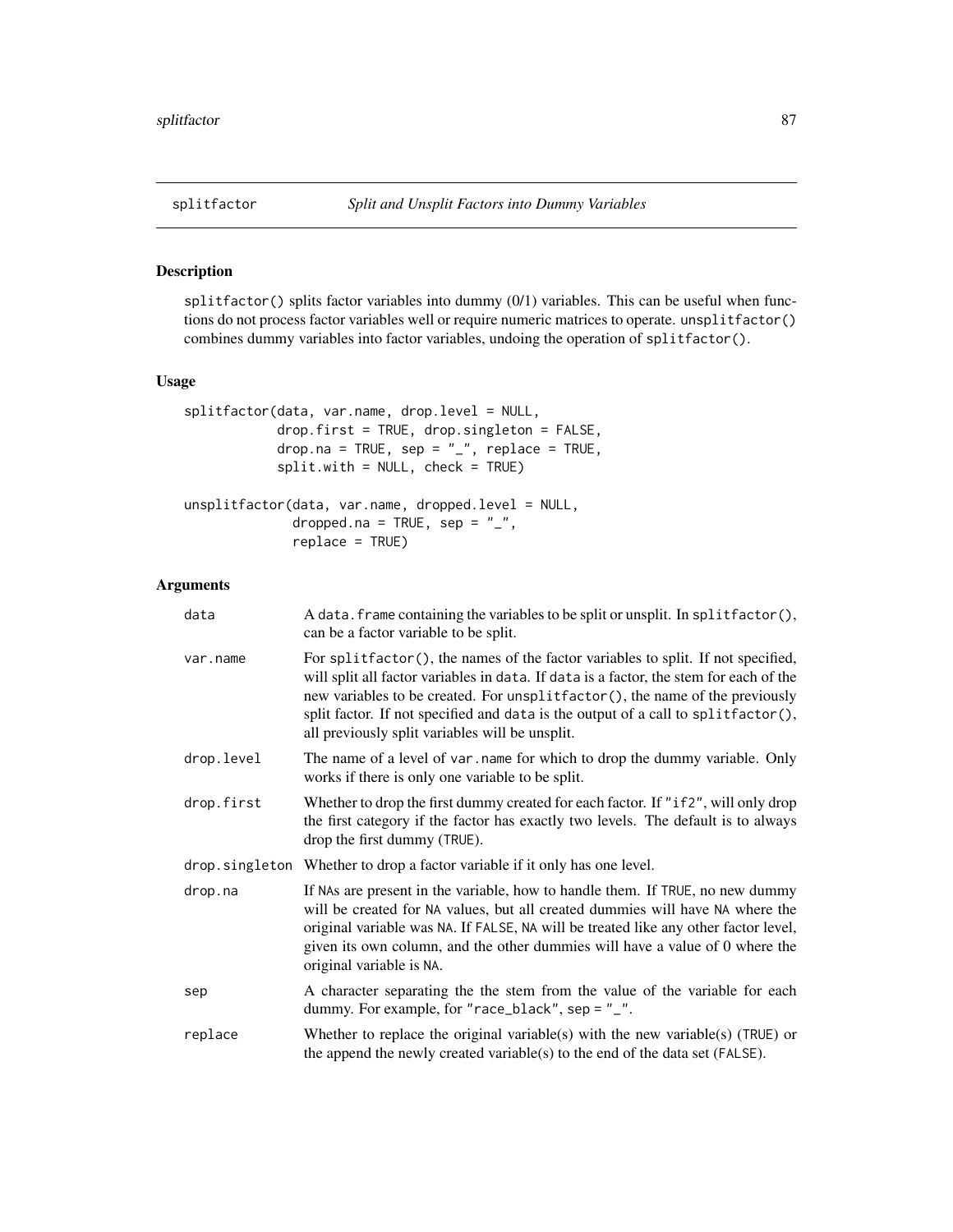<span id="page-87-0"></span>

| split.with    | A list of vectors or factors with lengths equal to the number of columns of data<br>that are to be split in the same way data is. See Details.                                                                                                                                                                                                                                                                                                                                                                            |
|---------------|---------------------------------------------------------------------------------------------------------------------------------------------------------------------------------------------------------------------------------------------------------------------------------------------------------------------------------------------------------------------------------------------------------------------------------------------------------------------------------------------------------------------------|
| check         | Whether to make sure the variables specified in var, name are actually factor<br>(or character) variables. If splitting non-factor (or non-character) variables into<br>dummies, set check = FALSE. If check = FALSE and data is a data. frame, an<br>argument to var. name must be specified.                                                                                                                                                                                                                            |
| dropped.level | The value of each original factor variable whose dummy was dropped when the<br>variable was split. If left empty and a dummy was dropped, the resulting factor<br>will have the value NA instead of the dropped value. There should be one entry<br>per variable to unsplit. If no dummy was dropped for a variable, an entry is still<br>required, but it will be ignored.                                                                                                                                               |
| dropped.na    | If TRUE, will assume that NAs in the variables to be unsplit correspond to NA in the<br>unsplit factor (i.e., that drop. $na = TRUE$ was specified in split. factor()). If<br>FALSE, will assume there is a dummy called "var.name_stem_NA" (e.g., "x_NA")<br>that contains 1s where the unsplit factor should be NA (i.e., that drop, $na = FALSE$<br>was specified in split. factor (). If NAs are stored in a different column with<br>the same stem, e.g., "x_miss", that name (e.g., "miss") can be entered instead. |

## Details

If there are NAs in the variable to be split, the new variables created by splitfactor() will have NA where the original variable is NA.

When using unsplitfactor() on a data.frame that was generated with splitfactor(), the arguments dropped.na, and sep are unnecessary.

If split.with is supplied, the elements will be split in the same way data is. For example, if data contained a 4-level factor that was to be split, the entries of split.with at the same index as the factor and would be duplicated so that resulting entries will have the same length as the number of columns of data after being split. The resulting values are stored in the "split.with" attribute of the output object. See Examples.

## Value

For splitfactor(), a data.frame containing the original data set with the newly created dummies. For unsplitfactor(). a data. frame containing the original data set with the newly created factor variables.

## See Also

```
model.matrix()
```
#### Examples

```
data("lalonde", package = "cobalt")
lalonde.split <- splitfactor(lalonde, "race",
                           replace = TRUE,
                           drop.first = TRUE)
# A data set with "race_hispan" and "race_white" instead
```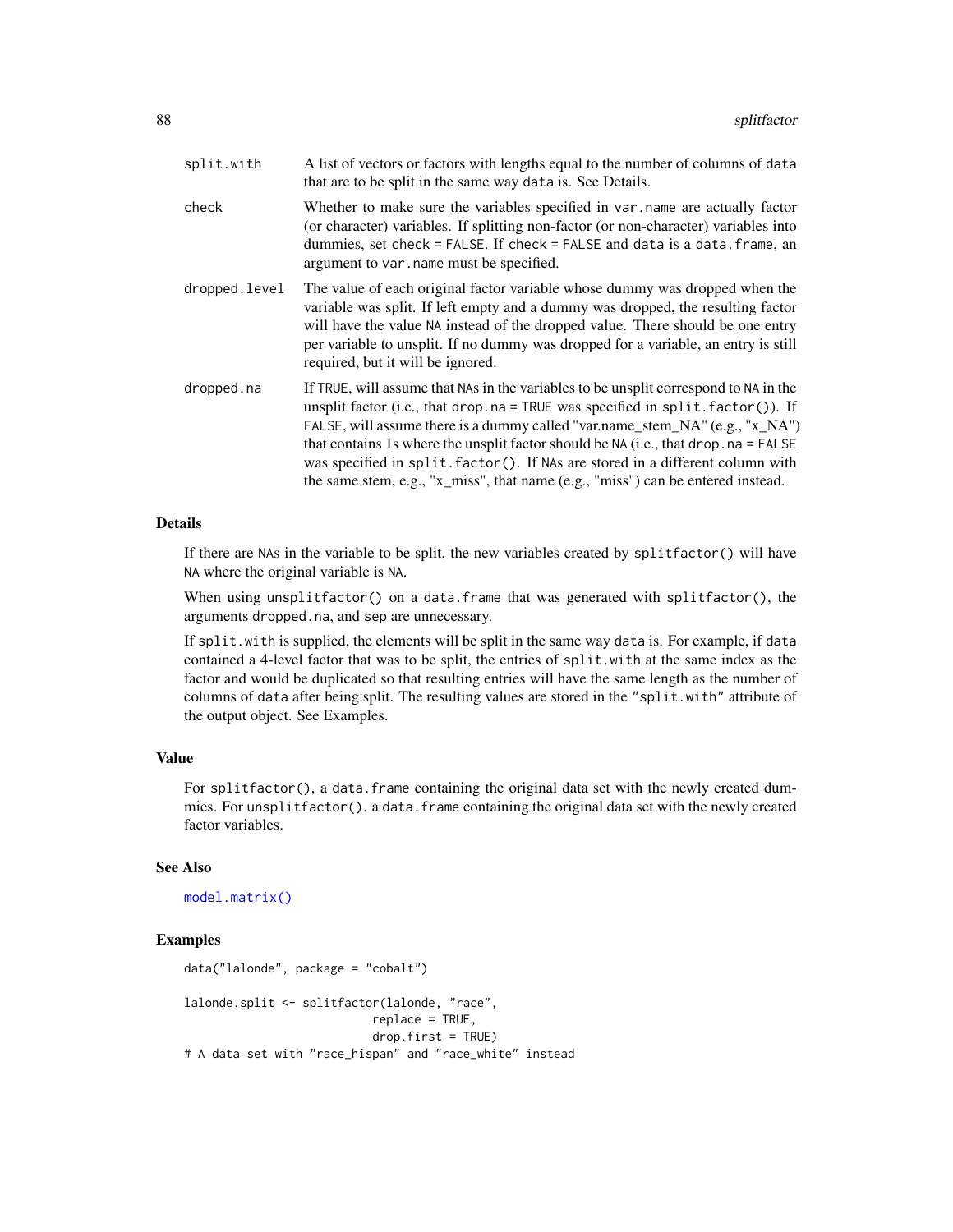#### <span id="page-88-1"></span>var.names 89

```
# of "race".
lalonde.unsplit <- unsplitfactor(lalonde.split, "race",
                        replace = TRUE,
                        dropped.level = "black")
all.equal(lalonde, lalonde.unsplit) #TRUE
# Demonstrating the use of split.with:
to.split <- list(letters[1:ncol(lalonde)],
                 1:ncol(lalonde))
lalonde.split <- splitfactor(lalonde, split.with = to.split,
                             drop.first = FALSE)
attr(lalonde.split, "split.with")
```
<span id="page-88-0"></span>var.names *Extract Variable Names from* bal.tab *Objects*

## Description

This function extracts variable names from a bal. tab object for use in specifying alternate variable names in [love.plot\(\)](#page-75-0). Optionally, a file can be written for easy editing of names.

## Usage

```
var.names(b,
          type,
          file = NULL,
          minimal = FALSE)
```
#### Arguments

| b       | a bal. tab object; the output of a call to bal. $tab()$ .                                                                                                       |
|---------|-----------------------------------------------------------------------------------------------------------------------------------------------------------------|
| type    | the type of output desired. Can either be "df" for a data. frame or "vec" for a<br>named vector. See "Value". The default is "vec" unless file is not NULL.     |
| file    | optional; a file name to save the output if type = " $df$ ". See write.csv(), which<br>var name calls. Must end in .csv.                                        |
| minimal | whether the output should contain all variable names (i.e., all rows that appear<br>the output of bal. tab()) or just the unique base variables. See "Details". |

## Details

The goal of the function is to make supplying new variable names to the var.names argument in [love.plot\(\)](#page-75-0) easier. Rather than manually creating a vector or data.frame with all the variable names that one desires to change, one can use var.names() to extract variable names from a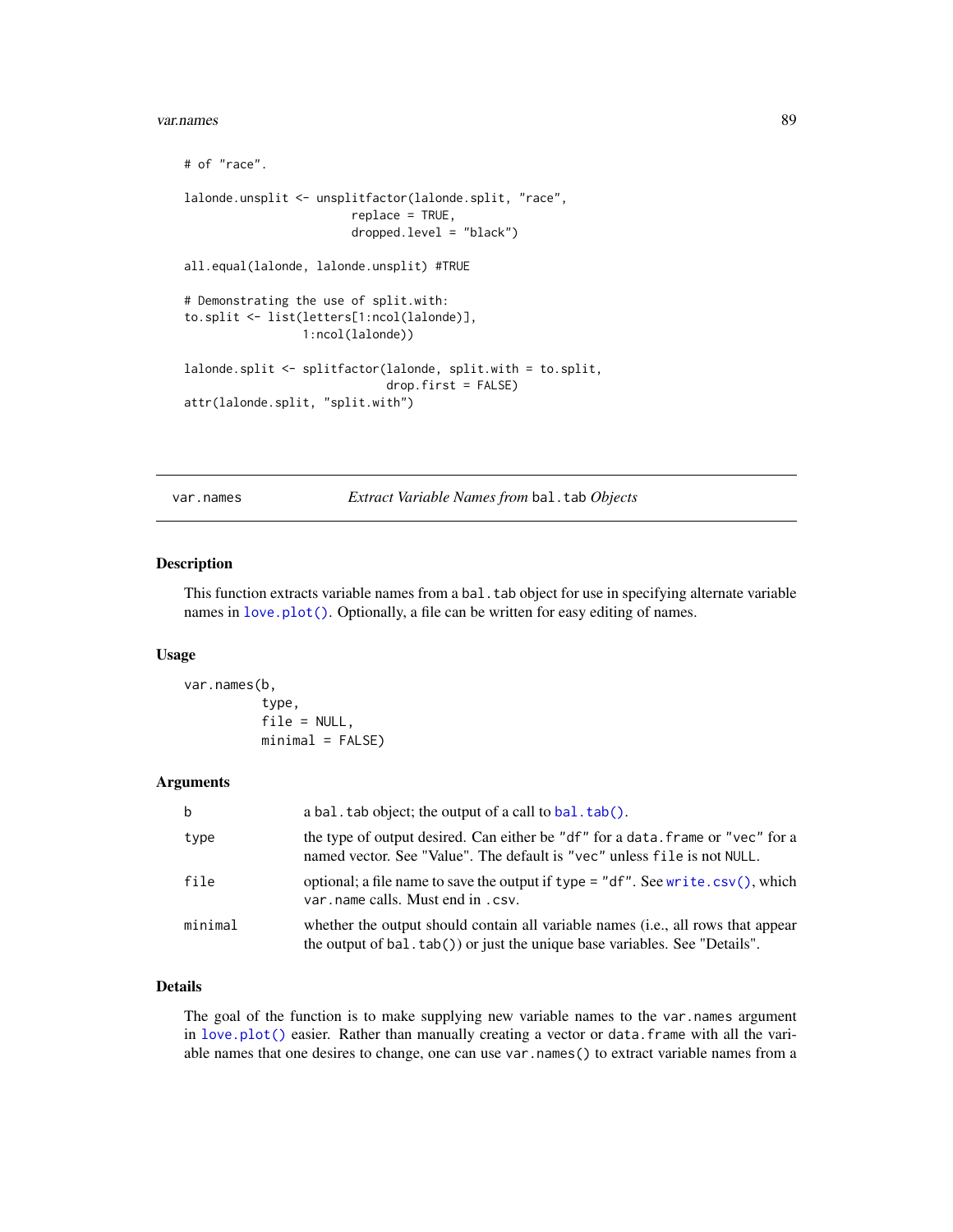bak.tab object and edit the output. Importantly, the output can be saved to a CSV file, which can be easily edited and read back into  $\overline{R}$  for use in love.plot(), as demonstrated in the Example.

When minimal = TRUE, only a minimal set of variables will be output. For example, if the variables analyzed in bal.tab() are age, race, and married, and int = TRUE in bal.tab(), many variables will appear in the output, including expansions of the factor variables, the polynomial terms, and the interactions. Rather than renaming all of these variables individually, one can rename just the three base variables, and all variables that arise from them will be accordingly renamed. Setting minimal = TRUE requests only these base variables.

## Value

If type = "vec", a character vector the the variable names both as the names and the entries.

If type =  $"df", a data frame with two columns called "old" and "new", each with the variables$ as the entries.

If file is not NULL, the output will be returned invisibly.

## Note

Not all programs can properly read the Unicode characters for the polynomial terms when requested. These may appear strange in, e.g., Excel, but R will process the characters correctly.

#### Examples

```
data(lalonde, package = "cobalt")
b1 \le - bal.tab(treat \sim age + race + married, data = lalonde,
             int = TRUE)
v1 <- var.names(b1, type = "vec", minimal = TRUE)
v1["age"] <- "Age (Years)"
v1["race"] <- "Race/Eth"
v1["married"] <- "Married"
love.plot(b1, var.names = v1)## Not run:
b2 \le - bal.tab(treat \sim age + race + married + educ + nodegree +
              re74 + re75 + I(re74==0) + I(re75==0),data = lalonde)
var.names(b2, file = "varnames.csv")
##Manually edit the CSV (e.g., in Excel), then save it.
v2 <- read.csv("varnames.csv")
love.plot(b2, var.names = v2)
```
## End(Not run)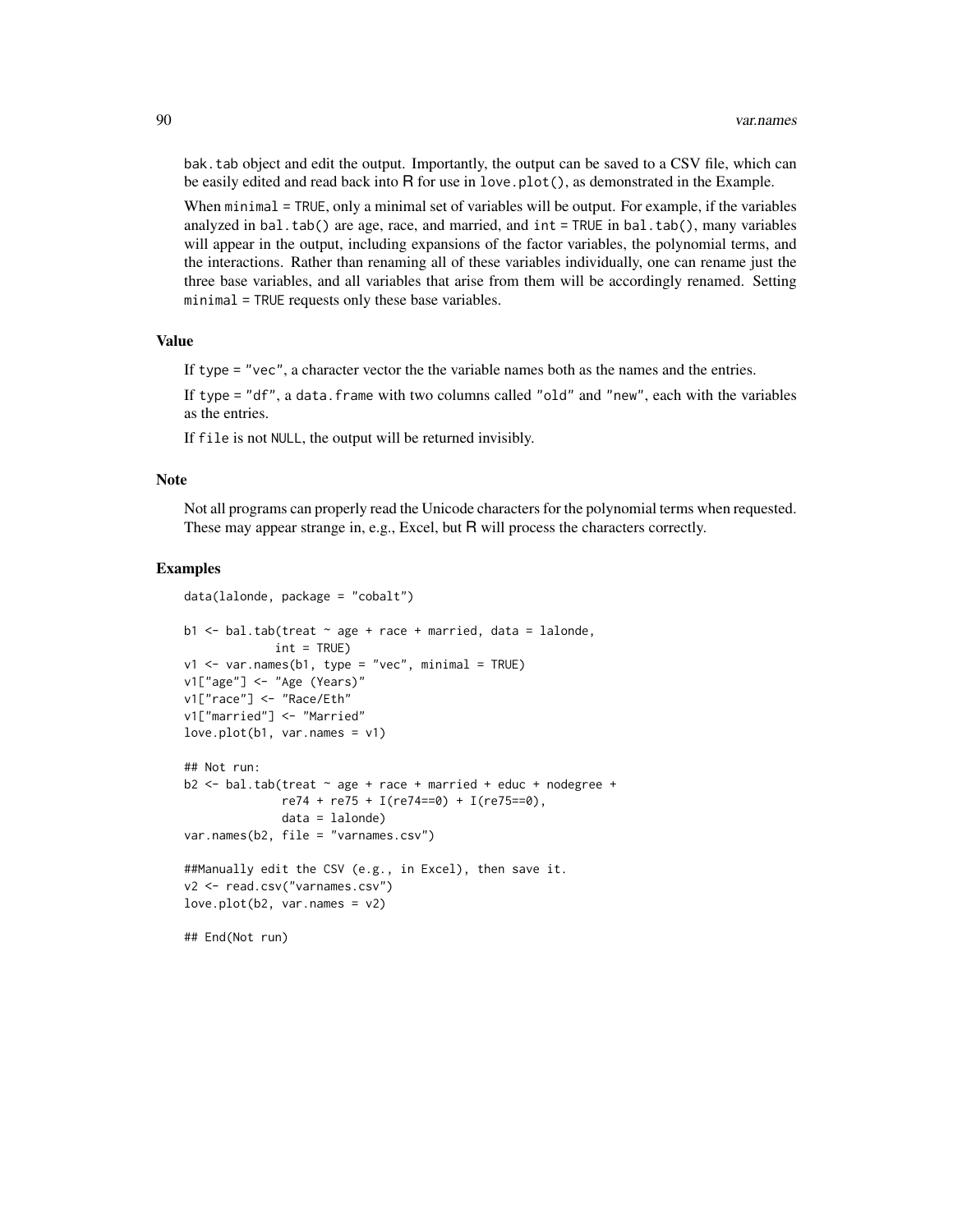# **Index**

∗ datasets lalonde, [75](#page-74-0) ∗ plots bal.plot, [2](#page-1-0) love.plot, [76](#page-75-1) ∗ support functions Balance Summary, [55](#page-54-0) f.build, [72](#page-71-0) get.w, [73](#page-72-0) set.cobalt.options, [85](#page-84-0) splitfactor, [87](#page-86-0) var.names, [89](#page-88-1) ∗ tables bal.tab, [6](#page-5-1) bal.tab.CBPS, [11](#page-10-0) bal.tab.cem.match, [15](#page-14-0) bal.tab.default, [18](#page-17-0) bal.tab.df.formula, [21](#page-20-0) bal.tab.df.formula.list, [26](#page-25-0) bal.tab.Match, [30](#page-29-0) bal.tab.matchit, [35](#page-34-0) bal.tab.mimids, [38](#page-37-0) bal.tab.ps, [42](#page-41-0) bal.tab.sbw, [47](#page-46-0) bal.tab.weightit, [50](#page-49-0) class-bal.tab.cluster, [61](#page-60-1) class-bal.tab.imp, [63](#page-62-1) class-bal.tab.msm, [64](#page-63-1) class-bal.tab.multi, [65](#page-64-1) alist(), *[72](#page-71-0)* arrangeGrob(), *[79](#page-78-0)*, *[81](#page-80-0)* bal.plot, [2](#page-1-0) bal.tab, [6](#page-5-1) bal.tab(), *[3](#page-2-0)*, *[5,](#page-4-0) [6](#page-5-1)*, *[14](#page-13-0)*, *[17](#page-16-0)*, *[19,](#page-18-0) [20](#page-19-0)*, *[25](#page-24-0)*, *[34](#page-33-0)*, *[38](#page-37-0)*, *[41](#page-40-0)*, *[46](#page-45-0)*, *[49](#page-48-0)*, *[53,](#page-52-0) [54](#page-53-1)*, *[56](#page-55-0)*, *[60–](#page-59-0)[65](#page-64-1)*, *[67–](#page-66-1)[69](#page-68-1)*, *[72](#page-71-0)*, *[74](#page-73-0)*, *[77](#page-76-0)*, *[81](#page-80-0)*, *[83](#page-82-0)*, *[85,](#page-84-0) [86](#page-85-0)*, *[89](#page-88-1)* bal.tab() base methods, *[29](#page-28-0)* bal.tab.CBMSM *(*bal.tab.CBPS*)*, [11](#page-10-0)

bal.tab.CBPS, [11](#page-10-0) bal.tab.CBPS(), *[7](#page-6-0)* bal.tab.cem.match, [15](#page-14-0) bal.tab.cem.match(), *[7](#page-6-0)* bal.tab.cluster, *[9](#page-8-0)*, *[13,](#page-12-0) [14](#page-13-0)*, *[16,](#page-15-0) [17](#page-16-0)*, *[20](#page-19-0)*, *[23](#page-22-0)*, *[25](#page-24-0)*, *[28,](#page-27-0) [29](#page-28-0)*, *[32](#page-31-0)*, *[34](#page-33-0)*, *[37,](#page-36-0) [38](#page-37-0)*, *[40](#page-39-0)*, *[45,](#page-44-0) [46](#page-45-0)*, *[48,](#page-47-0) [49](#page-48-0)*, *[52,](#page-51-0) [53](#page-52-0)*, *[70](#page-69-0)*, *[84](#page-83-0)* bal.tab.data.frame *(*bal.tab.df.formula*)*, [21](#page-20-0) bal.tab.data.frame(), *[7](#page-6-0)*, *[18](#page-17-0)[–20](#page-19-0)*, *[62](#page-61-0)*, *[64](#page-63-1)*, *[67](#page-66-1)*, *[69](#page-68-1)* bal.tab.data.frame.list *(*bal.tab.df.formula.list*)*, [26](#page-25-0) bal.tab.default, [18](#page-17-0) bal.tab.default(), *[7](#page-6-0)* bal.tab.designmatch *(*bal.tab.Match*)*, [30](#page-29-0) bal.tab.designmatch(), *[7](#page-6-0)* bal.tab.df.formula, [21](#page-20-0) bal.tab.df.formula.list, [26](#page-25-0) bal.tab.ebalance *(*bal.tab.Match*)*, [30](#page-29-0) bal.tab.ebalance(), *[7](#page-6-0)* bal.tab.formula *(*bal.tab.df.formula*)*, [21](#page-20-0) bal.tab.formula(), *[7](#page-6-0)*, *[18,](#page-17-0) [19](#page-18-0)* bal.tab.formula.list *(*bal.tab.df.formula.list*)*, [26](#page-25-0) bal.tab.imp, *[9](#page-8-0)*, *[13](#page-12-0)*, *[16,](#page-15-0) [17](#page-16-0)*, *[20](#page-19-0)*, *[23](#page-22-0)*, *[25](#page-24-0)*, *[28,](#page-27-0) [29](#page-28-0)*, *[33](#page-32-0)*, *[37](#page-36-0)*, *[41](#page-40-0)*, *[45](#page-44-0)*, *[49](#page-48-0)*, *[52,](#page-51-0) [53](#page-52-0)*, *[71](#page-70-0)*, *[84](#page-83-0)* bal.tab.iptw *(*bal.tab.ps*)*, [42](#page-41-0) bal.tab.list, *[65](#page-64-1)* bal.tab.list *(*bal.tab.df.formula.list*)*, [26](#page-25-0) bal.tab.Match, [30](#page-29-0) bal.tab.Match(), *[7](#page-6-0)* bal.tab.matchit, [35](#page-34-0) bal.tab.matchit(), *[6](#page-5-1)*, *[40,](#page-39-0) [41](#page-40-0)* bal.tab.mimids, [38](#page-37-0) bal.tab.mimids(), *[7](#page-6-0)* bal.tab.mnps *(*bal.tab.ps*)*, [42](#page-41-0) bal.tab.msm, *[9](#page-8-0)*, *[14](#page-13-0)*, *[20](#page-19-0)*, *[29](#page-28-0)*, *[46](#page-45-0)*, *[53](#page-52-0)*, *[71](#page-70-0)*, *[84](#page-83-0)*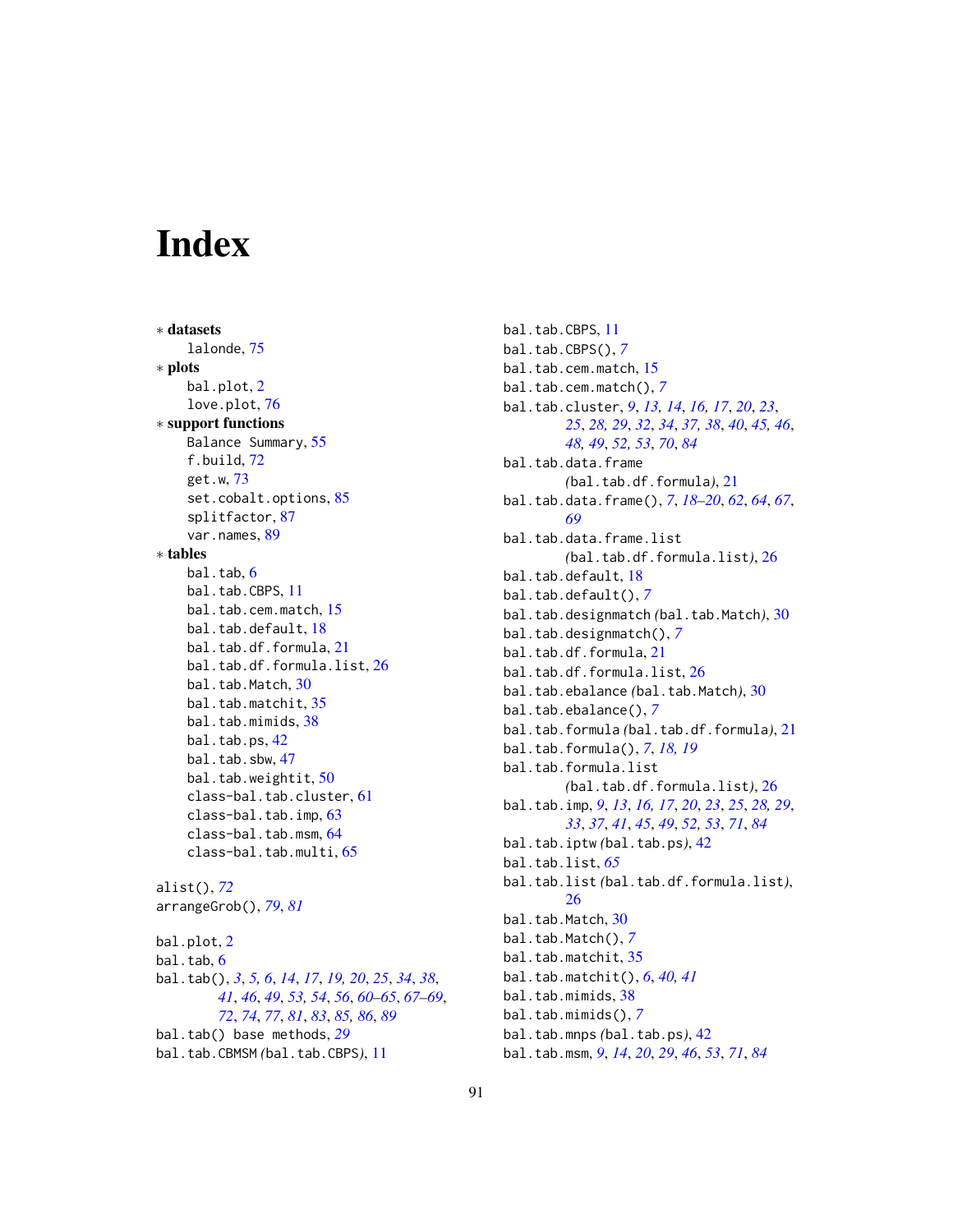```
bal.tab.multi, 8, 13, 14, 16, 17, 20, 23, 25,
        28, 29, 33, 37, 40, 45, 46, 49, 52, 53,
        70, 84
bal.tab.optmatch (bal.tab.Match), 30
bal.tab.optmatch(), 7
bal.tab.ps, 42
bal.tab.ps(), 6
bal.tab.sbw, 47
bal.tab.sbw(), 7
bal.tab.sbwcau (bal.tab.sbw), 47
bal.tab.subclass, 8, 10, 24, 36–38, 83
bal.tab.time.list
        (bal.tab.df.formula.list), 26
bal.tab.time.list(), 7, 18–20
bal.tab.weightit, 50
bal.tab.weightit(), 6, 40, 41
bal.tab.weightitMSM (bal.tab.weightit),
        50
bal.tab.wimids (bal.tab.mimids), 38
Balance Statistics, 54
Balance Summary, 55
balance.stats (Balance Statistics), 54
class-bal.tab.cluster, 61
class-bal.tab.imp, 63
64
class-bal.tab.multi, 65
67
col_w_corr, 45
col_w_corr (Balance Summary), 55
col_w_cov (Balance Summary), 55
col_w_cov(), 8, 52, 55
col_w_ks (Balance Summary), 55
col_w_ks(), 54
col_w_mean (Balance Summary), 55
col_w_ovl (Balance Summary), 55
col_w_ovl(), 54
col_w_sd, 46
col_w_sd (Balance Summary), 55
col_w_smd (Balance Summary), 55
col_w_smd(), 8, 13, 16, 23, 28, 32, 36, 40, 45,
        48, 52, 54
col_w_vr (Balance Summary), 55
col_w_vr(), 8, 54
colMeans, 56
defaults, 5
density, 59
Display Options, 69
```
display options, *[13](#page-12-0)*, *[17](#page-16-0)*, *[24](#page-23-0)*, *[29](#page-28-0)*, *[33](#page-32-0)*, *[37](#page-36-0)*, *[41](#page-40-0)*, *[46](#page-45-0)*, *[49](#page-48-0)*, *[53](#page-52-0)*, *[85](#page-84-0)* display\_options, *[86](#page-85-0)* display\_options *(*Display Options*)*, [69](#page-68-1) do.call(), *[72](#page-71-0)* f.build, [72](#page-71-0) facet\_grid(), *[4,](#page-3-0) [5](#page-4-0)* formula, *[72](#page-71-0)* geom\_bar(), *[5](#page-4-0)* geom\_density(), *[3](#page-2-0)*, *[5](#page-4-0)* geom\_histogram(), *[3](#page-2-0)*, *[5](#page-4-0)* geom\_point(), *[5](#page-4-0)*, *[78](#page-77-0)* geom\_smooth(), *[5](#page-4-0)* geom\_step(), *[5](#page-4-0)* get.cobalt.options *(*set.cobalt.options*)*, [85](#page-84-0) get.cobalt.options(), *[71](#page-70-0)* get.w, [73](#page-72-0) get.w(), *[13](#page-12-0)*, *[16](#page-15-0)*, *[32](#page-31-0)*, *[37](#page-36-0)*, *[40](#page-39-0)*, *[45](#page-44-0)*, *[48](#page-47-0)*, *[52](#page-51-0)* get.weights(), *[75](#page-74-0)* getOption(), *[85](#page-84-0)* ggplot(), *[5](#page-4-0)* glm(), *[72](#page-71-0)* here, *[86](#page-85-0)* integrate, *[58](#page-57-0)* labs(), *[5](#page-4-0)* lalonde, [75](#page-74-0) lalonde\_mis *(*lalonde*)*, [75](#page-74-0) list(), *[72](#page-71-0)* love.plot, [76](#page-75-1) love.plot(), *[54](#page-53-1)*, *[89](#page-88-1)* match.call(), *[19](#page-18-0)* mice(), *[12](#page-11-0)*, *[15](#page-14-0)*, *[22](#page-21-0)*, *[27](#page-26-0)*, *[31](#page-30-0)*, *[36](#page-35-0)*, *[45](#page-44-0)*, *[48](#page-47-0)*, *[52](#page-51-0)* model.matrix(), *[88](#page-87-0)* options(), *[85,](#page-84-0) [86](#page-85-0)* options-display *(*Display Options*)*, [69](#page-68-1) par(), *[4](#page-3-0)*, *[78](#page-77-0)* plot.bal.tab *(*love.plot*)*, [76](#page-75-1) print(), *[85](#page-84-0)* print.bal.tab, [82](#page-81-0) print.bal.tab(), *[9](#page-8-0)*, *[62](#page-61-0)*, *[64,](#page-63-1) [65](#page-64-1)*, *[67](#page-66-1)*, *[69](#page-68-1)*, *[72](#page-71-0)* rank, *[58](#page-57-0)*